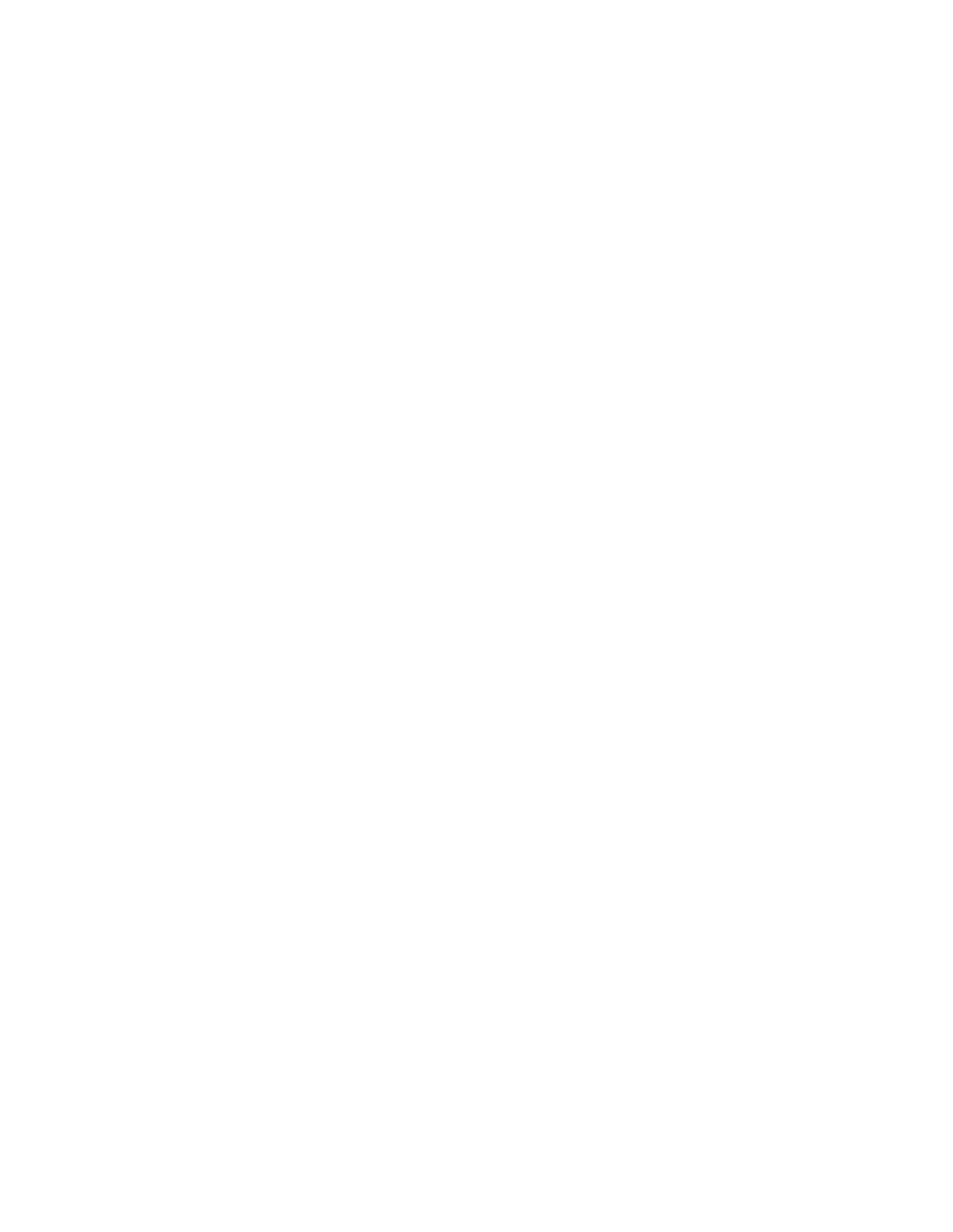# **2008**

# **Assessment of**

# **Demand Response and Advanced Metering**

# **Staff Report**

# **Federal Energy Regulatory Commission**

**December 2008**

The opinions and views expressed in this staff report do not necessarily represent those of the Federal Energy Regulatory Commission, its Chairman, or individual Commissioners, and are not binding on the Commission.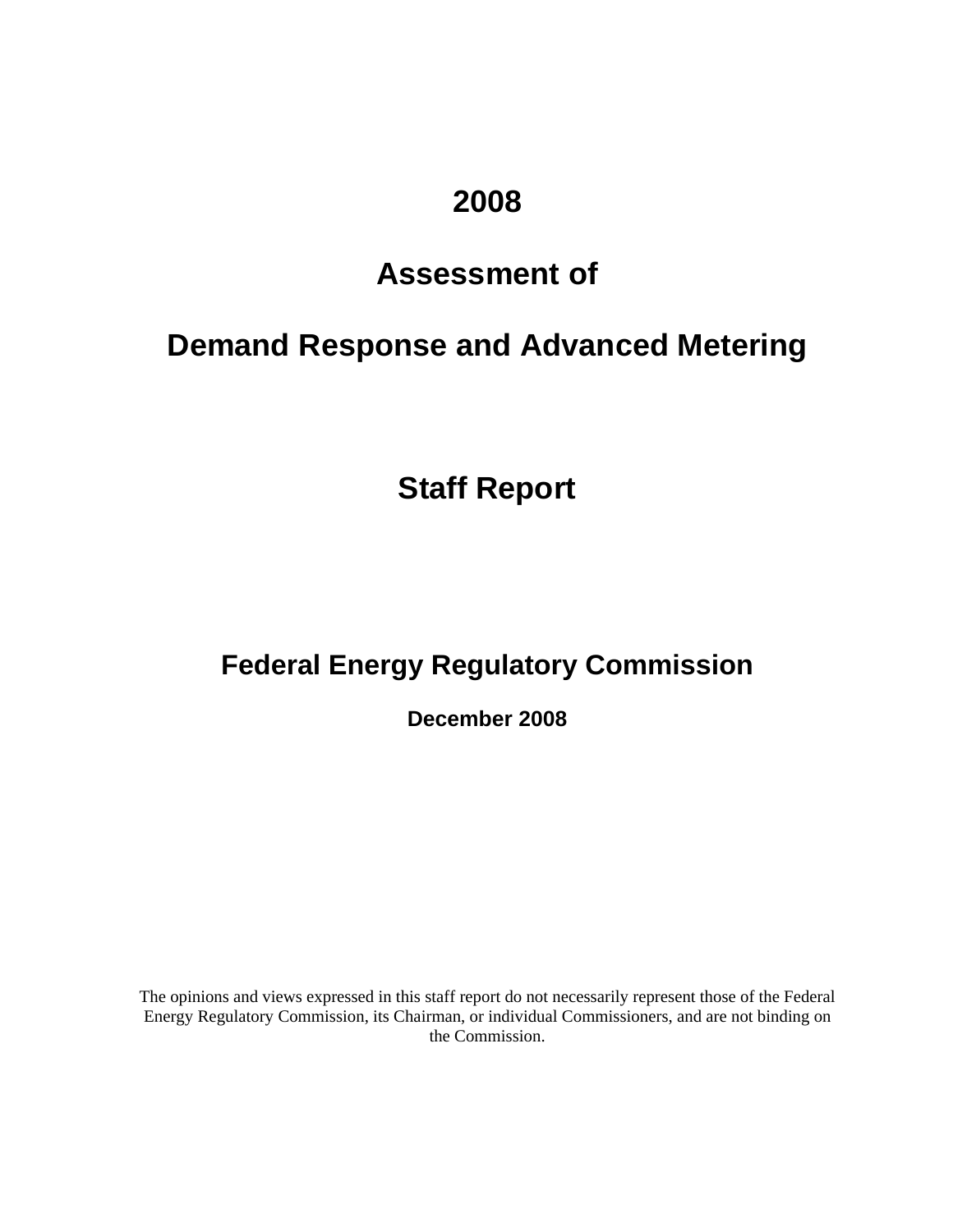## **ACKNOWLEDGEMENTS**

Federal Energy Regulatory Commission Staff Team

David Kathan, Team Lead Shawn Bennett Craig Cammarata Caroline Daly George Godding Ryan Irwin Norma McOmber Patricia Morris Mary Morton Douglas Roe Valerie Roth Jennifer Shipley Noha Sidhom Kenneth Thomas Kathleen Williams

Technical Support and Advice UtiliPoint International, Inc

Patti Harper-Slaboszewicz, Project Manager George Campbell J. Christopher Purdue Mak Udezue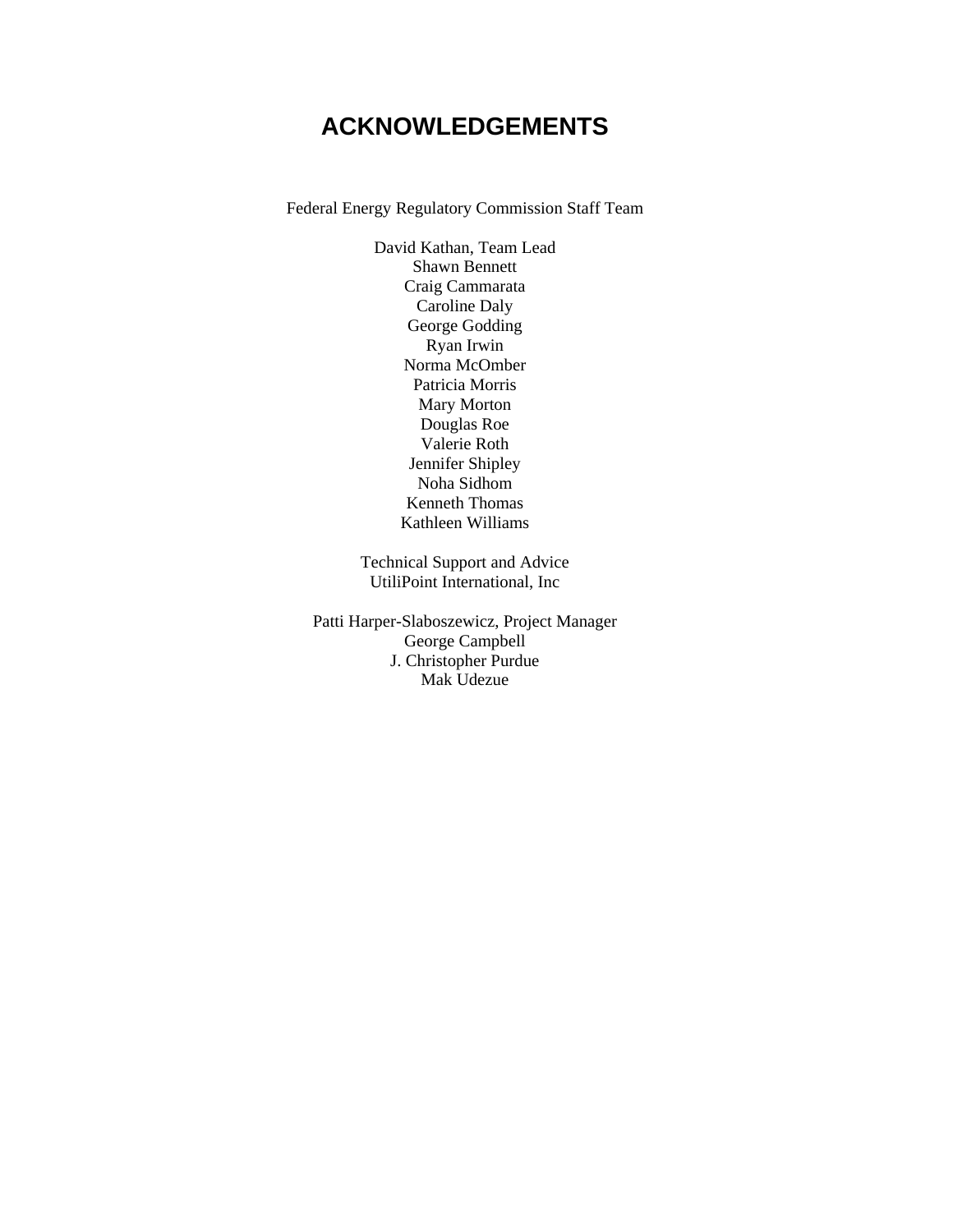## **Executive Summary**

Both advanced metering penetration and potential peak load reduction from demand response have increased since 2006. Significant activity to promote demand response or to remove barriers to demand response occurred at the state, federal, and company level.

#### **Advanced Metering**

The results of the 2008 FERC Demand Response and Advanced Metering Survey (2008 FERC Survey) indicate advanced metering penetration (*i.e.*, the ratio of advanced meters to all installed meters) has reached about 4.7 percent for the United States. This is a significant increase from 2006, when advanced metering penetration was less than one percent.

Market penetration of advanced metering increased substantially in nearly all regions since 2006. Peninsular Florida had the largest increase, from less than one percent advanced metering penetration in 2006 to 10.4 percent in 2008.

Market penetration differs by type of organization. While cooperatives, municipal utilities, investorowned utilities, public utility districts, and federal utilities all show increases since 2006, the high penetration levels achieved by cooperatives in the past two years is particularly impressive. Cooperatives' advanced metering penetration increased from 3.8 percent in 2006 to 16.4 percent in 2008.

#### **Demand Response Programs**

The 2008 FERC Survey indicates that about eight percent of customers in the United States are in some kind of demand response program. There have also been large increases in customer enrollment and the number of entities that offer demand response programs; for example, the number of entities offering real-time pricing increased significantly since 2006.

The potential demand response resource contribution from all U.S. demand response programs is estimated to be close to 41,000 MW, or about 5.8 percent of U.S. peak demands. This represents an increase of about 3,400 MW from the 2006 estimate. The regions of the country with the largest demand response resource contributions as a percent of the national total are the Mid-Atlantic, Midwestern, and Southeastern United States.

#### **Demand Response Developments**

In the past year, several states such as Colorado, Maryland, and Ohio promoted demand response through legislation and utility regulation. Other states, such as Alabama and California, approved time-based rates for customers under their jurisdiction. In addition, multi-state groups spanning the country from the Mid-Atlantic to the Midwest and Pacific Northwest continue to coordinate across jurisdictions to enhance demand response through research, education, and planning.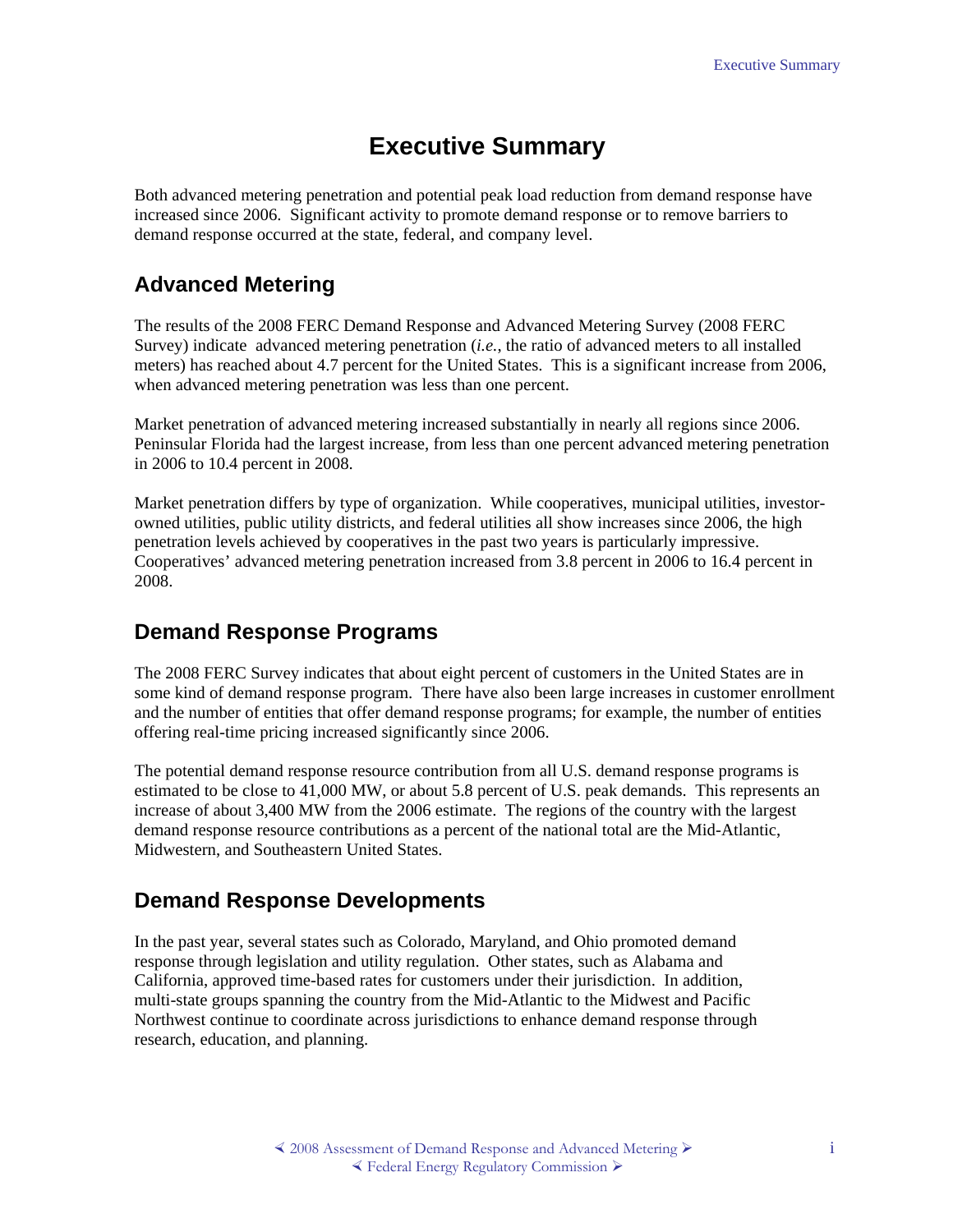Numerous utilities and demand response aggregators have taken action to expand their retail demand response programs. Utilities across the nation are expanding demand-side management programs in response to high load growth and the increasing cost and time required to bring new generation into service. In addition, third-party demand response aggregators have expanded efforts to include customers who would otherwise be unable to participate in demand response programs.

The Federal Energy Regulatory Commission (FERC) is working to ensure the comparable treatment of demand response resources in wholesale markets. For example, in October 2008, the FERC issued a final rule on competition in organized markets that, in part, removes several barriers to demand response participation in the organized wholesale markets. Among other provisions, it requires all regional transmission organizations (RTOs) and independent system operators (ISOs) under FERC's jurisdiction to allow comparable treatment of demand response resources in ancillary services markets, eliminate certain charges to buyers for reducing load during a system emergency, permit demand response aggregators to bid demand response on behalf of retail customers directly into the organized energy market, and change the pricing rules as necessary to allow the market price of power to reflect the value of lost load during an operating reserve shortage.

Demand response resources played a critical role in ensuring the reliability of the electricity grid during periods of severe strain in the past year. Demand response resources helped meet peak load in California, the Mid-Atlantic, and New York; helped respond to other system emergencies, including addressing sudden changes in generation output in Texas; and participated in capacity markets in the PJM Interconnection and ISO-New England.

## **Regulatory Barriers**

States and the federal government have also acted to remove regulatory barriers limiting customer participation in demand response, peak reduction, and critical period pricing programs. Ten states have adopted policies that decouple changes in utility revenue with changes in sales volume. The National Association of Regulatory Utility Commissioners and FERC established two collaborative efforts to address issues crucial to the effective implementation of demand response and the related topic of smart grids. There is growing attention to demand response measurement and verification, with many entities such as the FERC, RTOs and ISOs, the North American Energy Standards Board, state electric regulatory commissions, and several regional research entities all examining how to develop measurement and verification protocols or standards that accurately measure load reductions.

However, many obstacles remain. One such barrier is the limited number of retail customers on timebased rates. Another is restrictions on customer access to meter data, making information retrieval for customers and their independent aggregators of retail customers time consuming and expensive. Timely access to customer meter data allows aggregators to assess the demand reductions achieved by their customers. There is also an increased need to accurately measure load reductions so as to ensure confidence in the ability of demand response providers to actually provide demand response service when needed. Another barrier is the scale of financial investment required to deploy enabling technologies during an economic downturn. Finally, the availability of only a limited variety of demand response programs that accommodate the operating needs of potential demand response providers may also be a barrier. Government and industry have begun programs to address most of these barriers, but significant work remains to be done.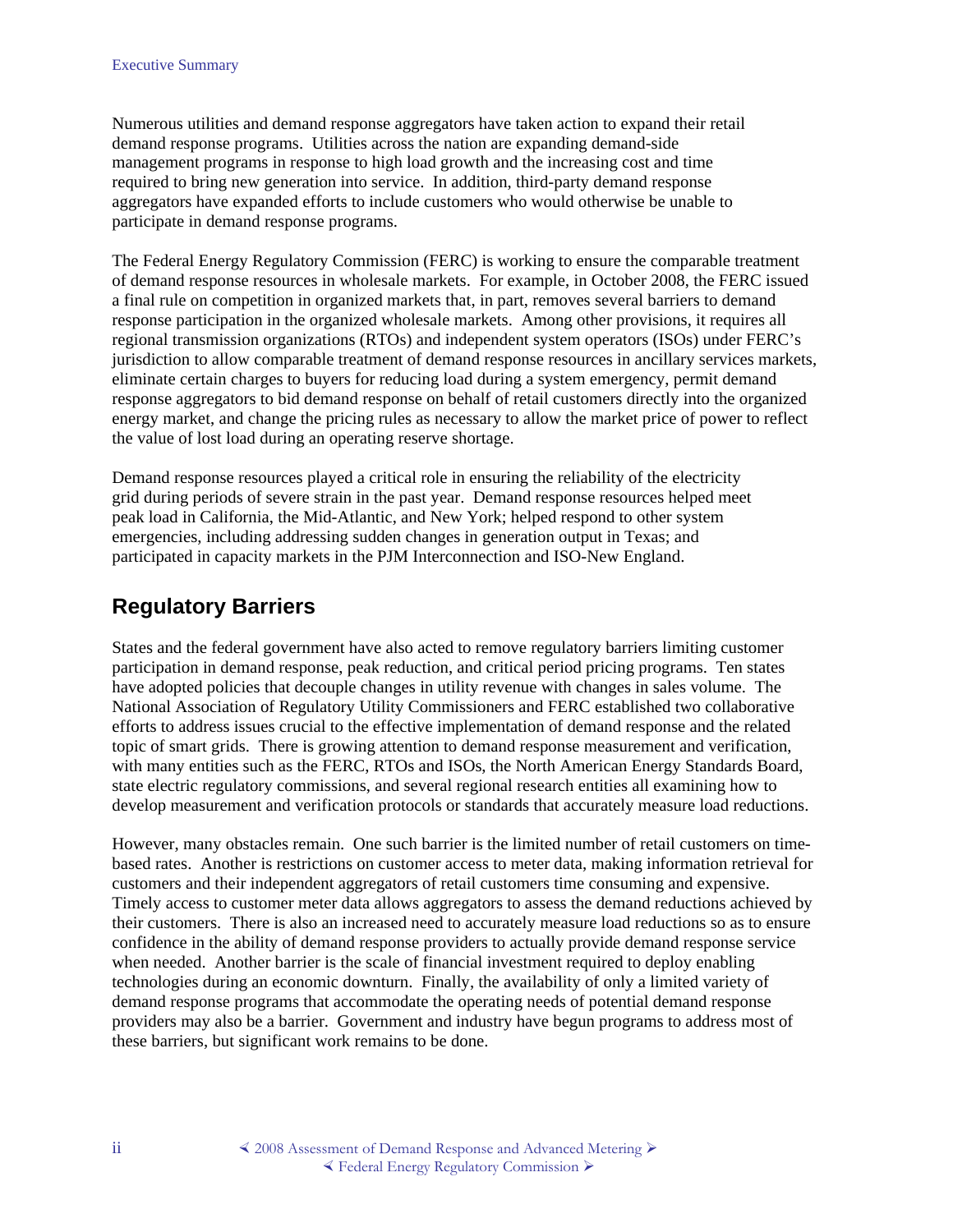Executive Summary

### **Recommendations**

Staff recommends that the Commission continue to make demand response a priority. Specific recommendations include: (1) continue current coordination with NARUC on finding demand response solutions, with a focus on aligning retail demand response programs and time-based rates with wholesale market designs; (2) continue exploring how to remove barriers to the comparable treatment of demand response resources in wholesale markets; (3) coordinate the Commission's National Assessment of Demand Response and National Action Plan for Demand Response efforts required by Congress in the Energy Independence and Security Act of 2007 with the ongoing annual demand response reporting required by the Energy Policy Act of 2005 to ensure effective use of Commission resources; (4) support the efforts of organizations such as NERC, NAESB, and EIA to develop practical means to measure, verify, forecast, and track demand response; and (5) explore possible linkages among demand response, energy efficiency, and smart grid programs. As required by law, in 2009 the Commission's National Assessment of Demand Response will contain additional recommendations for achieving the nation's demand response potential.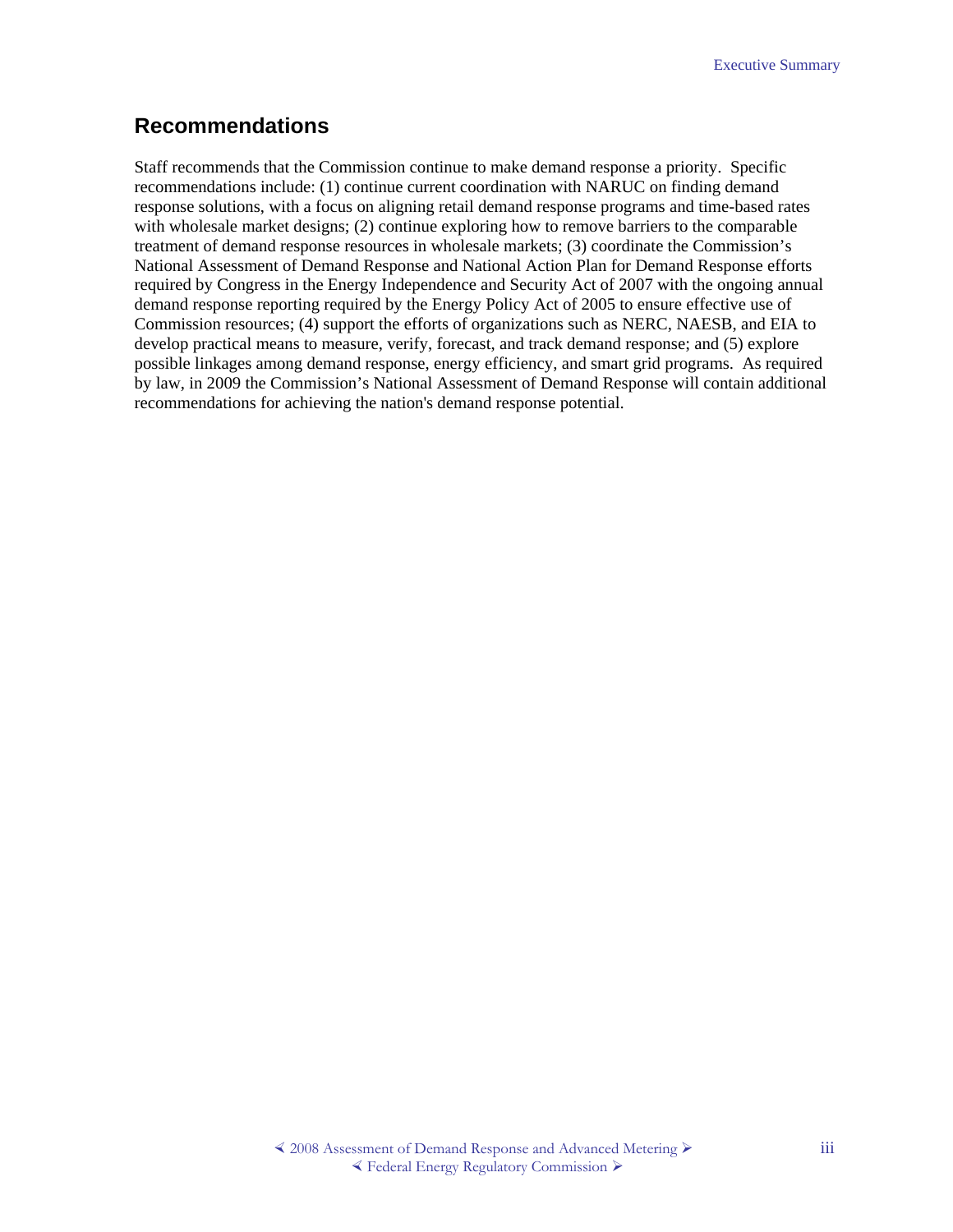Executive Summary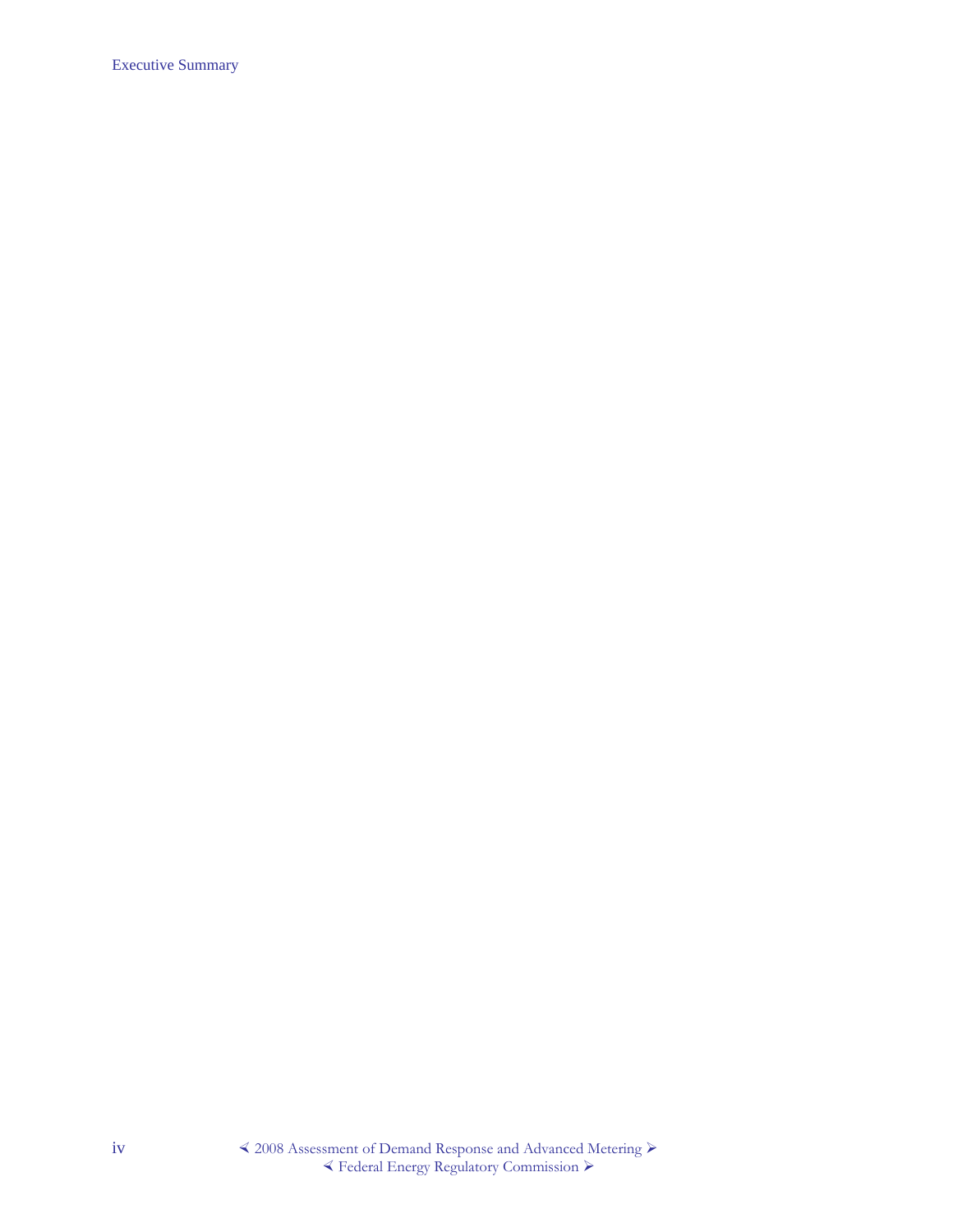## **Table of Contents**

| FERC Actions to Ensure Comparable Treatment of Demand Response Resources  41 |  |
|------------------------------------------------------------------------------|--|
|                                                                              |  |
|                                                                              |  |
|                                                                              |  |
| Demand Response Resources Played a Significant Role in Capacity Markets 53   |  |
|                                                                              |  |
|                                                                              |  |
| <b>Chapter V. Regulatory Barriers to Customer Demand Response 59</b>         |  |
|                                                                              |  |
|                                                                              |  |

#### **Appendices**

#### **Appendix A:**

EPAct 2005 Language on Demand Response and Smart Metering

#### **Appendix B:**

Acronyms Used in the Report

#### **Appendix C:**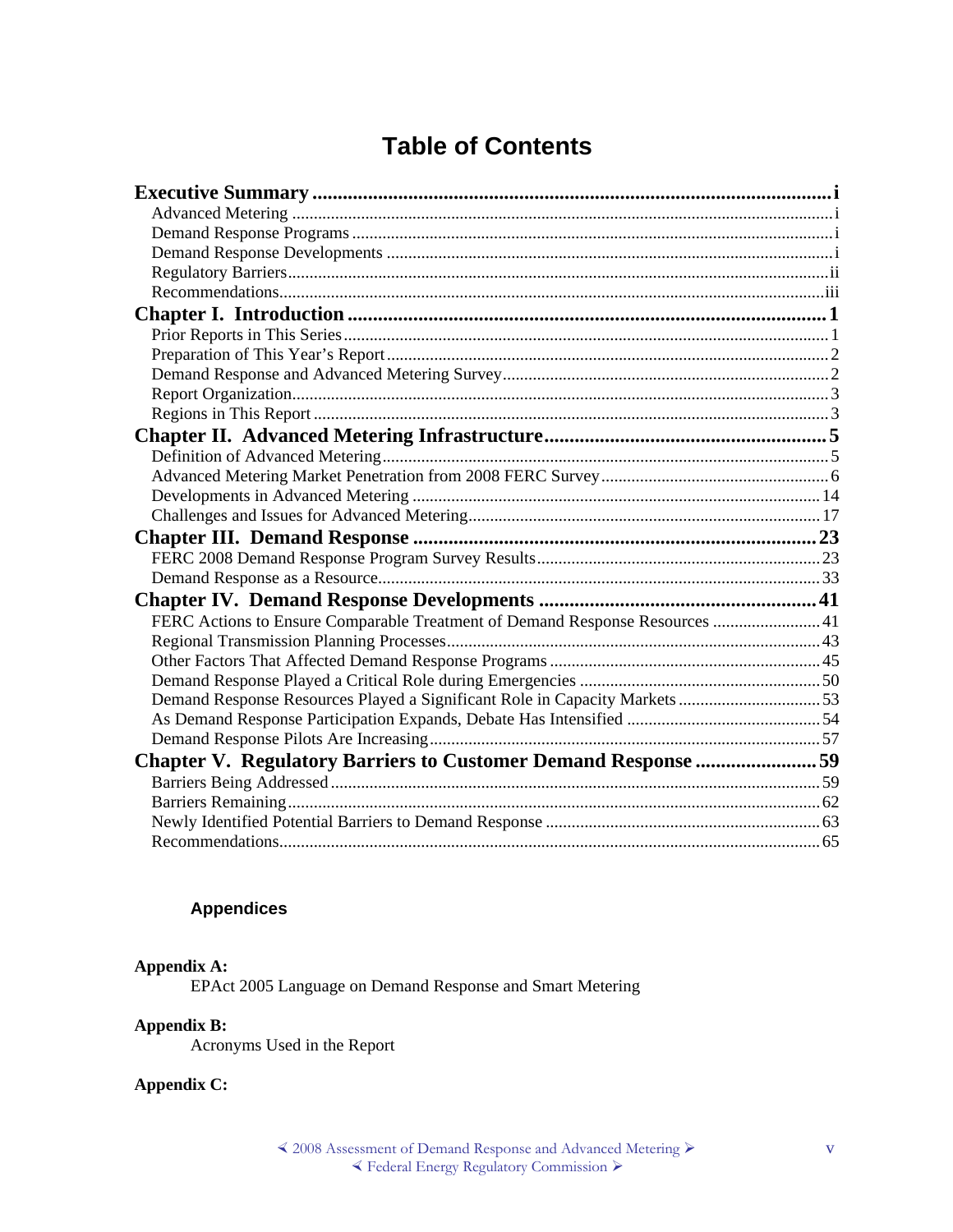Glossary for the Report

#### **Appendix D:**

The FERC Survey

#### **Appendix E:**

FERC Survey Respondents

#### **Appendix F:**

Demand Response (DR) Programs and Services at Responding Utilities

#### **Appendix G:**

Data and Sources for Figures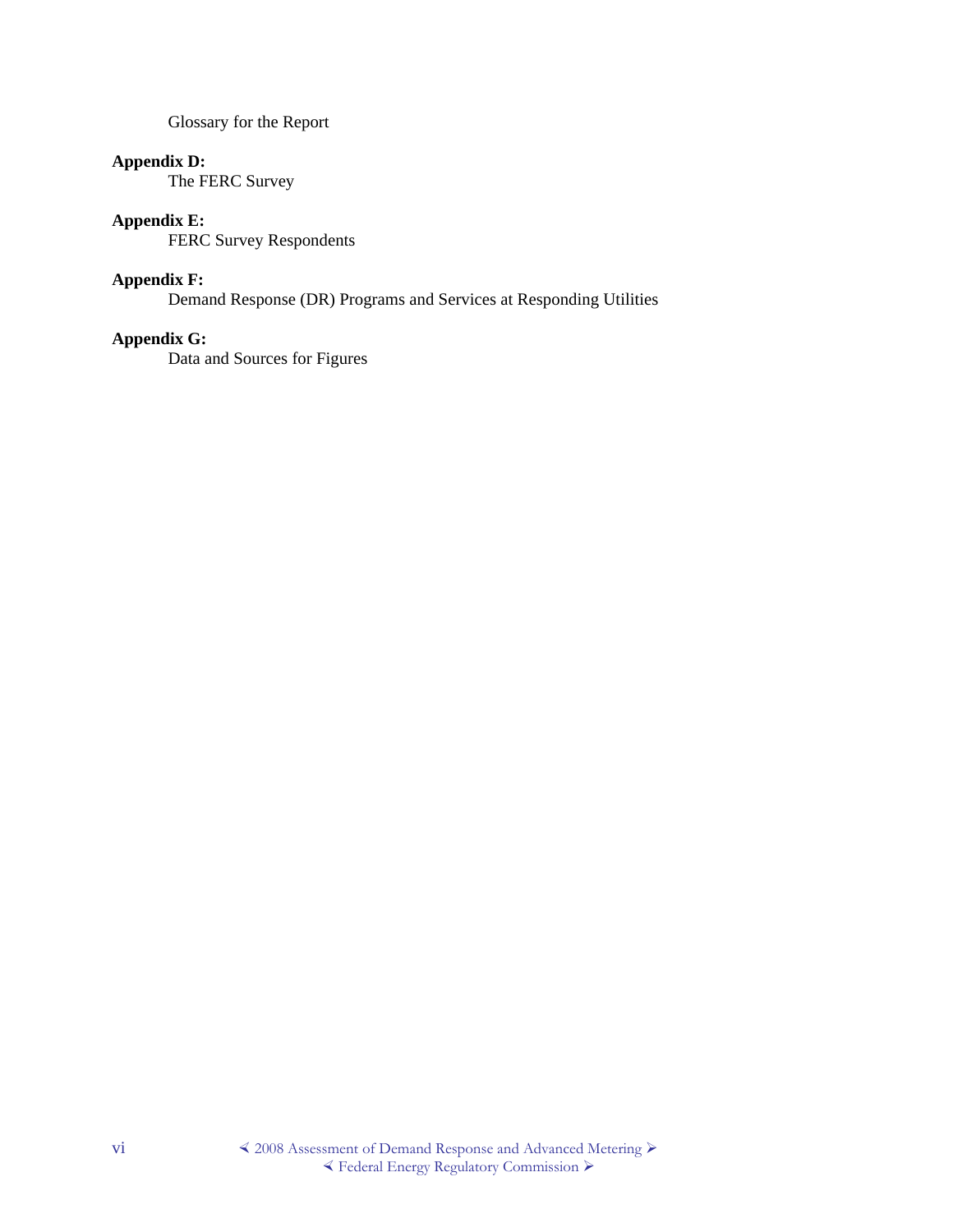## **Chapter I. Introduction**

This report on demand response and advanced metering fulfills a requirement of the Energy Policy Act of  $2005$  (EPAct  $2005$ ) section  $1252(e)(3)^1$  that requires the Federal Energy Regulatory Commission (FERC or Commission) to prepare and publish an annual report, by appropriate region, that assesses electricity demand response resources, including those available from all consumer classes. Specifically, EPAct 2005 directs the Commission to identify and review:

(A) saturation and penetration rates of advanced meters and communications technologies, devices, and systems;

(B) existing demand response programs and time-based rate programs;

(C) the annual resource contribution of demand resources;

(D) the potential for demand response as a quantifiable, reliable resource for regional planning purposes;

(E) steps taken to ensure that, in regional transmission planning and operations, demand resources are provided equitable treatment as a quantifiable, reliable resource relative to the resource obligations of any load-serving entity, transmission provider, or transmitting party; and

(F) regulatory barriers to improved customer participation in demand response, peak reduction, and critical period pricing programs.

#### **Prior Reports in This Series**

The Commission staff published its first report, *Assessment of Demand Response and Advanced Metering* (2006 FERC Demand Response Report), in August 2006**<sup>2</sup>** and its second report in September 2007.**<sup>3</sup>** The 2006 report was comprehensive and reported on a first-of-its-kind survey of demand response and advanced metering. In 2007, the Commission staff published a second report, emphasizing results, industry activities, and regulatory actions taken since 2006. That report noted that FERC staff would conduct, analyze, and report on the results of a comprehensive nationwide survey every other year, with intervening years' reports focusing on updates based on publicly available information and discussions with market participants and industry experts. Staggering the reporting in this way allows the FERC staff to provide a more informed analysis in each bi-yearly survey-based report while still reporting on the advances in demand response on an annual basis.

**<sup>1</sup>**  Energy Policy Act of 2005, Pub. L. No. 109-58, § 1252(e)(3), 119 Stat. 594 (2005) (EPAct 2005 section 1252(e)(3)). The full text of section 1252 is attached as Appendix A.

**<sup>2</sup>** FERC, *Assessment of Demand Response & Advanced Metering: Staff Report*, Docket No. AD06-2, August 7, 2006, *available at* http://www.ferc.gov/industries/electric/indus-act/demand-response.asp.

**<sup>3</sup>** FERC, *Assessment of Demand Response & Advanced Metering*: *Staff Report*, September 2007, *available at* http://www.ferc.gov/industries/electric/indus-act/demand-response.asp.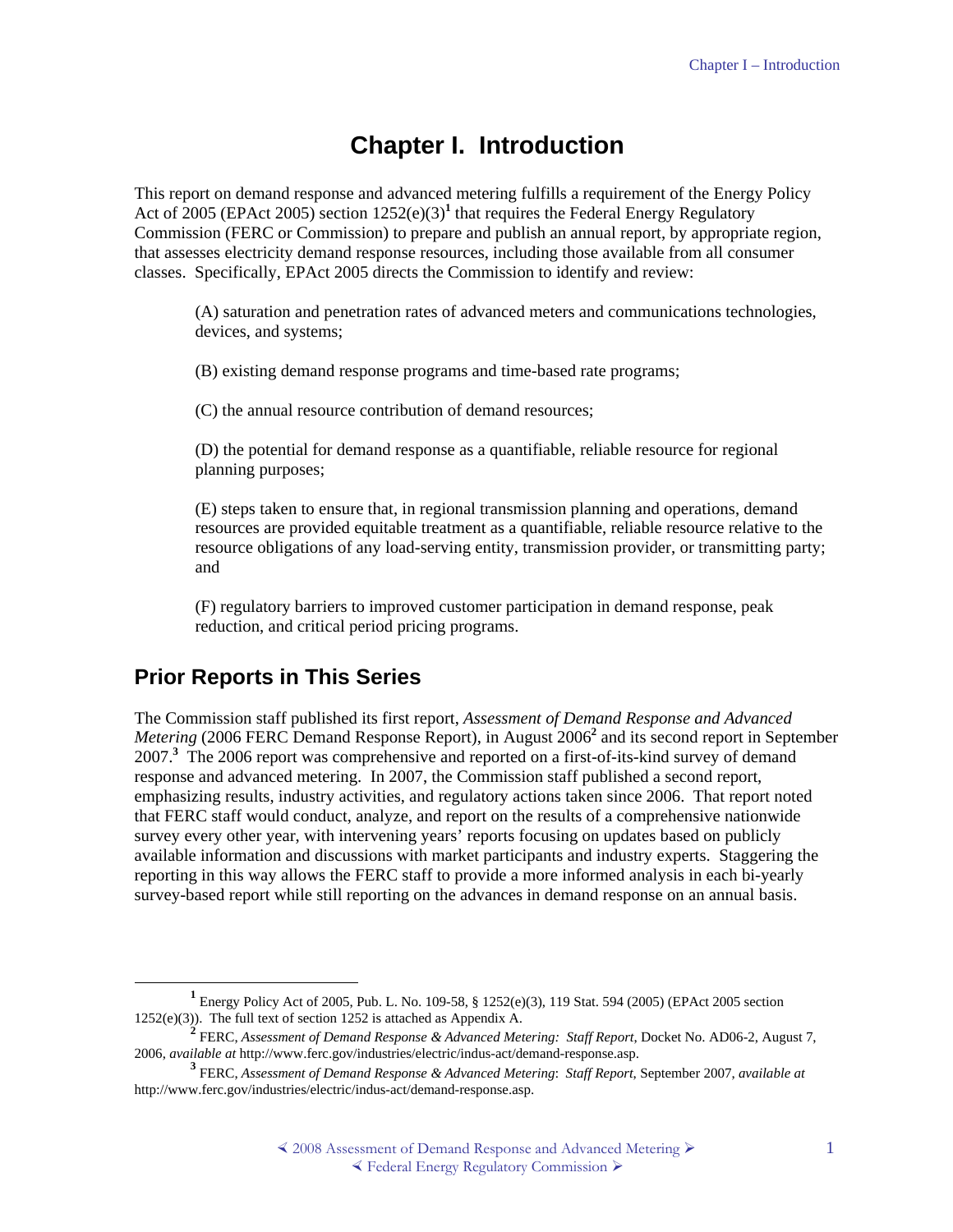## **Preparation of This Year's Report**

In preparing this report, Commission staff undertook several activities, the most significant of which was the preparation and release of the Demand Response and Advanced Metering Survey (2008 FERC Survey), and data cleaning and analysis of the survey responses. Staff also gathered additional information on demand response and advanced metering by convening and participating in a technical conference held in support of the Commission's rulemaking on wholesale competition in organized markets. That conference focused on several demand response issues including: barriers to comparable treatment of demand response; solutions to eliminate such barriers; and the need for and the ability to standardize terms, practices, rules and procedures associated with demand response. The record associated with this technical conference supported the development of this years' report.

Commission staff also reviewed the literature, interviewed key experts, and analyzed recent developments on advanced metering, demand response programs, and time-based rates. This review focused on activities since the 2007 FERC Demand Response Report.

## **Demand Response and Advanced Metering Survey**

The 2008 FERC Survey was conducted in the first half of 2008 with the help of UtiliPoint International and requested: (a) general information about the respondent, including contact information, customer size, and electricity demand and consumption; (b) the number of advanced meters and their use; and (c) existing demand response and time-based rate programs, including their current level of resource contribution. The 2008 FERC Survey used largely the same survey structure, forms, and questions as the 2006 survey. Both surveys had two sections, one for Advanced Metering Infrastructure (AMI) and one for demand response. Several questions used in 2006 were revised for clarity.

Responses to the survey were requested from 3,407 entities from all 50 states representing all aspects of the electricity delivery industry: investor-owned utilities, municipal utilities, rural electric cooperatives, power marketers, state and federal agencies, and demand response providers.**<sup>4</sup>**

More than 2,094 entities responded to at least one section of the 2008 FERC Survey (a response rate of over 61 percent), an increase from the 2006 FERC Survey response rate of 55 percent. More respondents completed the advanced metering section of the survey (60 percent) than the demand response section (55 percent).

| <b>Survey Section</b>    | Number of<br><b>Responses</b> | Response Rate |  |
|--------------------------|-------------------------------|---------------|--|
| <b>Advanced Metering</b> | 2,035                         | 60%           |  |
| Demand Response          | 1,889                         | 55%           |  |

#### **Table I-1. 2008 Survey response rates: demand response and advanced metering**

Information gathered through the survey serves as the basis for this report's data on the penetration<sup>5</sup> of advanced metering, the information on existing demand response and time-based rate programs, and

**<sup>4</sup>** Appendix D includes detailed information on the survey and sample design. Appendix E lists the respondents to the survey.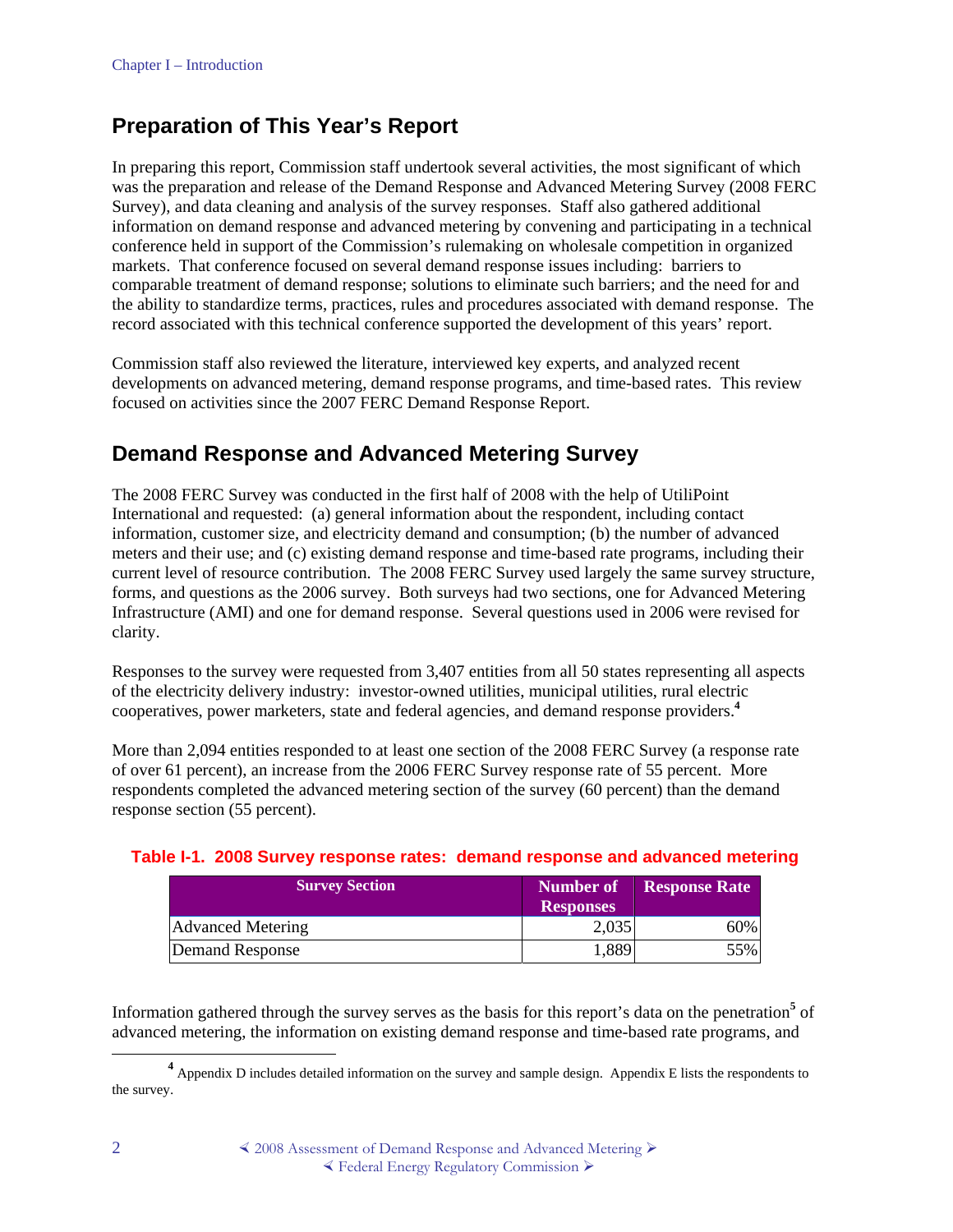estimates of demand response resource contribution. In addition, the results of the 2008 and 2006 FERC Surveys provide the beginnings of time series data on advanced metering penetration and level of demand response in the United States, which will allow us to assess trends in the future.

## **Report Organization**

The report begins with this introduction, which describes the report structure. The following chapters provide the information requested by EPAct 2005 section 1252(e)(3).

**Chapter 2** presents the survey results on the penetration of advanced metering nationally, regionally, by type of utility, customer class, and by state. This chapter also discusses the key new developments, issues, and trends in the deployment and adoption of advanced metering

**Chapter 3** briefly introduces each type of demand response program and the various time-based rates. It presents the survey results on demand response programs, including time-based rate programs, and gives the regional and national distribution of these programs, as measured by the number of enrolled customers reported in the 2008 FERC Survey. This chapter also uses the 2008 FERC Survey data to estimate the size of the demand response resource in the United States today.

**Chapter 4** reviews demand response trends and developments. This chapter summarizes activity on demand response at the national and state level, and identifies several key trends in demand response implementation policy. In addition, this chapter reviews Commission demand response activities and steps that have been taken to ensure comparable treatment of demand response in regional transmission planning.

**Chapter 5** summarizes and analyzes the barriers to demand response identified from various sources.

This report also contains seven appendices that provide reference material and additional detail on the 2008 FERC Survey and survey respondents. **Appendix A** lists the statutory language in section 1252 of EPAct 2005. **Appendix B** lists the acronyms used in this report. **Appendix C** contains a glossary of the key terms used in this report and the 2008 survey. **Appendix D** presents additional detail on the 2008 FERC Survey and documents survey response rates. **Appendix E** lists the respondents to the 2008 FERC Survey. **Appendix F** lists the entities that indicate that they operate demand response programs in their responses to the 2008 survey. **Appendix G** provides data tables associated with each of the figures in this report.

## **Regions in This Report**

For the purposes of reporting the results of the assessment of demand response and advanced metering by region, this report uses the U.S. portions of the eight North American Electric Reliability Council (NERC) regions and an "Other" category. These NERC reliability regions include:

- Florida Reliability Coordinating Council (FRCC)
- Midwest Reliability Organization (MRO)
- Northeast Power Coordinating Council (NPCC)
- Reliability*First* Corporation (RFC)

**<sup>5</sup>** <sup>5</sup> Penetration, for the purposes of this report, refers to the ratio of advanced meters to all installed meters.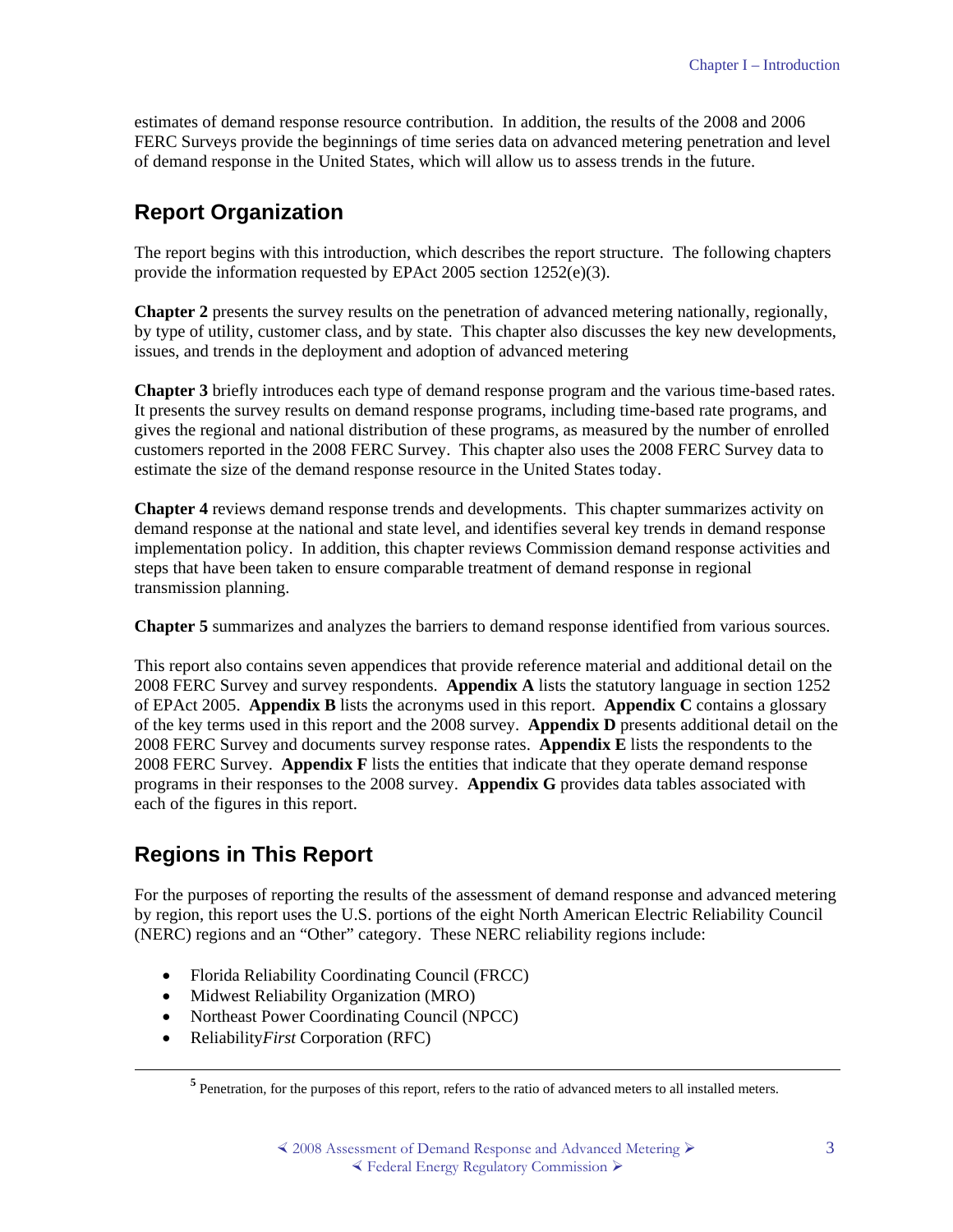- SERC Reliability Corporation (SERC)
- Southwest Power Pool Regional Entity (SPP)
- Texas Regional Entity<sup>6</sup> (TRE), and
- Western Electricity Coordinating Council (WECC)

Figure I-1 displays the configuration of these regions as of September 2008. Survey results for Alaska and Hawaii are presented as their own region in Chapter II but are included with Other in Chapter III because of the minimal amount of demand response reported for these two states.



**Figure I-1: NERC region map** 

**<sup>6</sup>** The Texas Regional Entity is a functionally independent division of Electric Reliability Council of Texas (ERCOT). The Texas Regional Entity performs the regional entity functions described in EPAct 2005 for the ERCOT region. For the purposes of this report, "ERCOT" will be used to describe this region.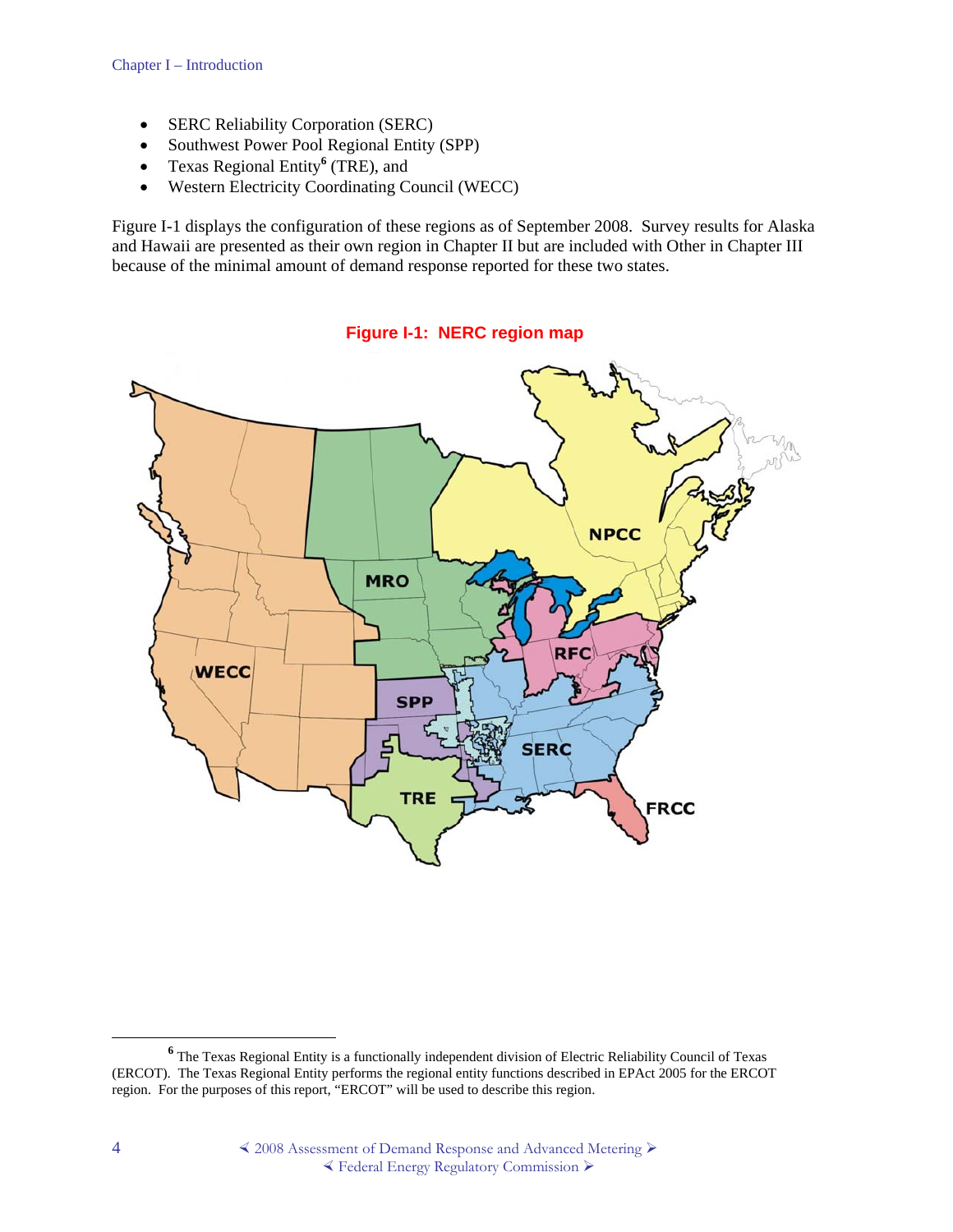## **Chapter II. Advanced Metering Infrastructure**

This chapter addresses the first area that Congress, in EPAct 2005 section 1252(e)(3), directed the Commission to report on:

(A) saturation and penetration rates of advanced meters and communications technologies, devices, and systems.

The information presented on advanced metering penetration is based on the 2008 FERC Survey,**<sup>7</sup>** and for comparison purposes the 2006 FERC Survey results. An update on the developments, challenges, and issues for advanced metering since Staff's 2007 FERC Demand Response Report is also provided.

The 2008 FERC Survey requested information on electric industry meters in all 50 states, with attention to meters that measure usage in short time intervals and with meter data retrieval more frequent than monthly. Results show that advanced metering penetration has grown significantly since the 2006 FERC Survey, increasing nationally from less than one percent in 2006 to 4.7 percent in 2008.

This chapter also reports that utilities continued to announce new advanced metering initiatives, award new contracts for the purchase of advanced metering systems, and deploy advanced metering systems in 2007 and 2008. State policies that promote advanced metering and utilities' ability to demonstrate a favorable business case are two of the key drivers of advanced metering adoption.

This chapter is organized into five sections:

- Definition and use of advanced metering,
- Advanced metering market penetration from the 2008 FERC Survey,
- Developments in advanced metering, and
- Challenges and issues for advanced metering.

#### **Definition of Advanced Metering**

As in past reports, advanced metering is defined as a metering system that records customer consumption (and possibly other parameters) hourly or more frequently and provides for daily or more frequent transmittal of measurements over a communication network to a central collection point.**<sup>8</sup>** The terms advanced metering and advanced metering infrastructure (or AMI) are used interchangeably throughout this report.

**<sup>7</sup>**  $7$  See Appendix D for a description of the 2008 FERC Survey.

**<sup>8</sup>** 2006 FERC Demand Response Report, 17. Advanced meters are typically, if not exclusively, based on digital electronic technology.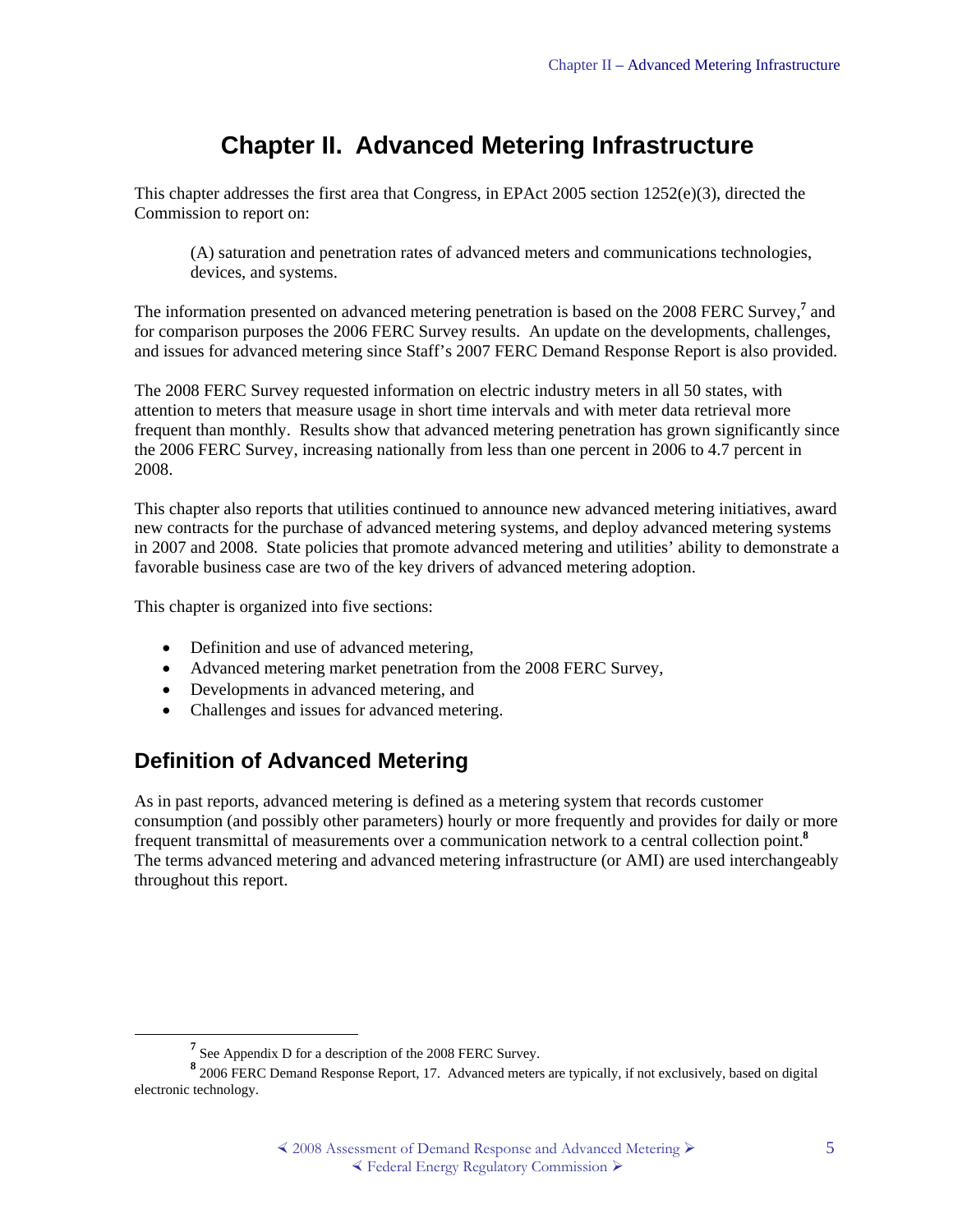## **Advanced Metering Market Penetration from 2008 FERC Survey**

This section presents and analyzes the results from the 2008 FERC Survey.

#### **2008 FERC Survey Design**

The 2008 FERC Survey was based on the 2006 FERC Survey and contained an almost identical set of questions. Like the 2006 FERC Survey, the 2008 FERC Survey asked respondents to identify the total number of meters by customer class that their entity owns or operates, how many of their meters are advanced meters, and how they are using advanced metering, *e.g.*, enhanced customer service and outage detection and restoration. The 2008 survey recipients were asked to distinguish between advanced meters that provide readings at intervals of 15 minutes or less, and those which provide readings at intervals from more than 15 minutes to an hour.<sup>9</sup> Survey recipients were also provided with an enhanced list of advanced metering features from which to select in describing how their entity uses its advanced metering system(s).

#### **Survey Findings**

#### **1) Overall Results**

Although the response rate for the advanced metering section of the 2008 FERC Survey was 60 percent, the total number of meters (of all types) reported by survey respondents accounts for 91 percent of all currently installed electricity meters in the United States. Since the survey respondents account for most of the installed electric meters in the United States, Commission staff developed advanced metering penetration estimates by extrapolating the survey's advanced metering penetration to the entire population of installed meters.

The 2008 FERC Survey results show advanced metering penetration in the United States is at 4.7 percent, compared to less than one percent in 2006. (See Figure II-1 below.)

The 2008 FERC Survey asked respondents to identify meters *being used* for advanced metering. However, unlike the 2006 FERC Survey, the 2008 FERC Survey does not ask respondents to also identify meters *capable of being used for* advanced metering. Improper analysis in distinguishing between meters *being used* and those *capable of being used* for advanced metering led to the reporting of erroneous results in 2006.**<sup>10</sup>** Corrected 2006 findings show entities reported 8.4 million meters as *capable of being used* and 947,224 as *being used* for advanced metering. In 2008, by comparison, entities report having deployed 6.7 million advanced meters that are being used for advanced metering. Table II-1 shows the number of meters reported as *capable of being used* for advanced meters for 2006 and those *being used* for advanced meters for both 2006 and 2008.

**<sup>9</sup>** <sup>9</sup> Commission staff's definition for advanced metering also requires metering data be uploaded to the utility's back end computer systems at least daily. In order to focus on this definition of advanced metering, Commission staff did not ask for information about other collection and measurement interval lengths that had been collected in the 2006 FERC Survey.

**<sup>10</sup>** The 2006 FERC Survey as originally published had indicated that the overall penetration of advanced metering in the United States was 5.9 percent. It was later discovered that an error had been made in analysis performed under contract to the Commission. The correct penetration levels for 2006 are 0.7 percent for metering *being used* as advanced metering and 5.9 percent for *metering capable of being used* for advanced metering.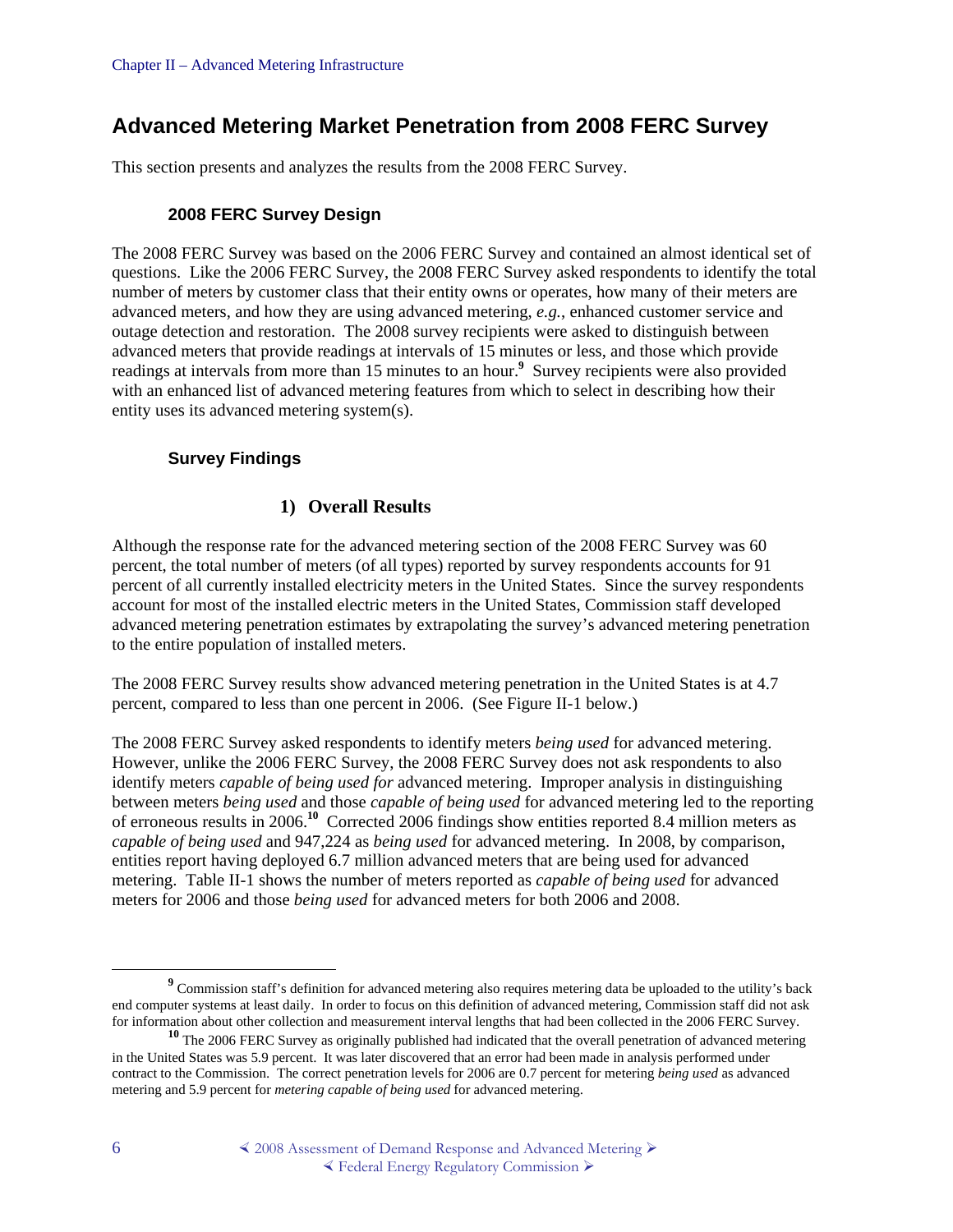

#### **Figure II-1. United States 2008 penetration of advanced metering**

Source: 2008 FERC Survey

#### **Table II-1. AMI meters: AMI-***capable* **meters versus AMI in actual use**

|      | <b>AMI-capable</b> | <b>Actually being</b><br>used for AMI | <b>Total customer</b><br>meters (AMI-<br>capable, actual<br>AMI, and all<br>other meters) |
|------|--------------------|---------------------------------------|-------------------------------------------------------------------------------------------|
| 2006 | 8,398,455          | 947.224                               | 141,994,039                                                                               |
| 2008 | unavailable        | 6,733,151                             | 144,385,392                                                                               |

Source: 2006 FERC Survey and 2008 FERC Survey

#### **2) Participant Comments**

Survey respondents in 2008 were given the opportunity to provide additional information about their entity's use of advanced metering. A number of respondents offered comments such as noting ongoing deployments, pilot programs, or plans for deploying advanced metering. Sample comments regarding ongoing deployments include:

- "We anticipate having 100 percent AMI deployment by the end of 2009."
- "We began installing AMI in 2008."
- "…in the process of implementing an Advanced Metering Infrastructure."

Other comments pertaining to plans to deploy advanced metering include:

- "We are currently investigating two-way AMI systems and hope to implement one later this year. It will eventually replace our one-way system used now."
- "We plan to begin deploying AMI system-wide in 2009 with deployment completed by the end of 2011."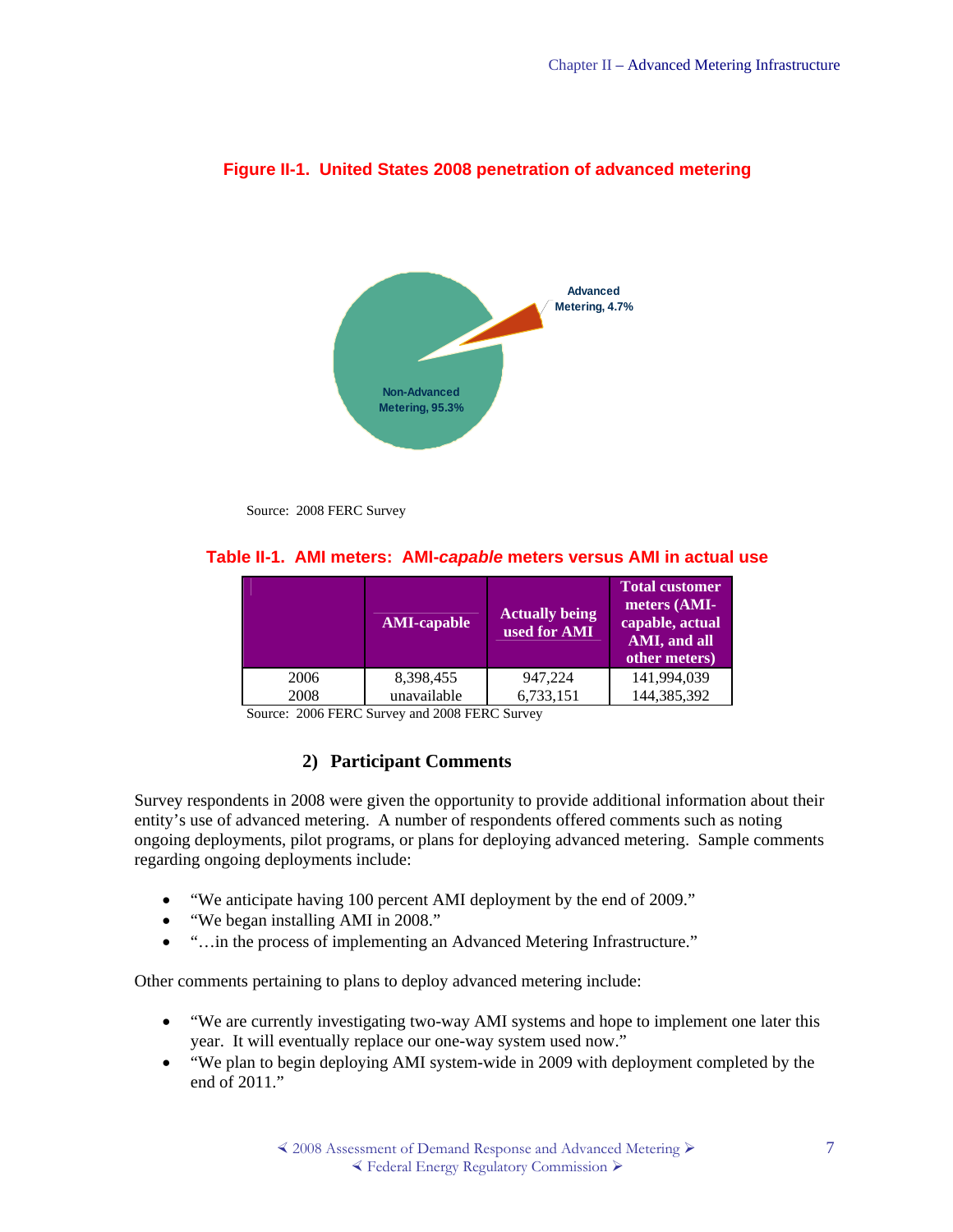• "Currently have an AMI System in pilot testing with xxx meters (not billing). Planning to implement AMI System beginning in 2009 and completing in 2012."

If these sample comments are truly representative of future activity and interest among utilities, the penetration of advanced metering should continue to increase in future years.

#### **3) Breakdown of Advanced Metering Penetration Results**

Survey results can be broken out in various ways, including by customer class, by region, by customer class and region together, by state, and by size of entity.

A break out of the national results by customer class shows that market growth in advanced metering is not confined to residential customers. Residential and nonresidential (including industrial, commercial, transportation, and "other") customer meters are being deployed at similar rates. Advanced metering penetration for nonresidential customers increased from 1.0 to 4.2 percent from 2006 to 2008, and increased for residential customers from 0.6 to 4.7 percent.**<sup>11</sup>**

Figure II-2 shows a break out of advanced metering penetration by type of entity. Cooperatives, municipal entities, investor-owned utilities, public utility districts and federal utilities all show increases, with the number of installed advanced meters having increased by approximately 5.8 million from the 2006 to 2008 FERC Surveys. Cooperatives and investor-owned utilities together account for 5.4 million of those new advanced meters. Cooperatives deployed approximately 2.4 million advanced meters, accounting for 41 percent of the 5.8 million increase in advanced metering penetration since 2006. This deployment by cooperatives represents an increase of 360 percent from 3.8 percent penetration in 2006 to 16.4 percent in 2008. Over the same period, investor-owned utilities deployed approximately three million advanced meters, accounting for 46 percent of the 5.8 million total increase in advanced metering since the 2006 FERC Survey. Advanced metering penetration for investor-owned utilities shows an increase of 1,081 percent, from 0.2 percent penetration in 2006 to 2.7 percent in 2008. Advanced metering penetration for municipal entities shows an increase of 1,673 percent, increasing from 0.3 percent in 2006 with approximately 43,500 advanced meters to 4.9 percent in 2008 with 771,660 advanced meters. Public Utility Districts advanced metering penetration shows an increase of 2,988 percent from 0.1 percent with 2,491 advanced meters in 2006 to 2.2 percent with 76,929 advanced meters in 2008.**<sup>12</sup>**

**<sup>11</sup>** In comparing the 2006 and 2008 survey responses, Commission staff distinguishes only between residential and nonresidential AMI penetration. This is because of inconsistencies between the two surveys in the way respondents identify various nonresidential customer classes. For example, one large utility reported no industrial meters in 2006, but in 2008 reports having over 5,000. The difference may be too great to explain as anything other than a change in classification of the meters between the two surveys. In the 2008 survey, many respondents state that they do not distinguish between commercial and industrial customers, and report them all as commercial customers. This problem also applies to the transportation customer class (*e.g.*, a rapid transit company that buys electric power) because some respondents classify meters for such customers "other" in 2006, but classify those same meters as "Transportation" customer meters in 2008. Further, some 2008 survey respondents note that they report all transportation customer meters as industrial customer meters. Such inconsistencies make it difficult to compare differences in advanced metering penetration between industrial, commercial, transportation and what the survey terms as "other" class customers.

**<sup>12</sup>** Power marketers/retailers are not shown on this chart. Reporting of total meters by these types of entities was found to be inaccurate.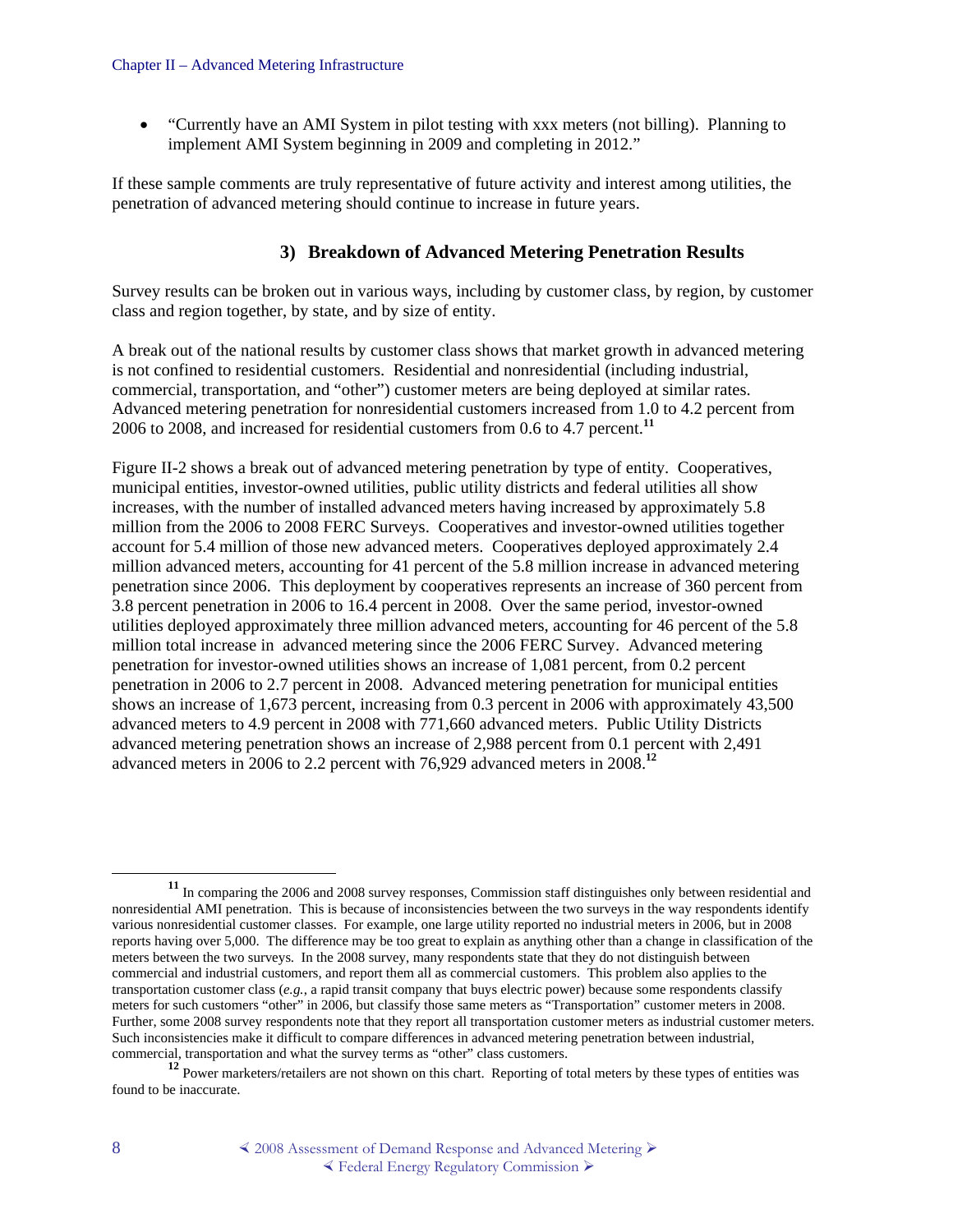

**Figure II-2. Penetration of advanced metering by type of entity** 

Source: 2006 FERC Survey and 2008 FERC Survey

Figure II-3 shows increases in advanced metering penetration broken out according to NERC regional reliability councils regions (plus the Alaska Systems Coordinating Council (ASCC) and Hawaii).**<sup>13</sup>** The region with the highest penetration does not necessarily have the largest absolute number of meters. Increases in advanced metering penetration since 2006 are evident for almost all regions.

The Florida Reliability Coordinating Council (FRCC) and Electric Reliability Council of Texas, Inc. (ERCOT) show the greatest percentage increases since 2006 and the highest penetrations by region in 2008, 10.4 and 9.0 percent respectively. In the FRCC region, adoption of advanced metering by municipal utilities accounts for the largest increase in that region. The increase in ERCOT is primarily due to activity by investor-owned utilities and cooperatives. Advanced metering deployment by Oncor, a large investor-owned utility in Texas, accounts for 77 percent of the increase.

Advanced metering increases in SERC Reliability Corporation (SERC) and the Southwest Power Pool (SPP) stem mainly from cooperatives' adoption of AMI. The surge in advanced metering at Reliability*First* Corporation (RFC) is almost entirely attributable to PPL, a large investor-owned utility in Pennsylvania.

**<sup>13</sup>** The region in the figures and tables are the eight NERC regions, ASCC (Alaska), and Hawaii. See Chapter I for a map defining these regions. Although it is not a NERC region, Figure II-3 displays information for Hawaii.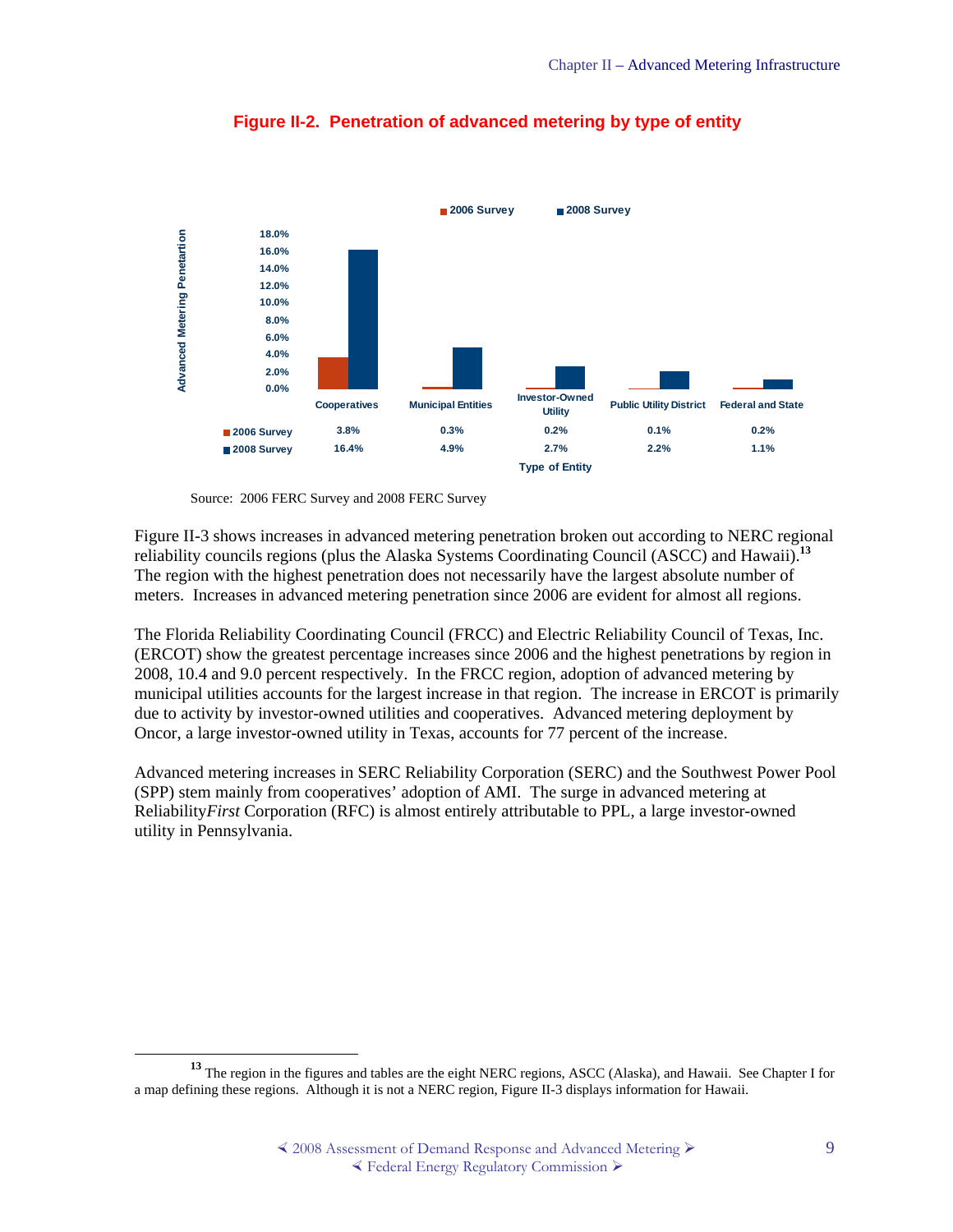

#### **Figure II-3. AMI penetration by region**

Source: 2006 FERC Survey and 2008 FERC Survey

Table II-2 provides a break out of the regional market penetration for residential and nonresidential customers. ERCOT has the highest penetration of advanced metering for nonresidential customers. The high penetration in the region is due to system-wide deployment of AMI by cooperative and municipal utilities and Oncor's installation of a large number of advanced meters for what it classifies as commercial and industrial customers.

FRCC has the highest advanced metering penetration of all regions for residential customers and has higher than average penetration for each customer class. Three utilities in FRCC account for a majority of advanced metering use in FRCC: JEA (the large municipal utility serving Jacksonville), Lee County Electric Cooperative (a large cooperative), and Florida Power and Light (a large investorowned utility).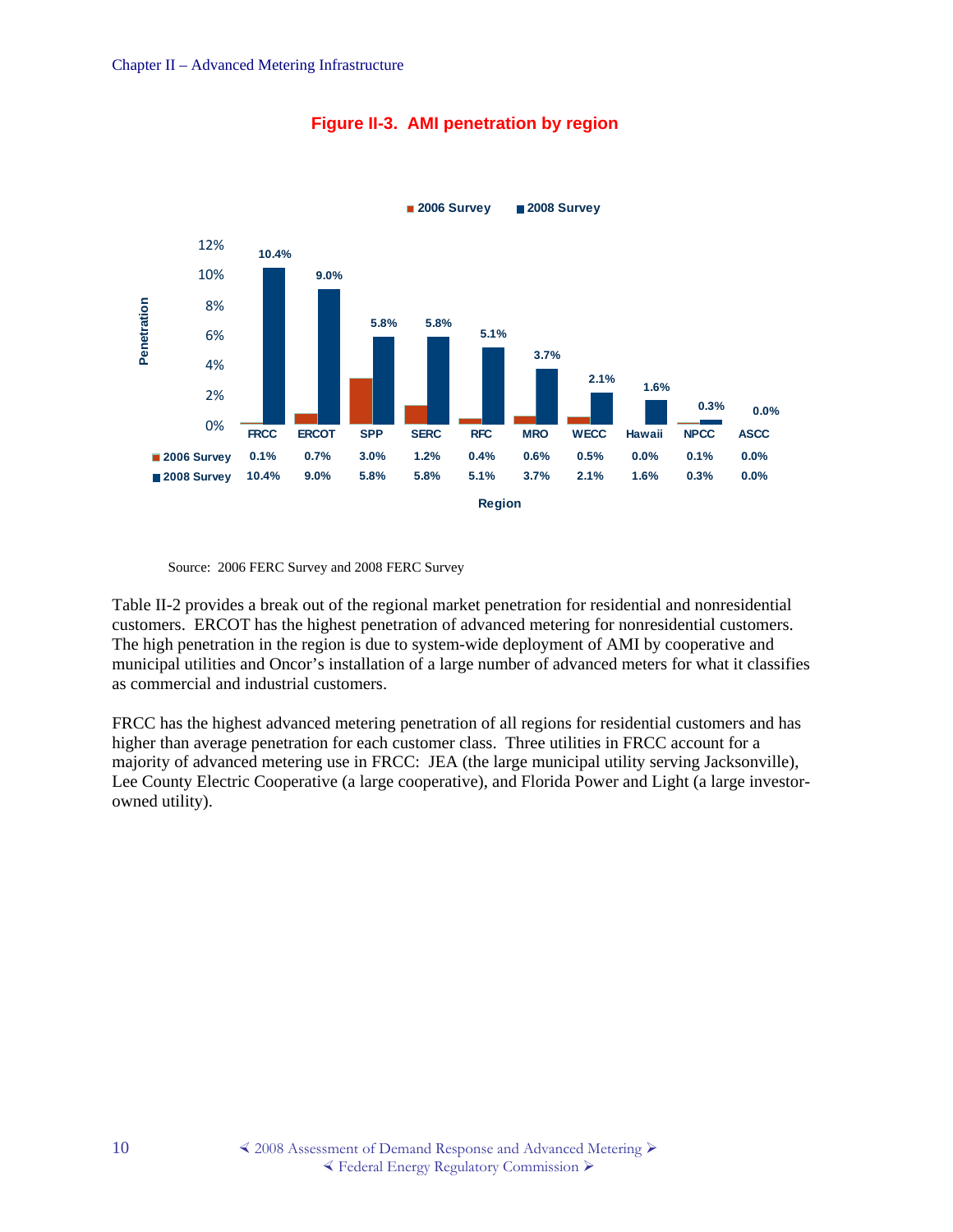|                                  | <b>Overall AMI</b><br><b>Penetration</b> |       | <b>Residential AMI</b><br><b>Penetration</b> |         | <b>Nonresidential AMI</b><br><b>Penetration</b> |         |
|----------------------------------|------------------------------------------|-------|----------------------------------------------|---------|-------------------------------------------------|---------|
| <b>Region</b>                    | 2006                                     | 2008  | 2006                                         | 2008    | 2006                                            | 2008    |
| <b>FRCC</b>                      | 0.1%                                     | 10.4% | 0.1%                                         | 10.8%   | 0.5%                                            | 7.8%    |
| <b>ERCOT</b>                     | $0.7\%$                                  | 9.0%  | $0.7\%$                                      | 8.5%    | $0.7\%$                                         | 12.4%   |
| <b>SERC</b>                      | 1.2%                                     | 5.8%  | 1.3%                                         | 6.1%    | 1.0%                                            | 3.2%    |
| <b>SPP</b>                       | 3.0%                                     | 5.8%  | 3.3%                                         | 6.1%    | 1.8%                                            | 4.2%    |
| <b>RFC</b>                       | 0.4%                                     | 5.1%  | 0.3%                                         | 5.0%    | 0.8%                                            | 6.1%    |
| <b>MRO</b>                       | $0.6\%$                                  | 3.7%  | 0.5%                                         | 4.0%    | 1.1%                                            | 2.2%    |
| <b>WECC</b>                      | 0.5%                                     | 2.1%  | 0.3%                                         | 2.1%    | 1.5%                                            | 2.0%    |
| Hawaii                           | $0.0\%$                                  | 1.6%  | $0.0\%$                                      | 1.6%    | $0.1\%$                                         | 1.6%    |
| <b>NPCC</b>                      | 0.1%                                     | 0.3%  | 0.1%                                         | 0.3%    | 0.8%                                            | 1.0%    |
| <b>ASCC</b>                      | $0.0\%$                                  | 0.0%  | 0.0%                                         | $0.0\%$ | 0.0%                                            | $0.0\%$ |
| <b>Overall</b><br><b>Average</b> | $0.7\%$                                  | 4.7%  | $0.6\%$                                      | $4.7\%$ | $1.0\%$                                         | $4.2\%$ |

#### **Table II-2. AMI penetration by region and customer class**

Source: 2006 FERC Survey and 2008 FERC Survey

Regions with higher than average penetrations for one or more of the major customer classes as defined by 2008 FERC Survey respondents include FRCC, ERCOT, SERC, SPP, and RFC for residential penetration, and FRCC, ERCOT, and RFC for nonresidential penetration.

Table II-3 shows advanced metering penetration by state for 2006 and 2008. For most states, penetration increased in the last two years. Survey results from 2006 show many states with essentially zero advanced meters. The FERC 2008 Survey shows that most states now have advanced metering penetration above zero. Pennsylvania had the largest increase in penetration between 2006 and 2008 FERC Surveys, moving from 0.3 percent to 23.9 percent over the two-year period. The increase in penetration for Pennsylvania is due to the installation of a full AMI system at PPL since the 2006 FERC Survey. North Dakota and South Dakota increased from zero percent to almost nine percent, due mostly to cooperatives in the state adopting advanced metering.

The 2008 FERC Survey findings show the five states with highest penetration of advanced metering are Pennsylvania, Idaho, Arkansas, North Dakota, and South Dakota. The source of the high penetration of advanced metering in Arkansas, North Dakota, and South Dakota is high levels of advanced metering deployment at cooperatives. The high penetrations in Pennsylvania and Idaho are due primarily to the advanced metering deployments of investor-owned utilities.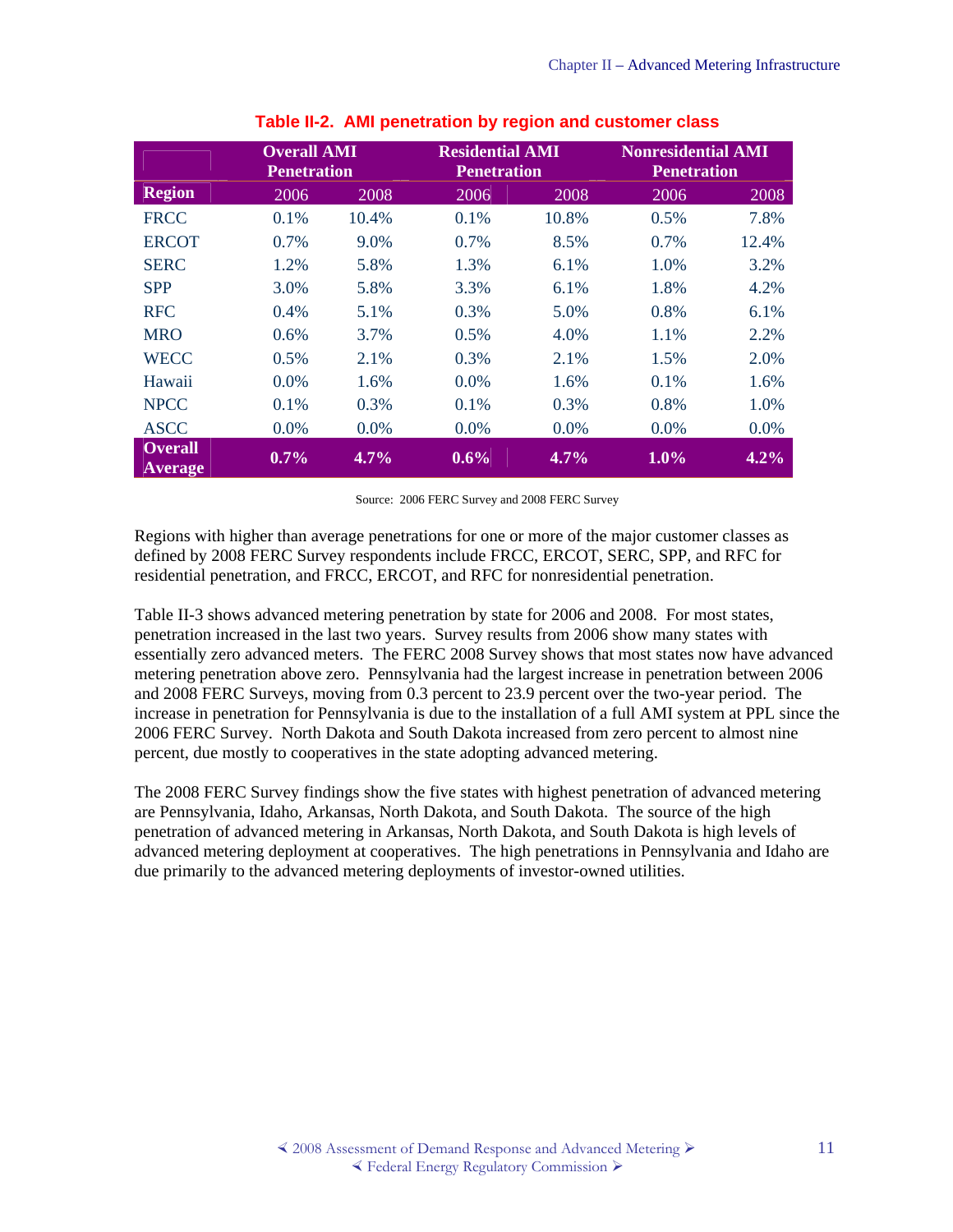|                      |                   | 2006                |                    |                   | 2008                |                    |  |
|----------------------|-------------------|---------------------|--------------------|-------------------|---------------------|--------------------|--|
| <b>State</b>         | <b>AMI</b> meters | <b>Total meters</b> | <b>Penetration</b> | <b>AMI</b> meters | <b>Total meters</b> | <b>Penetration</b> |  |
| Pennsylvania         | 18,200            | 6,053,110           | 0.3%               | 1,443,285         | 6,036,064           | 23.9%              |  |
| Idaho                | 29.062            | 739.199             | 3.9%               | 105.933           | 769.963             | 13.8%              |  |
| Arkansas             | 75,118            | 1,494,383           | 5.0%               | 168,466           | 1,488,124           | 11.3%              |  |
| North Dakota         | 29                | 367,776             | 0.0%               | 33,336            | 375,473             | 8.9%               |  |
| South Dakota         | 7                 | 484,728             | 0.0%               | 41,191            | 475,477             | 8.7%               |  |
| Oklahoma             | 60,273            | 2,024,592           | 3.0%               | 161,795           | 1,875,325           | 8.6%               |  |
| Texas                | 28,200            | 10,195,134          | 0.3%               | 868,204           | 10,870,895          | 8.0%               |  |
| Florida              | 8,479             | 9,679,565           | 0.1%               | 765,406           | 9,591,363           | 8.0%               |  |
| Georgia              | 73,312            | 4,404,447           | 1.7%               | 342,772           | 4,537,717           | 7.6%               |  |
| Missouri             | 8,986             | 3,087,821           | 0.3%               | 204,498           | 3,098,055           | 6.6%               |  |
| Vermont              | 1                 | 331,161             | 0.0%               | 20,755            | 375,202             | 5.5%               |  |
| Alabama              | 89,702            | 2,738,519           | 3.3%               | 139,972           | 2,774,764           | 5.0%               |  |
| Kentucky             | 27,501            | 2,225,485           | 1.2%               | 105,460           | 2,161,142           | 4.9%               |  |
| South Carolina       | 19,655            | 2,007,339           | 1.0%               | 114,619           | 2,373,047           | 4.8%               |  |
| Kansas               | 18,913            | 1,430,953           | 1.3%               | 61,423            | 1,426,832           | 4.3%               |  |
| Wisconsin            | 19,882            | 2,983,075           | 0.7%               | 117,577           | 3,039,830           | 3.9%               |  |
| Wyoming              | $\boldsymbol{0}$  | 272,033             | 0.0%               | 12,268            | 318,282             | 3.9%               |  |
| Arizona              | 5,521             | 2,783,083           | 0.2%               | 96,727            | 2,810,224           | 3.4%               |  |
| North Carolina       | 29.411            | 4,681,178           | 0.6%               | 143.093           | 4,771,479           | 3.0%               |  |
| Iowa                 | 110               | 1,591,985           | 0.0%               | 46,407            | 1,714,774           | 2.7%               |  |
| Washington           | 477               | 3,061,233           | 0.0%               | 69,377            | 2,987,355           | 2.3%               |  |
| New Mexico           | 1                 | 875,393             | 0.0%               | 20,776            | 904,861             | 2.3%               |  |
| Oregon               | 2,960             | 1,821,710           | 0.2%               | 39,797            | 1,890,423           | 2.1%               |  |
| Louisiana            | 44                | 1,037,355           | 0.0%               | 44,103            | 2,186,249           | 2.0%               |  |
| Indiana              | 13,137            | 3,217,359           | 0.4%               | 61,551            | 3,115,205           | 2.0%               |  |
| <b>Illinois</b>      | 43,043            | 5,510,470           | 0.8%               | 112,410           | 5,701,533           | 2.0%               |  |
| Tennessee            | 426               | 3,165,211           | 0.0%               | 60,385            | 3,160,551           | 1.9%               |  |
| Colorado             | 39.274            | 2,263,873           | 1.7%               | 39,873            | 2,246,184           | 1.8%               |  |
| Montana              | 162               | 529,135             | 0.0%               | 8,979             | 549,136             | 1.6%               |  |
| Hawaii               | 45                | 465,314             | 0.0%               | 6,550             | 405,228             | 1.6%               |  |
| Minnesota            | 11,780            | 2,537,414           | 0.5%               | 37,071            | 2,542,113           | 1.5%               |  |
| Michigan             | 31,254            | 4,877,345           | 0.6%               | 73,948            | 5,311,570           | 1.4%               |  |
| California           | 40,153            | 14,253,873          | 0.3%               | 170,896           | 14,595,958          | 1.2%               |  |
| Nebraska             | 1,520             | 937,148             | 0.2%               | 8,630             | 970,774             | 0.9%               |  |
| Nevada               | 17                | 1,193,873           | 0.0%               | 10,835            | 1,292,331           | 0.8%               |  |
| Ohio                 | 1,958             | 6,307,050           | 0.0%               | 28,042            | 5,544,353           | 0.5%               |  |
| Connecticut          | 3,862             | 1,580,365           | 0.2%               | 5,838             | 1,600,768           | 0.4%               |  |
| New Jersey           | 25,222            | 3,884,140           | 0.6%               | 9,866             | 3,900,716           | 0.3%               |  |
| District of Columbia | $\mathbf{0}$      | 809,412             | 0.0%               | 1,348             | 809,412             | 0.2%               |  |
| New York             | 3,071             | 7,906,309           | 0.0%               | 12,778            | 7,811,335           | 0.2%               |  |
| Virginia             | 5,016             | 3,412,011           | 0.1%               | 6,448             | 3,965,584           | 0.2%               |  |
| Massachusetts        | 6,940             | 3,244,778           | 0.2%               | 3,907             | 3,077,679           | 0.1%               |  |
| Maine                | 716               | 773,164             | 0.1%               | 426               | 780,748             | 0.1%               |  |
| New Hampshire        | 306               | 759,514             | 0.0%               | 260               | 763,683             | 0.0%               |  |
| Rhode Island         | 398               | 480,275             | 0.1%               | 148               | 480,135             | 0.0%               |  |
| Alaska               | 6                 | 305,949             | 0.0%               | 18                | 315,419             | 0.0%               |  |
| Utah                 | $\mathbf{1}$      | 1,036,605           | 0.0%               | 37                | 1,056,718           | 0.0%               |  |
| West Virginia        | 17                | 1,234,035           | 0.0%               | 10                | 1,183,513           | 0.0%               |  |
| Maryland             | 130               | 1,972,886           | 0.0%               | 8                 | 1,938,948           | 0.0%               |  |
| Mississippi          | 82                | 1,015,493           | 0.0%               | 3                 | 1,454,275           | 0.0%               |  |
| Delaware             | 16                | 421,331             | 0.0%               | $\boldsymbol{0}$  | 438,020             | 0.0%               |  |
| Virgin Islands       | $\mathbf{0}$      | 53,628              | 0.0%               | $\overline{0}$    | 53,628              | 0.0%               |  |

#### **Table II-3 – Penetration of advanced metering by state in 2006 and 2008**

Source: 2006 FERC Survey and 2008 FERC Survey

Notes: The number of meters is extrapolated to account for less than 100 percent response rate.

The number of installed meters in Table II-3 varies slightly between 2006 and 2008 in large part because of the variation in the number of meters reported by survey respondents, and also because of the method used to calculate the number of meters in a state. The number of meters in a state is calculated by adding to the direct survey responses an estimate of the number of meters for non-respondents. The number of meters for non-respondents is calculated from 2006 data for those that responded in 2006 but not 2008 and from EIA customer data otherwise. Commission staff did not attempt to reconcile the meter data to other data sources.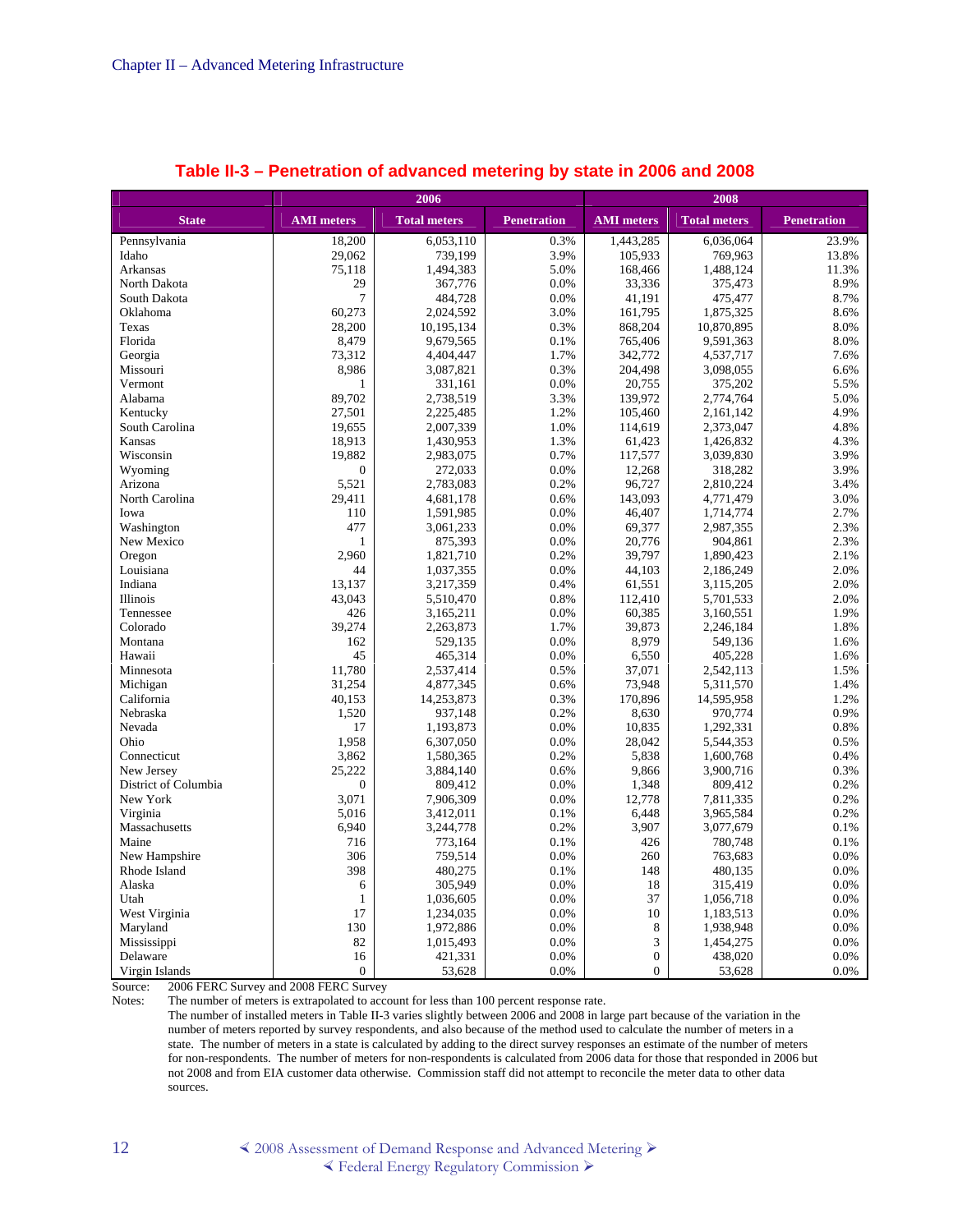#### **Uses of Advanced Metering**

Similar to the 2006 FERC Survey, the 2008 FERC Survey asked respondents how their entities use advanced metering, beyond interval meter reading collection. Figure II-4 shows the results for 2006 and 2008. Respondents identify increased use of newer types of advanced metering functionality, especially the use of advanced metering to perform remote outage management and to remotely upgrade firmware on the advanced meters. Enhanced customer service is the most often cited use of advanced metering by respondents, as it was in 2006.

#### **Figure II-4. Reported uses of advanced metering in 2006 and 2008**



Source: 2006 FERC Survey and 2008 FERC Survey

As mentioned earlier, the 2008 FERC Survey included an enhanced list of advanced metering features for respondents' use in describing how their entity uses its advanced metering system(s). The list included outage restoration, outage mapping, remote upgrade of metering firmware, and use with home-area networks, none of which was included in the 2006 FERC Survey instrument. In the 2008 survey results, outage detection was cited by 62 percent of respondents, 49 percent cite outage restoration and 32 percent cite outage mapping. This demonstrates the importance and value of these uses for utility operations.**<sup>14</sup>**

**<sup>14</sup>** *Outage detection* using advanced metering is still an emerging capability. Until recently, utilities have relied on calls from customers reporting outages. This results in some outages going undetected, especially at remote locations. Outage detection using advanced metering detects more outages and is much faster than relying on calls from customers.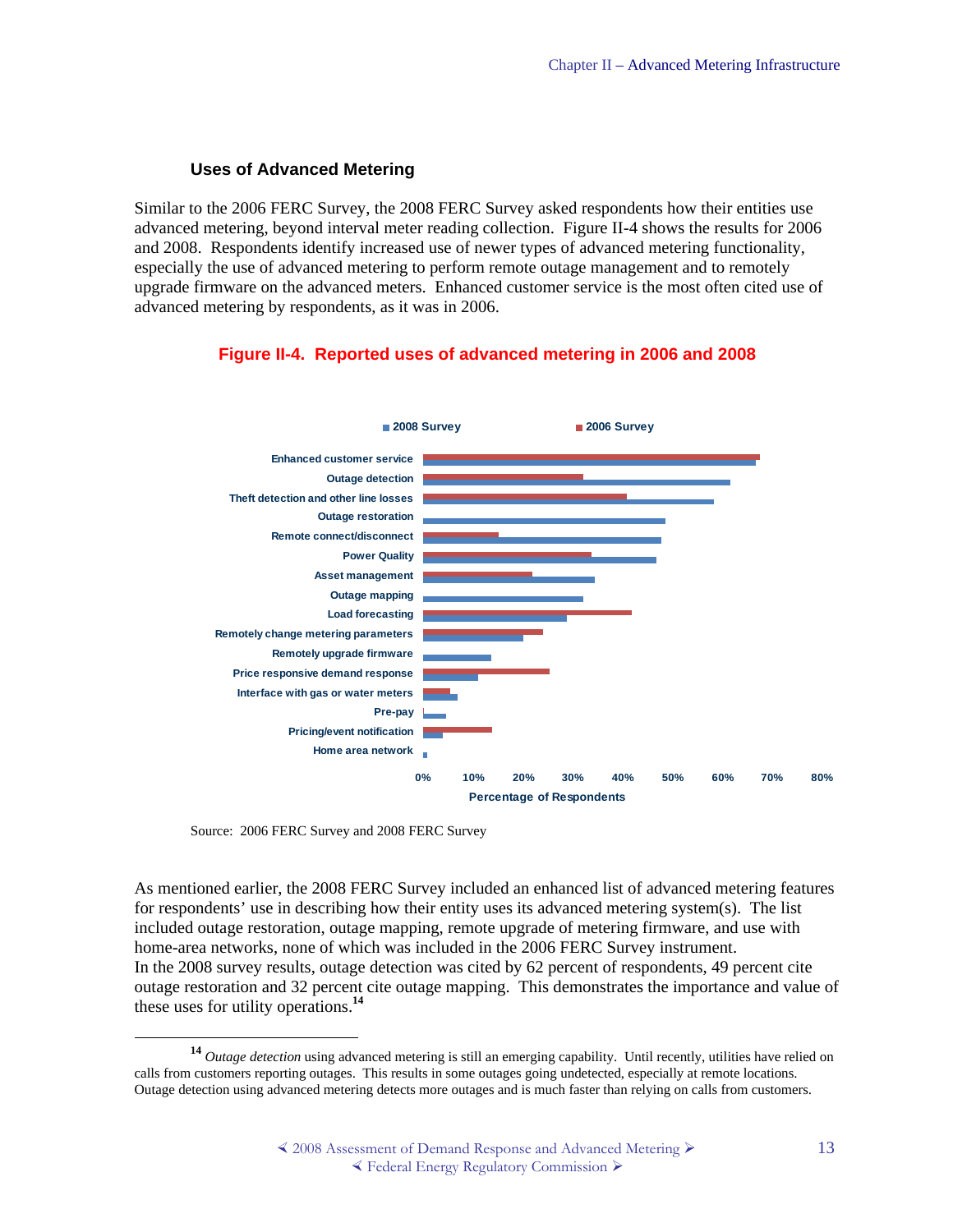Use of theft and other line loss detection by entities with AMI is up from slightly above 40 percent in 2006 to nearly 60 percent in 2008. Theft detection is used to identify customers who have physically re-routed the electrical cable that feeds their premises to circumvent the meter.

Use of AMI with home-area networks (HANs) did not rank high on the list of uses in the 2008 FERC Survey, although AMI-HAN integration is increasingly being included as a requirement in recent requests for proposals issued by utilities in North America. A home-area network "is a network contained within a user's home that connects a person's digital devices, from multiple computers and their peripheral devices to telephones, VCRs, televisions, video games, home security systems, 'smart' appliances, fax machines and other digital devices that are wired into the network."**<sup>15</sup>** Integration between home-area networks and advanced metering systems allows an entity to provide information to customers and remotely manage large loads (such as air conditioning and electric heat).

To support home-area networks, most entities are using advanced metering to remotely upgrade the firmware in the advanced meter associated with the home-area network. Entities believe that this is important to enable maintenance of meters and to allow utilities to upgrade functionality over time.

Remote connect/disconnect is used by entities such as electric utilities to connect or disconnect customers as they change residences or to disconnect or reconnect customers using pre-paid metering. This functionality is gaining in importance; surging from a relatively low 15 percent up to 48 percent usage. Pre-paid metering, sometimes associated with the remote connect/disconnect functionality, also saw modest gains.

Theft detection, a function of much interest in 2006, is used more in 2008. Other advanced metering functions used more from 2006 to 2008 are power quality management, distribution system asset management, and interfacing with water and gas meters. Use of advanced metering for load forecasting shows a decline since 2006 from over 40 percent usage then to below 30 percent usage in 2008.

The ability to remotely change metering parameters such as the length of the data interval measured, without a site visit to the meter location, was cited by slightly fewer entities in 2008 than in 2006. Only a small proportion of entities use advanced metering with price-responsive demand response programs.

## **Developments in Advanced Metering**

This section reviews recent developments in the understanding of the size of the market for advanced metering, recent large utility deployments of advanced metering, and federal and state policies.

l

*Outage mapping* is the ability to use the advanced metering system to determine the extent of an outage once the outage has been detected. This is done by "pinging" a set of predetermined "bellwether" meters. *Outage restoration* is the ability to use the advanced metering system after repairs are underway to determine if power has been restored to all customers affected by a local outage before any repair crews move onto another area. Utility employees prefer using the AMI system to verify that power has been restored because it obviates having to call customers (often late at night) to verify.

**<sup>15</sup>** What is HAN? (August 28, 2008), *available at* http://www.webopedia.com/TERM/H/HAN.html.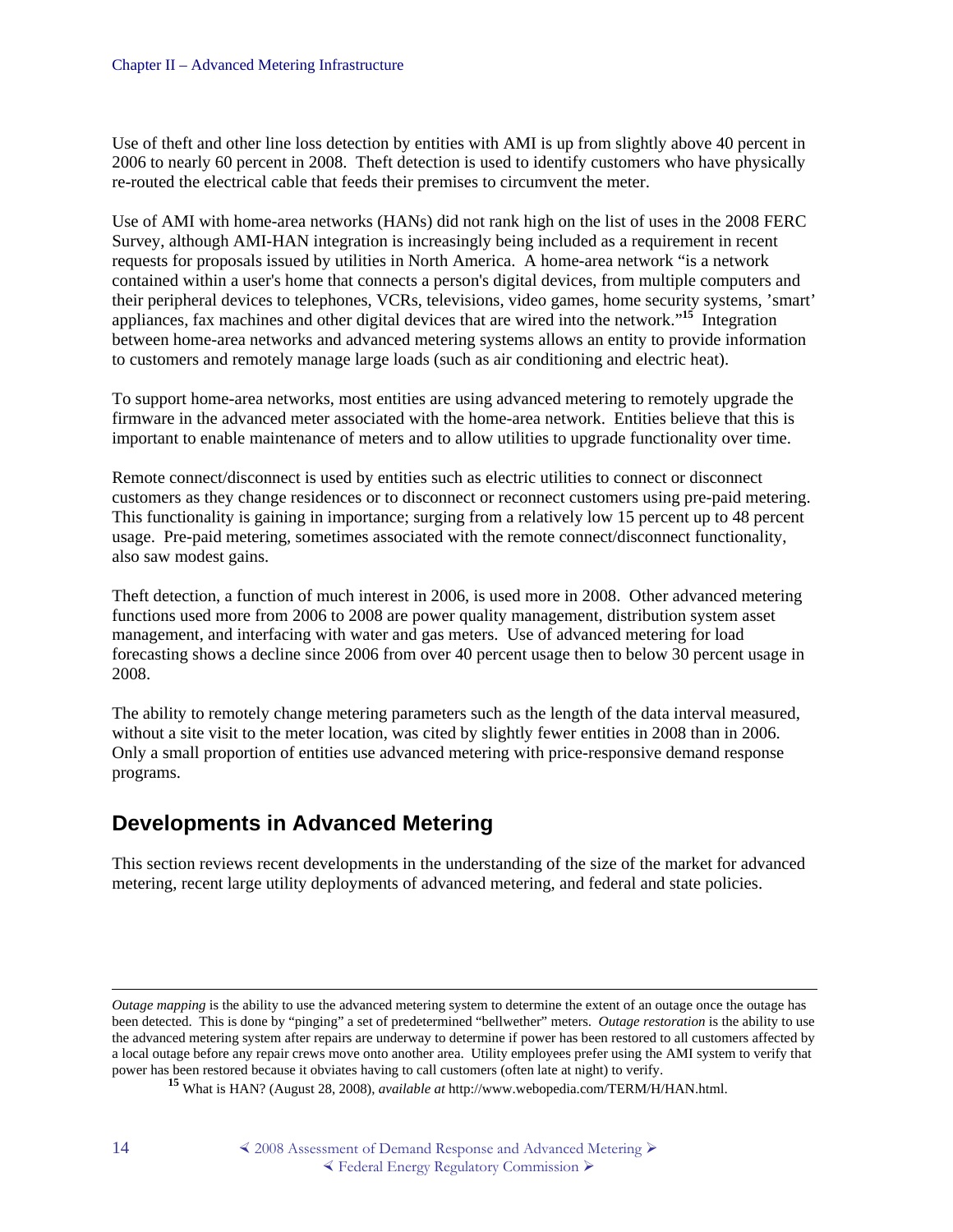#### **Quantifying the Potential U.S. Marketplace**

The 2007 FERC Demand Response Report identified 28 utilities that since 2005 had announced plans to deploy over 45 million advanced meters.**<sup>16</sup>** Recent contracts to purchase advanced metering systems by Southern Company (4.2 million advanced meters), Alliant Energy (one million advanced meters), Duke Energy's filing with the state of Indiana for an 800,000 advanced meter deployment bring planned deployments to nearly 52 million. These deployments are scheduled to take place over the course of the next five to seven years. The number is significant when one considers that nearly 60 million of North America's 145 million meters are already either AMI meters or automated meter reading**<sup>17</sup>** (AMR) meters.**<sup>18</sup>** The remaining 85 million are older electromechanical meters.**<sup>19</sup>** The plans reported above to deploy 52 million additional advanced meters would replace all but 33 million of the 85 million electromechanical meters. How many of the remaining 33 million electromechanical meters will eventually be replaced with advanced meters versus how many with AMR meters are yet to be determined. Notably, however, only one large investor-owned utility in the United States has announced plans to deploy an AMR system since May of 2005.**<sup>20</sup>**

#### **Large Utility Deployment Plans**

The following summarizes planned deployment schedules for the largest electric utilities preparing to deploy advanced metering:

- Southern California Edison's 5.3 million advanced meter deployment is slated to begin the fourth quarter of 2008, ramp up in 2009 and be completed in 2012.**<sup>21</sup>**
- Pacific Gas and Electric is seeking approval from the California Public Utilities Commission for additional ratepayer funding to upgrade its SmartMeter™ program to *newer* advanced meters, with plans to start installation in 2008 and complete full deployment of 5.1 million advanced meters by 2011.**<sup>22</sup>**
- San Diego Gas & Electric awarded a contract for 1.4 million advanced meters, with plans to begin broad deployments in February 2009 and complete full deployment in 2011.**<sup>23</sup>**
- Centerpoint Energy received approval from the Public Utility Commission of Texas for an initial deployment of 125,000 residential advanced meters between September 2008 and Fall

**<sup>16</sup>** Appendix F, Utility AMI Implementation Projection, Table F-1, 2007 FERC Demand Response Report *available at*http://www.ferc.gov/legal/staff-reports/09-07-demand-response.pdf.

<sup>&</sup>lt;sup>17</sup> Since AMR meters generally lack the two-way communicating capabilities of AMI meters, AMR meters cannot meet Commission staff's definition of advanced metering. In contrast with AMI and its fixed communications networks, AMR meters are read by drive-by or walk-by remote readers. *See* the 2007 Assessment of Demand Response and Advanced Metering at 24.

**<sup>18</sup>** Personal communication with Howard Scott of Cognyst Consulting, LLC (March 29, 2008).

<sup>&</sup>lt;sup>19</sup>The electromechanical meters are older spinning disk meters, as opposed to the digital solid state technology on which newer AMR and AMI systems are based.

**<sup>20</sup>** Mid-American Energy Company awarded an AMR contract for its 1.2 million customer service area in May 2007. Press Release, Itron, MidAmerican Energy Company and Rocky Mountain Power to Deploy Turnkey Itron AMR System to Nearly Two Million Electric and Gas Customers in Iowa, Utah, Illinois, Nebraska and South Dakota (May 29, 2007), *available at*http://www.itron.com/pages/news\_press\_individual.asp?id=itr\_015749.xml.

**<sup>21</sup>** *Many Utilities Starting to Develop AMI and Utility-of-the-Future Strategies - Part 2*, Energy Central (June 18, 2007), *available at* http://topics.energycentral.com/centers/datamanage/view/detail.cfm?aid=1495.

**<sup>22</sup>** *Id.*

**<sup>23</sup>** Press release, Itron, Gas & Electric Chooses Itron OpenWay® for Smart Meter Deployment (July 30, 2008), *available at* http://www.itron.com/pages/news\_press\_individual.asp?id=itr\_016717.xml.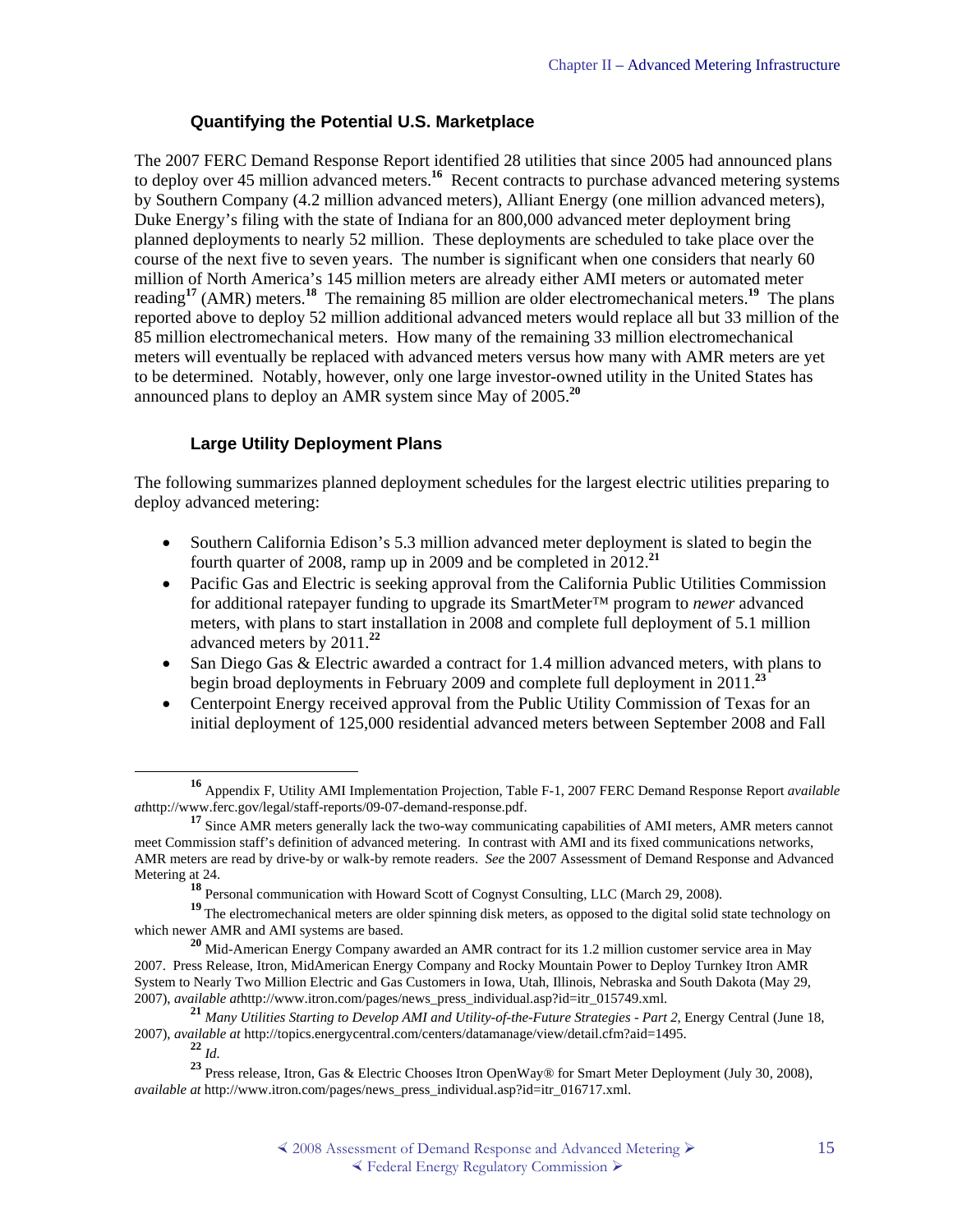2009. Centerpoint Energy has contracted for up to two million advanced meters for intended full deployment to its Houston customers over the next three years.**<sup>24</sup>**

- DTE Energy awarded a contract for 2.6 million advanced meters at its Detroit Edison subsidiary with full deployment to begin in 2009.**<sup>25</sup>**
- Oncor announced award of a contract in May 2008 to provide advanced meters by 2012 to its 3 million residential customers.**<sup>26</sup>**
- Southern Company announced in January 2008 an agreement to purchase and deploy 4.3 million advanced meters for its four-state service area.<sup>27</sup> Its Alabama Power subsidiary is to begin a three-year deployment beginning in 2008, and its Georgia Power subsidiary began installing advanced meters in January 2008 with the intent to install 500,000 by the end of 2008 and complete its deployment by 2012.**<sup>28</sup>**
- Alliant Energy, with utilities in Wisconsin, Iowa, and Minnesota, announced in August 2007 that it would deploy advanced meters to over one million of its residential electricity customers starting in the fourth quarter of 2007.**<sup>29</sup>**
- In October 2007, American Electric Power announced an agreement with General Electric on a joint initiative to deploy over five million advanced meters to its 11-state service area by 2015, one-fifth (one million) of which would be deployed by 2010.**<sup>30</sup>** The specific AMI technology to be implemented has yet to be identified
- In June 2008, Duke Energy Indiana filed an application with the Indiana Utility Regulatory Commission to install 800,000 new advanced meters across its service territory as part of a larger smart grid proposal.**<sup>31</sup>**
- In June 2008, Arizona Public Service announced a contract to deploy 800,000 advanced meters to its customer base.**<sup>32</sup>**
- In September 2008, Delmarva, a subsidiary of Pepco Holdings, received approval from the Delaware Public Service Commission for a plan including the installation of more than 300,000 advanced meters for Delaware electricity and gas customers.**<sup>33</sup>**

**<sup>24</sup>** *CenterPoint Energy to Install Advanced Meters* (September 1, 2008), *available at* http://www.metering.com/node/13478. *See also*, *Itron Selected by CenterPoint Energy as AMI Technology Provider*, Reuters.com (Wed. May 14, 2008), *available at* http://www.reuters.com/article/pressRelease/idUS117294+14-May-2008+BW20080514.

**<sup>25</sup>** Press Release, *Itron,* DTE Energy Selects Itron OpenWay® Technology for AMI Deployment (July 21, 2008), *available at* http://www.itron.com/pages/news\_press\_individual.asp?id=itr\_016692.xml.

**<sup>26</sup>** *Oncor signs advanced metering contract*, (May 27, 2008), *available at* http://www.metering.com/node/12525.

**<sup>27</sup>** *Sensus Signs Contract with Southern Company for FlexNet(TM)* (January 14, 2008), *available at*

http://www.smartbrief.com/news/aaaa/industryPR-detail.jsp?id=DFB51FD5-04E1-430B-8C1D-19EA83E627CC.

**<sup>28</sup>** Personal conversation with Edward Fischler of Southern Company (March 19, 2008); *Georgia Powers Smart Meter Rollout Continues* (June 27, 2008), *available at* http://www.metering.com/node/12877.

**<sup>29</sup>** Press Release, Sensus Metering Systems, Alliant Energy Selects Sensus as AMI Partner (August 27, 2007), *available at* http://na.sensus.com/Module/PressRelease/PressReleaseDetail/amr?id=42.

**<sup>30</sup>** *AEP, GE developing in-home 'smart meters',* Matt Burns, Business First of Columbus (October 4, 2007), *available at* http://columbus.bizjournals.com/columbus/stories/2007/10/01/daily26.html.

**<sup>31</sup>** Press Release, Duke Energy, Duke Energy Indiana Proposes Sweeping Modernization of Its Power Delivery System (May 27, 2008), *available at* http://www.duke-energy.com/news/releases/2008052702.asp?sec=corporate.

**<sup>32</sup>** Press Release, Elster, Elster Awarded APS Contract to Provide 800,000 Smart Meters (June 20, 2008), *available at* http://www.elster.com/en/press\_releases\_704.html.

**<sup>33</sup>** See Delaware Public Service Commission Order No. 7420, the Matter of the Filing by Delmarva Power & Light Company for a Blueprint for the Future plan for Demand-Side Management, Advanced Metering, and Energy Efficiency (September 16, 2008).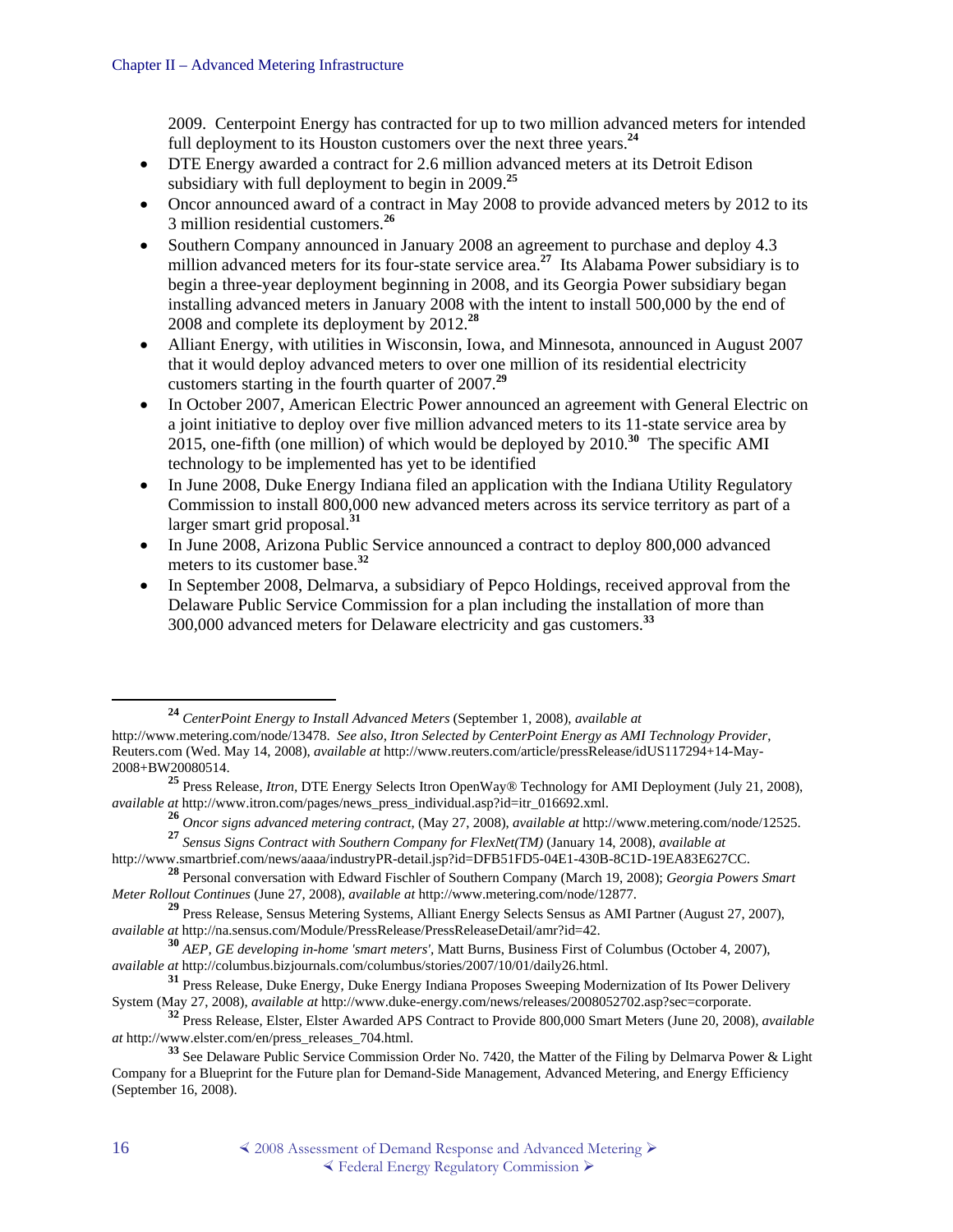#### **State and Federal Support for Advanced Metering**

Provisions promoting advanced metering in EPAct 2005 and in the Energy Independence and Security Act of 2007 (EISA 2007), along with state regulatory policies, are key drivers of growth in AMI sales, especially among large investor-owned utilities. In addition to enacting federal directives in support of advanced metering, Congress has also encouraged state policies in support of advanced metering. Several of the largest investor-owned utilities that are readying full deployments are located in states that have policies and incentives promoting and in some cases requiring use of advanced metering, such as Texas and California. Some states are implementing less traditional approaches to rate regulation, *e.g.*, accelerated depreciation, to provide an incentive (or remove a disincentive) for utilities to invest in advanced metering. Some utilities prefer, however, to request recovery via surcharge rather than through base rates so that they can track AMI costs separately from other equipment costs included in their rate base.**<sup>34</sup>**

Advanced metering may be considered one component of a smart grid system, and Congress has shown strong recent support for the smart grid concept. Congress included a number of directives in Title XIII of EISA 2007 calling for both federal and state encouragement of smart grid development. Title XIII states, "Smart Grid is defined to include a variety of operational and energy measures including smart meters, smart appliances, renewable energy resources, and energy efficiency resources." EISA 2007 directs that states "shall consider" requiring each utility:

prior to undertaking investments in non-advanced grid technologies… [to] demonstrate to the State that the electric utility considered an investment in a qualified smart grid system based on appropriate factors, including: (i) total costs; (ii) costeffectiveness; (iii) improved reliability; (iv) security; (v) system performance; and (vi) societal benefit.**<sup>35</sup>**

Sec. 1307 of EISA 2007 also encourages rate-base capitalization of smart grid investments.**<sup>36</sup>** Congress took another significant step to promote advanced metering in the Emergency Economic Stabilization Act of 2008<sup>37</sup> passed in October 2008. This new legislation establishes permanent changes in how smart meters and other smart grid technologies are depreciated for federal tax purposes. Previously, these assets were figured at 20-year depreciation, but now the depreciation life is 10 years.

#### **Challenges and Issues for Advanced Metering**

#### **AMI Industry Still Developing**

Even as utilities press forward with advanced metering projects, a number of analysts deem AMI as not yet mature. In the words of one analyst, "to date, AMI or related Smart Grid initiatives have not

**<sup>34</sup>** Will McNamara of KEMA reports that AMI is most commonly paid for with trackers and customer reimbursements on an annual basis. For example, in Con Ed's AMI filing with the New York State Public Service Commission, it requested approval of "a surcharge, adjusted annually, to recover all capital and O&M costs for AMI deployment, plus lost revenues." *New Trends Emerging for AMI Cost Recovery*, Energy Central (August 31, 2007), *available at* http://topics.energycentral.com/centers/datamanage/view/detail.cfm?aid=1547.

**<sup>35</sup>** Energy Independence and Securities Act of 2007, Pub. L. No. 110-140, §1305, 121 Stat. 1787 (2007). **<sup>36</sup>** *Id.*

**<sup>37</sup>** Emergency Economic Stabilization Act of 2008, Pub.L. No. 110-343, 122 Stat 3765 (2008).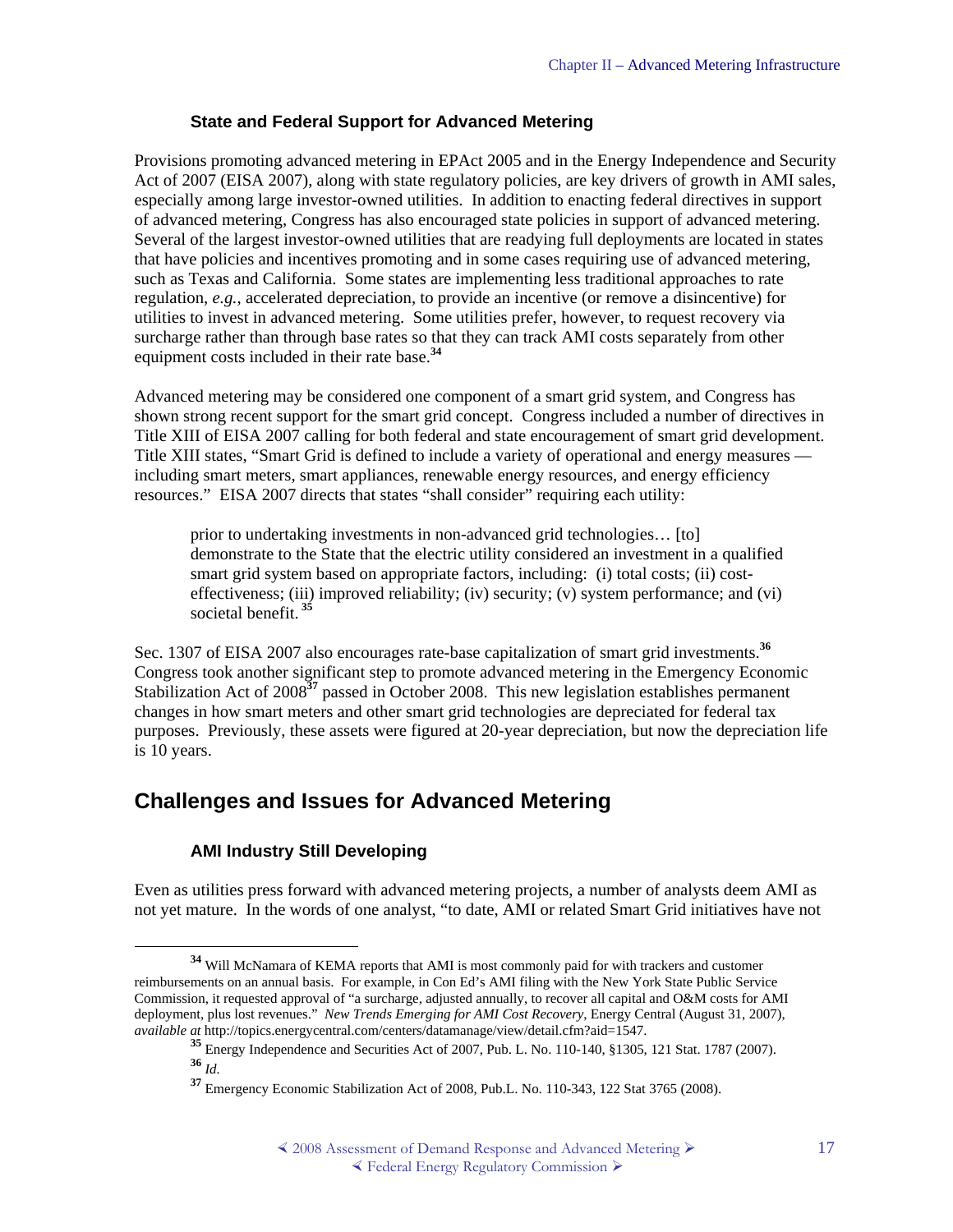been implemented on anything resembling a large scale in the United States. Thus, although in many ways AMI technologies are maturing, they can hardly be characterized as being fully mature at this point."**<sup>38</sup>**

Numerous indicators support the notion that advanced metering is still a developing industry. For example, only within the past year or so has the industry begun to recognize the ability to remotely upgrade firmware and to store days or weeks of metering data in the meter's memory as standard functionality for advanced meters.

Another indication that advanced metering lacks maturity is the lack of integration of home-area networks with AMI systems. Last year, staff reported that ZigBee® had gained prominence as a HAN open standard. It was not until December 2007 that Comverge announced the nation's first ZigBee® enabled demand response program as part of a pilot sponsored by the Center for the Commercialization of Electric Technologies.**<sup>39</sup>** Furthermore, appliances, to date, are generally not HAN-enabled, and HAN-integrated programmable communicating thermostats or in-home displays with HAN communications modules have only recently been introduced.<sup>40</sup> Ongoing debate continues concerning the embedding of HAN controllers in advanced meters versus the alternative of collecting aggregate customer information at distribution feeder or substation levels for demand response.**<sup>41</sup>**

General uncertainty over the development and evolution of standards and how they will impact networking technology, especially as regards HAN integration, has some state regulators reluctant to proceed with AMI specifications because they may discover a year or two later that they chose an inferior or unsupported technology. In New York, for example, the Public Service Commission declined to authorize a plan for full-scale AMI deployments by Consolidated Edison and Orange and Rockland as well as a separate plan filed by Rochester Gas & Electric. Instead, it decided to hold technical conferences to assess what advanced metering specifications it should require, given that:

…many parties express caution that HANs and similar home appliance control systems are quite new, involve several competing designs, and currently lack standardization of design or cross-compatibility….**<sup>42</sup>**

#### **Interoperability**

One way to mitigate risks in planning AMI communications networks is to ensure interoperability. Interoperability allows seamless sharing of data and integration of functionality between digital electronic systems (*e.g.*, computing networks, communications networks, computers, computer programs, advanced metering systems, etc). The technological means of achieving interoperability is through standards for software, hardware, or firmware. Recognizing a need for standards that would enable interoperability, the U.S. Congress in EISA 2007 directed the National Institute of Standards and Technology to establish "protocols and model standards for information management to achieve

**<sup>38</sup>** *Many Utilities Starting to Develop AMI and Utility-of-the-Future Strategies*, Energy Central (May 29, 2007), *available at* http://topics.energycentral.com/centers/datamanage/view/detail.cfm?aid=1486.

**<sup>39</sup>**Press Release, Comverge, Comverge Provides Nation's First ZigBee® Enabled Demand Response System, (Dec. 19, 2007), *available at* http://ir.comverge.com//ReleaseDetail.cfm?ReleaseID=282476.

**<sup>40</sup>** Personal communications with Patti Harper-Slaboszewicz of Utilipoint (March 27, 2008).

**<sup>41</sup>** Personal communications with Roger Levy of Levy and Associates (April 1, 2008).

**<sup>42</sup>** Unofficial Transcript New York State Public Service Commission public meeting (Jan. 16, 2008), *available at*  http://www3.dps.state.ny.us/pscweb/WebFileRoom.nsf/Web/B4055A9F579CE42A852573EC00665B77/\$File/Transcript\_01 1608.pdf?OpenElement.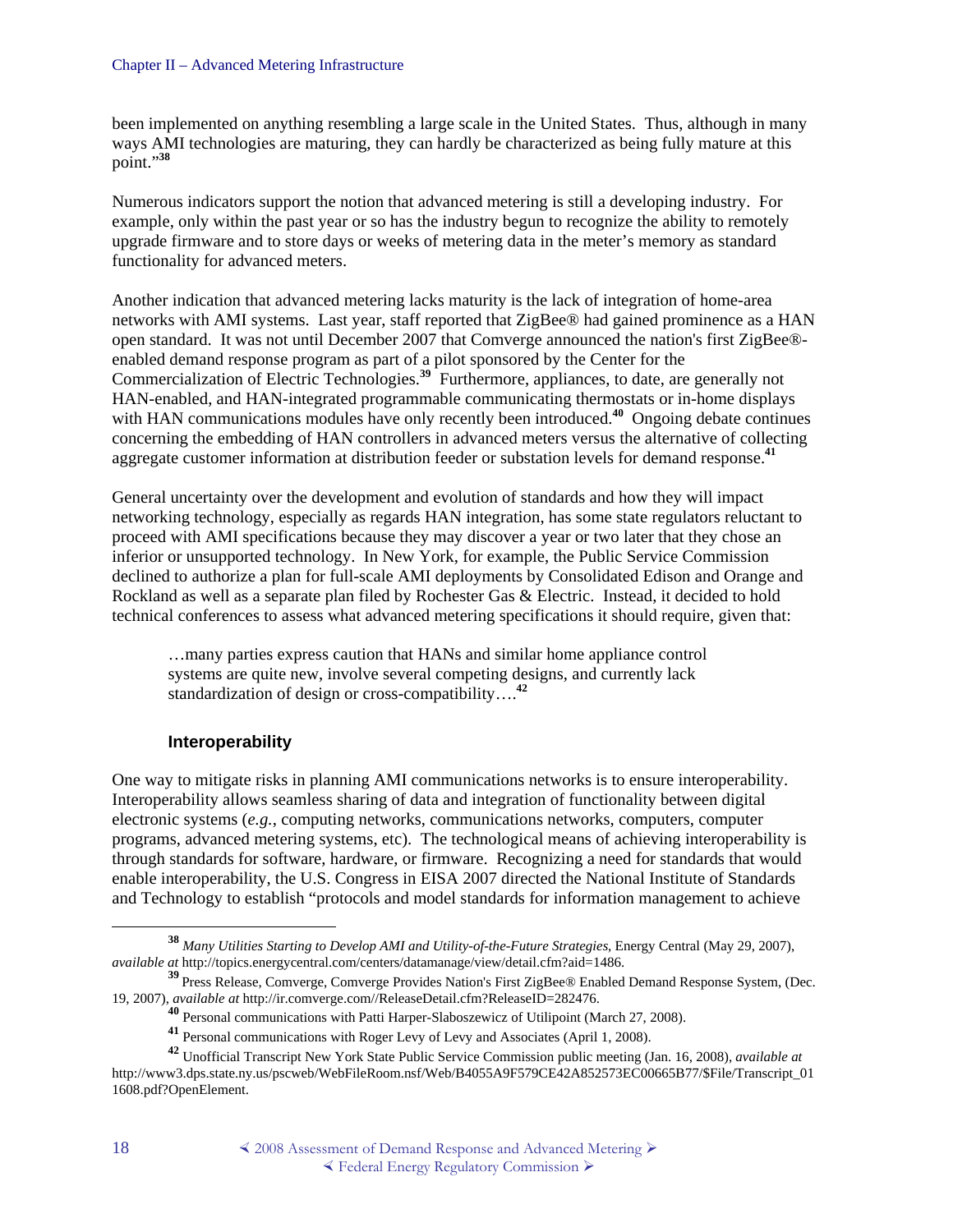interoperability of smart grid devices and systems."**<sup>43</sup>** In the meantime, many utilities proceeding with AMI plans are doing so cautiously, relying to some extent on open standards<sup>44</sup> to mitigate technological risk exposure or planning and budgeting for periodic technology upgrades to their advanced metering system over the life of their system.

Southern California Edison, for example, is taking several measures to insulate its Edison SmartConnect™ project from exposure to risks, including its commitment to open standards, such as the American National Standards Institute (ANSI) C12.19 standard**<sup>45</sup>** and the proposed (but not yet approved) C12.22 standard.**<sup>46</sup>** Furthermore, Southern California Edison's plans will allow it to change to a newer wide-area network technology after seven years if it deems it beneficial and cost-effective to do so. For its initial advanced metering deployment, Southern California Edison is planning to use existing cellular wide-area network communications for its initial advanced metering deployment. Southern California Edison's business plan, approved by the California Public Utilities Commission, includes a provision for Southern California Edison to be able to refresh or replace the wide-area network portion of its AMI network every seven years.**<sup>47</sup>**

Some U.S. utilities, vendors, consultants, and others are working together through the Utility Communications Architecture (UCA) International Users Group (UCAIug) and its UtilityAMI working group and task forces to develop interoperability requirements that would allow plug-andplay interfacing among the components of AMI systems. For example, the OpenHAN task force of the UtilityAMI Working Group released their 2008 HAN System Requirements Specification that is designed to facilitate standards and technology development to enable dissimilar home-area network protocols to interface and work interoperably. Southern California Edison, Consumers Energy, Pacific Gas and Electric, and American Electric Power, among others, are actively participating in UtilityAMI working group and task force meetings. Although focused on developing requirements from a utility perspective, vendors are actively involved in these activities to ensure that the requirements developed are technically and economically feasible in the marketplace.**<sup>48</sup>** Separately, in August 2008, American Electric Power, Consumers Energy, Pacific Gas and Electric, Reliant Energy, Sempra, and Southern California Edison announced they were working with the ZigBee® Alliance and the HomePlug®**<sup>49</sup>** Powerline Alliance "to develop a common application layer integrated solution for AMI and HAN."**<sup>50</sup>**

**<sup>43</sup>** Energy Independence and Securities Act of 2007, Pub. L. 110-140, §§1303, 1305, 121 Stat. 1787 (2007).

**<sup>44</sup>** Open standards are standards that are publicly available and have associated with them various rights to use, unlike a proprietary or patented technological standard.

**<sup>45</sup>** The proposed C12.22 (Protocol Specification for Interfacing to Data Communications Networks) enables C12.19 metering data structures to be shared over any combination of "physical" network media. *Edison SmartConnect™: The Path Forward*, Utilipoint Daily IssueAlert (Jan. 21, 2008), *available at* http://www.utilipoint.com/issuealert/article.asp?id=2965.

**<sup>46</sup>** ANSI standard C12.19 (Utility Industry End Device Tables) enables metering data and data tables to be transferred from one computer application and system to another. Assessment of Demand Response & Advanced Metering, 2007 Staff Report, *available at* http://www.ferc.gov/legal/staff-reports/09-07-demand-response.pdf, p. 34.

**<sup>47</sup>** Personal communications with Paul De Martini, Director of the Edison SmartConnect™ program (March 31, 2008).

**<sup>48</sup>** OpenHAN meeting minutes (December 4, 2007), *available at*

http://www.ucaiug.org/OpenHAN/Meeting%20Minutes/OpenHAN%20meeting\_12\_4\_07.doc, and OpenHAN meeting minutes (Jan. 25, 2008) *available at* 

http://www.ucaiug.org/OpenHAN/Meeting%20Minutes/OpenHAN%20meeting\_01\_25\_08.doc.

**<sup>49</sup>** HomePlug® is a HAN networking protocol that uses existing household electric wiring for its media, as compared with ZigBee®, which is a wireless HAN networking protocol.

**<sup>50</sup>** Press Release, HomePlug®.org, Utilities, ZigBee®® and HomePlug®® Join Forces to Create Wired HAN Standard (Aug. 25, 2008), *available* 

*at*http://www.HomePlug®.org/news/pr/view?item\_key=6ddbf0d46d2156a8cb71f25199c02b2dfd20ce8b.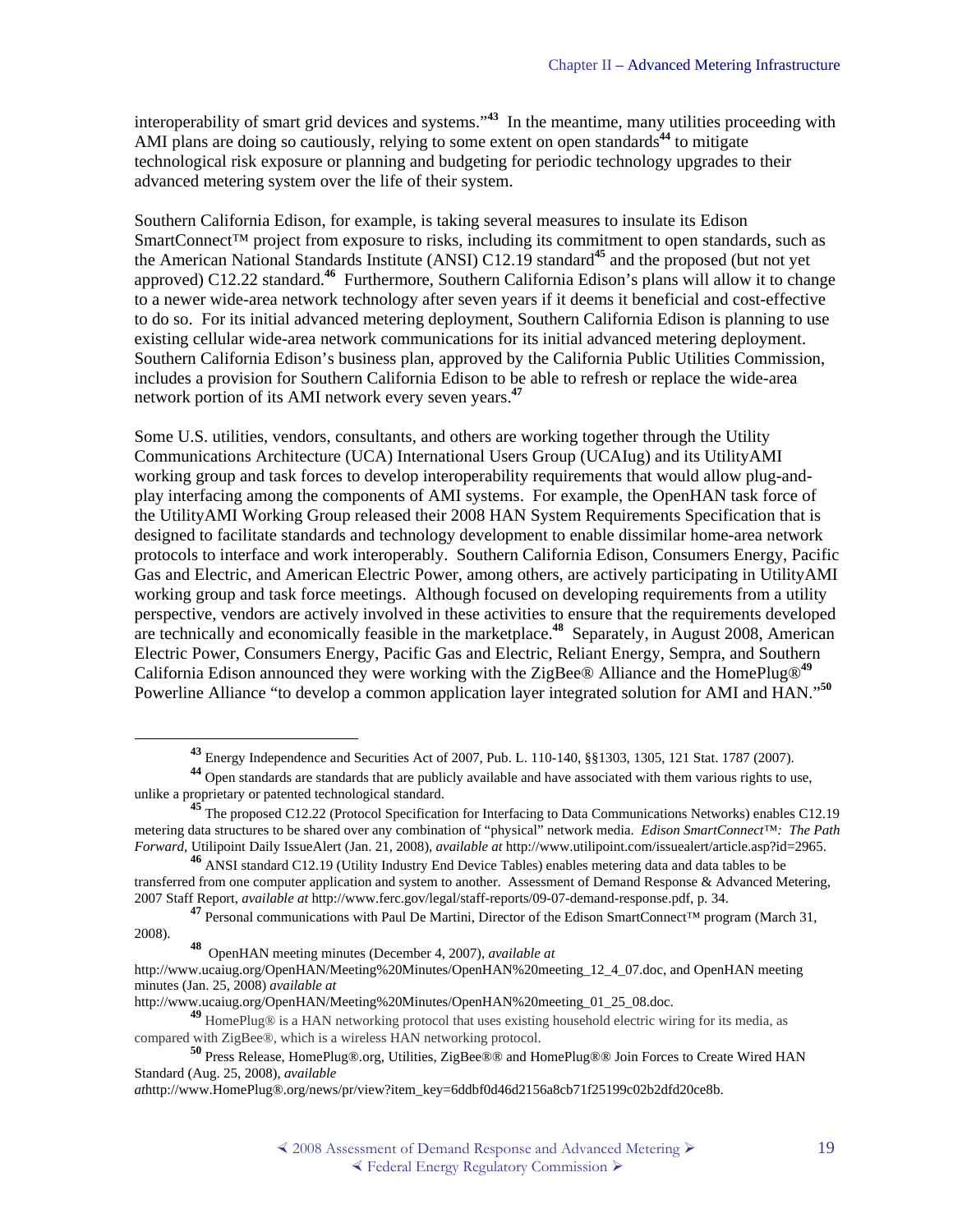The intent is to enable HomePlug® and ZigBee® to work interoperably and integrally in HAN configurations.

#### **AMI Cost-Benefit Analyses**

Generally, before state commissions approve a utility's AMI deployment plan, the utility must first demonstrate a positive cost-benefit business case for its proposed AMI implementation. For many utilities, a positive business case requires including projected savings from demand response. A large fraction of AMI costs (ranging from 50 percent to 90 percent) can be justified by a reduction in traditional utility costs of operations or improved services, such as avoided meter-reading costs, faster outage detection, improved customer service, and better management of customer connections and disconnections.**<sup>51</sup>** Projected benefits from the demand response enabled by the AMI system may be included to bridge the cost-benefit gap based on what is recoverable from AMI-operational savings alone.**<sup>52</sup>**

There are several prominent examples of the inclusion of demand response benefits in cost-benefit business cases. Southern California Edison's business case for its Edison SmartConnect™ Deployment Proposal requires demand response to make up a 47 percent gap that is not covered by operational benefits from AMI.**<sup>53</sup>** Similarly, San Diego Gas & Electric's proposal requires demand response to make up about half of its cost-benefit justification.**<sup>54</sup>** For other utilities, the cost-benefit gap may not be quite so large. For Pacific Gas and Electric, operational savings accounted for 90 percent of its cost-benefit justification.<sup>55</sup> For Southern Company and its four operating companies, operational savings alone justify its AMI business case.**<sup>56</sup>** Southern Company's AMI contract does, however, stipulate that the metering solution must allow two-way communications to HANs either through the meter or alternatively bypassing the meter and connecting directly to HANs.**<sup>57</sup>** Alabama Power and Georgia Power, two subsidiaries of Southern Company, are considering using their advanced metering to enable demand response.

While operational benefits can be rather straightforward to determine, determining the value of demand response may not be so straightforward. Ultimately, demand response savings from AMIenabled dynamic pricing programs depend on the number of participants who sign up for dynamic pricing or time-of-use programs and also their response to peak (or critical peak) prices, that is, on their price elasticity of demand. Participation rates for an optional ('opt-in') dynamic pricing program may be difficult to estimate in advance. In one recent study, The Brattle Group assumed a 20 percent participation rate as the likely scenario for opt-in dynamic pricing programs, while emphasizing that actual participation rates "will be highly dependent on the program design, the rates, and the success

**<sup>51</sup>**Ahmad Faruqui, Ph.D. and Lisa Wood, Ph.D., The Brattle Group, *Quantifying the Benefits of Dynamic Pricing in Mass Markets, available at* http://www.eei.org/industry\_issues/electricity\_policy/quantifying\_benefits\_final.pdf. **<sup>52</sup>** *Id.*

**<sup>53</sup>** Summary of Southern California Edison's Edison SmartConnect™ Deployment Proposal, p. 5, Southern California Edison Company's (U 338-E) Application for Approval of Advanced Metering Infrastructure Deployment Activities and Cost Recovery Mechanism, filed July 31, 2007. *available at* http://www.sce.com/NR/rdonlyres/34527A3F-FAEB-4650-A516-5AD5A07FFA4E/0/A0707XXXSCEAMIPhaseIIIApplication.pdf.

**<sup>54</sup>** *Advanced Metering Infrastructure: What Regulators Need to Know About Its Value to Residential Customers*, Nancy Brockway, NRRI, at 16 (Feb. 13, 2008), *available at* http://nrri.org/pubs/multiutility/advanced\_metering\_08-03.pdf. **<sup>55</sup>** *Id.* 

**<sup>56</sup>** Personal communications with Edward Fischler of Southern Company (Mar. 19, 2008). **<sup>57</sup>** *Id.*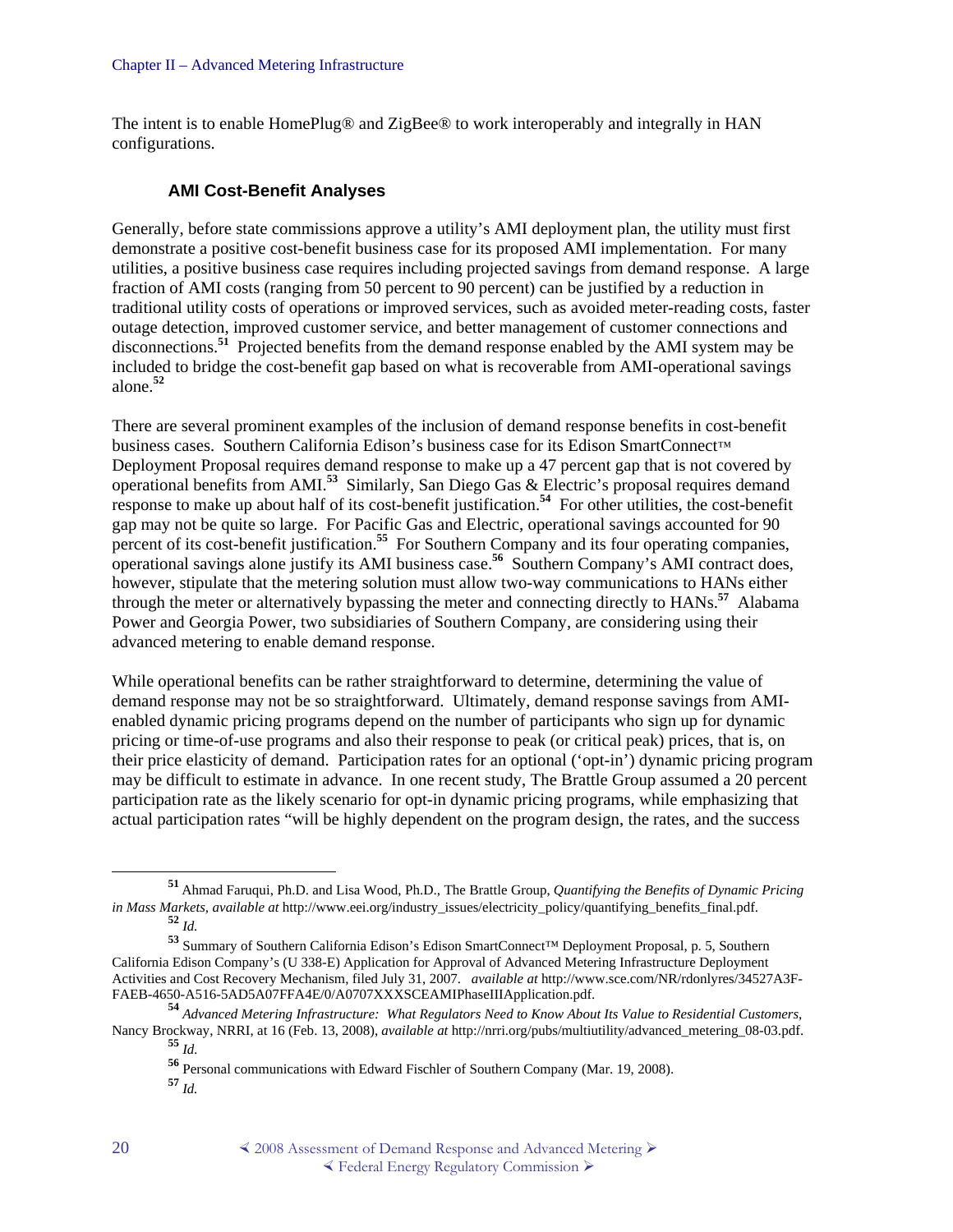of the marketing and implementation strategy."**<sup>58</sup>**

Aggregated price elasticity can be modeled based on data from dynamic pricing or time-of-use pilots performed in various markets. The Brattle Group, for example, recently published its Pricing Impact Simulation Model (PRISM) Suite for use in projecting net present value of demand response for dynamic pricing programs.**<sup>59</sup>** Comparing results of numerous pricing pilots in addition to California's Statewide Pricing Pilot, The Brattle Group found average customer response to price changes to be greater when there is a larger price difference between peak and off-peak periods.**<sup>60</sup>**

#### **Future-Proofing**

Another important issue for utilities deploying AMI is concern about obsolescence. Regulators, vendors, utility executives, and ratepayers have a vested interest in future-proofing AMI implementations to avoid stranded costs of the old meter assets, additional costs for new assets, and costly, time-consuming, and difficult system reengineering and integration. Pacific Gas and Electric, which is implementing the first AMI project in California, has already had to deal with technological obsolescence even before getting its deployment underway. As a result, it filed with the California Public Utilities Commission in December 2007 for permission to increase its SmartMeter™ project cost by 50 percent, or about 26 cents per monthly bill for residential customers in order to upgrade from electromechanical to new solid-state advanced meters.**<sup>61</sup>** The newer advanced-meter specifications include added functionality that electromechanical meters are unable to provide, such as embedded HAN controls, upgradeable firmware in the meter, and load-limiting support.**<sup>62</sup>** To mitigate the risk of technological obsolescence, the California Public Utilities Commission has also "directed PG&E to regularly monitor emerging meter technologies and consider upgrades to the program."**<sup>63</sup>**

#### **AMI-HAN Integration through HAN Controllers Embedded in Advanced Meters**

The 2007 FERC report noted that certain industry analysts and home automation vendors are concerned about implementing AMI-HAN integration through controllers embedded in the advanced meters. They voice at least two concerns. The concerns include the prudence of allowing the utility, as a regulated franchise, to gain an advantage in an otherwise competitive home automation market, and "substantial privacy, security, communication, competitive, and hardware obsolescence issues concerning the embedding of HAN controllers in advanced meters."**<sup>64</sup>** Broad adoption of

**<sup>58</sup>** Ahmad Faruqui, Ph.D. and Lisa Wood, Ph.D., The Brattle Group, *available at*

http://www.eei.org/industry\_issues/electricity\_policy/quantifying\_benefits\_final.pdf, at Table 9. The authors state, "The optout percentage is not relevant for the PTR rate, which assumes that all customers are eligible for the "credit" but only 50% are aware of the PTR."

**<sup>59</sup>** Net Present Value is a standard method for using the time value of money to appraise long-term projects.

**<sup>60</sup>** The Brattle Group (Ahmad Faruqui, Ph.D. and Lisa Wood, Ph.D.) for EEI, *available at*

http://www.eei.org/industry\_issues/electricity\_policy/quantifying\_benefits\_final.pdf, p.21.

**<sup>61</sup>** *PG&E Seeks Approval to Upgrade SmartMeter™ Technology*, Metering.com (Dec. 13, 2007), *available at* http://www.metering.com/node/11287.

**<sup>62</sup>** *PG&E Throws the First Pitch in the AMI Game,* Utilipoint Daily IssueAlert (July 25, 2008), *available at*  http://www.utilipoint.com/issuealert/article.asp?ID=2894.

**<sup>63</sup>** *PG&E Seeks to Upgrade SmartMeter™ Technology to Enhance Customer, Operational Benefits*, Transmission and Distribution World (Dec. 27, 2007), *available at* http://tdworld.com/customer\_service/pge-upgrading-smartmeter/.

**<sup>64</sup>** Personal communications with Roger Levy of Levy & Associates (Apr. 14, 2008). Mr. Levy points to several reasons why utilities think they need to pull information out of homes via the meters. For one, utilities need to verify the customer is actually responding to load-limiting requests. Secondly, central dispatchers want to be able to factor that information into dispatch decisions. An alternative approach, proposed by Mr. Levy, is to monitor energy use at a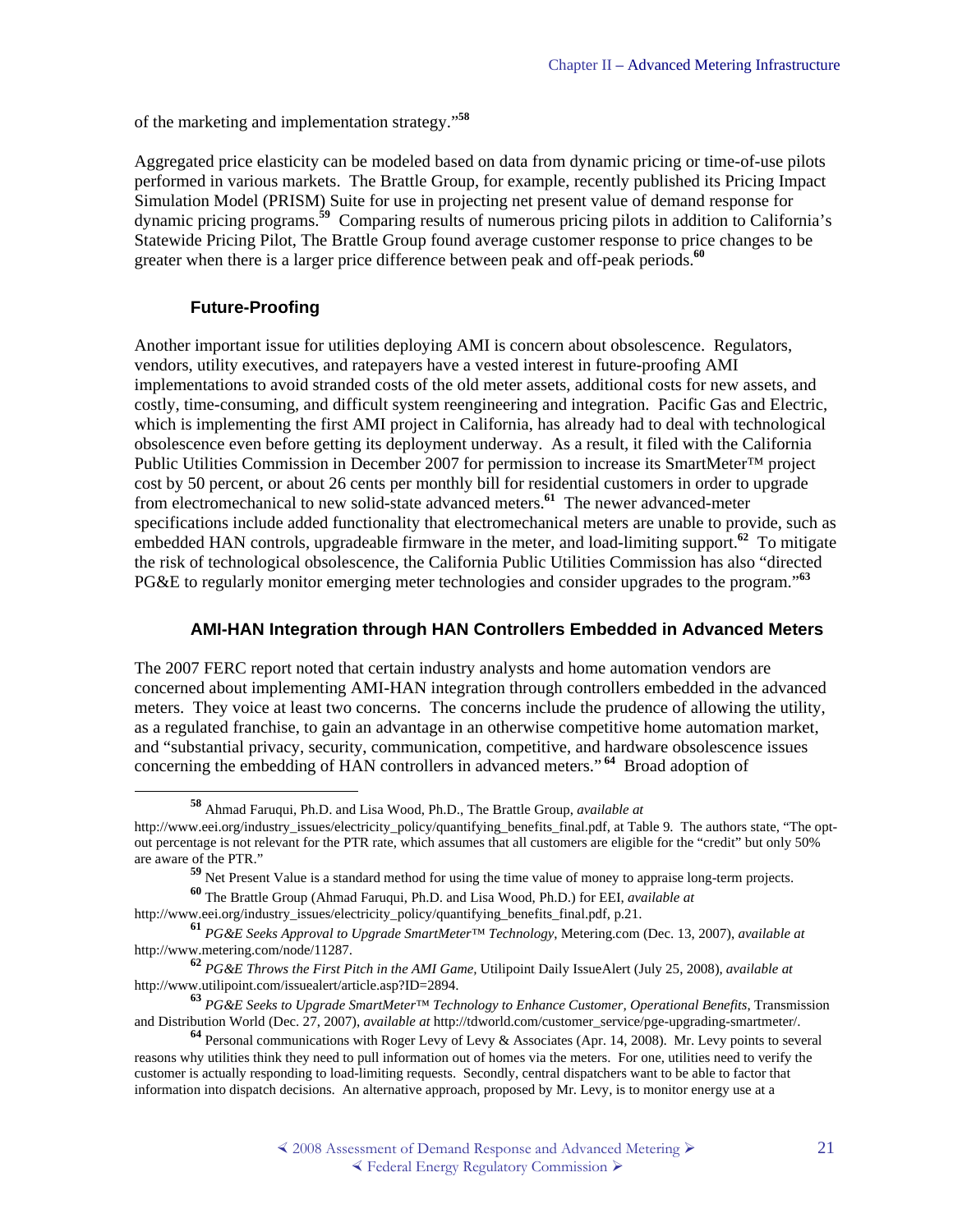interoperability standards, one based on the 2008 HAN System Requirements Specification, for example, may lessen concerns that utilities would have an unfair advantage in the home automation market, though the privacy concern might remain.

#### **Enabling Residential Customers to Realize Savings and Benefits from Advanced Metering**

Concerns about the impact of AMI deployment on residential customers, especially low-income customers, have been raised. Consumer advocates seek guarantees that with advanced metering customers will see real bill savings, that disabled, poor, and elderly customers will not be harmed by bearing disproportionate cost burdens compared with the benefits they receive from AMI, and that AMI will not be used to remotely disconnect or limit a customer's electric use without some programmatic safeguards.**<sup>65</sup>**

Various states have legislation to protect consumers against these burdens. In New York, for example, the Home Energy Fair Practices Act (HEFPA) regulations require a "last knock" at a customer's premises prior to disconnecting the customer for failure to pay a bill.**<sup>66</sup>** Such policy, however, potentially reduces the advantage of remote connect and disconnect available with AMI to some extent.

One approach to enabling customers to benefit from the use of AMI is through the use of peak-time rebates. Peak-time rebates let customers benefit from decreasing their energy consumption at times of peak prices, and yet be held harmless if they do not decrease their load. Peak-time rebates can be a particularly attractive program design, given the findings of The Brattle Group study showing that peak-time rebate programs should produce much higher total savings (close to 2.5 times the savings in net present value terms) than critical peak pricing programs where participants must opt-in and are also exposed to higher rates during critical periods.**<sup>67</sup>**

 distribution feeder or substation level where the utility and central dispatcher would effectively receive real time measurement and verification of the diversified aggregate impact of the demand response faster than is possible when collecting individual household demand response measurements.

**<sup>65</sup>** *Smart Meters, Demand Response and "Real Time" Pricing: Too Many Questions and Not Many Answers*, Barbara R. Alexander (July 2007), *available at* 

**<sup>66</sup>** State of New York Public Service Commission, at a session of the Public Service Commission held in the City of New York on Dec. 12, 2007, *available at* 

http://www3.dps.state.ny.us/pscweb/WebFileRoom.nsf/Web/6DEBE23FB000219D852573B60068A93B/\$File/202C\_05e093 4etal\_order.pdf?OpenElement.

**<sup>67</sup>** Ahmad Faruqui, Ph.D., and Lisa Wood, Ph.D., The Brattle Group, *available at*  http://www.eei.org/industry\_issues/electricity\_policy/quantifying\_benefits\_final.pdf, Table 9.

http://www.narucmeetings.org/Presentations/Dynamic%20Pricing%20NARUC%202007.ppt, slide 23.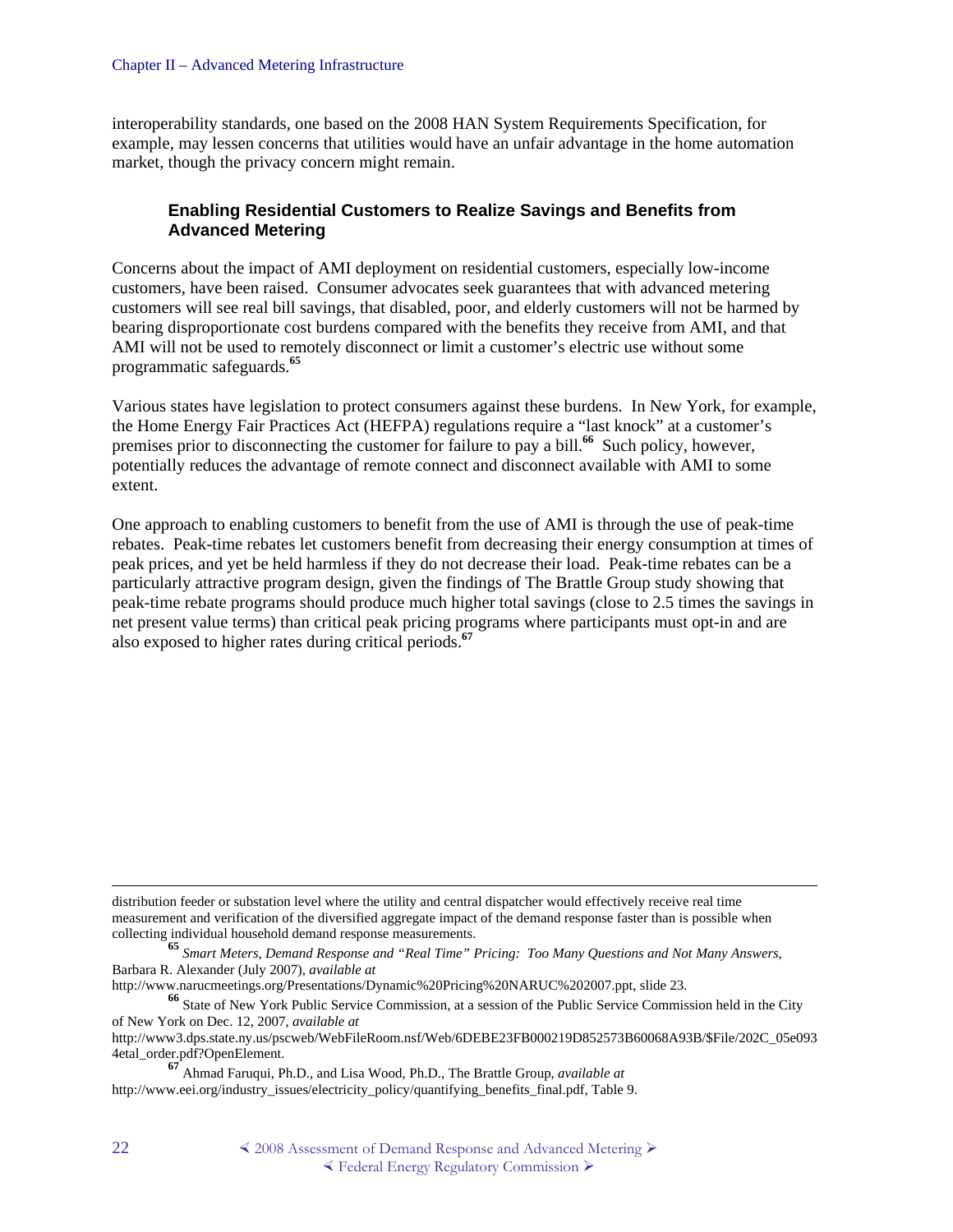## **Chapter III. Demand Response**

This chapter addresses the second and third areas that Congress directed the Commission to consider in EPAct section 1252(e)(3):

- (B) existing demand response programs and time-based rate programs, and
- (C) the annual resource contribution of demand resources.

In this chapter, Commission staff presents the results of the 2008 FERC Survey of demand response programs, along with an estimate of the resource contribution associated with these programs, and compares, where appropriate, the 2008 and 2006 survey results.

Results from the 2008 FERC Survey indicate that about eight percent of customers in the United States are on some form of demand response program, either incentive-based demand response or a time-based rate. There have been changes in customer participation in these programs. For example, the number of customers on real-time pricing and critical peak pricing programs increased since 2006.

Regarding the demand response resource contribution nationally, Commission staff estimates a potential peak load reduction of about 41 GW. This represents approximately 5.8 percent of the total U.S. projected electricity demand for summer 2008,**<sup>68</sup>** and a nine percent increase in potential from the 38 GW estimate of potential peak load reduction in 2006.

Below we address:

- FERC 2008 Demand Response Program Survey Results, and
- Demand Response as a Resource.

## **FERC 2008 Demand Response Program Survey Results**

The 2008 FERC Survey requested that respondents provide information on up to ten demand response programs for each customer class. Information collected on these programs included:

- name of program,
- type of program,
- description of program,
- applicable customer class,
- number of enrolled customers,
- maximum demand of enrolled customers in 2007 (MW),
- potential peak load reduction in 2007 (MW),
- actual peak reduction in 2007 (MW),
- potential MWh change in 2007,
- actual annual MWh change in 2007, and
- whether participants in the program are excluded from taking part in other demand response programs.

**<sup>68</sup>** Total forecasted coincident peak demand of 752,579 MW. NERC, *2008 Summer Assessment* (May 2008).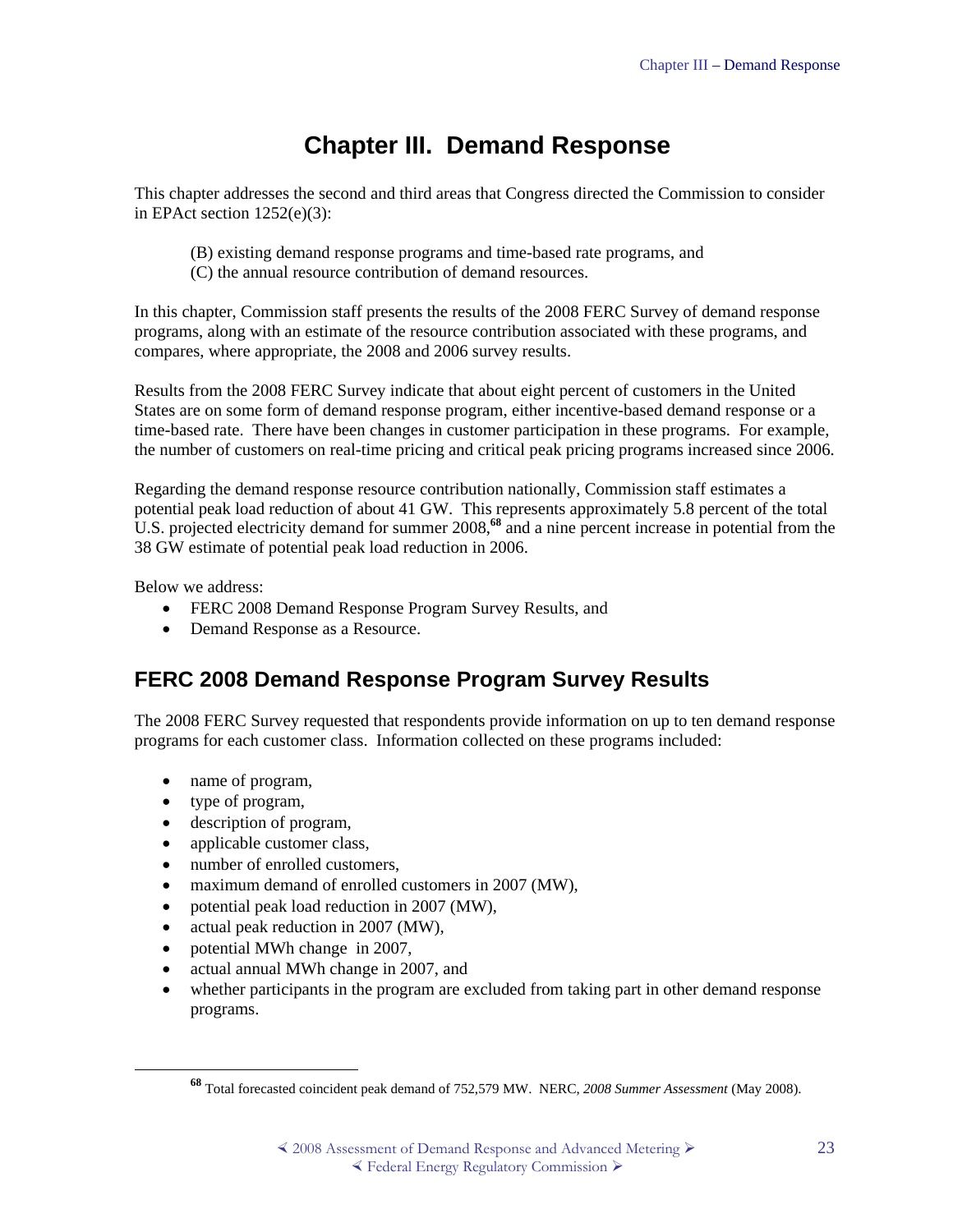The response rate was good for a voluntary survey  $-55$  percent  $-$  almost identical to the response rate achieved in 2006. The response rate was generally high (greater than 60 percent) for most medium to large entities, and particularly high for medium to large investor-owned utilities so that a large fraction of the U.S. electricity load is captured in the survey. In addition, all of the Regional Transmission Organizations (RTOs) and Independent System Operators (ISOs) that offer wholesale demand response programs responded.

For purposes of this report, demand response programs are categorized as either incentive-based demand response programs or time-based rate programs. The following sections describe the programs that fit into these two categories and summarize the information provided by respondents on the number of customers that are currently participating in each of these types of programs.**<sup>69</sup>**

#### **Incentive-Based Demand Response Programs**

Incentive-based programs involve an inducement or incentive for customers to reduce their electricity consumption. This is in contrast to the second type, which involves the direct price signals associated with time-based rates. Incentive-based demand response programs generally provide a direct means for controlling load and are therefore used by load-serving entities, electric utilities, or grid operators to manage costs and maintain reliability, especially in emergency conditions when immediate and predictable demand response is required.

The kinds of incentive-based programs include:**<sup>70</sup>**

- **Direct load control**: A demand response activity in which the program sponsor remotely shuts down or cycles a customer's electrical equipment (like an air conditioner or water heater) on short notice.
- **Interruptible/curtailable rates**: Curtailment options integrated into retail rates that provide a rate discount or bill credit for agreeing to reduce load during system contingencies.
- **Emergency Demand Response:** Emergency demand response programs provide incentive payments**<sup>71</sup>** to customers for reducing their loads during reliability-triggered events, but curtailment is voluntary.<sup>72</sup> Customers can choose to forgo the payment and not curtail when notified. If customers do not curtail consumption, they are not penalized. The level of the payment is typically specified beforehand.
- **Capacity Market Programs**: In capacity-market programs, customers commit to providing pre-specified load reductions when system contingencies arise, and are subject to penalties if they do not curtail when directed. In exchange for being obligated to curtail load when directed, participants receive guaranteed payments. Capacity market programs are typically offered by wholesale market providers such as RTOs and ISOs that operate installed capacity (ICAP) markets, and are the organized market analog of interruptible/curtailable tariffs.

**<sup>69</sup>** Appendix F lists the entities that reported offering each type of demand response program.

**<sup>70</sup>** The set of incentive-based demand response programs listed here mirrors the set identified by the U.S. Department of Energy (DOE). *Benefits of Demand Response in* Electricity Markets, and Recommendations for Achieving Them: A Report to the U.S. Congress. February 2006, *available at*http://www.oe.energy.gov/DocumentsandMedia/congress\_1252d.pdf.

**<sup>71</sup>** Typical payments are \$350/MWh or \$500/MWh of curtailed demand.

**<sup>72</sup>** Utilities have requested voluntary curtailments from customers during system emergencies in the past, but did not pay customers for these curtailments.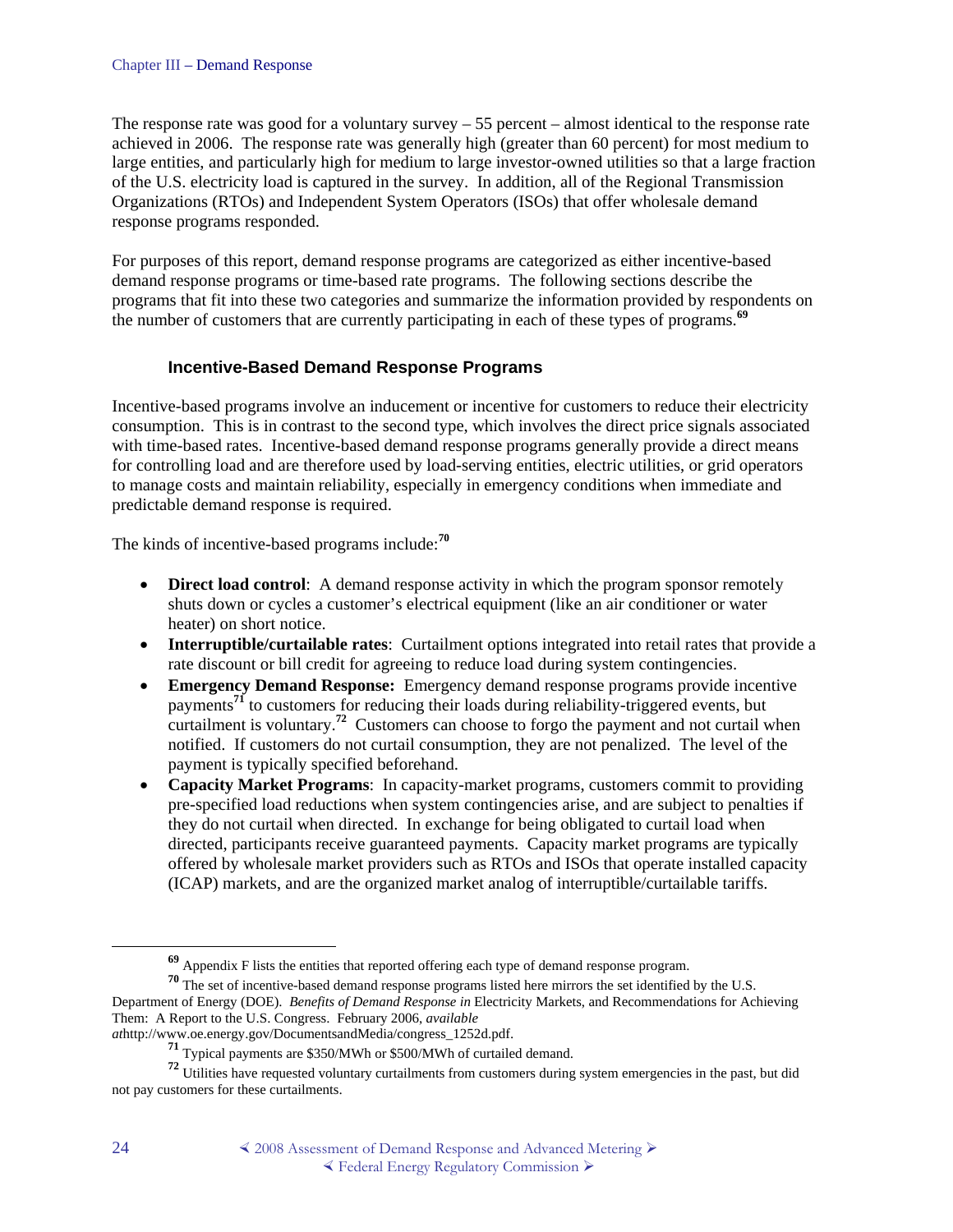- **Demand Bidding/Buyback Programs**: Demand bidding/buyback programs encourage large customers to offer to provide load reductions at a price at which they are willing to be curtailed, or to identify how much load they would be willing to curtail at posted prices.
- **Ancillary services market programs**: Demand response programs in which customers bid load reductions in RTO or ISO ancillary services markets.

#### **1) Direct Load Control**

Direct load control programs are one of the most common types of demand response programs. They are typically operated to balance supply and demand at system peak, but are also operated to avoid high on-peak electricity purchases. There have been direct load control programs with meter-based and consumer-based equipment controls since 1968,<sup>73</sup> and these programs expanded significantly during the 1980s and 1990s. Survey responses indicate an approximate 3.5 percent growth in customer enrollment in direct load control programs since 2006, up from 4.95 million customers to 5.13 million.

Figure III-1 displays the results for the reported number of customers enrolled in direct load control programs by region and type of entity. Investor-owned utilities' direct load control programs enroll the largest number of customers, accounting for approximately 78 percent of all reported direct load control program customers. Of all the regions, FRCC and RFC enroll the largest number of customers.

In addition, FRCC has the highest reported customer enrollment percentage, with almost 13 percent of customers in FRCC participating in direct load control programs. The MRO also has a high customer participation rate, slightly more than 10 percent. Two utilities in these regions account significantly toward the high participation rates. In FRCC, Florida Power & Light operates the largest direct load control program with 782,227 customers, an increase of 41,657 customers (5.6 percent) since 2006. In MRO, the program operated by Northern States Power Company is the second largest with 370,797 customers, an increase of 87,480 (30.9 percent) since 2006. Southern California Edison had the largest increase in enrollment, up 71 percent to a reported 284,336 enrolled.

#### **2) Interruptible/Curtailable Rates**

Another commonly implemented demand response program is one based on interruptible/curtailable rates. Interruptible/curtailable rates provide a rate discount or bill credit to customers who agree to reduce load during system contingencies. A utility typically offers these rates to its largest industrial and commercial customers. Figure III-2 shows the distribution of the entities who report offering interruptible/curtailable rates by type of entity and region.**<sup>74</sup>** All types of entities offer interruptible/curtailable rates. The regions with the largest number of entities that offer these rates are the MRO, SERC, and RFC. The 2006 FERC Survey identified the same regional pattern.

**<sup>73</sup>** According to the EPRI, Detroit Edison was the first utility to implement a load control program in 1968. EPRI, *The Demand-Side Management Information Directory,* EPRI EM-4326, 1985.

**<sup>74</sup>** For the purposes of Figure III-2 and later figures that report information for each entity type, Commission staff has combined cooperatives, cooperative G&Ts, and political subdivisions into "Cooperative Entities." Similarly, municipal utilities and municipal marketing authorities are combined into "Municipal Entities." Federal entities, such as Bonneville Power Administration, and state utilities, such as the Long Island Power Authority, are combined into "Federal and State."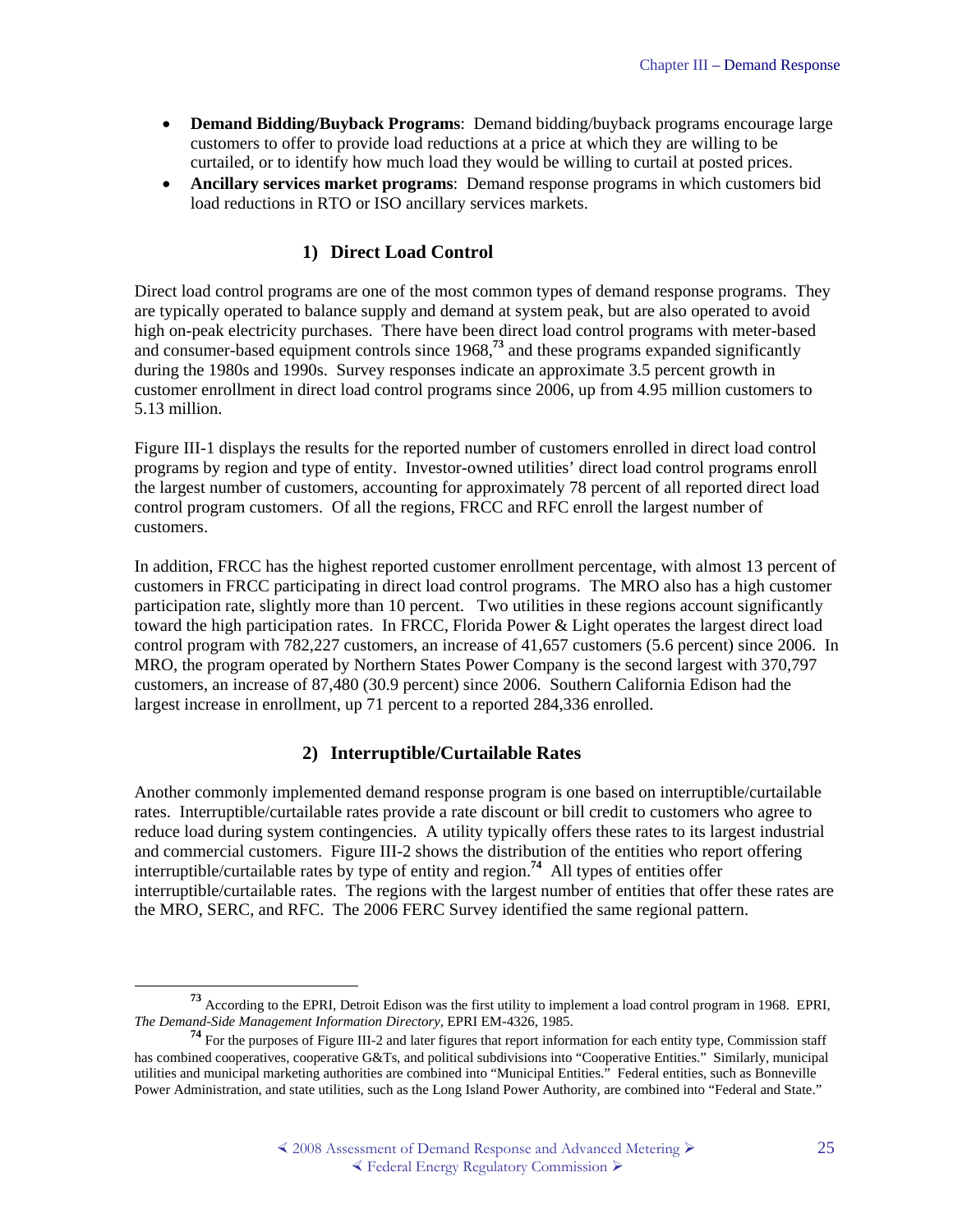#### **Figure III-1. Number of customers enrolled in direct load control programs by region and type of entity**



■ Cooperative Entities ■ Federal and State ■ Investor-Owned Utilities ■ Municipal Entities

Source: 2008 FERC Survey<br>Note: Other includes ASCC and Hawaii.

#### **3) Emergency Demand Response, Capacity Market and Demand Bidding/Buyback Programs**

The emergency demand response, capacity market, and demand bidding/buy back programs are largely associated with wholesale markets and have developed in the last decade. Almost all regions of the United States report an increase in the use of these newer forms of incentive-based demand response since the 2006 FERC Survey.

In the 2008 FERC Survey, 274 entities report offering these types of programs, a 217 percent increase since that reported in 2006. This increase is largely driven by an increase in the number of entities offering emergency demand response programs, from 59 to 136. Eighty-one entities report offering capacity market programs, and 57 entities report offering demand bidding/buyback programs.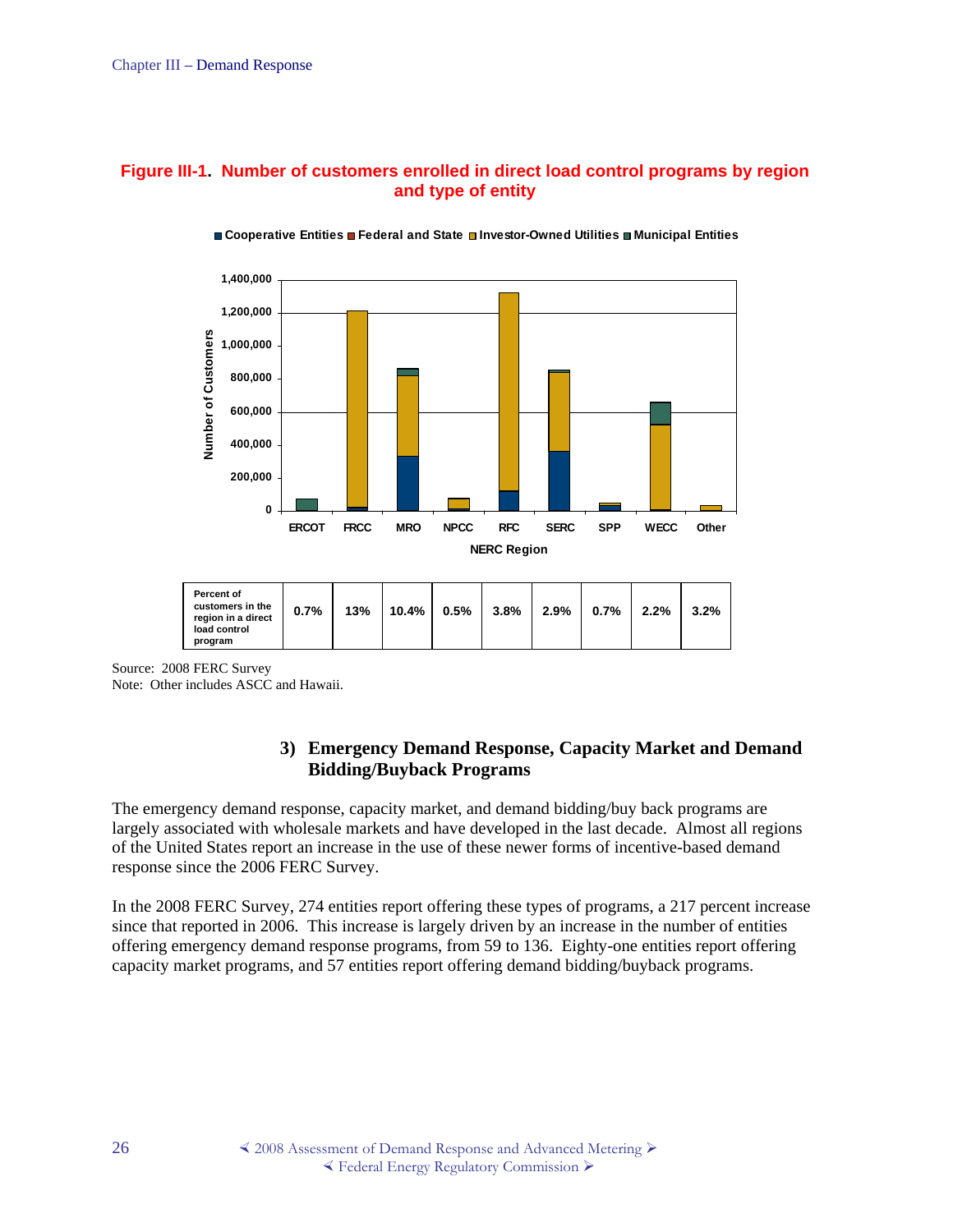## **Figure III-2. Number of entities reporting interruptible/curtailable rates by region and type of entity**



■ Cooperative Entities ■ Federal and State ■ Investor-Owned Utilities ■ Municipal Entities

Source: 2008 FERC Survey Note: Other includes ASCC and Hawaii.

As shown in Figure III-3, each region reported an increase in the number of entities offering these programs. The regions showing the largest increase in the number of entities reporting these three kinds of programs (NPCC, RFC, MRO and ERCOT) also have organized wholesale markets operated by RTOs and ISOs. As discussed in prior Commission staff reports and as discussed in the next chapter, these wholesale markets have been actively integrating demand response resources.

#### **4) Ancillary Services**

Respondents identify 249 demand response programs as ancillary services programs. However, many of the respondents also identify these ancillary services programs as a capacity market program or other incentive-based program. To resolve this overlap in categorization, Commission staff reviewed each demand response ancillary services program reported in the 2008 FERC Survey and determined that the resources in the majority of these programs are not able to provide the ancillary services included in Open Access Transmission Tariffs. Therefore, this discussion does not analyze the number of entities offering such programs or the number of customers reported in the 2008 FERC Survey as enrolled in them. Instead, this section describes the major RTO and ISO ancillary services programs in ERCOT, the California ISO, and PJM.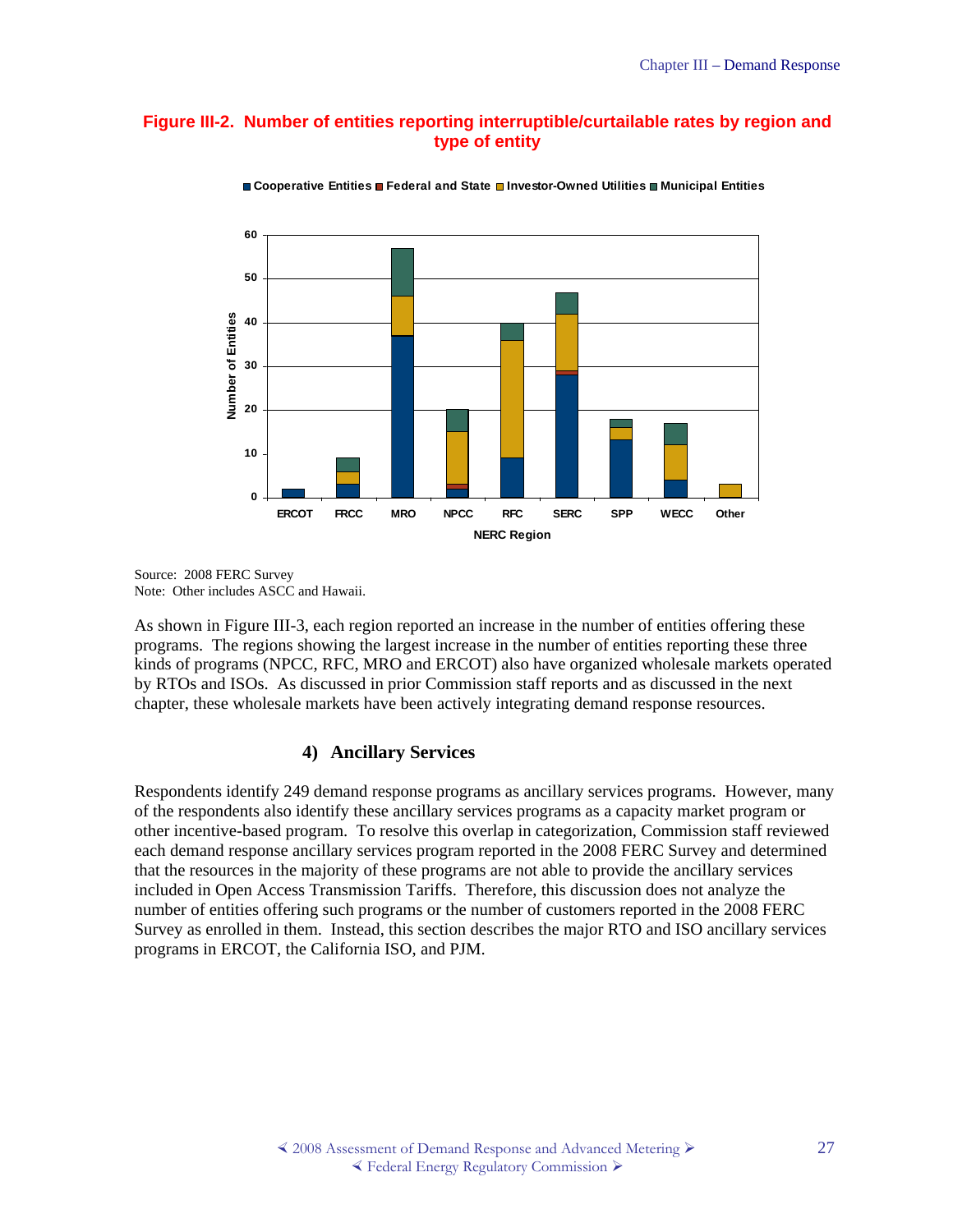



■ Capacity Programs ■ Demand Bidding ■ Emergency

In ERCOT, at the end of 2007, 130 customers with a combined rated capacity of 2,069 MW registered as a Loads acting as Resources (LaaRs)**<sup>75</sup>** in order to participate in the ERCOT ancillary services markets. In the past two and a half years, ERCOT has had seven system-wide LaaR deployments, none of which occurred during ERCOT's peak load period. In 2007, ERCOT deployed its LaaRs for three system-wide events, and the average demand response during those events was 1,164 MW.

In the California ISO, the Participating Load Program allows qualifying loads to bid directly into the non-spinning, replacement reserve, and supplemental energy markets. At present, the large water pumps operated by the California Department of Water Resources serve as the primary resource in this program. About 2,500 MW of pumped-storage hydroelectric facilities operated by the California Department of Water Resources, Pacific Gas & Electric, and Southern California Edison participate in the program.

PJM operates ancillary services programs for both synchronized reserve and regulation. Synchronized reserve is a component of the operating reserves required by RFC, the regional reliability council. Currently, demand response resources may not provide more than 25 percent of the synchronized reserve requirement in any zone. As of the end of 2007, 62 customers participated in the synchronized reserves market and supplied 125 MW of capacity at the system peak. As of the end of 2007, no customers had met the requirements necessary to provide regulation service.

**NERC Region and Survey Year**

Source: 2006 FERC Survey and 2008 FERC Survey Note: Other includes ASCC and Hawaii.

**<sup>75</sup>** Load Acting as a Resource (LaaR) is an interruptible/curtailable program in which qualified customers can bid to provide operating reserves.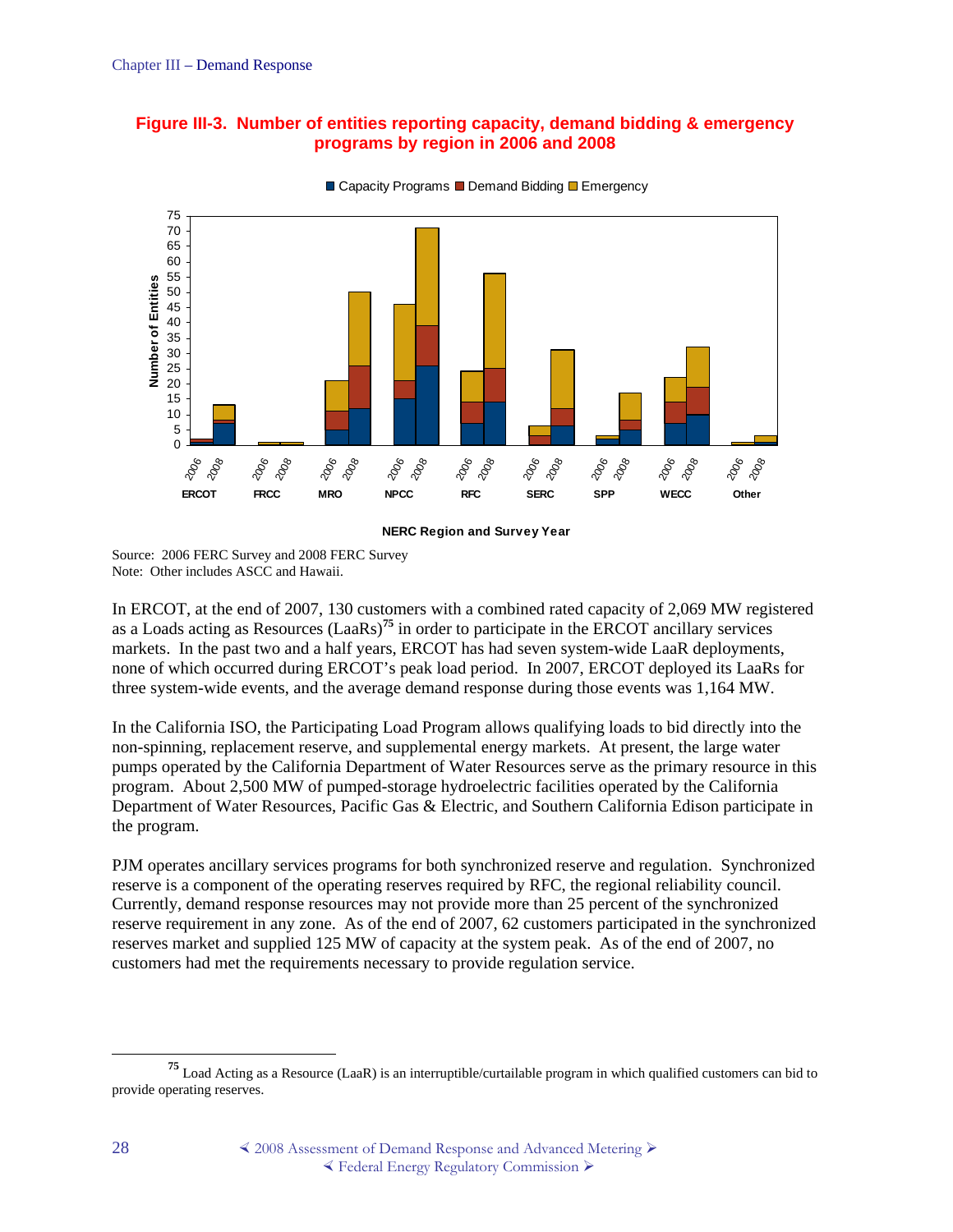## **Time-Based Rate Programs**

In addition to the incentive-based demand response programs discussed above, demand response is also accomplished through the use of direct price signals associated with time-based rates.

The 2008 FERC Survey requested information on the prevalence and use of time-based rate programs across the United States. The number of entities that report offering time-based rates increased from 462 to 503, a nine percent increase from the 2006 to 2008 survey responses (see Table III-1). In the 2008 FERC Survey, 315 entities report that they offer time-of-use rates, 100 entities report offering real-time pricing rates, and 88 entities report offering critical peak pricing rates, indicating a marked change in the type of programs offered. The survey results show a 14 percent decline in the number of entities reporting time-of-use rates, and a significant increase in the number of entities offering realtime pricing and critical peak pricing rates – reported real-time pricing rates and critical peak pricing rates increased by 66 percent and 144 percent respectively since 2006. The following discussion presents more detail.

| <b>Time-based Rate</b>       | <b>Number of Entities</b><br>$(2006$ Survey) | <b>Number of Entities</b><br>$(2008$ Survey) |
|------------------------------|----------------------------------------------|----------------------------------------------|
| <b>Time-of-Use Rates</b>     | 366                                          | 315                                          |
| <b>Real-time Pricing</b>     | 60                                           | 100                                          |
| <b>Critical Peak Pricing</b> | 36                                           | 88                                           |
| TOTAL                        | 462                                          | 503                                          |

### **Table III-1. Number of entities offering time-based rates**

Source: 2006 FERC Survey and 2008 FERC Survey

## **1) Time-of-Use Rates**

Time-of-use rates are the most prevalent time-based rate, especially for residential customers. Timeof-use rates typically establish two or more periods within a day that reflect hours when the system load is higher (peak) or lower (off-peak), and charge a higher rate during peak hours. Off-peak hours usually cover some part of the evening and night, as well as weekends. The length of the on-peak period varies, but typically would be between 8 a.m. and 8 p.m. The choice of the hours for the timeof-use periods differs widely among utilities, based on the timing of their peak system demands over the day, week, or year. Some time-of-use rates have only two prices, one for peak and one for offpeak periods, while others also have a third period with a "shoulder period" rate. Some seasonal rates have different rates for two or more seasons. Time-of-use rates for large customers may include timebased capacity as well as energy charges.

Figure III-4 shows the number of entities that report offering time-of-use rates to their residential customers by NERC region. Survey results show that 241 of the 315 entities with time-of-use rates offer a time-of-use rate to their residential customers. Of the 241, 118 are investor-owned utilities, and 73 are cooperative entities. The MRO region has the highest number of entities (65) offering time-of-use rates to residential customers. The RFC region follows with 55, and the WECC region with 47. Only three ERCOT entities report offering time-of-use residential rates. None of the investor-owned utilities and a limited number of unregulated retailers report that they offer time-of-use rates in ERCOT.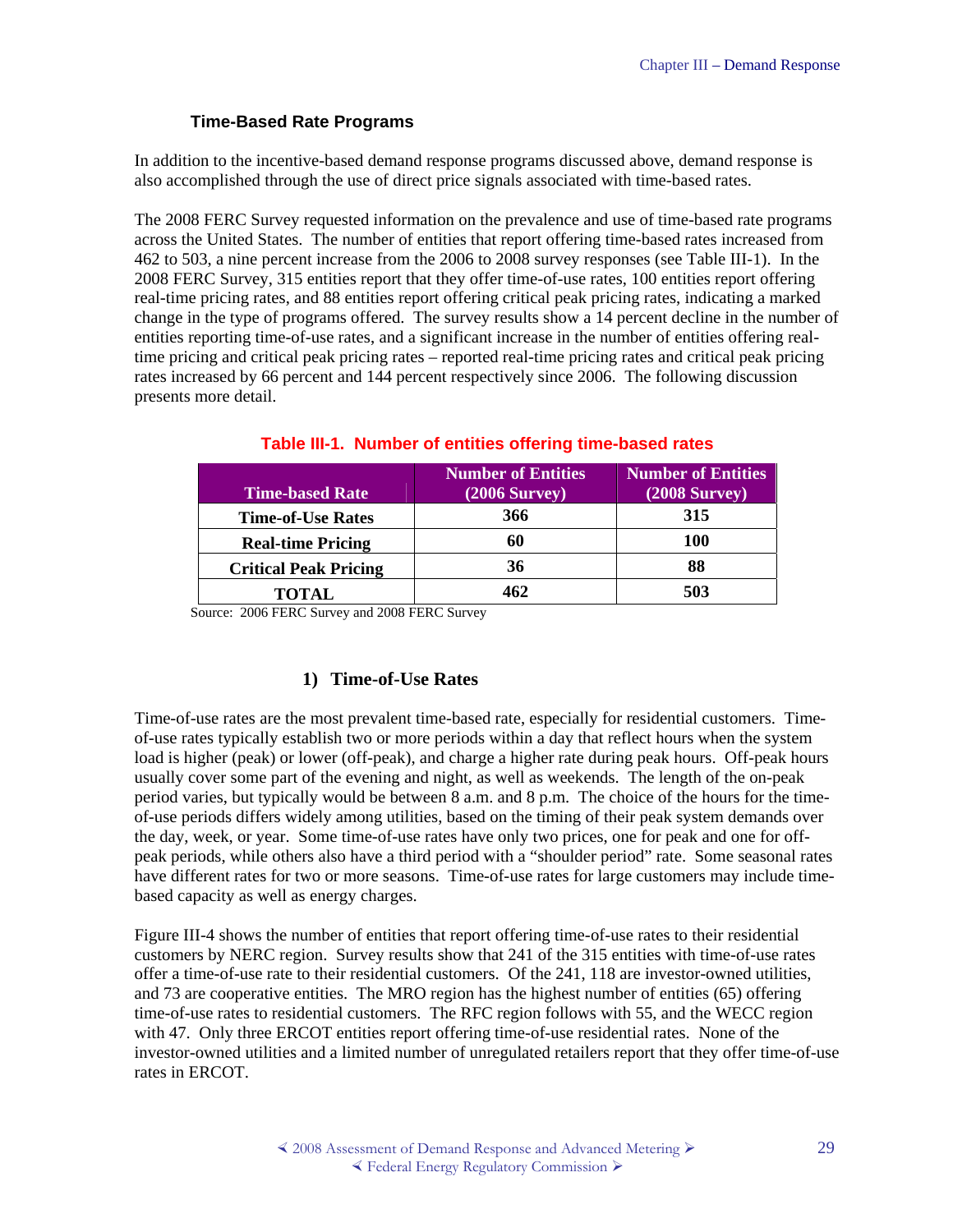## **Figure III-4. Number of entities reporting residential time-of-use rates by region and type of entity**



■ Cooperative Entities ■ Federal and State **□** Investor-Oned Utilities ■ Municipal Entities

Source: 2008 FERC Survey Note: Other includes ASCC and Hawaii.

Figure III-5 shows the number of residential customers reported to be on time-of-use rates by region. The number of customers on time-of-use rates is much greater in WECC compared to all other regions. Two large time-of-use rate programs operated by a pair of Arizona utilities, Arizona Public Service and Salt River Project, comprise most of the WECC total and together include over 500,000 customers. Even though more entities in the MRO and RFC regions report offering time-of-use rates, the Arizona programs cover more customers.

## **2) Real-Time Pricing**

Under real-time pricing, retail electricity prices vary at least hourly during the day, directly reflecting the underlying cost of electricity. The direct connection between the varying cost of power and retail rates made possible by real-time pricing introduces price responsiveness into the retail market if retail customers are directly exposed to such prices.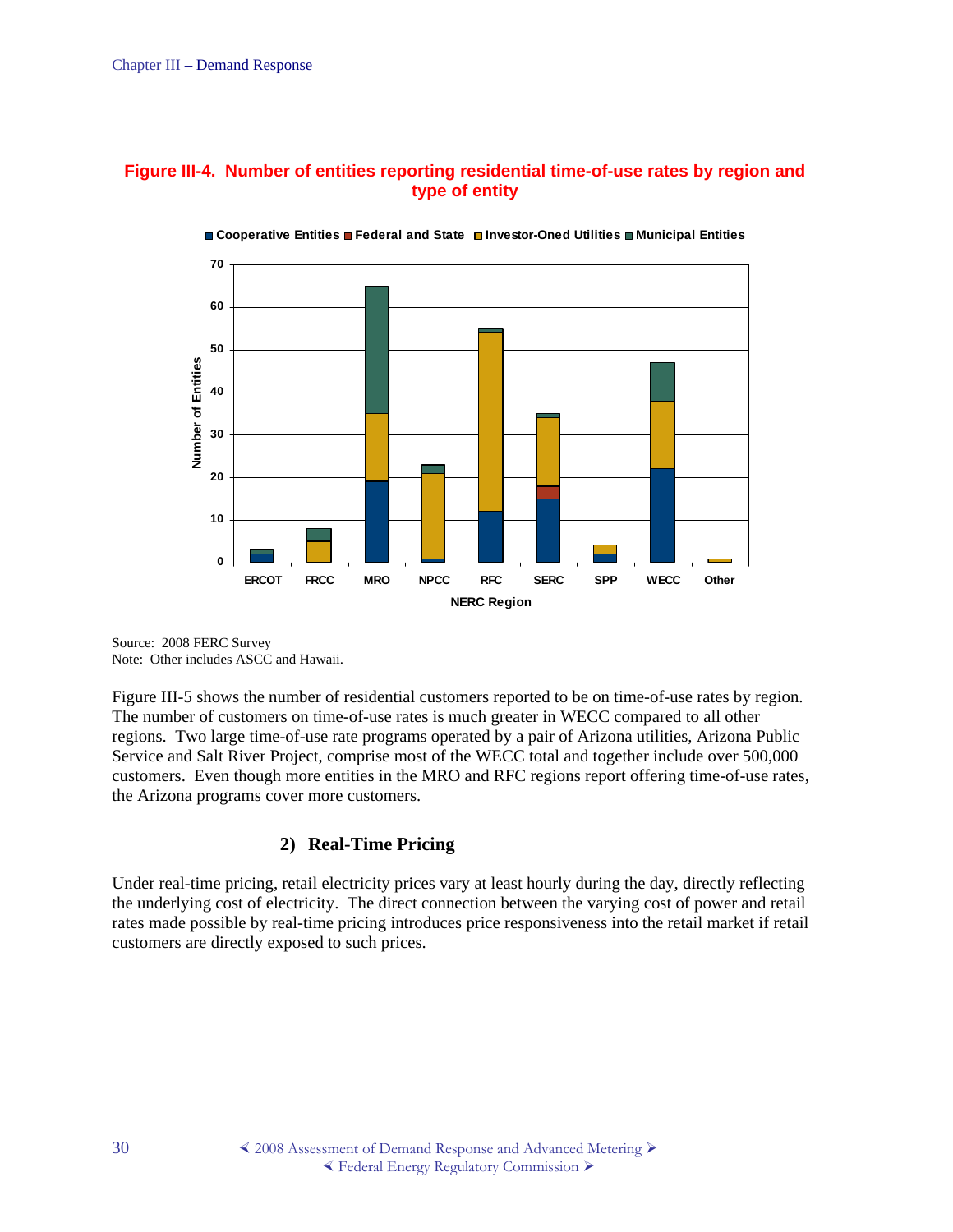### **Figure III-5. Number of residential customers reported as enrolled in time-of-use rate programs by region and type of entity**



■ Cooperative Entities ■ Federal and State ■ Investor-Owned Utilities ■ Municipal Entities

According to the responses, 85 entities report offering at least one real-time pricing program for retail customers (see Figure III-6). This represents a 54 percent increase since the 2006 FERC Survey. Despite their smaller absolute number, investor-owned utilities represent 55 percent of all survey respondents offering real-time pricing. Almost half of all the entities offering real-time pricing at retail are located in either RFC (21) or SERC (18). In RFC, there are a relatively large number of entities offering real-time pricing as the default rate for large customers in New Jersey, Maryland, and Pennsylvania.

## **3) Critical Peak Pricing**

Critical peak pricing is a relatively new form of retail time-of-use rate that specifies a very high price for electricity use only when needed to manage a critical peak problem. Critical peak pricing events may be triggered by system contingencies or when the utility faces extremely high prices when procuring power in the wholesale market or operating high-cost peaking units. Unlike time-of-use blocks, which are typically in place for six to ten hours during every day of the year (or season), the times when critical peaks occur are not designated in the rate. They are determined on short notice, as needed, for a limited number of days during the year. Critical peak pricing can be used together with either a time-of-use or a time-invariant rate. Critical peak pricing can be considered a reliability-based demand response program since it is implemented in real time when reliability is threatened.

Source: 2008 FERC Survey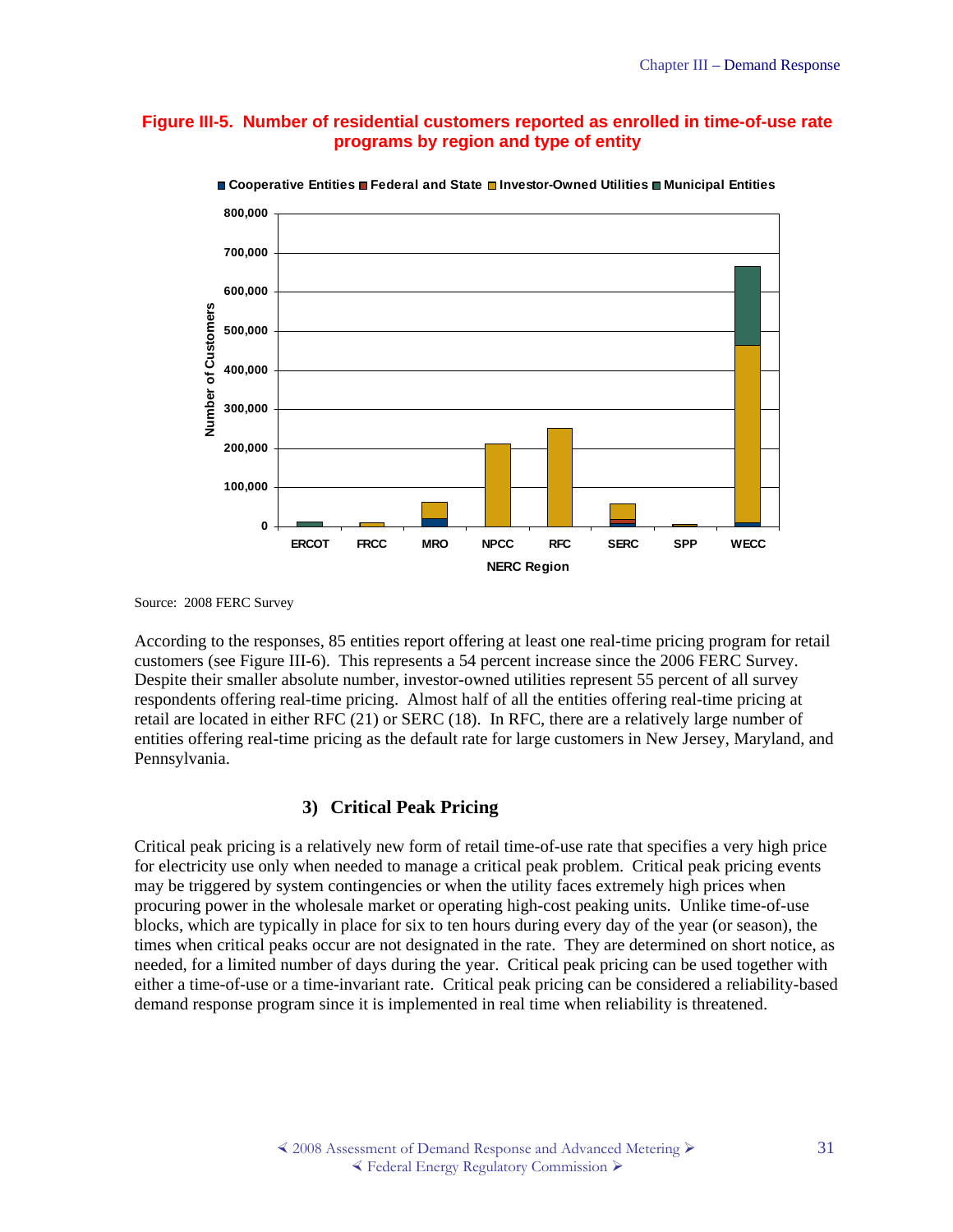## **Figure III-6. Number of entities reporting retail real-time pricing by region & type of entity**



■ Cooperative Entities ■ Federal and State ■ Investor-Owned Utilities ■ Municipal Entities

Source: 2008 FERC Survey<br>Note: Other includes ASCC and Hawaii.

Critical peak pricing rates have several variants, including:

- **Fixed-period critical peak pricing**: In fixed-period critical peak pricing, the time and duration of the price increase are predetermined, but the days when the events will be called are not. The maximum number of days called per year is also usually predetermined. The events are typically called the day before so that customers have time to plan to reduce consumption.
- **Variable-period critical peak pricing**: In variable-period critical peak pricing, the time, duration and day of the price increase are not predetermined. The events are usually called on the day of the event. Variable-period critical peak pricing typically applies when devices are available that allow automatic responses to critical peak prices, such as communicating thermostats.
- **Variable peak pricing**: The critical peak prices in the prior two types of critical peak pricing are fixed in rate schedules. Under variable peak pricing, the off-peak and shoulder-period energy prices would be set in advance for only a designated length of time, such as a month or more, based on wholesale prices and market conditions. The advantage of variable peak pricing is that it more directly links the wholesale market to retail pricing.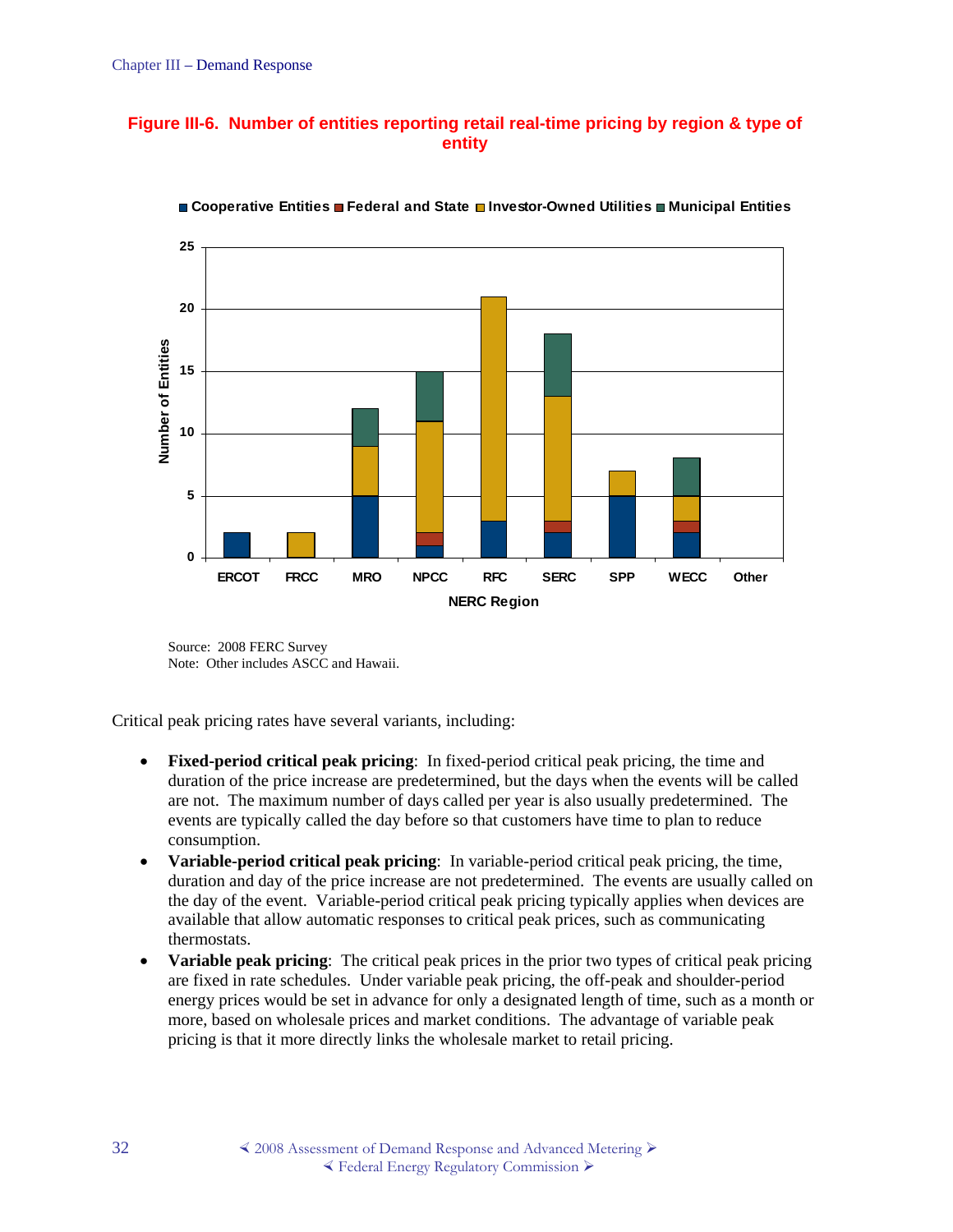• **Peak time rebates**: Peak time rebates are retail rate schedules in which customers remain on fixed rates but receive rebates for load reductions during critical peak periods. Peak time peak rebates are also known as critical peak rebates.

According to the 2008 FERC Survey results, 194 entities indicate that they operate programs with critical peak pricing components. However, most of these respondents also categorize their programs as time-of-use rates or other incentive-based demand response programs. For example, several RTOs and ISOs indicate that their wholesale demand response programs were critical peak pricing programs. Commission staff reviewed the reported programs and determined that only 20 of them fit our definition of critical peak pricing programs. The programs that fit our definition are small in size and few in number. The largest, operated by Gulf Power Company, enrolls slightly less than nine thousand residential customers. Southern California Edison operates a critical peak pricing program for its large customers with maximum demands of 500 kW and above, and enrollment in the program of 31 customers.

## **Demand Response as a Resource**

This section discusses the potential for demand response on a national and regional basis. Survey respondents reported potential peak load reduction totaling 37 GW for all customer classes in all regions. Using this information, and other available data, we estimate that the potential annual resource contribution of demand response resources in the United States is about 41 GW, which is about 5.8 percent of forecasted U.S. peak demands for 2008.**<sup>76</sup>**

This section has two subsections:

- 2008 FERC Survey results for the demand response resource contribution, and
- Estimated nationwide demand response peak load reduction.

#### **2008 FERC Survey Results for the Demand Response Resource Contribution**

For each demand response program or rate, the 2008 FERC Survey asked respondents to provide estimates of the potential peak load reductions (in MW), actual peak reductions (in MW), potential MWh change and actual MWh changes as of the end of the 2007 calendar year.**<sup>77</sup>** Potential peak load reduction represents the load that can be reduced either by the direct control of the utility system operator or by the customer in response to a utility request to curtail load and forms the basis for staff's estimate of the annual resource contribution of demand resources requested by Congress.**<sup>78</sup>**

Actual peak reduction is the reduction in MW consumption achieved by customers that participated in a demand response program that coincides with the annual system peak of the utility (or the RTO or ISO to which a respondent utility belongs) for the calendar year 2007.

**<sup>76</sup>** The term U.S. peak demands refers to the NERC's forecasts of peak demand for 2008 for the eight NERC regions. NERC regional peak demand forecasts are by their nature non-coincident.

**<sup>77</sup>** Potential peak load reduction is defined as "the installed load reduction capability during the time of annual system peak load," consistent with the Energy Information Administration's definition.

**<sup>78</sup>** Commission staff used the same methodology to develop estimates of resource contribution as in the 2006 Demand Response Report.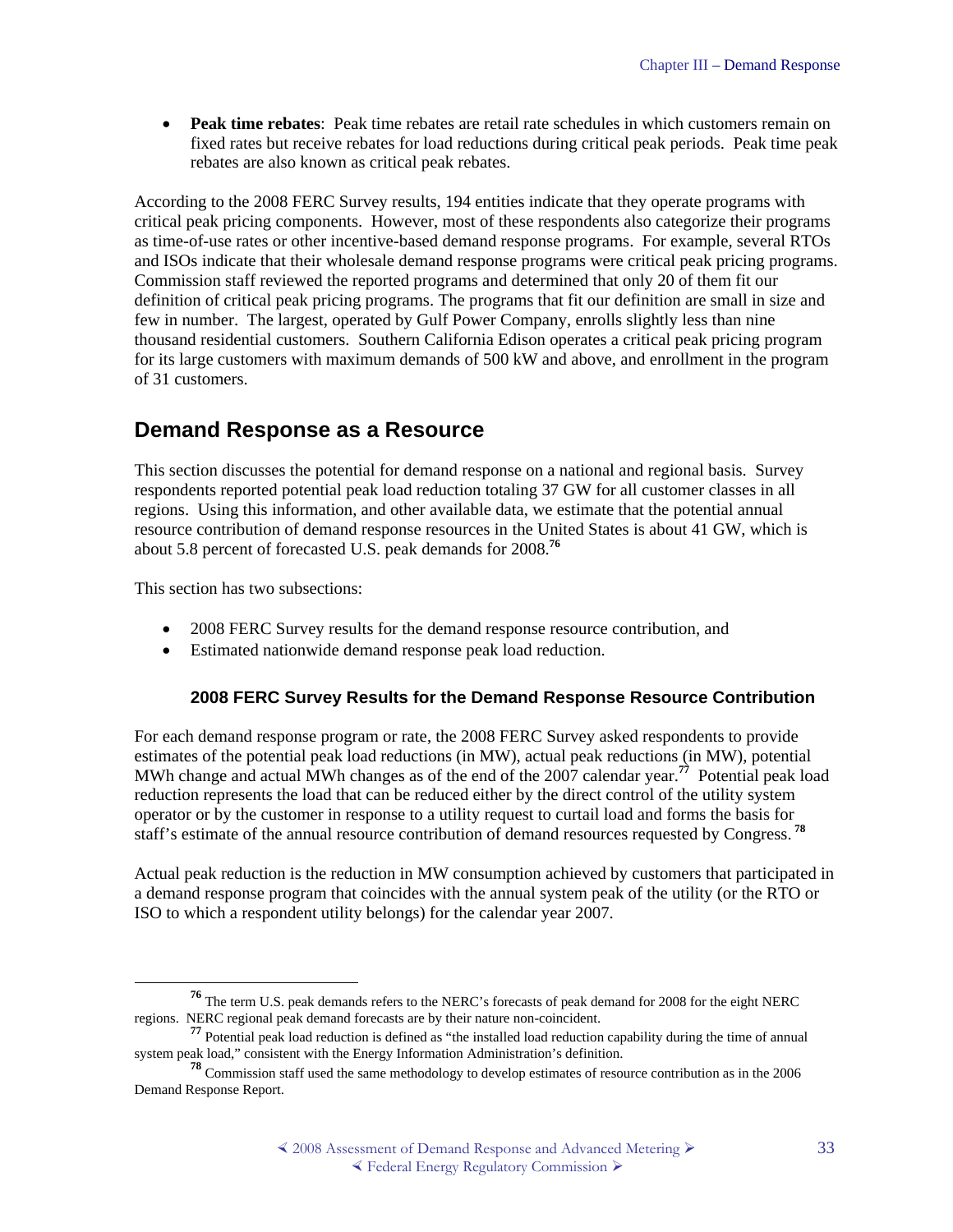## **1) Potential Peak Load Reduction Reported by Survey Respondents**

The total potential peak load reduction reported by entities for all regions and customer classes is 37,335 MW, up 26 percent from the 2006 FERC Survey results, and represents approximately five percent of the total forecasted U.S. peak demands for summer 2008 (752,579 MW)<sup>79</sup>. As can be seen in Figure III-7, all customer classes except commercial reported an increase. The wholesale**<sup>80</sup>** and industrial classes account for the majority of the increase, 42 and 39 percent respectively whereas commercial accounts for a 14 percent decline.**<sup>81</sup>** The large increases in the reported potential peak load reduction within the wholesale and industrial classes are in keeping with the increase in entities offering demand response programs discussed earlier, particularly in the regions with organized wholesale markets.

## **Figure III-7. Potential peak load reduction by customer class in 2006 and 2008**



**2006 Survey 2008 Survey**

Source: 2006 FERC Survey and 2008 FERC Survey

**<sup>79</sup>** NERC *2008 Summer Assessment*, May 2008.

**<sup>81</sup>** Note that the decline in the potential peak load reduction associated with the commercial class may be an artifact of variation in how commercial and industrial customers are classified by respondents. Most electric utilities categorize their nonresidential customers by KW and KWh size rather than by standardized customer classifications. Consequently, responses to the 2006 survey may have classified customers as commercial customer, but then changed their classification of these same customers to industrial in the 2008 FERC Survey.

**<sup>80</sup>** For the purposes of this report, the potential peak load reduction associated with wholesale demand response resources refer to the reductions reported by wholesale providers that cannot be attributed to specific retail companies. For RTO's or ISO's wholesale demand response programs, retail companies and non-utility service providers aggregate individual customer load reductions and sell or provide the reductions to the RTO or ISO. Cooperative G&Ts and municipal marketing entities are wholesale entities that aggregate or direct the load reductions of their members. See Appendix D for a discussion on how Commission staff addressed potential double-counting reported potential peak load reductions by retail companies as wholesale demand response resources.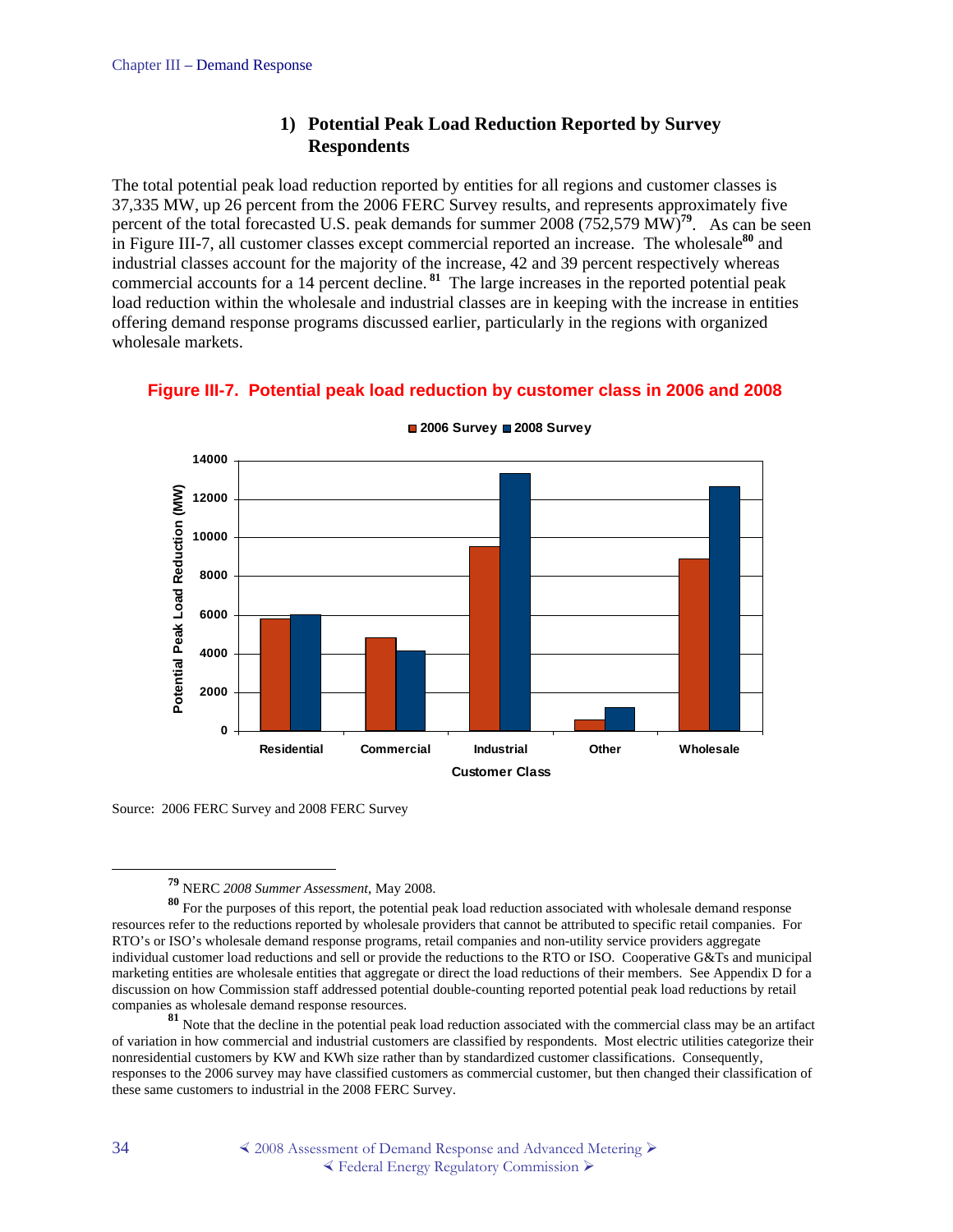Wholesale demand response programs, primarily operated by RTOs and ISOs, cooperative G&Ts (such as the North Carolina Electric Cooperative) and municipal market authorities (such as the Massachusetts Municipal Wholesale Electric Company), account for 12,656 MW or about 34 percent of the reported total potential peak load reduction nationally. They represent 40 percent or more of the reported potential peak load reduction in four regions: RFC (40 percent); SPP (48 percent); MRO (53 percent); and NPCC (72 percent). In contrast, they account for less than four percent of the reported potential peak load reduction in the WECC and ERCOT regions and only six percent in the SERC region. No entity in the FRCC region reported any wholesale demand response programs, partly because an organized wholesale market is not operative in Florida.

Commercial customers account for about 11 percent of the reported potential peak load reduction whereas residential customers account for 16 percent. Residential potential peak load reduction is greatest in two regions: FRCC with 1,644 MW, or 27 percent of national residential peak load reduction potential and RFC with 1,337 MW, or 2 percent. Residential customers in FRCC provide 55 percent of that region's reported potential peak load reduction.

The RFC region accounts for the largest share of potential peak load reduction for existing demand response resources (24 percent) followed by the MRO region (21 percent) and SERC (16 percent). These results are similar to the results from the 2006 FERC Survey. Figure III-8 graphs the reported potential peak load reduction by region and shows the contribution of each customer class within each region.



#### **Figure III-8. Reported potential peak load reduction by region and customer class**

**Residential Commercial Industrial Transport Other Wholesale**

Source: 2008 FERC Survey Note: Other includes ASCC and Hawaii.

Figure III-9 presents potential peak load reduction by type of demand response program. According to the 2008 FERC Survey responses, direct load control programs represent the largest portion of national peak load reduction potential, accounting for 11,045 MW of potential peak load reduction, or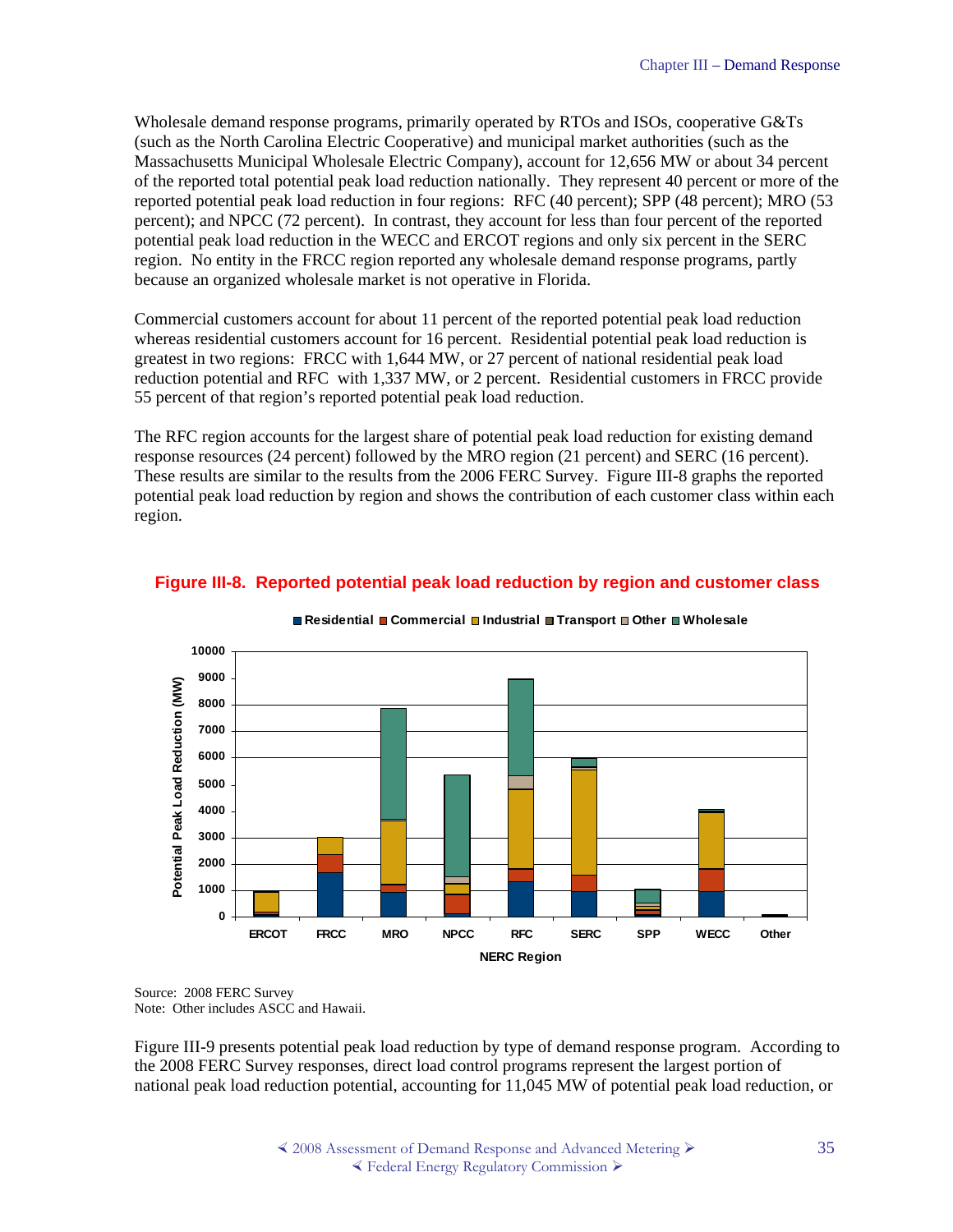30 percent of national peak load reduction potential. Interruptible/curtailable rates account for 8,032 MW, or 22 percent of the national peak load reduction potential. The relative ranking of direct load control and interruptible/curtailable rates in terms of their portion of the national peak load reduction changed from their 2006 rankings largely due to increases in customer enrollment in key direct load control programs and the increase in reported peak load reduction potential from direct load control programs from cooperative entities. Emergency demand response programs account for 4,817 of national peak load reduction potential, or 13 percent of the national total.

## **Figure III-9. Potential peak load reduction by type of program and by customer class**



**Residential Commercial Industrial Other Transporation Wholesale**

Source: 2008 FERC Survey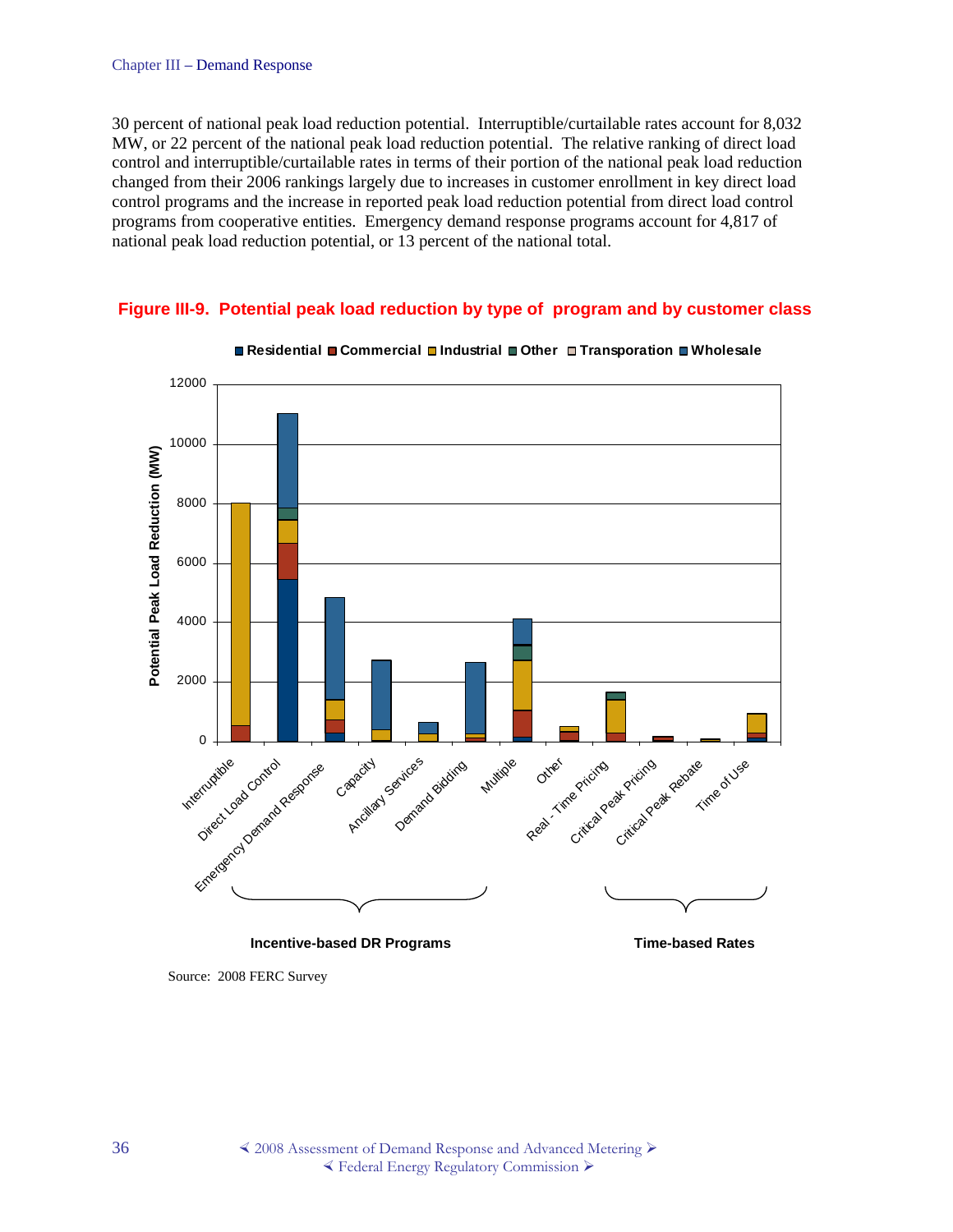## **2) Actual Reported and Estimated National Potential Peak Load Reductions**

On a national basis, respondents to the 2008 FERC Survey report about 13,600 MW of actual peak load reductions in 2007. In interpreting information on actual peak load reductions for demand response programs or time-based rates, it is important to recognize that:

- Certain types of demand response programs (interruptible/curtailable rates, emergency demand response programs, and direct load control) are often only called on during system emergencies, which are infrequent and do not occur each year because they are dependent on weather and system conditions;
- Activity levels in "economic" demand response programs (*e.g.*, demand bidding) are influenced by the volatility and level of electricity commodity prices;
- Demand response program design features can influence customer response (*e.g.*, penalties for non-performance);
- Most utilities do not routinely track or estimate actual peak load reductions for customers on time-based rates;
- NERC is implementing reliability standards, many of which address demand response forecasting and implementation, with penalties for non-compliance. Utilities are in the process of revising forecasts of demand response resources; and
- Some programs are used for ancillary services, such as operating reserves, frequency and voltage support, and may be much less likely to be called on during system peaks.

Figure III-10 presents reported potential and actual peak load reductions for demand response programs for each region.

Three regions (RFC, MRO, and SERC) account for 69 percent of actual national peak load reduction. The RFC region reports the largest actual peak load reduction of 4,227 MW, which is approximately 42 percent of the potential peak load reduction. The next largest actual peak load reduction is associated with the MRO region (3,130 MW) and is approximately 39 percent of the potential. The ratio of actual to potential peak load reduction is the highest in the FRCC region. This likely reflects the long-standing, integral role that demand response resources play in meeting Florida's electricity demand.

## **Estimated Nationwide Demand Response Peak Load Reduction**

As noted earlier, the response rate to the demand response section of the survey was 55 percent. To provide a more complete assessment of the national potential, Commission staff has developed an estimate of peak load reduction from all demand response programs in the United States. This national peak load reduction estimate includes both peak load reductions reported by survey respondents and an estimate of peak load reduction for entities who did not respond to the 2008 FERC Survey. The estimates of peak load reduction from non-respondents are based on a number of sources, including the 2006 and 2008 FERC Survey responses and information on peak load reduction potential from 2006 EIA Form 861, RTO or ISO demand response program evaluations, and other sources.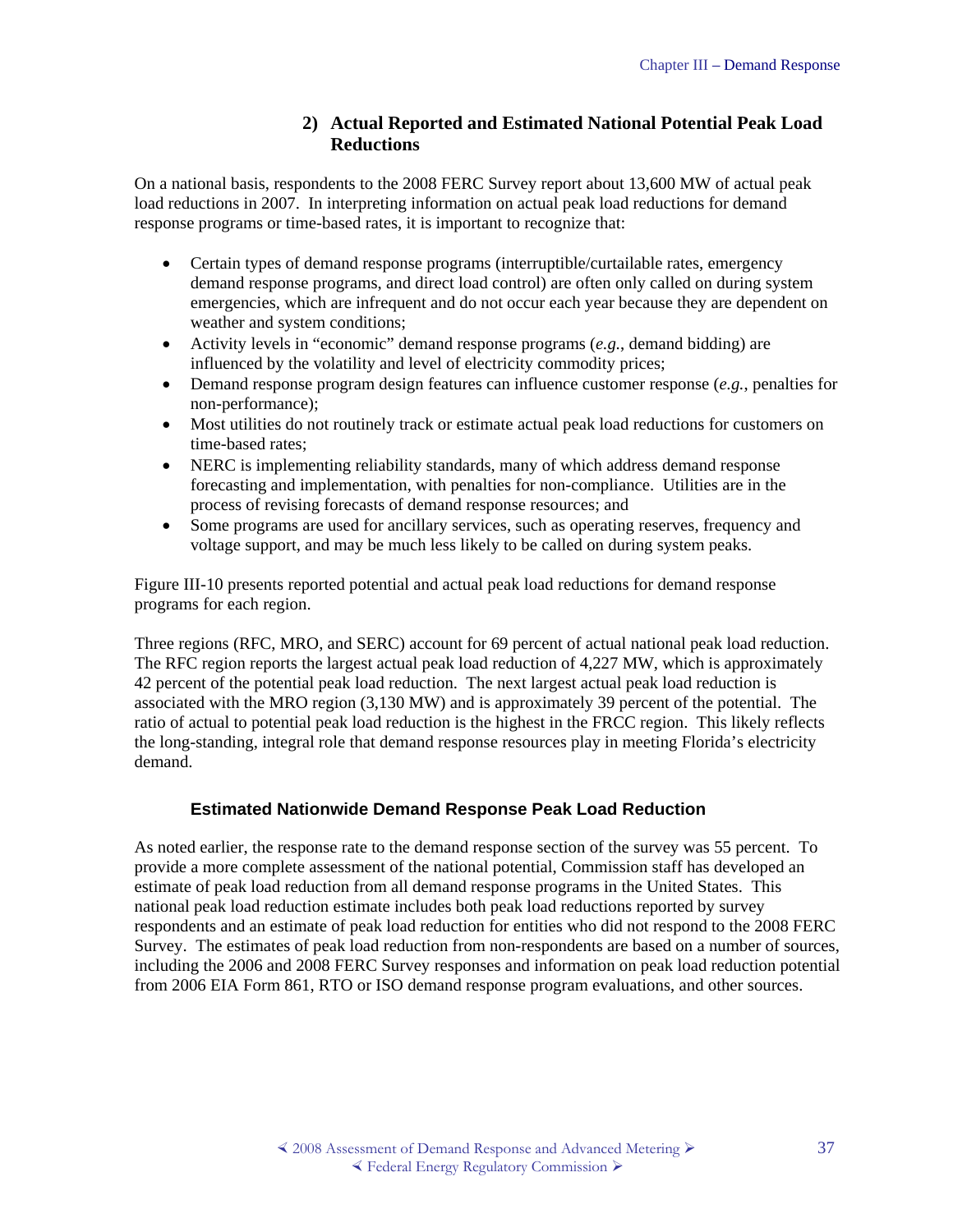

## **Figure III-10. Potential and actual 2007 peak load reduction by demand response resources, by region**

The result is an estimated demand response peak load reduction potential (or resource contribution) from currently operated demand response programs of 40,943 MW. This represents approximately 5.8 percent**<sup>82</sup>**of the total U.S. projected electricity demand for summer 2008. This 2008 estimate represents a nine percent increase in potential from the 2006 estimate of 37,552 MW. Figure III-11 displays a breakdown of resource contribution by reliability regions.

The three regions that represent the largest portion of national total peak load reduction potential are the RFC (27 percent) followed by MRO (23 percent) and SERC (17 percent). Given that peak loads vary significantly among reliability regions, it is also useful to characterize the existing demand response potential capability relative to each region's summer peak demand. Regional estimated peak load reduction potential from demand response programs ranges from three to 20 percent of 2008 regional peak load forecasts. Potential peak load reduction as a percentage of forecasted peak demand is the largest in MRO.

Source: 2008 FERC Survey<br>Note: Other includes ASCC and Hawaii.

**<sup>82</sup>** NERC 2008 Summer Assessment.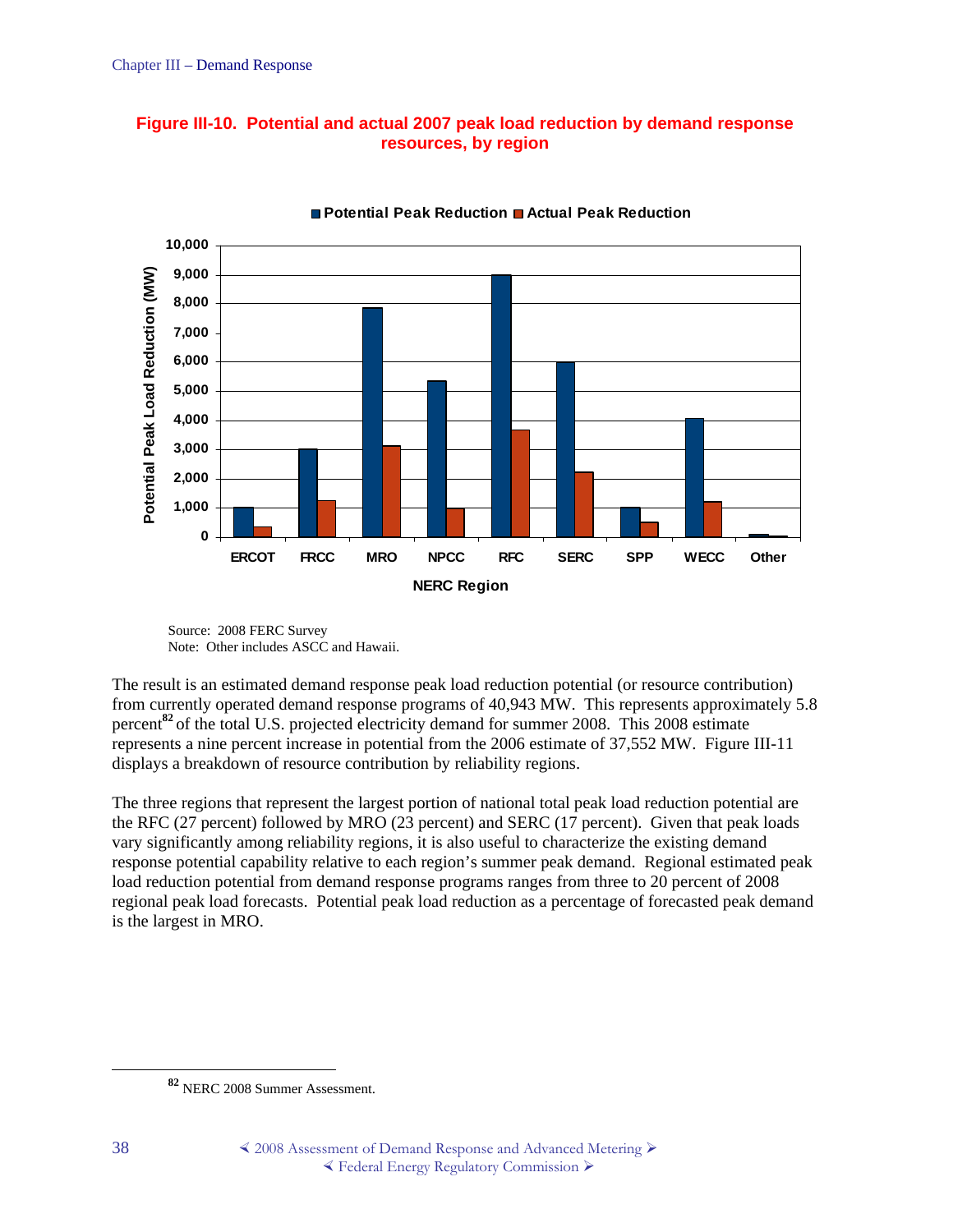## **Figure III-11. Estimated potential peak load reduction by demand response resources by region and customer class**



#### **Residential Commercial Industrial Other Wholesale**

Source: 2008 FERC Survey<br>Note: Other includes ASCC and Hawaii.

By type of survey respondent, the estimated nationwide potential peak load reduction closely matches the pattern observed in the 2006 FERC Survey. Investor-owned utilities comprise the largest fraction; and their incentive-based demand response programs and time-based rates account for 20,267 MW (50 percent) of estimated nationwide potential peak load reduction (see Figure III-12). Cooperative entities account for 7,364 MW, or 18 percent of total national potential peak load reduction, and municipal entities and federal and state utilities account for 1,881 MW, or five percent.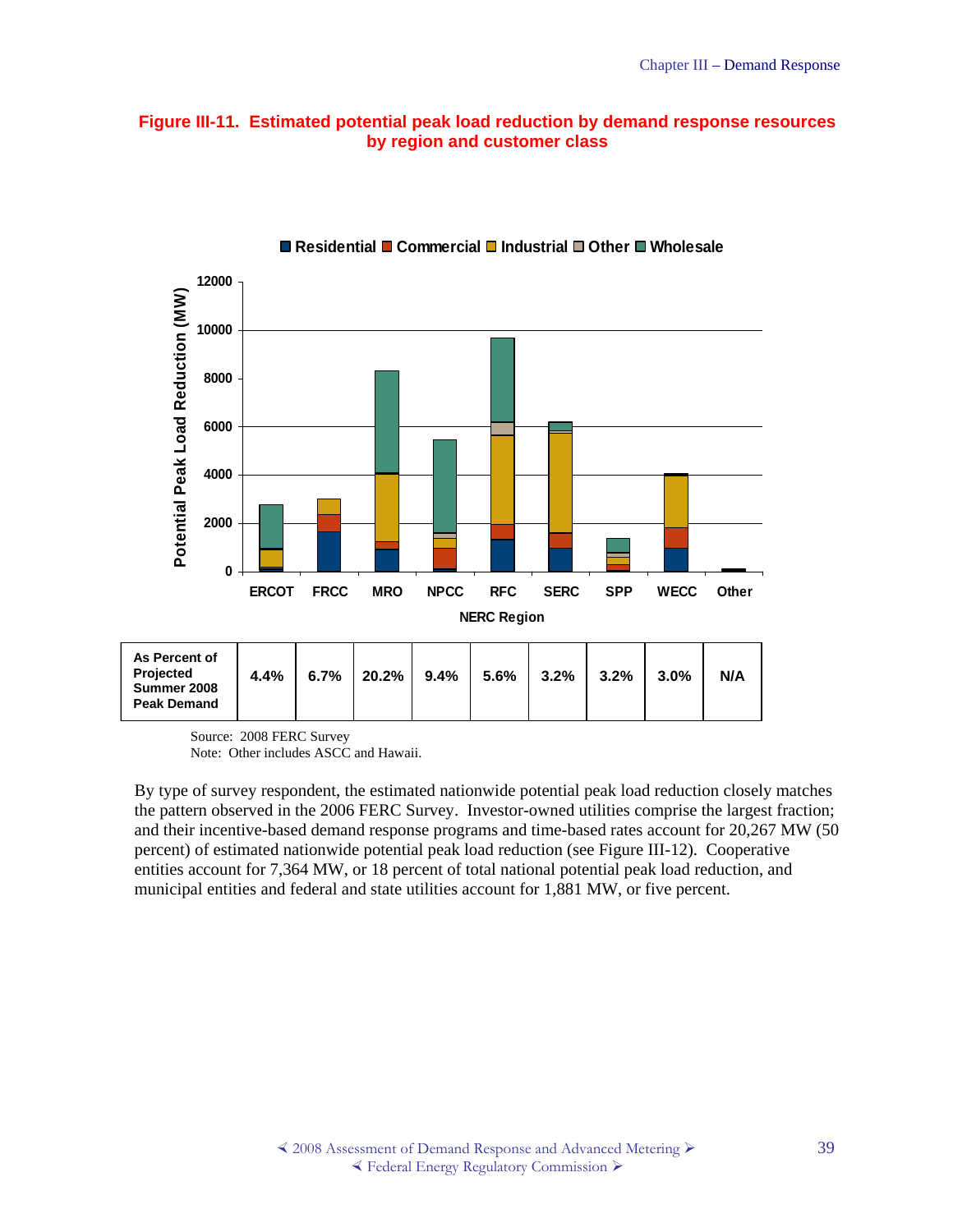

**Figure III-12. Estimated potential peak load reduction by demand response resources, by type of entity and customer class**

Source: 2008 FERC Survey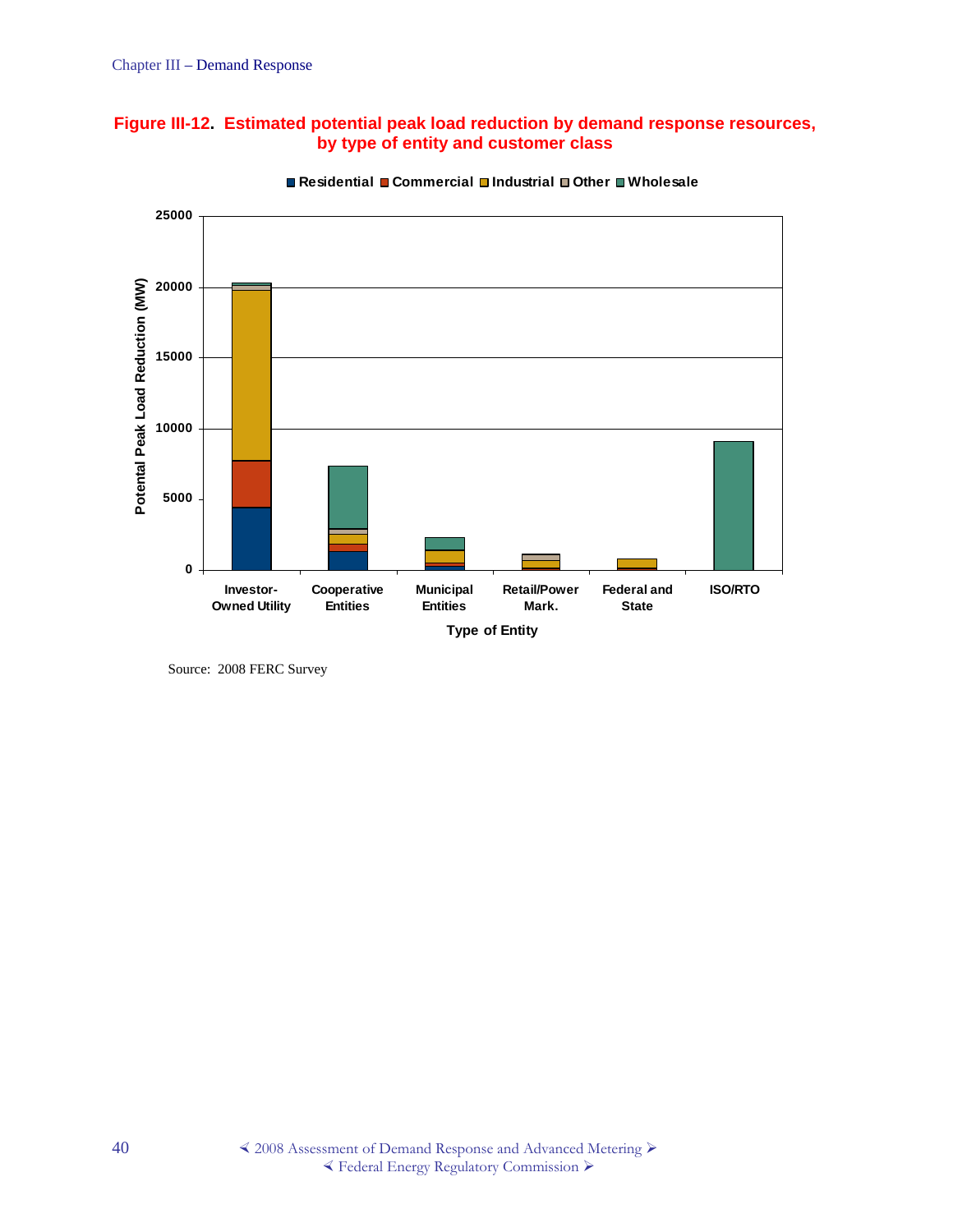# **Chapter IV. Demand Response Developments**

This chapter reviews activity on demand response at the national and state level. It describes FERC's efforts at the wholesale level to ensure that demand response resources are treated comparably to supply resources; discusses other factors that affect demand response programs; relays some of the significant ways in which demand response was used in the past year; provides a description of developing demand response issues; and describes recent and new demand response pilot projects. In doing so, it addresses the fourth and fifth areas Congress directed the Commission to consider in EPAct section 1252(e)(3):

- (D) the potential for demand response as a quantifiable, reliable resource for regional planning purposes; and
- (E) steps taken to ensure that, in regional transmission planning and operations, demand resources are provided equitable treatment as a quantifiable, reliable resource relative to the resource obligations of any load-serving entity, transmission provider, or transmitting party.

## **FERC Actions to Ensure Comparable Treatment of Demand Response Resources**

At the wholesale level, FERC recognizes the important role that demand response plays in ensuring the competitiveness of wholesale markets and the reliability of grid operations. FERC continues to assess and monitor the wholesale markets under its jurisdiction to ensure that demand response resources that are technically capable of providing a service are treated comparably to supply resources offering that service. This subsection discusses the key demand response-related actions that FERC has taken since the 2007 FERC Demand Response Report.

#### **Demand Response Participation in RTO and ISO Wholesale Markets**

FERC regulates six independent system operators (ISOs) and regional transmission organizations (RTOs):**<sup>83</sup>** ISO New England, Inc. (ISO-NE), New York Independent System Operator, Inc. (NYISO), PJM Interconnection, Inc. (PJM), Midwest Independent Transmission System Operator, Inc. (Midwest ISO), SPP, and the California ISO. Since the 2007 FERC Demand Response Report, FERC has taken several actions concerning the participation of demand response in the wholesale markets operated by these ISOs and RTOs.

FERC actions with regard to individual ISOs and RTOs include the following:

*Midwest ISO*: FERC conditionally accepted the Midwest ISO's proposal to implement a dayahead and real-time ancillary services market. The market design provides for the integration of demand response resources into reserves markets and includes scarcity-pricing provisions

**<sup>83</sup>** Independent System Operators grew out of Orders Nos. 888/889 where the Commission suggested the concept of an Independent System Operator as one way for existing tight power pools to satisfy the requirement of providing nondiscriminatory access to transmission. Subsequently, in Order No. 2000, the Commission encouraged the voluntary formation of Regional Transmission Organizations to administer the transmission grid on a regional basis throughout North America (including Canada). Order No. 2000 delineated twelve characteristics and functions that an entity must satisfy in order to become a Regional Transmission Organization.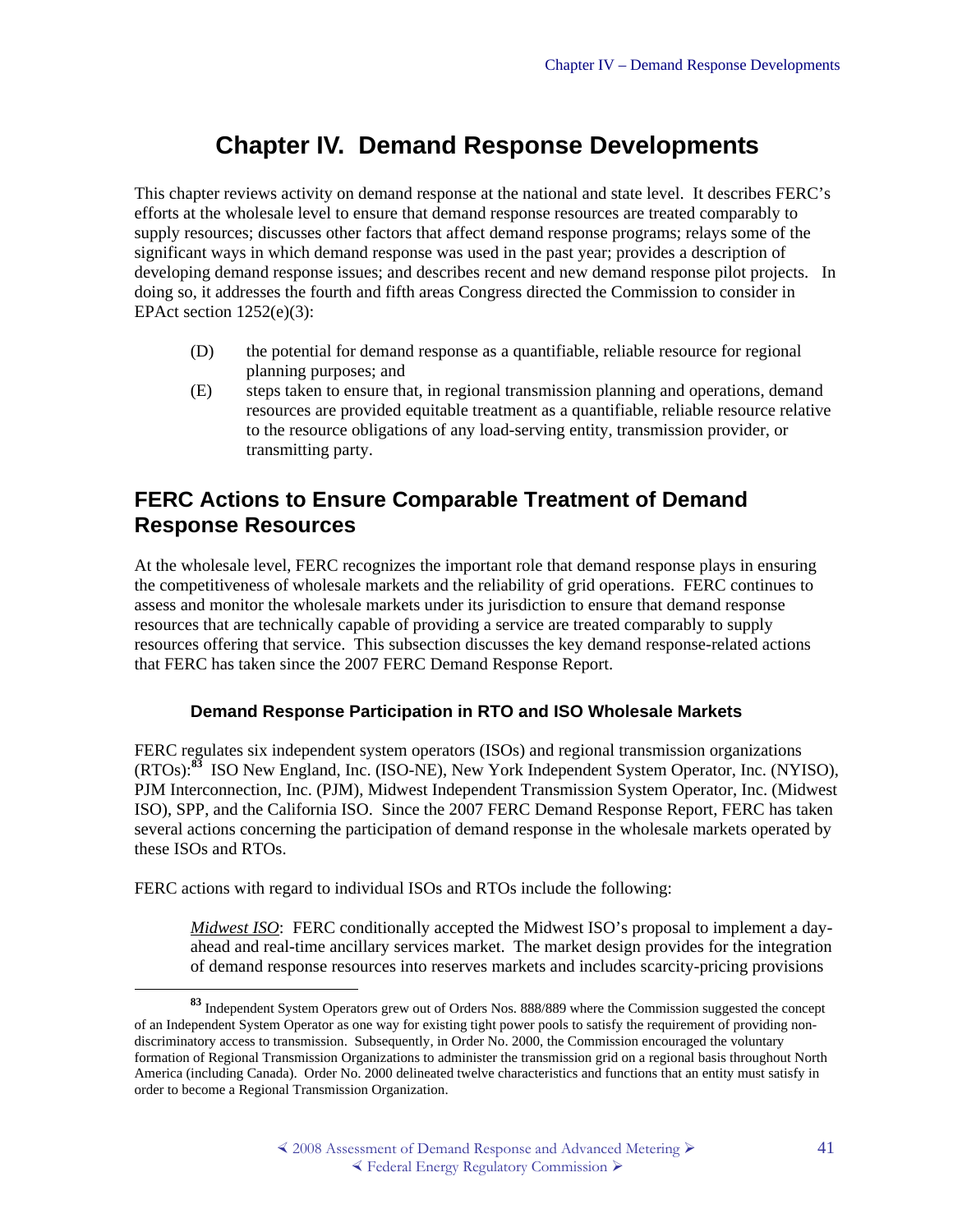that should encourage demand response to participate.**<sup>84</sup>** FERC also conditionally accepted the Midwest ISO's resource adequacy program, which contains mandatory requirements for any market participant serving load in the Midwest ISO region to have and maintain access to sufficient planning resources. The program provides that the resource adequacy requirement can be met by any qualified planning resources, be they generation capacity or demand response.**<sup>85</sup>**

*NYISO*: FERC conditionally accepted NYISO's proposal to allow certain demand response resources to offer operating reserves and regulation service into the NYISO-administered markets, provided they install real-time metering and meet certain performance criteria and technical specifications comparable to those required of generation resources. FERC required NYISO to provide information on the progress of the ongoing process to accommodate batch loads and energy storage technologies in providing operating reserves and regulation service.<sup>86</sup>

*California ISO*: FERC continues to monitor the California ISO's efforts to integrate demand response resources into its markets.**<sup>87</sup>** Demand response resources meeting certain requirements can currently participate in the California ISO's energy and ancillary services markets as Participating Load.**<sup>88</sup>** In compliance with a prior FERC order,**<sup>89</sup>** the California ISO filed its first annual demand response report in January 2008.**<sup>90</sup>** Additionally, the California ISO has engaged in a stakeholder process to enhance opportunities for demand response resources to participate in the California ISO's markets after the initial release of its market redesign and technology update (MRTU) program. The California ISO intends to allow demand response resources to bid into the California ISO energy markets and provide certain ancillary services.**<sup>91</sup>**

*SPP*: FERC continues to monitor SPP's efforts to integrate demand response resources into its energy imbalance services market.**<sup>92</sup>** SPP filed two status reports in 2007 regarding its progress in implementing demand response. In its August 1, 2007 filing, SPP discussed how its market design currently accommodates behind-the-meter wholesale generation.**<sup>93</sup>** SPP also reported that it has a three-year commitment with the Electric Power Research Institute to explore best practices of demand response and energy efficiency. On February 4, 2008, SPP filed a follow-up report, stating that it was working on market design issues that needed to be resolved in order to enable demand response to participate directly in the energy imbalance services market. In order to discuss ways to break down implementation barriers, SPP hosted a Demand Response Educational Forum on July 27 and July 28, 2008.

*PJM and ISO-NE*: In PJM, FERC responded to a complaint challenging the sunset of an incentive program for demand response. FERC also acted to address concerns about potential

**<sup>88</sup>** See CAISO FERC Electric Tariff, Third Replacement Volume No. I, Sheet No. 27A and Appendix B.4, Participating Load Agreement.

**<sup>84</sup>** *Midwest Indep. Transmission Sys. Operator, Inc*., 122 FERC ¶ 61,172 (2008).

**<sup>85</sup>** *Midwest Indep. Transmission Sys. Operator, Inc*., 122 FERC ¶ 61,283 (2008).

**<sup>86</sup>** *New York Independent System Operator, Inc*., 123 FERC ¶ 61,203 (2008).

**<sup>87</sup>** See *Cal. Indep. Sys. Operator Corp*., 119 FERC ¶ 61,313 at P 226 (2007).

**<sup>89</sup>** *Cal. Indep. Sys. Operator Corp*., 119 FERC ¶ 61,313 at P 226 (2007).

**<sup>90</sup>** CAISO First Annual Report Evaluating Demand Response, FERC Docket No. ER06-615-018 (Jan. 25, 2008).

<sup>&</sup>lt;sup>91</sup> See CAISO Straw Proposal: Post-Release 1 MRTU Functionality for Demand Response (Nov. 9, 2007).

**<sup>92</sup>** See *Southwest Power Pool, Inc*., 114 FERC ¶ 61,289, at P 229 (2006).

**<sup>93</sup>** SPP's August 1, 2007 filing in FERC Docket No. ER06-451-024.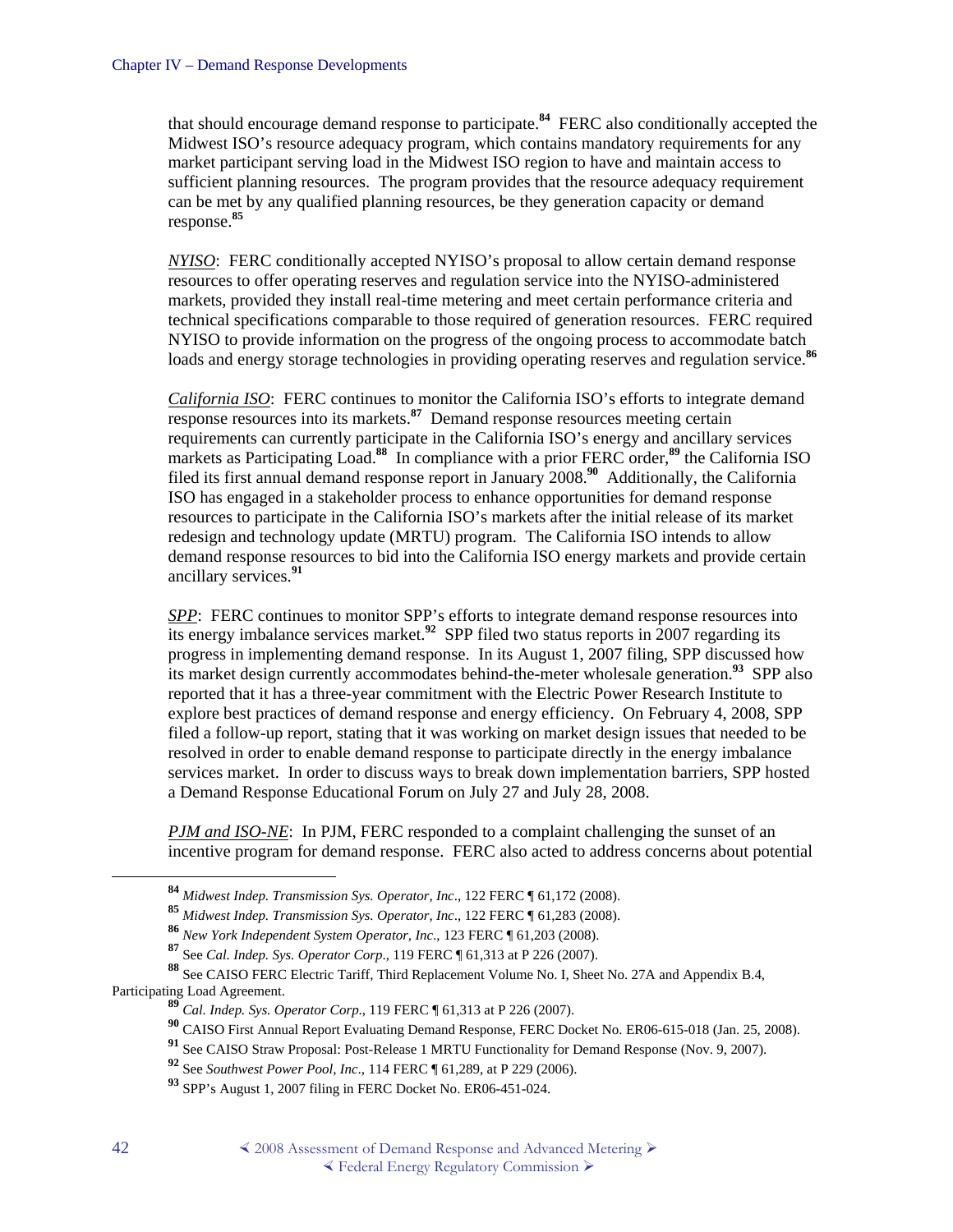gaming in the demand response programs in PJM and ISO-NE. Each of these orders is discussed later in this section.

On October 17, 2008, FERC issued its Wholesale Competition Final Rule that recognized the importance of demand response in ensuring just and reasonable wholesale prices and reliable grid operations. The Commission, as part of the Final Rule, requires all RTOs and ISOs to:

- (1) accept bids from demand response resources in their markets for certain ancillary services, comparable to other resources, unless the laws or regulations of the relevant electric retail regulatory authority do not permit a retail customer to participate;
- (2) eliminate during a system emergency a charge to a buyer in the energy market for taking less electricity in the real-time market than purchased in the day-ahead market;
- (3) permit aggregators of retail customers to bid demand response on behalf of retail customers directly into the organized energy market, unless the laws or regulations of the relevant electric retail regulatory authority do not permit a retail customer to participate;
- (4) modify their market rules, as necessary, to allow the market-clearing price during periods of operating-reserve shortage to reach a level that rebalances supply and demand so as to maintain reliability while providing sufficient provisions for mitigating market power; and
- (5) study whether further reforms are necessary to eliminate barriers to demand response in organized markets.**<sup>94</sup>**

## **EISA 2007 Directs National Assessment and a National Action Plan**

Section 529 of EISA 2007 requires FERC to complete a National Assessment of Demand Response within 18 months of enactment. The Assessment must estimate demand response potential in five and ten year horizons and determine how to overcome the barriers to achieving that potential. Within one year after completion of the Assessment, FERC must complete a National Action Plan on Demand Response that: 1) identifies the requirements for technical assistance to states; 2) designs and identifies the requirements for a national communications program; and 3) develops or identifies analytical tools, model regulatory provisions, and model contracts for use by customers, states, utilities, and demand response providers. FERC is tasked with developing the Plan with the participation of a broad range of industry, state utility commission, and non-governmental stakeholders. Six months after completion of the Plan, FERC and the Department of Energy must submit to Congress a proposal for implementing the Plan.

## **Regional Transmission Planning Processes**

Incorporating demand response resources and other technologies into planning horizons and load forecasts allows transmission providers to depict more accurately the energy needs of their areas, thereby potentially deferring or offsetting costly investments in new peaking generation or even transmission. In addition, greater demand response can minimize congestion, increase efficiency within markets, and enhance reliability of the system. Realizing these potential benefits, FERC addressed demand response resources in its Order No. 890, which reformed the open-access

**<sup>94</sup>** Wholesale Competition in Regions with Organized Electric Markets, Order No. 719, 73 Fed. Reg. 64,100 (Oct. 28, 2008), FERC Stats. & Regs. ¶ 61,071 (2008) (Order No. 719).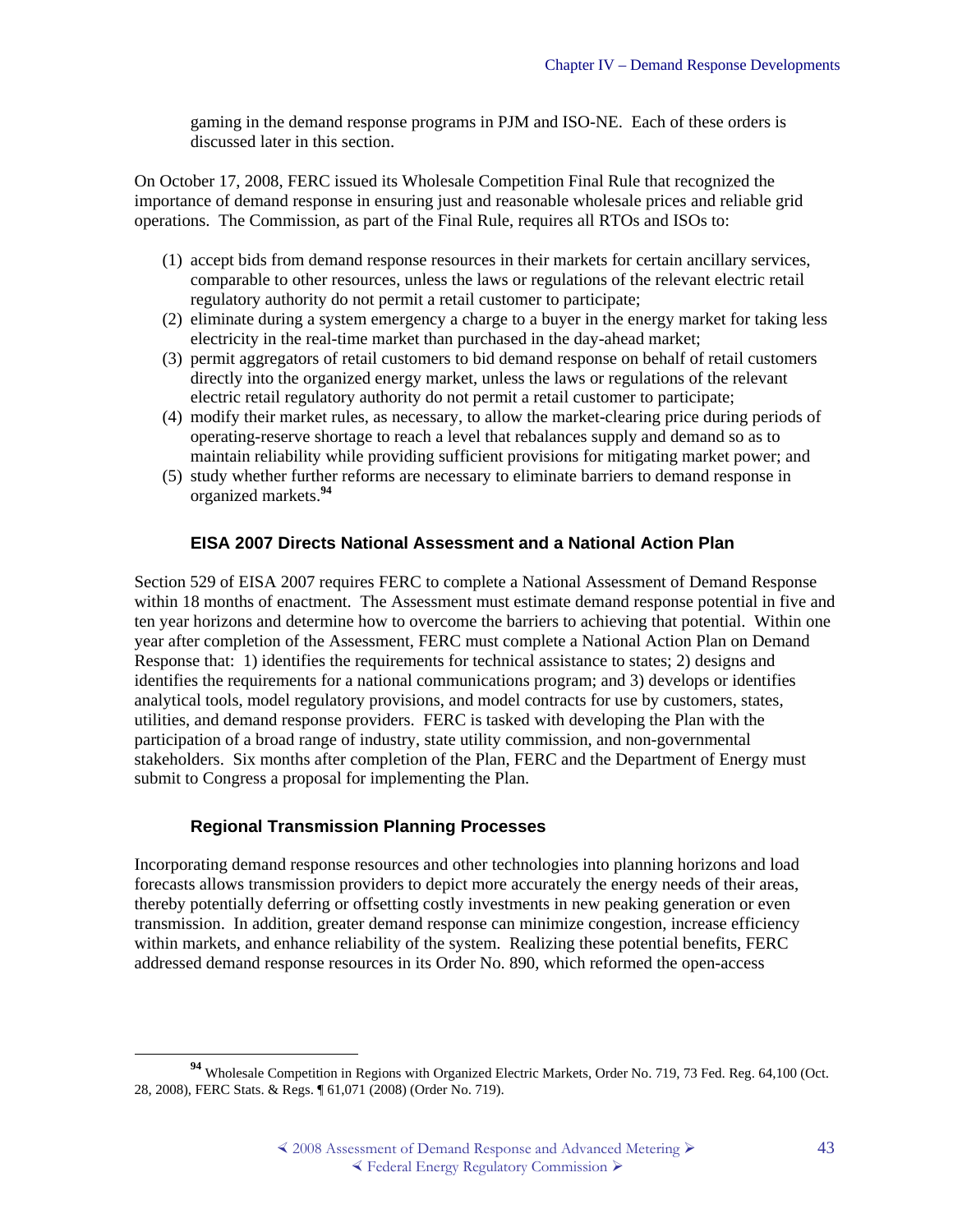#### Chapter IV – Demand Response Developments

transmission tariffs (OATTs) of FERC-jurisdictional transmission providers.**<sup>95</sup>** Order No. 890 required transmission providers to establish a coordinated, open, and transparent transmission planning process that complies with certain principles, including comparability,**<sup>96</sup>** and that allows for the incorporation of demand response resources if they "are capable of providing the functions assessed in a transmission planning process, and can be relied upon on a long-term basis."**<sup>97</sup>**

Each transmission provider was required to either submit (as a new attachment, "Attachment K", to its OATT) a proposal for a coordinated and regional planning process that complies with the Order No. 890 principles, or make a compliance filing describing its existing planning process and how it is consistent with or superior to the requirements in Order No. 890. As a means of assisting transmission providers in complying with the requirements of Order No. 890, FERC held regional technical conferences to discuss implementation issues as well as ensure sufficient participation among customers and stakeholders. Additionally, FERC staff published a White Paper outlining the primary processes, criteria, and issues that should be addressed within the Attachment K.**<sup>98</sup>**

Filings by transmission providers were due on December 7, 2007. On December 27, 2007, FERC issued a rehearing order, Order No. 890-A, providing additional guidance as to how the transmission provider can achieve compliance with the comparability principle. Specifically, Order No. 890-A stated that the transmission provider needed to identify as part of its Attachment K planning process "how it will treat resources on a comparable basis and, therefore, should identify how it will determine comparability for purposes of transmission planning."**<sup>99</sup>**

In general, transmission providers' compliance filings detailed how their previously established planning processes satisfied the nine principles in Order No. 890. For instance, South Carolina Electric & Gas Company participates in the South Carolina Regional Transmission Planning process, and under this regional process coordinates with interconnected systems to identify system enhancements that could relieve congestion. Other transmission providers such as Tucson Electric Power and Portland General Electric highlighted the various sub-regional and regional planning groups and reliability councils they take part in or follow, and explained how these processes encourage open participation, comparability, and active involvement from all interested stakeholders throughout the planning cycle.

Many of the filed Attachment Ks stated that demand response and other non-traditional alternatives to transmission were incorporated into the planning processes at the outset through various load forecasts and planning horizons. Only a few filed Attachment Ks stated that demand response resources are explicitly examined as part of the planning process or as alternatives to transmission. Some transmission providers highlighted specific methods or processes relating to their treatment of demand response and demand response resources:

**<sup>95</sup>** *Preventing Undue Discrimination and Preference in Transmission Service*, Order No. 890, 72 FR 12,266 (March 15, 2007), FERC Stats. & Regs. ¶ 31,241 (2007), order on reh'g, Order No. 890-A, 73 FR 2984 (Jan. 16, 2008), FERC Stats. & Regs. ¶31,261 (2007).

**<sup>96</sup>** The other principles are coordination, openness, transparency, information exchange, dispute resolution, regional participation, economic planning studies, and cost allocation.

**<sup>97</sup>** Order No. 890, FERC Stats. & Regs. ¶ 31,241 at P 479.

**<sup>98</sup>** Order No. 890 Transmission Planning Process Staff White Paper, Aug. 2, 2007, filed in Docket Nos. RM05-25- 000 and RM05-17-000.

**<sup>99</sup>** Order No. 890-A, FERC Stats. & Regs. ¶ 31,261 at P 216.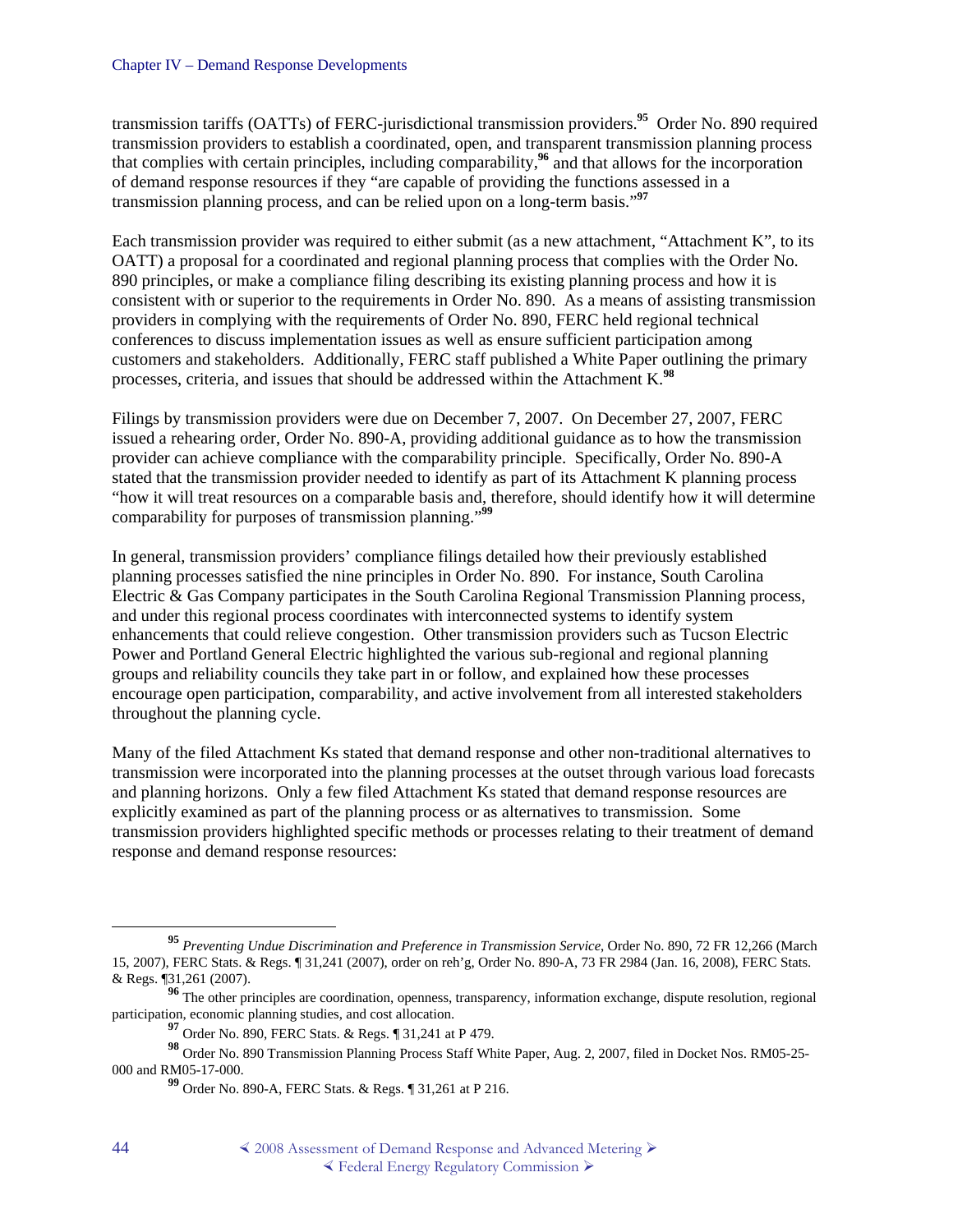- PJM seeks to determine what level and type of demand response would alleviate the need for a transmission upgrade to relieve congestion. That information is then made available to the Transmission Expansion Advisory Committee as well as the public.
- NorthWestern Energy requires load-serving entities, point-to-point, and network transmission customers to submit information on any demand response resource, demand reduction, conservation and demand-side management, demand response resource savings, conservation savings, and other customer load-reduction alternatives that would reduce or alter their load forecasts.
- Southern Company permits demand response resource and demand-side management stakeholders to have voting rights in its regional planning stakeholder process.
- PacifiCorp permits transmission customers to ask for studies of the ability of demand response resources not otherwise included in the transmission plan to reduce the overall cost of reliably serving the forecasted needs of the transmission provider and its transmission customers.

FERC has found that some of the filed Attachment Ks adequately describe how demand response resources will be comparably treated. For example, FERC concluded that the California ISO's filing provided an adequate explanation, noting that the tariff made explicit that: 1) demand response programs that are proposed for inclusion in the base case for the transmission plan or as alternatives to transmission upgrades will be considered in the transmission plan if timely proposed; 2) timely proposed demand response programs and generation projects will be subject to the same screening criteria as other projects; 3) demand-side management and interruptible loads will be considered as alternatives to transmission upgrades when the California ISO is considering reliability-related projects; and 4) the California ISO must consider the costs and benefits of viable alternatives to proposed transmission projects designed to relieve congestion, including demand-side management programs.**<sup>100</sup>** In recognition that Order No. 890-A was not issued until after the due date for filing Attachments Ks, FERC has directed other transmission providers to make a further compliance filing providing the necessary details required by Order No. 890-A. FERC has noted, for example, that tariff language should provide for participation throughout the transmission planning process by sponsors of transmission solutions, generation solutions, and solutions utilizing demand response.**<sup>101</sup>**

# **Other Factors That Affected Demand Response Programs**

In the year since the 2007 FERC Demand Response Report, numerous developments have affected demand response programs. These developments suggest that such programs are likely to increase. Chief among these is the continued promotion of demand response by states, utilities' increased interest in demand response at the retail level, continued cross-jurisdictional coordination, and the increased activities of third-party demand response aggregators.

## **States Increase their Focus on Demand Response**

Since the 2007 FERC Demand Response Report, numerous states have worked to promote greater demand response. Examples of these state initiatives include:

**<sup>100</sup>** *Cal. Indep. Sys. Operator, Inc*., 123 FERC ¶ 61,283 at P 106 (2008).

**<sup>101</sup>** See, *e.g.*, Tampa Electric Company, 124 FERC ¶ 61,026 at P 42 (2008).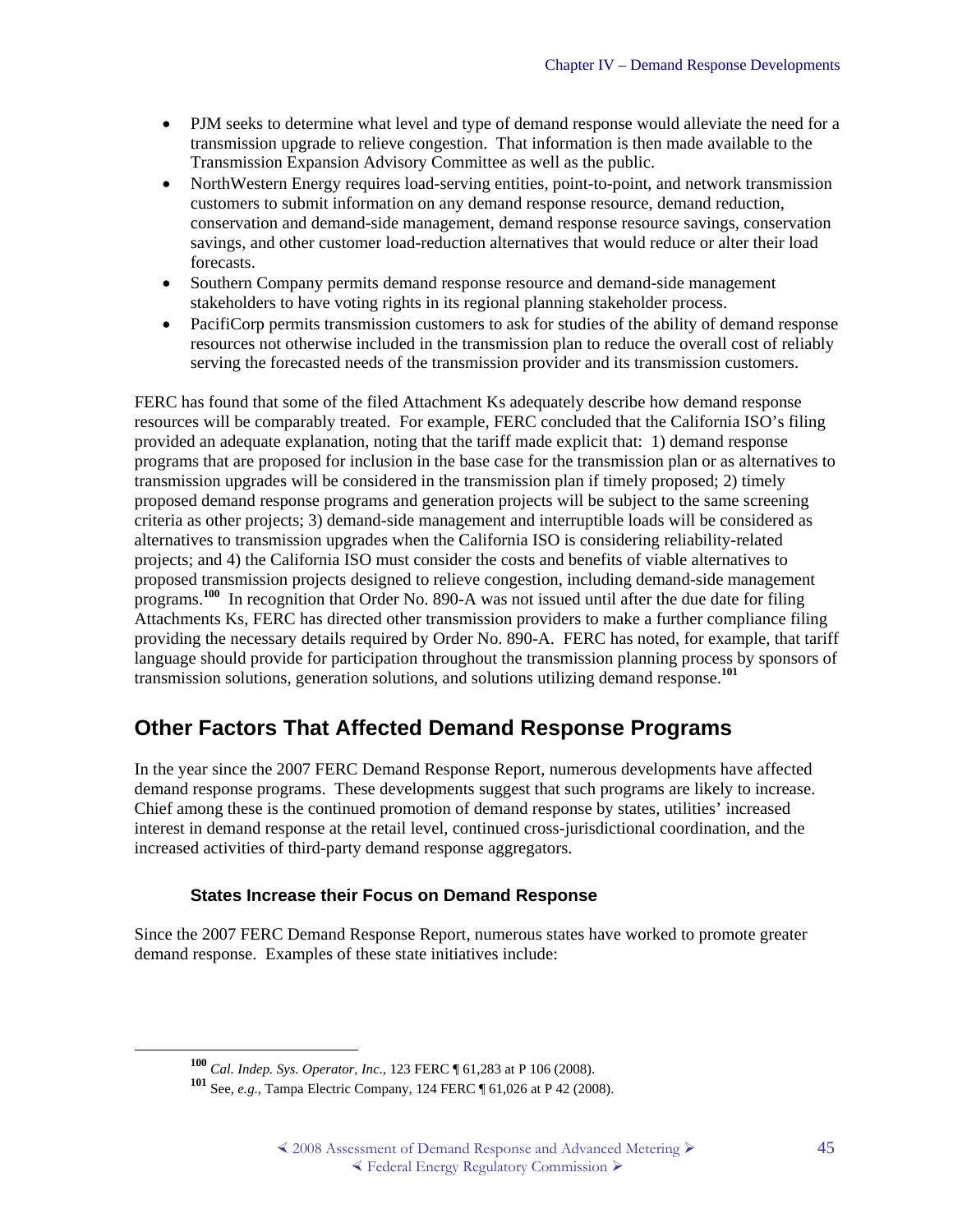*Alabama*: The Alabama Public Service Commission, following a two-year residential critical peak pricing pilot by Alabama Power Company, approved making the critical peak pricing option available for residential customers with AMI on a non-experimental basis.**<sup>102</sup>**

*California*: The California Public Utilities Commission has worked to expand the dynamic pricing programs offered by the three large California investor-owned utilities. The Commission has approved San Diego Gas & Electric Company's proposal for default critical peak pricing for commercial and industrial customers and its peak-time rebate program for residential customers.**<sup>103</sup>** The Commission has also established a schedule for phasing in similar dynamic rates in Pacific Gas and Electric's service area,**<sup>104</sup>** and is reviewing a dynamic pricing proposal by Southern California Edison. Additional California initiatives are discussed later in this section.

*Colorado*: In June 2008, the Colorado Public Utilities Commission set energy savings goals that call for Xcel Energy to help customers reduce their electricity use in 2020 by about 11.5 percent and reduce peak demand by 944 MW, from programs implemented during 2009-2020. The Colorado Public Utilities Commission is allowing Xcel Energy to earn a profit tied to the energy savings achieved and net economic benefits of the programs, which could be as much as 20 percent of utility program expenditures.**<sup>105</sup>**

*Mid-Atlantic States*: Load growth and transmission congestion in the Mid-Atlantic region have focused lawmakers' and regulators' attention on demand response and energy efficiency as critical tools for ensuring near-term adequate and reliable supplies of electricity. In Maryland, for example, PJM has testified that forecasted peak demand in the state may exceed the supply of electricity that could be imported over the existing transmission lines if certain transmission projects are not in service by 2011.**<sup>106</sup>** In April 2008, Maryland Governor O'Malley signed into law the EmPower Maryland Energy Efficiency Act of 2008. The law requires each electric company to implement a cost-effective demand response program in the electric company's service territory that is designed to achieve a reduction in per capita peak electricity consumption of at least five percent by the end of 2011, ten percent by 2013, and 15 percent by 2015.**<sup>107</sup>** The Public Service Commission of Maryland has directed all electric companies to develop and file comprehensive energy efficiency, conservation and demand reduction plans to meet these goals.**<sup>108</sup>**

Similarly, in April 2008, New Jersey released a draft Energy Master Plan to address the state's electricity and heating challenges. One of the goals is to reduce peak demand for electricity by 5,700 MW by 2020. New Jersey proposes to: (1) expand real-time pricing for large commercial and industrial customers; (2) expand incentives for participation in regional demand response programs; (3) evaluate strong "inverted tariff" pricing system for residential

**<sup>102</sup>** Alabama Public Service Commission, Order in Docket No. U-4732 (May 13, 2008).

**<sup>103</sup>** California Public Utilities Commission, Opinion Addressing the Application and the Motion to Adopt the All Party and All Issue Settlement, Decision 08-02-034 (Feb. 28, 2008).

**<sup>104</sup>** California Public Utilities Commission, Decision Adopting Dynamic Pricing Timetable and Rate Design Guidance for Pacific Gas and Electric Company, Decision 08-07-045 (July 31, 2008).

**<sup>105</sup>** *Colorado PUC Adopts New Goals and Incentives for Utility Energy Efficiency Programs*, June 2008, Southwest Energy Efficiency Project, http://www.swenergy.org/news/index.html.

<sup>106</sup> Maryland Public Service Commission, Case 9117, Phase II, testimony of Michael Kormos, Oct. 2007, 3-4.

**<sup>107</sup>** H.B. 374, 2008 Leg., Reg. Sess. (Md. 2008).

**<sup>108</sup>** Maryland Public Service Commission, Order No. 81637, Sept. 28, 2007, 1.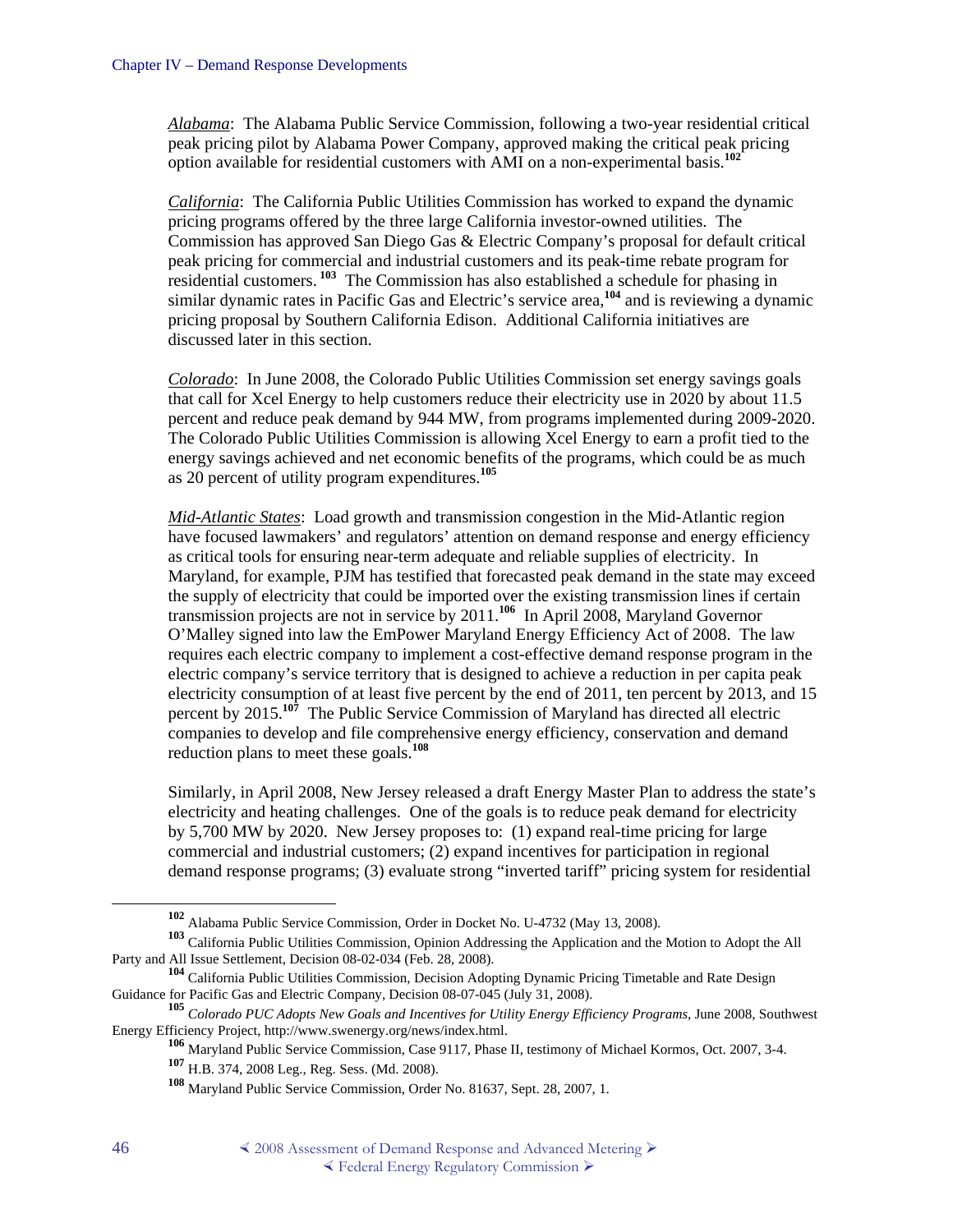customers; (4) move the state's electricity grid toward the development of a "smart grid" infrastructure; and (5) monitor the results of all demand response initiatives through 2011 to determine the most effective mix of actions to achieve long-term peak demand reduction goals.**<sup>109</sup>**

*Illinois*: On August 28, 2007, Illinois Governor Blagojevich signed legislation requiring utilities to ramp up energy efficiency and demand response programs to meet annual electricity consumption reduction goals that start at 0.2 percent the first year and increase to two percent by 2015.**<sup>110</sup>** On January 14, 2008, the Illinois Commerce Commission approved programs submitted by Commonwealth Edison Company and the three Ameren Illinois electric utilities in compliance with the law.**<sup>111</sup>**

*Maine*: The Maine Public Utilities Commission commissioned a study of the potential for incremental demand response in Maine. The study recommended that Maine combine energy efficiency with demand response, investigate more stringent appliance standards, and increase program funding and certainty.**<sup>112</sup>**

*Ohio*: On May 1, 2008, Ohio Governor Strickland signed into law Senate Bill 221. Among the elements included in the bill are energy-efficiency program requirements that can include demand response programs, customer-sited programs, and transmission and distribution infrastructure improvements that reduce line losses. Beginning in 2009, an electric distribution utility must implement peak demand reduction programs designed to achieve a 1 percent reduction in peak demand in 2009 and an additional 0.75 percent reduction each year through 2018.**<sup>113</sup>**

#### **Demand Response in Reaction to Peak Load Growth and Rising Energy Prices**

Even in the absence of state regulatory requirements to do so, numerous utilities have taken action since the 2007 FERC Demand Response Report to expand their retail demand response programs. One motivating factor for many of these utilities has been concern about peak load growth. Examples include:

- Rocky Mountain Power continues to expand its demand-side management programs in Utah in response to high load growth and the cost of building and operating new peaking generation. In Wyoming, Rocky Mountain Power proposed in January 2008 to implement six demand-side management programs, budgeted at \$34 million, modeled on its successful demand-side management programs in Utah.**<sup>114</sup>**
- Sierra Pacific Power Company and Nevada Power Company are testing several types of demand response technologies including controllable thermostats in addition to expanding

**<sup>109</sup>** New Jersey, Draft New Jersey Energy Master Plan, April 2008, 56-57.

**<sup>110</sup>** Illinois Senate Bill 1592.

**<sup>111</sup>** ICC press release, *available* 

*at*http://www.icc.illinois.gov/downloads/public/Energy%20Efficiency%20Plan%20release1%202-6-08.doc.

**<sup>112</sup>** Synapse Energy Economics, Inc., Increasing Demand Response in Maine, January 2008, 1, 26-30.

**<sup>113</sup>** S.B. 221, 127<sup>th</sup> Gen. Assem., Reg. Sess. (Ohio 2008).

**<sup>114</sup>** *Rocky Mountain Power Proposes DSM Programs in Wyoming*, January 2008, Southwest Energy Efficiency Project, http://www.swenergy.org/news/index.html.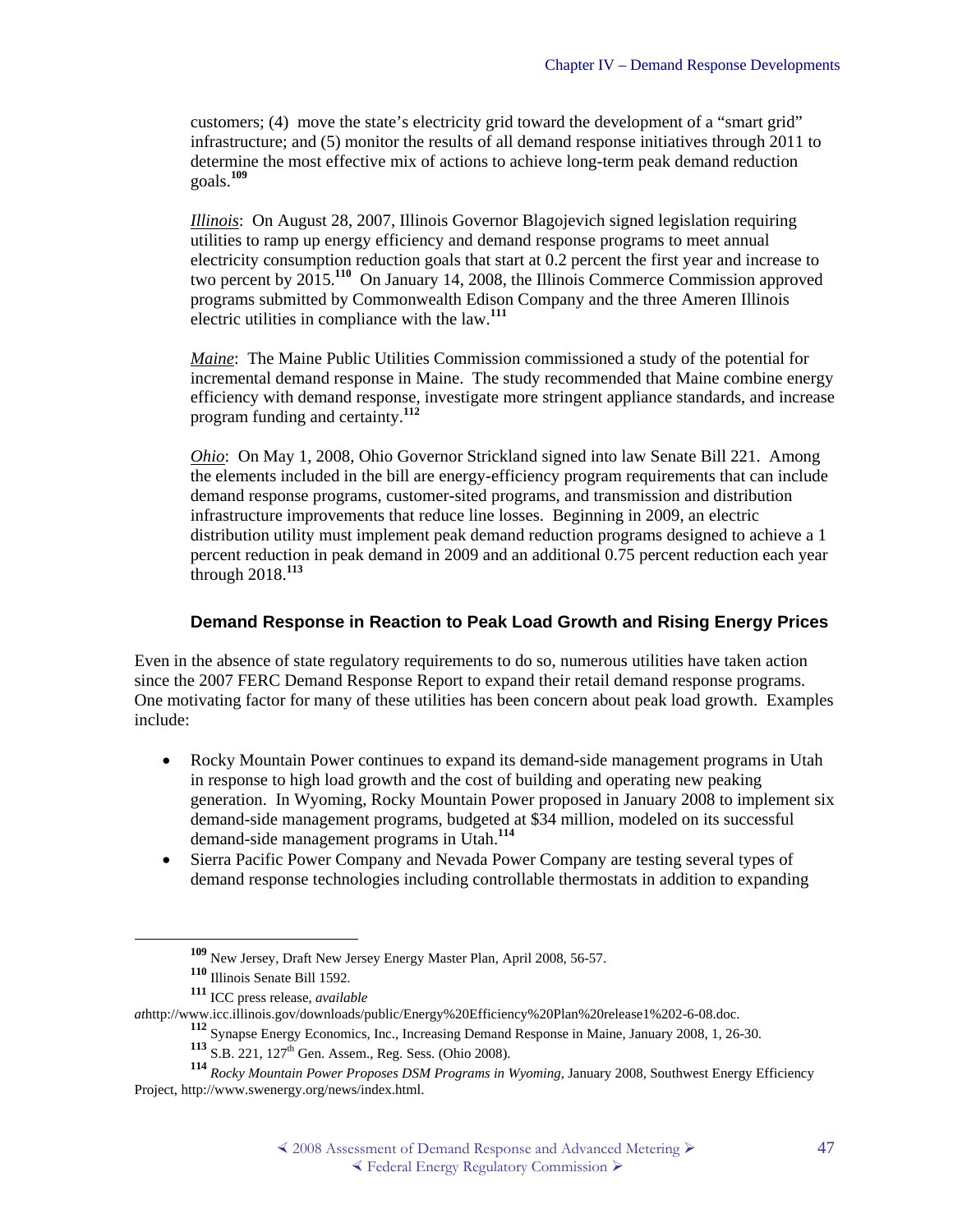their peak power generation in order to meet future load growth in Nevada.**<sup>115</sup>** The Public Utilities Commission of Nevada has approved Sierra Pacific Power Company's request to increase its demand-side management funding to \$10 million per year for 2008 through 2010 and Nevada Power Company's request to increase its demand-side management funding to \$44 million for 2008 and \$47 million for 2009.**<sup>116</sup>**

- Hawaiian Electric Company is pursuing demand response in the context of tight generation reserves and the prospect of new generation not coming into service until 2009. The company has developed its Energy Scout program that pays incentives for businesses who agree to reduce demand during system emergencies.**<sup>117</sup>**
- The Indiana State Utility Forecasting Group has observed that utilities in Indiana have a "renewed interest" in demand response, because "as system-wide demand grows, the utilities face more immediate need for new resources" and demand response programs "are more likely to be cost-effective if the avoided cost of new supply-side resources enters the equation."**<sup>118</sup>**

## **Cross-Jurisdictional Coordination on Demand Response Continues**

Multi-state groups, including the Midwest Demand Resources Initiative (MWDRI), the Mid-Atlantic Distributed Resources Initiative (MADRI), and the Pacific Northwest Demand Response Project continue to coordinate across jurisdictions to enhance demand response. For example, MWDRI, along with the Regulatory Assistance Project,<sup>119</sup> conducted a study to: 1) identify the potential capacity and energy cost savings and avoided generation due to demand and energy reductions in the Midwest ISO; 2) identify impacts on emissions from demand and energy reductions; and 3) allocate benefits of demand reductions to states and regions and demonstrate merits of regional cooperation.**<sup>120</sup>** MWDRI also worked with Chuck Goldman from the Lawrence Berkeley National Laboratory to conduct the Midwest Retail Demand Response Program Survey, the results of which were released on March 7, 2008. The primary purpose of the survey was to address the lack of a comprehensive comparative summary of demand response assets in the Midwest ISO footprint. The results are summarized in Table IV-1:

**<sup>115</sup>** Sierra Pacific Resources 2007 Q3 Company Earnings Conference.

**<sup>116</sup>** *Sierra Pacific Power Receives Approval to Expand DSM Programs, Nevada Power Files for Program Expansion," December 2007 and "Nevada PUC Approves Expanded DSM Programs*, March 2008, Southwest Energy Efficiency Project, http://www.swenergy.org/news/index.html.

**<sup>117</sup>** Direct Load Control Program for Businesses, Hawaii Electric Company brochure, http://www.heco.com/portal/site/heco/menuitem.508576f78baa14340b4c0610c510b1ca/?vgnextoid=cd9cea991c3ad010Vgn VCM1000005c011bacRCRD&vgnextchannel=a0b9f2b154da9010VgnVCM10000053011bacRCRD&vgnextfmt=default&vg nextrefresh=1&level=0&ct=article.

**<sup>118</sup>** Indiana State Utility Forecasting Group, Report on Indiana Electricity Projections, at p. 4-5 (2007) *available at:* http://www.purdue.edu/dp/energy/pdfs/SUFG/2007SUFGforecast.pdf.

**<sup>119</sup>** The Regulatory Assistance Project is a non-profit organization, formed in 1992 that provides research, analysis, and educational assistance to public officials on electric utility regulation. See http://www.raponline.org.

**<sup>120</sup>** See http://www.misostates.org/PresentationDraft1-1d.ppt.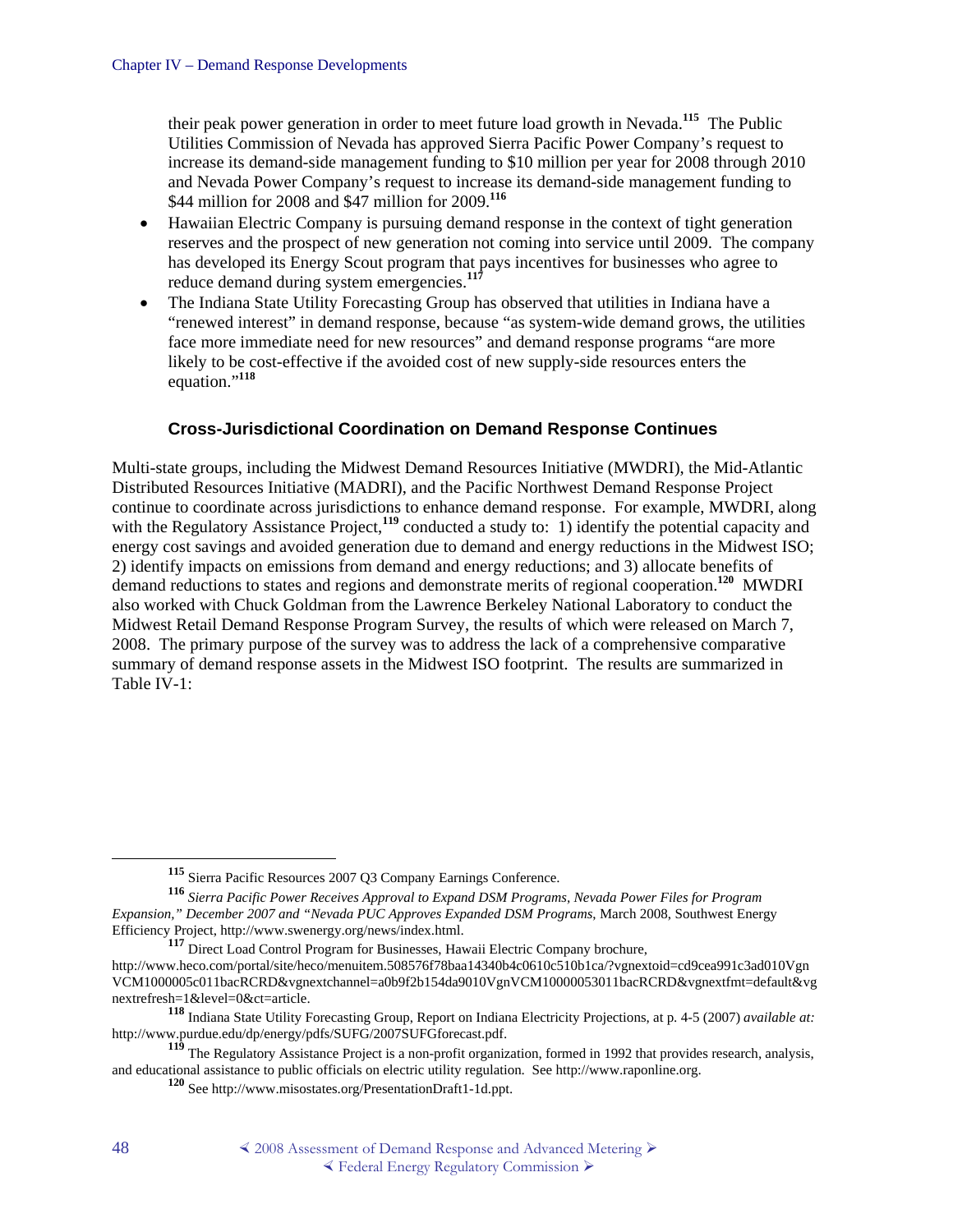|                          | <b>MISO Members</b>  |                        | Non-MISO Members                 |  |
|--------------------------|----------------------|------------------------|----------------------------------|--|
| 3,649 MW                 |                      | <b>757 MW</b>          |                                  |  |
| Interruptible<br>Tariffs | Economic<br>Programs | Direct Load<br>Control | Total<br>Potential<br>Reductions |  |
| 3,397 MW                 | 154 MW               | <b>855 MW</b>          | 4406                             |  |
| <b>Winter Only</b>       | Summer<br>Only       | Summer and<br>Winter   | Year-Round                       |  |
|                          | 31                   | 5                      | 82                               |  |

#### **Table IV-1. Results of Midwest retail demand response program survey**

 Source: Presentation by Chuck Goldman, Lawrence Berkeley National Laboratory at MDWRI Meeting, March 7, 2008, available at http://www.misostates.org/\_borders/2GoldmaniPresentation.pdf.

In 2007, PJM drafted a Demand Response Roadmap to facilitate coordination between retail and wholesale markets. The Demand Response Roadmap outlines nine top priority opportunities for stakeholders. In May 2008, PJM held its second Demand Response Symposium and participants focused on three topic areas: data management and automatic metering infrastructure, demand response customer education and training, and coordinating demand response with transmission planning and capacity auction processes.**<sup>121</sup>**

The National Association of Regulatory Utility Commissioners-FERC (NARUC-FERC) Collaborative Dialogue on Demand Response continues its work to coordinate state and federal efforts. The Collaborative is in the process of developing a research report to identify regulatory and market barriers that limit participation in demand response and outline options to coordinate retail and wholesale regulatory policies that would reduce or eliminate barriers and stimulate greater participation in demand response. Initial results from this effort were presented at two meetings of the National Association of Regulatory Utility Commissioners in 2008.**<sup>122</sup>**

## **Use of Third-Party Aggregators Continues to Expand**

Third-party aggregators can provide an important opportunity for consumers who would otherwise be unable to participate in demand response programs. As Figure IV-1 demonstrates, PJM has seen a continued increase in activity by aggregators.

Examples of the increase in activity by aggregators since the 2007 FERC Demand Response Report include:

- Energy Curtailment Specialists and Kansas City Power & Light announced a contract for a demand response partnership.**<sup>123</sup>**
- EnerNOC officially entered the Texas market by participating in the emergency demand response program administered by ERCOT and is partnering with local area businesses.**<sup>124</sup>**

**<sup>121</sup>** The proceedings of the May 12-13, 2008 Symposium can be found at http://www.pjm.com/committees/stakeholders/drs/drs.html.

**<sup>122</sup>** See, for example, http://www.narucmeetings.org/Presentations/v6%20kema%20presnew.pdf.

**<sup>123</sup>** See http://www.ecsdemandresponse.com/kc\_press\_release\_oct2.php.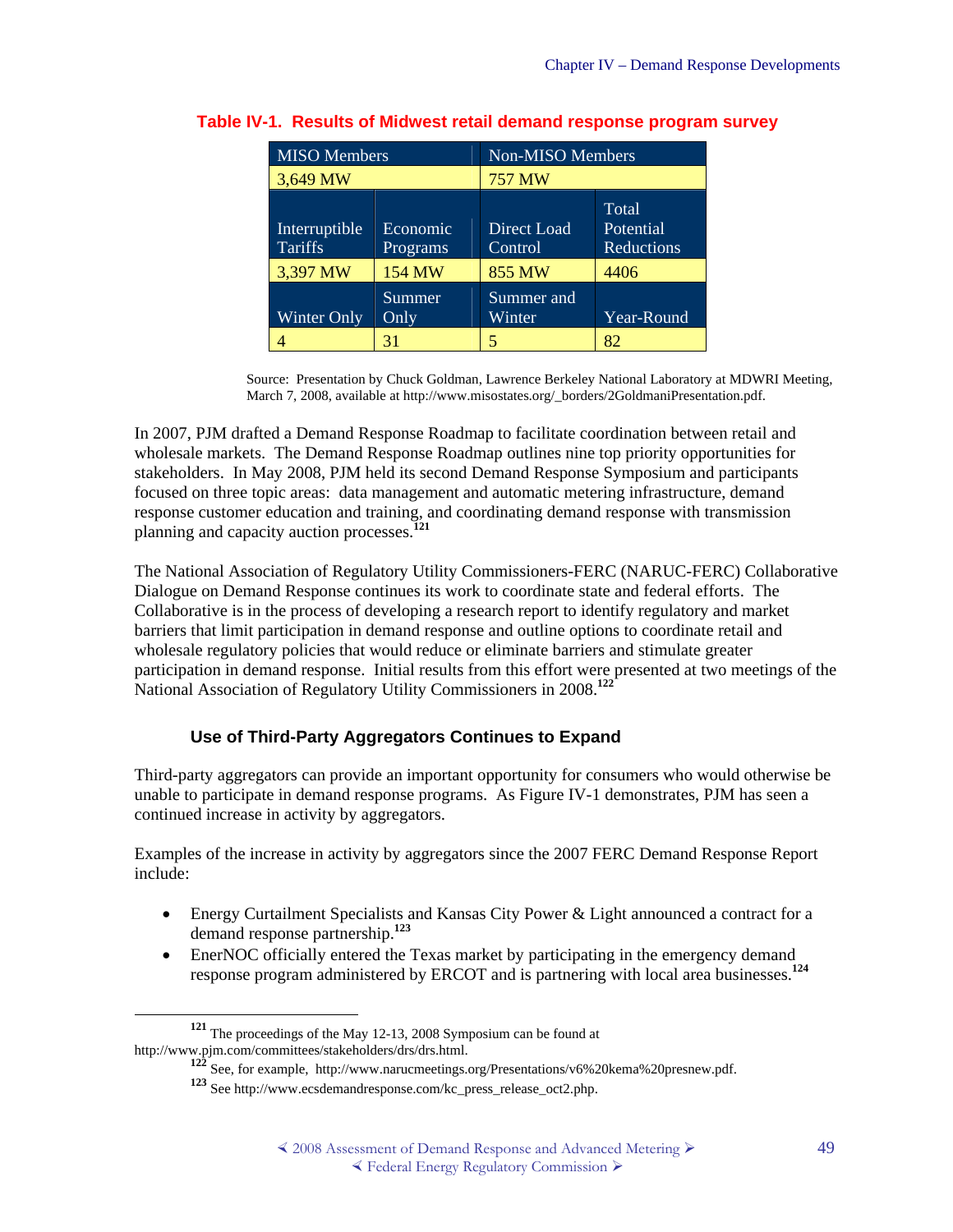



Source: Presentation by Susan Covino, PJM at National Town Hall Meeting on Demand Response, June 3, 2008.

- Comverge, Inc. entered into a contract with Southern Maryland Electric Cooperative to provide up to 75 megawatts of capacity from residential, small commercial, large commercial, and industrial consumers.**<sup>125</sup>**
- Each of the three investor-owned utilities in California has entered into contracts with several third-party aggregators.**<sup>126</sup>**

# **Demand Response Played a Critical Role during Emergencies**

Since the 2007 FERC Demand Response Report, demand response has proven useful not only in meeting peak load but also in responding to other system emergencies.

## **Demand Response Helped Meet Peak Load**

During 2007, the use of demand response proved necessary to the reliable operation of electricity markets during peak hours in several regions.

*California*: California experienced a heat wave from August 29, 2007 through August 31, 2007. Although the system peak load of 48,515 MW occurred on August 31, the most severe day for California ISO grid operators was August 29, when a stage 1 emergency was declared

**<sup>124</sup>** EnerNOC press release, http://www.enernoc.com/press/pr\_080313.htm.

**<sup>125</sup>** Energy Central news release, April 2008

http://www.energycentral.com/centers/news/daily/article.cfm?aid=10152933.

**<sup>126</sup>** See, *e.g.*, *EnergyConnect receives approval to provide demand response services to SCE,* March 24, 2008, http://www.datamonitor.com/industries/news/article/?pid=4E28F3EC-CE45-4439-B24A-8C7C59F23D04&type=NewsWire.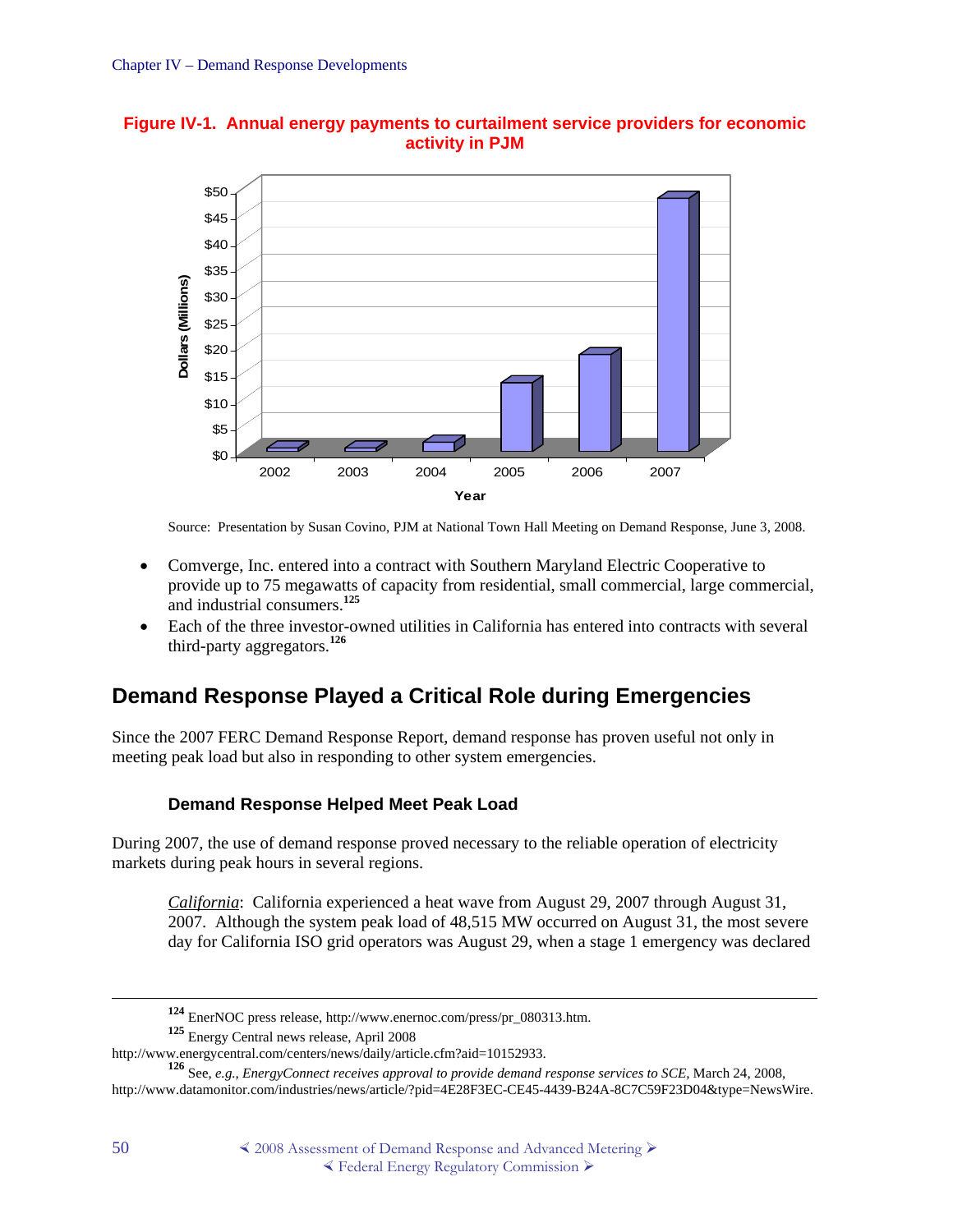and a stage 2 was forecast as probable.**<sup>127</sup>** A loss or curtailment that day of 550 MW of generation capacity in the south threatened operating reserves, but a stage 2 emergency was averted with the assistance of demand response in the Pacific Gas and Electric Company service territory. Loads were forecast to be even higher on August 30, and stage 1 and stage 2 emergencies were predicted but not realized as actual load peaked almost 2,000 MW below the hour-ahead forecast due in part to conservation calls and utility-triggered demand response.**<sup>128</sup>** The state of California runs a voluntary program called the Stage 1 Flex Alert program in which the state makes public announcements requesting consumers to reduce demand whenever the California ISO declares a stage 1 emergency. With respect to that program, the California ISO reported that consumers voluntarily achieved approximately 1,000 MW in conservation on August 30.**<sup>129</sup>** As shown in Figure IV-2, the utility-triggered demand response came from both reliability-based programs and economic programs.**<sup>130</sup>**

#### **Figure IV-2. Investor-owned utility demand response reductions in California during the heat wave of Aug 29-31, 2007**





*Virginia and the Mid-Atlantic Region*: PJM reached its 2007 system peak of 139,428 MW on August 8, 2007. On that day, 2,155 MW were enrolled in the reliability-based emergency demand response program and 2,498 MW were enrolled in the economic demand response

**<sup>127</sup>** A stage 1 emergency occurs when operating reserves fall below 7% of demand. A stage 2 emergency occurs when operating reserves fall below 5%.

**<sup>128</sup>** See CAISO Market Performance Report August 2007 at p. 8 (Sep. 24, 2007).

<sup>129</sup> See California ISO Thanks Californians for Conservation, CAISO News Release (Sep. 4, 2007).

**<sup>130</sup>** Reliability-based demand response programs are programs that are activated during system emergencies or to maintain local or system reliability. These programs include emergency demand response programs, capacity market programs, direct load control, interruptible/curtailable rates, and ancillary services market programs. Economic demand response programs encourage customers to reduce load when prices are high. These programs include critical peak pricing retail tariffs in which program participants are charged significantly higher rates for peak hours of declared critical peak days. They also include various price-based programs where customers are paid to reduce consumption when certain market conditions are triggered.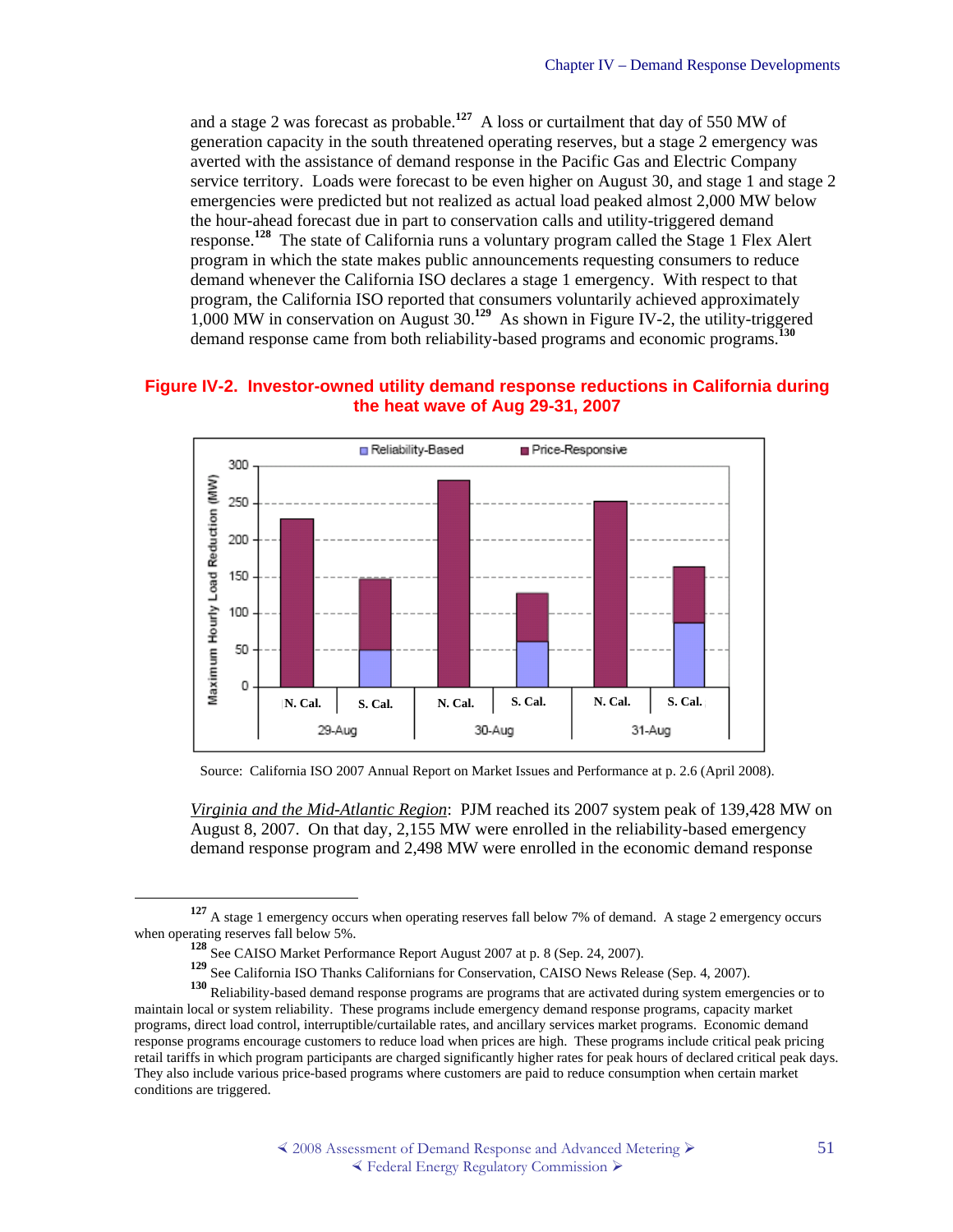program.**<sup>131</sup>** PJM invoked its emergency demand response program in the Mid-Atlantic region and Virginia between 3 p.m. and 6 p.m.**<sup>132</sup>** Demand response resources in that program provided 888 MW of reduction, 23 MW more than they had committed.**<sup>133</sup>** Demand response resources in the economic program provided additional reductions as shown in Figure IV-3:



**Figure IV-3. Demand response in PJM on August 8, 2007** 

Source: PJM, Demand Side Response Weekly Overview & Long Term Trend Report Week of 8/6/2007 to 8/10/2007, available at www.pjm.com/committees/working-groups/dsrwg/postings/weekly-overview-long-termtrend-report.pdf.

*New York*: Twice during summer 2007, NYISO activated its new Targeted Demand Response Program, which allows NYISO to call upon certain demand response resources in select locations within New York City. The July 19, 2007 activation resulted in a reduction of 44 MW; the August 3, 2007 activation resulted in a reduction of 55 MW.**<sup>134</sup>**

**<sup>131</sup>** PJM, 2007 State of the Market Report, March 2008 at 4.

**<sup>132</sup>** *Id*. at 91.

 $133$  *Id.* at 91-92.

**<sup>134</sup>** NYISO, Summer 2007 Electricity Review at 9 (Oct. 2007).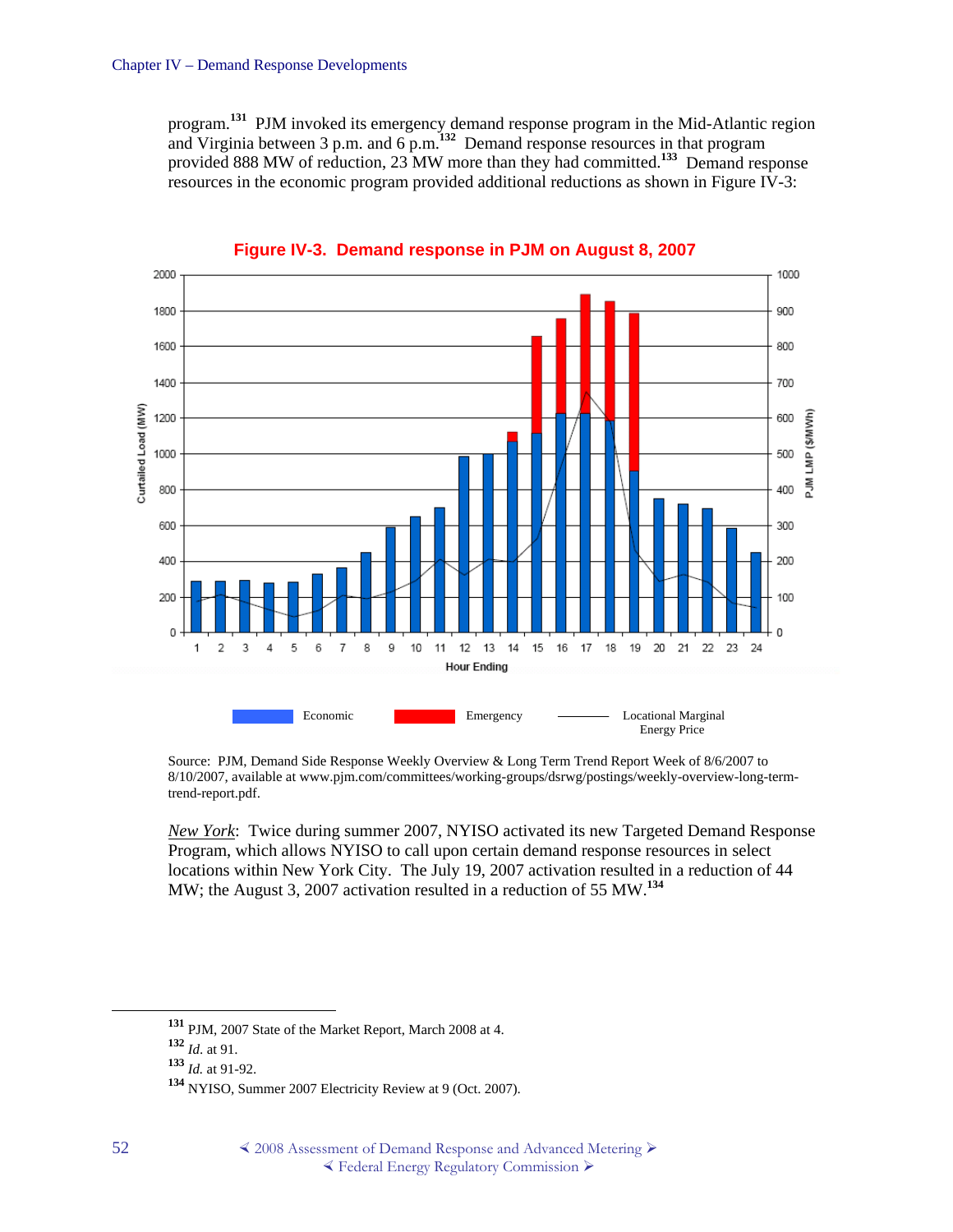#### **Demand Response Was Used to Deal with Other Reliability Events**

In Texas, demand response proved critical to addressing sudden changes in generation output on two occasions. On December 12, 2007, ERCOT deployed its Load Acting as Resource program (LaaRs) in response to a drop in generation.**<sup>135</sup>** Specifically, 1,022 MW of generation tripped and within 10 minutes of notice, LaaR providers responded with a 1,051 MW curtailment to stabilize the grid. Then on February 26, 2008, ERCOT implemented Step Two of its Emergency Electric Curtailment Plan**<sup>136</sup>** after a combination of declining wind generation, increased heating demand, and lower-than-expected generation from several non-wind plants led to a frequency drop. ERCOT reported that the response of LaaRs to deployment was generally good, with 1,108 MW of LaaR load responding within 10 minutes. Only two LaaR providers failed to deploy within 10 minutes. The deployment of LaaRs halted the frequency decline and restored ERCOT to stable operation.

## **Demand Response Resources Played a Significant Role in Capacity Markets**

Demand response resources participated in capacity markets in PJM and ISO-NE.

*PJM*: PJM's Reliability Pricing Model (RPM) provides regular auctions for those loadserving entities who have not met their capacity needs through self-supply or bilateral contracts. Since the 2007 FERC Demand Response Report, PJM has held RPM auctions for the 2010 to 2011 planning year and the 2011 to 2012 planning year. For the 2010/2011 auction, of the 133,093 MW that competed, 968 MW came from demand response resources; and of the 132,191 MW that cleared in the auction, 939 MW came from demand response resources.**<sup>137</sup>** For the 2011/2012 auction, of the 137,720 MW that competed, 1,652 MW came from demand response resources; and of the 132,222 MW that cleared in the auction, 1,365 MW came from demand response resources.<sup>138</sup> By comparison, the RPM auction for 2008-2009 cleared 536 MW of demand response. As displayed in Figure IV-4, demand response resources have provided a significant portion of the new capacity contracted through the RPM auctions.

*ISO-NE*: ISO-NE held its first Forward Capacity Market (FCM) auction in February 2008. Like PJM's RPM, FCM is designed to procure enough capacity to meet ISO-NE's forecasted demand and reserve requirements three years in the future and to provide a long-term commitment to resources to encourage investment. Supply- and demand-side resources, including energy efficiency, are eligible to participate in the FCM.**<sup>139</sup>** In ISO-NE's first FCM auction, 39,155 MW of qualified new and existing demand-and supply-side resources

**<sup>135</sup>** See http://www.ercot.com/meetings/dswg/keydocs/2008/0111/LaaR\_Deployment\_12-12-07.pdf. LaaRs is an interruptible program operated by ERCOT in which customers may qualify to provide operating reserves.

**<sup>136</sup>** ERCOT's Emergency Electric Curtailment Plan is the detailed, step-by-step procedure to maximize generation resources during grid emergencies. For more information, see

http://www.ercot.com/news/presentations/2007/ERCOT\_Emergency\_Procedures\_%28EECP%29\_Background.doc.

**<sup>137</sup>** PJM, 2010/2011 RPM Base Residual Auction Results, February 2008, 4.

**<sup>138</sup>** PJM, 2011/2012 RPM Base Residual Auction Results, May 2008, 6.

**<sup>139</sup>** ISO-NE, *Introduction to Demand Resource Participation in New England's Forward Capacity Market*, February 2007, 8-9.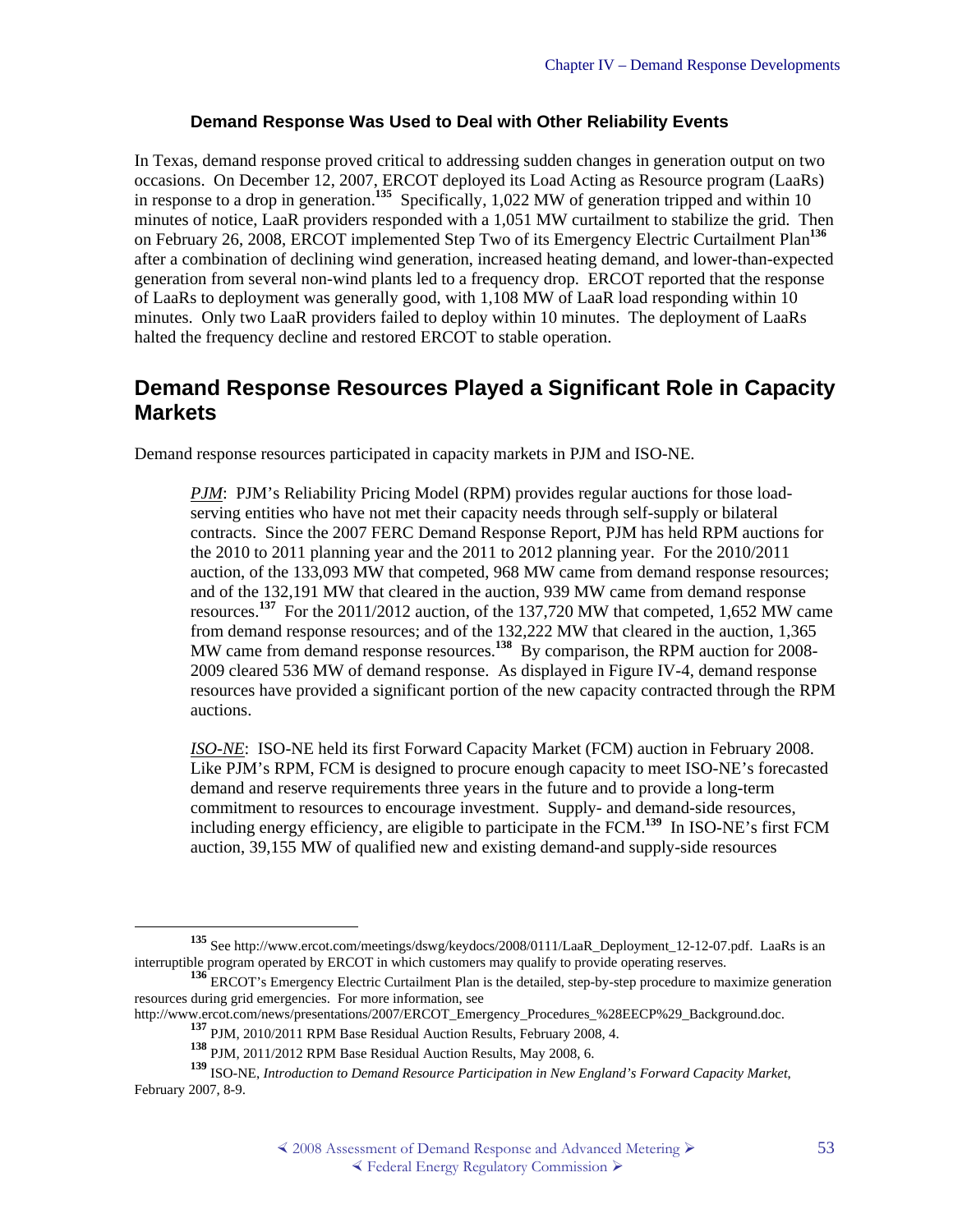## **Figure IV-4. Cumulative increase in capacity resources over the first five RPM auctions (2007-2011)**



Source: Presentation by Andrew Ott, PJM, available at http://www.narucmeetings.org/Presentations/OTT\_MACRUC\_June\_2008.ppt.

competed to provide 32,305 MW of required capacity.**<sup>140</sup>** Demand resources represented a significant portion of the new resources that cleared in the auction. Approximately 1,813 MW of new capacity cleared the auction, and of that amount, about 1,188 MW came from new demand resources. In fact, almost twice as many new demand resources cleared (1,188 MW) compared to new supply resources (626 MW). As shown within Figure IV-5 below, nearly half of all new demand resources cleared in Massachusetts and demand response and energy efficiency led the way in type of demand resources that cleared the auction.**<sup>141</sup>**

## **As Demand Response Participation Expands, Debate Has Intensified**

As demand response participation increases and as states consider additional means of increasing demand response, issues concerning consumer choice, compensation, and measurement and verification have received more attention.

## **Concerns about Consumer Choice and Appropriate Compensation**

Automated demand response, in which end users' electrical systems or appliances respond directly to price or emergency signals without the need for human intervention, has generated questions about consumer choice. In November 2007, the California Energy Commission proposed energy efficiency building standards that would have required new buildings to install programmable communicating thermostats that allowed utilities to control the building's air conditioning or heating during emergencies. The thermostat requirement sparked considerable public opposition and legislative debate. On January 15, 2008, the California Energy Commission, emphasizing the importance of consumers' ability to opt out of demand response programs that involve programmable communicating thermostat, announced that it was dropping the requirement from the proposed

**<sup>140</sup>** Henry Yoshimura, *Demand Resource Results and Implications of the First Forward Capacity Market Auction*, May 2008, 3.

**<sup>141</sup>** *Id.* at 4-5, 11.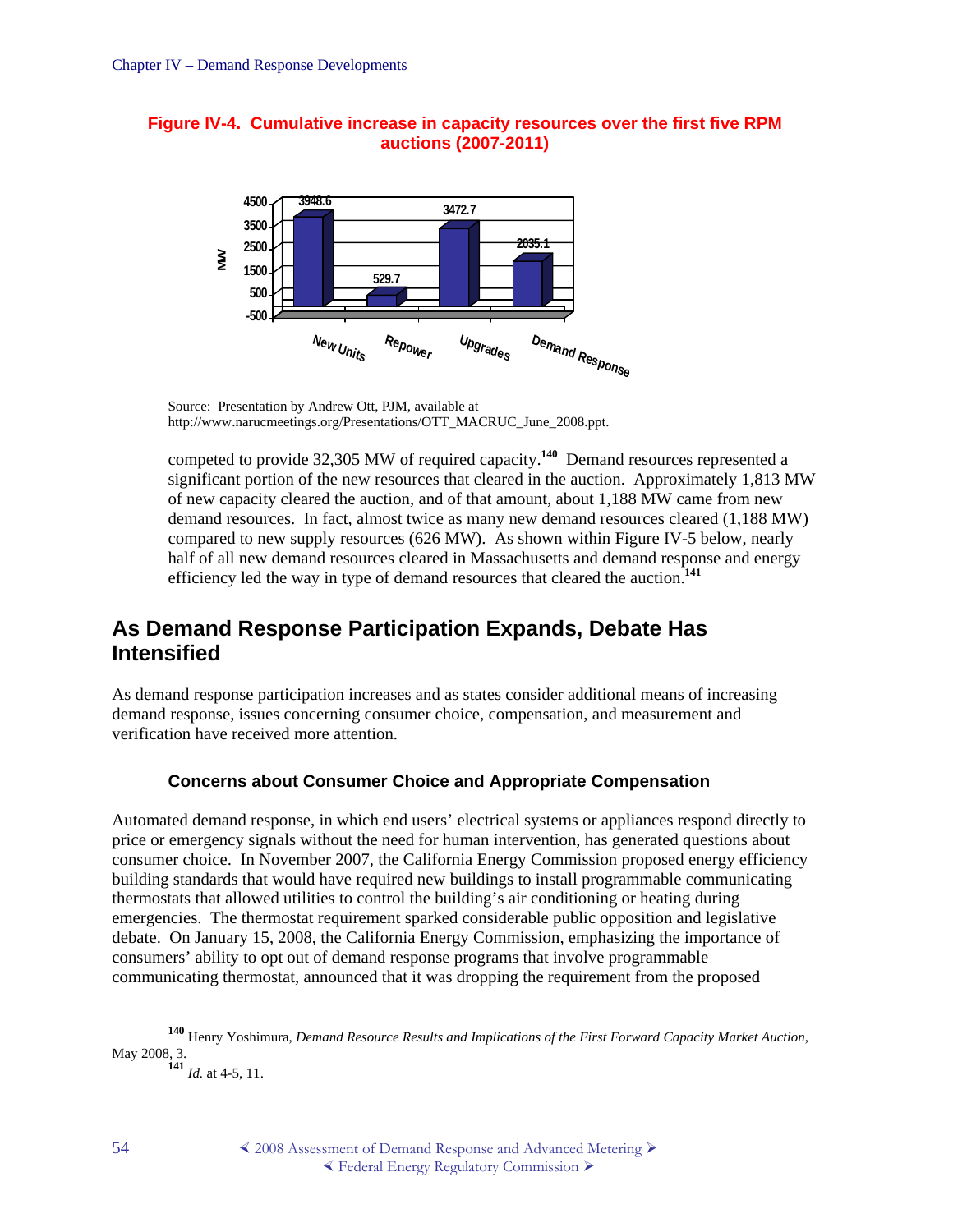

#### **Figure IV-5. New demand resources by region and by measure type**

Source: Henry Yoshimura, *Demand Resource Results and Implications of the First Forward Capacity Market Auction*, May 2008, 3.

building standards but would continue the consideration of programmable communicating thermostats in its ongoing load management proceeding.<sup>142</sup> The California Energy Commission explained that the load management proceeding, which began on January 2, 2008 to explore tariff, equipment, software, automatic technologies and other measures appropriate to achieve a price-responsive electricity market,**<sup>143</sup>** would provide a better venue for a broader discussion of programmable communicating thermostat technology and how it could be used with future utility programs. Meanwhile, in May 2008, the Demand Response Research Center, following six years of research funded by the California Energy Commission, issued a communications standard for automated demand response systems in commercial and industrial facilities. The standard is designed to improve the reliability and costeffectiveness of automating the response of buildings to standardized electricity price signals.**<sup>144</sup>**

Questions about the need for and appropriate level of incentives to ensure adequate demand response participation in wholesale markets have arisen. In PJM, the incentive payment to participants in the Economic Load Response Program (under which demand responders receive the full market-clearing price without a reduction for avoided generation and transmission charges when the price is at or above \$75 MW/h) was set to expire on December 31, 2007. On November 20, 2007, the PJM Industrial Customer Coalition filed a complaint seeking to extend the incentive. The Commission denied the complaint, concluding that there was insufficient evidence to require PJM to continue the

**<sup>142</sup>** See http://www.energy.ca.gov/title24/2008standards/faq.html.

**<sup>143</sup>** California Energy Commission, Informational and Rulemaking Proceeding on Demand Response, Rates, Equipment and Protocols, Docket No. 08-DR-01 (Jan. 2, 2008).

**<sup>144</sup>** Demand Response Research Center, *Open Automated Demand Response Communication Standards* (May 2008), *available at* http://drrc.lbl.gov/openadr.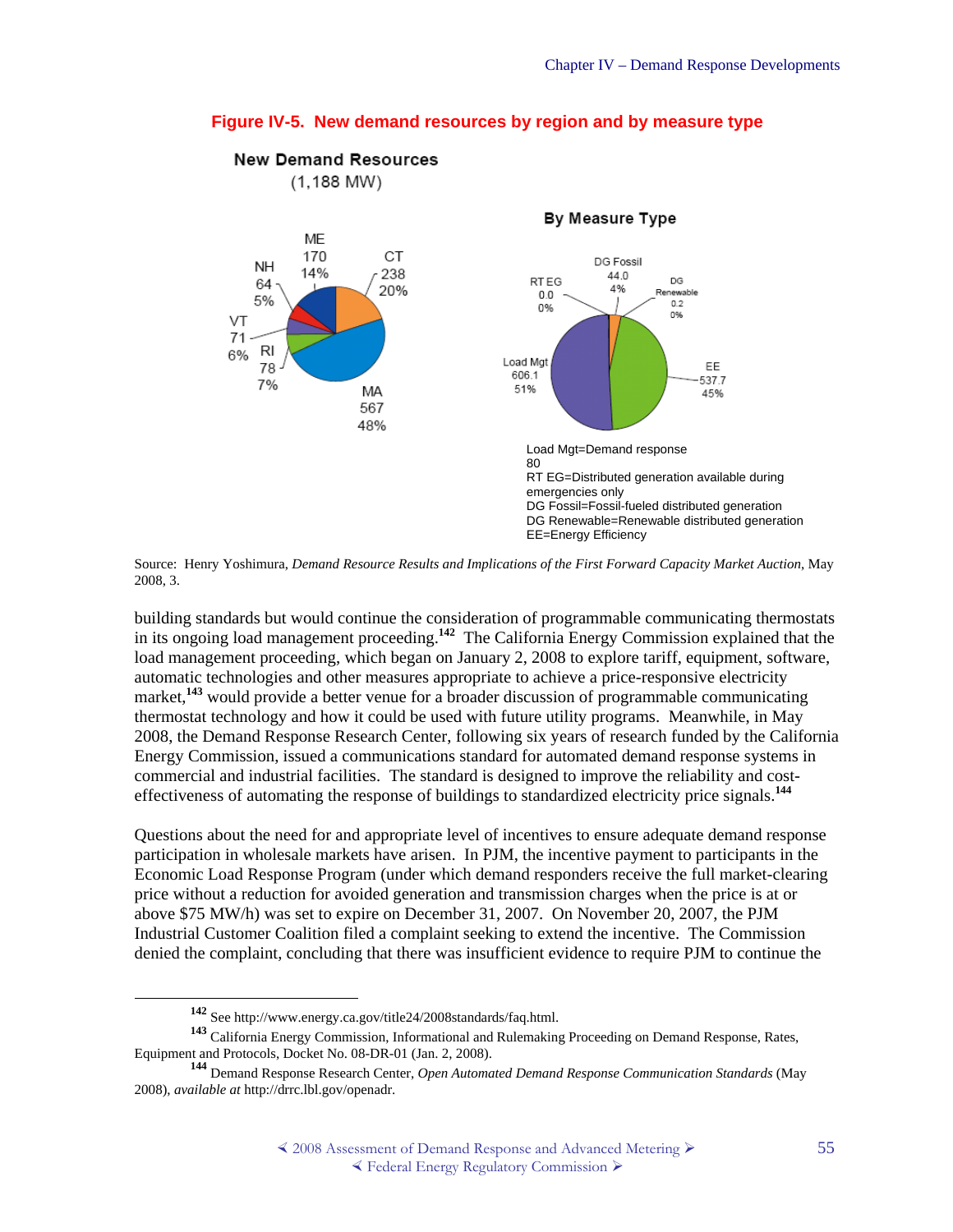incentive portion of the program.**<sup>145</sup>** On May 21, 2008, FERC held a technical conference on demand response in organized wholesale markets that examined, among other topics, the issue of compensation. Little consensus on the issue developed, with some participants arguing that additional compensation is needed because there is insufficient participation by demand response resources, and other participants expressing concern about potential market inefficiencies when demand response resources are paid more than their marginal value of consuming the next MW of electricity.**<sup>146</sup>**

At the retail level, some states are re-examining the appropriate level of compensation for demand response. On June 25, 2008, the Connecticut Department of Public Utility Control opened an investigation of the cost-effectiveness of utility demand response and energy efficiency programs with a focus on increasing customer participation while ensuring that utilities remain within their budgets. One approach being considered is reducing customer incentive levels where appropriate.**<sup>147</sup>** In contrast, a Demand Response Working Group established by the New Jersey Board of Public Utilities has recommended supplementing existing PJM programs by offering additional incentives to increase the limited growth of demand response in New Jersey.**<sup>148</sup>**

## **Work Continues on Measurement and Verification**

FERC has addressed concerns about measurement and verification in the wholesale markets. On February 5, 2008, ISO-NE made a tariff filing at FERC to prevent gaming by participants in its Day-Ahead Load Response Program, in which participants make day-ahead offers, subject to a minimum offer price, to reduce load in real time. According to ISO-NE, as fuel prices have increased, the minimum offer price is now below the market-clearing price the majority of the time. This development was alleged to have enabled customers to lock in artificially high customer baselines (*i.e.*, the level of consumption that would have occurred if the participant had not curtailed consumption), since baselines are calculated based on a 10-day rolling average excluding days on which a participant's demand response offer was accepted. FERC accepted ISO-NE's proposal to index the minimum offer price to fuel prices and noted that FERC's Office of Enforcement had begun a non-public investigation into whether any participants in the ISO-NE program had violated FERC rules.**<sup>149</sup>**

Similarly, PJM's Market Monitor has raised concerns about gaming. The current weekday PJM customer baseline methodology requires the selection of 10 weekdays and the five highest are used for the calculation, less low usage days and event days. In addition, there is no limit on the historical period that can be used to select the days. These provisions can result in an inflated estimate of what metered load would have been absent the reduction. In addition, there is no clear requirement that a customer had to take a verifiable step to reduce energy use in response to prices in order to receive payment under the program.<sup>150</sup> In June 2008, FERC conditionally accepted PJM's modification of the

**<sup>145</sup>** PJM Industrial Customer Coalition v. PJM Interconnection L.L.C., 121 FERC ¶ 61,315, P 29 (2007), reh'g pending.

**<sup>146</sup>** FERC Technical Conference on Demand Response in Organized Markets, May 21, 2008.

**<sup>147</sup>** Connecticut Department of Public Utility Control Order in Docket No. 07-10-03 (June 25, 2008).

**<sup>148</sup>** Demand Response Working Group, Letter to Secretary Kristi Izzo of Board of Public Utilities, November 14, 2007.

**<sup>149</sup>** ISO New England, Inc., 123 FERC ¶ 61,021 at P 1 and 25 (2008). In this order, the Commission cited ISO-NE's commitment to continue reviewing the matter in the stakeholder process and make a further filing by April 15, 2008. On June 13, 2008, FERC accepted a filing by ISO-NE to further modify the formula used to set the minimum offer price, lowering the heat rate index and, in turn, the minimum offer price. ISO New England Inc., 123 FERC ¶61,266 (2008).

**<sup>150</sup>** PJM, 2007 State of the Market Report, March 2008, 108.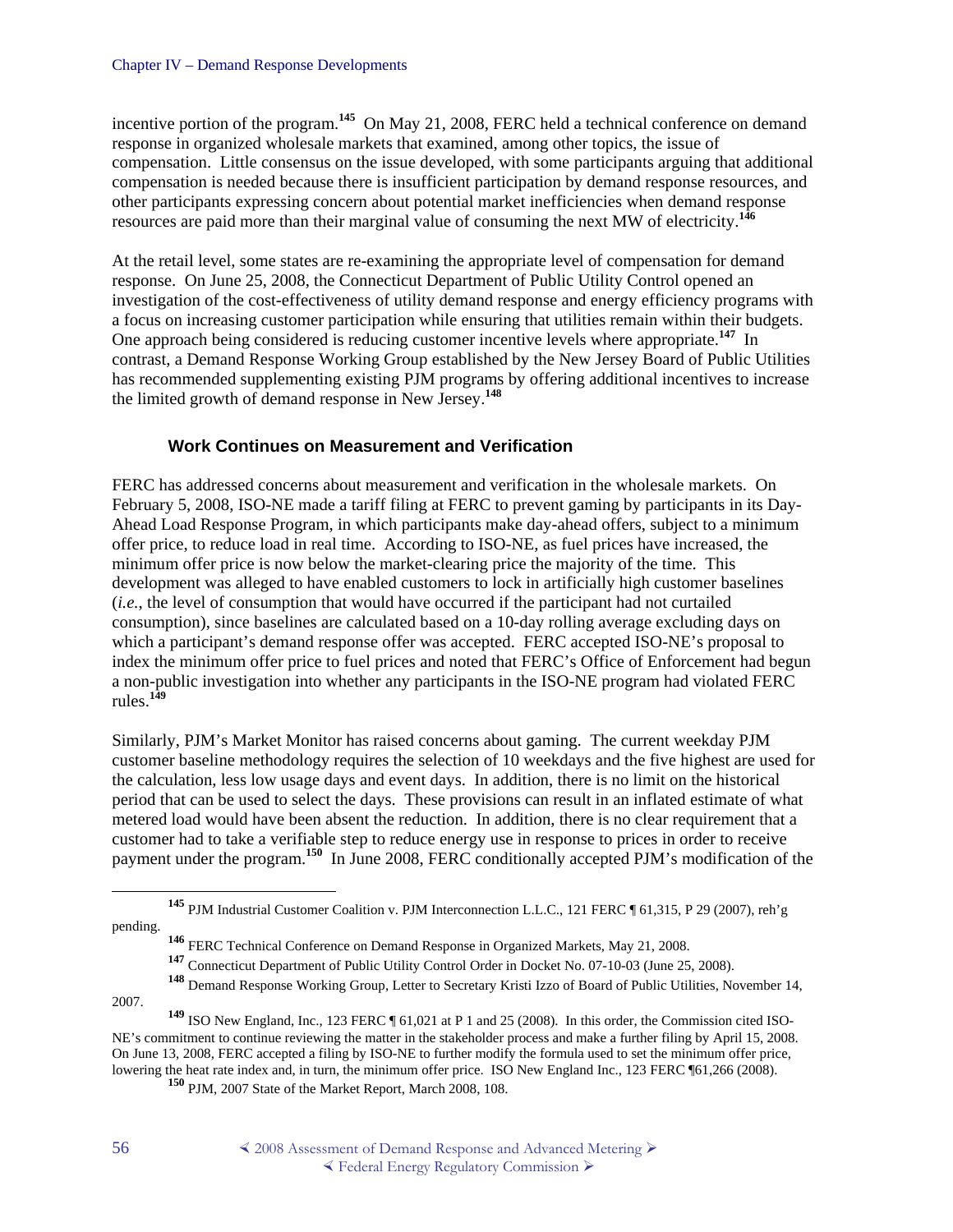economic demand response measurement and verification rules to ensure that only those demand reductions that are made truly in response to price are compensated.**<sup>151</sup>** The filing also provided demand response resources greater flexibility to structure their bids to reflect their operating characteristics.

The North American Energy Standards Board (NAESB) continues its efforts on measurement and verification standards for demand response. NAESB has been working to identify best practices at both the retail and wholesale levels. On October 3, 2008, NAESB released a recommendation on proposed business standards for measurement and verification methodologies for comment.**<sup>152</sup>**

The California Public Utilities Commission is moving forward with its rulemaking to establish load impact and cost-effectiveness protocols for demand response.**<sup>153</sup>** On April 24, 2008, the California Public Utilities Commission adopted protocols for estimating the impact of demand response activities on electricity load.**<sup>154</sup>** The load impact protocols provide guidance both on ex-ante forecasting for planning purposes as well as ex-post evaluation to ensure fair compensation for demand response participants. The protocols identify the minimum data outputs needed and offer information on a range of available tools rather than mandating the use of any specific methods.

## **Demand Response Pilots Are Increasing**

As stakeholders grapple with the issue of how to improve demand response, there has been a surge in pilot programs and demonstration projects, particularly involving Smart Grid technology. On April 21, 2008, the Department of Energy announced that it would be funding nine demonstration projects designed to reduce peak load demand by at least 15 percent using advanced technologies to integrate demand response with renewable energy, distributed generation, energy storage, and thermally activated technologies.**<sup>155</sup>**

Examples of recently completed or recently announced pilots include:

• *Oregon and Washington*: In December 2007, Pacific Northwest National Laboratory released the results of its year-long GridWise Demonstration Project on the Olympic Peninsula. The study found that advanced demand response technologies enable consumers to be active participants in improving power grid efficiency and reliability, while on average saving approximately ten percent on their electricity bills. The study also found that demand response technologies can help accommodate the variable nature of renewable resources, making it possible to more effectively manage their integration into the grid.**<sup>156</sup>** Also in Oregon, Portland General Electric, as a condition to installing two-way communicating smart

**<sup>151</sup>** PJM Interconnection, Inc., 123 FERC ¶ 61,257 (2008).

**<sup>152</sup>** See http://www.naesb.org/pdf3/dsmee100308w5.doc.

**<sup>153</sup>** California Public utility Commission, Rulemaking 07-01-041 (Order Instituting Rulemaking Regarding Policies and Protocols for Demand Response Load Impact Estimates, Cost-Effectiveness Methodologies, Megawatt Goals, and Alignment with the California Independent System Operator Market Design Protocols) (Jan. 31. 2007).

**<sup>154</sup>** Decision No. 08-04-050 (April 24, 2008).

**<sup>155</sup>** DOE press release, DOE Selects Projects for up to \$50 Million of Federal Funding to Modernize the Nation's Electricity Grid, http://www.oe.energy.gov/news\_room\_and\_events/1120.htm.

**<sup>156</sup>** *GridWise Demonstration Project Fast Facts*, Pacific Northwest National Laboratory, PNNL-SA-XXXXX (December 2007).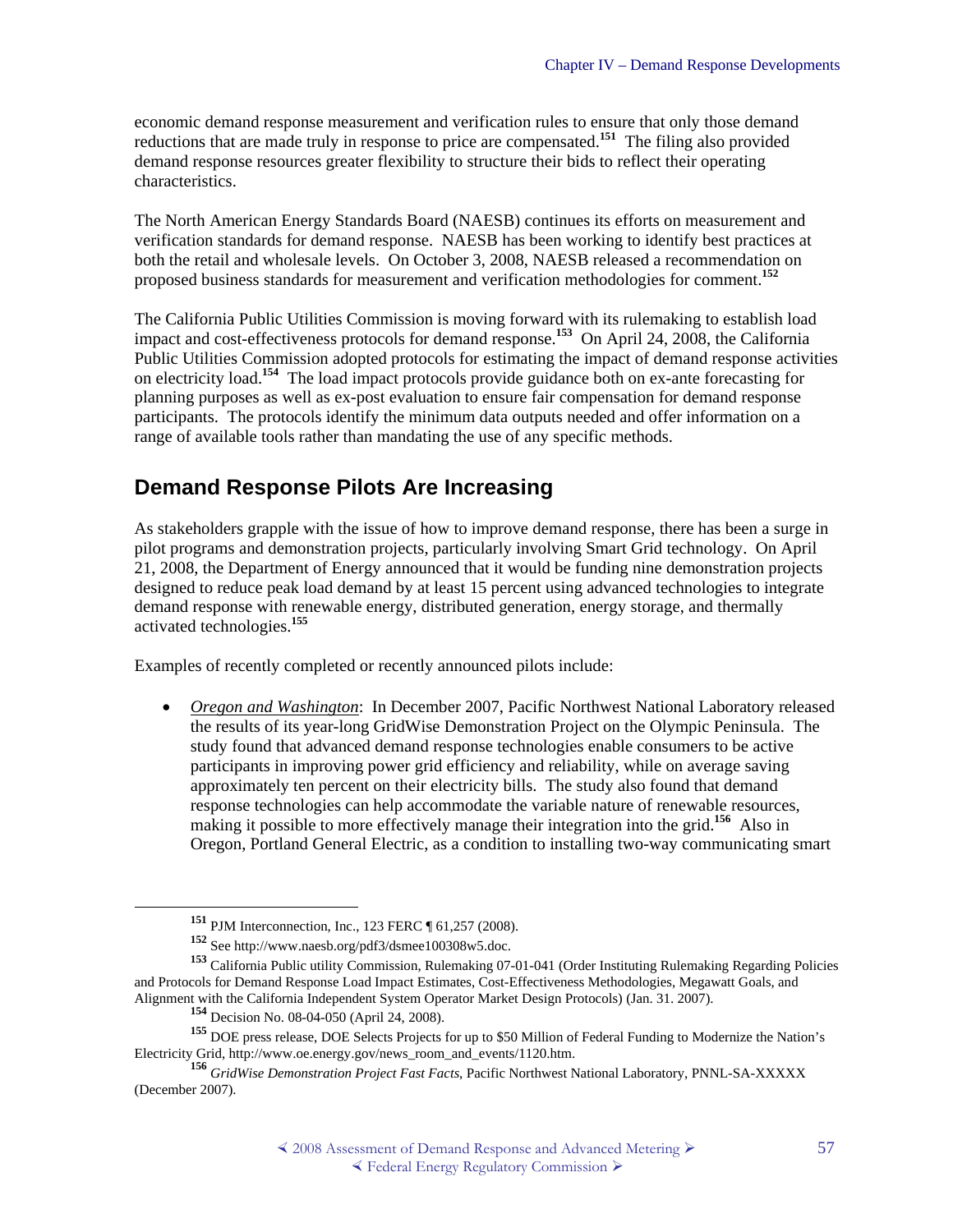meters for its 805,000 residential and business customers, will be filing an experimental critical peak pricing tariff for approval by the Public Utility Commission of Oregon.**<sup>157</sup>**

- *New Jersey*: In August 2007, Public Service Electric and Gas Company completed its twoyear residential time-of-use/critical peak pricing pilot in New Jersey. The pilot had two programs. Under one, participants were educated about the time-of-use tariff and notified of the critical peak pricing event on a day-ahead basis. Under the other program, participants were given a free thermostat that received price signals from the utility and adjusted their central air conditioning based on previously programmed set points. These two programs achieved 12 percent and 18 percent reductions in peak demand, respectively, with the difference in results explained by the enabling technology, *i.e.*, the programmable thermostat.**<sup>158</sup>**
- *Colorado*: In March 2008, Xcel Energy launched a \$100 million smart grid demonstration project to equip homes in Boulder, Colorado with demand response technologies. Among other things, Xcel Energy plans to test the idea of coupling demand response with the integration of intermittent renewables by sending, for example, signals to meters that would activate household appliances such as dishwashers or heating panels when the wind happens to blow.**<sup>159</sup>**
- *Maryland*: Baltimore Gas and Electric Company conducted in 2008 a four-month critical peak rebate pilot with 1,000 Maryland customers.**<sup>160</sup>**
- *California*: In November 2007, the California ISO released a report on the integration of renewables that stated, "pairing electricity-reducing programs . . . with renewable power helps offset the swings in output produced by green resources that are dependent on nature."**<sup>161</sup>** In conjunction with the report, the California ISO also announced the opening of its new demand response lab - DR365. The demand response laboratory demonstrates "set and forget" automation technology that helps consumers, large and small, make predefined changes to their electricity usage that will reduce the strain on the grid, while reducing the strain on costs.**<sup>162</sup>**

**<sup>157</sup>** Oregon Public Utility Commission, Order No. 08-245 (May 5, 2008).

**<sup>158</sup>** Faruqui, Ahmad and Wood, Lisa, *Quantifying the Benefits of Dynamic Pricing in the Mass Market*, Edison Electric Institute, January 2008.

**<sup>159</sup>** Fairley, Peter, *A Power Grid Smartens Up*, Technology Review, March 20, 2008.

**<sup>160</sup>** Baltimore Gas and Electric Company press release, *Baltimore Gas and Electric Company Conducts Smart Energy Pricing Pilot to Help Customers Shift or Reduce Electric Use during Summer Peak Periods*,

http://ir.constellation.com/phoenix.zhtml?c=112182&p=irol-newsBGEArticle&ID=1166382&highlight=.

**<sup>161</sup>** CAISO, *Integration of Renewable Resources*, Nov. 2007, http://www.caiso.com/1c51/1c51c7946a480.html.

**<sup>162</sup>** CAISO press release, *eGrid Technologies Help Achieve Environmental Goals*, Dec. 3, 2007,

http://search.caiso.com/search?q=cache:n5gBuaSyWPAJ:www.caiso.com/1ca9/1ca98d4d13d10.pdf+DR365&access=p&out put=xml\_no\_dtd&ie=UTF-8&client=caiso\_frontend&site=default\_collection&proxystylesheet=caiso\_frontend&oe=UTF-8.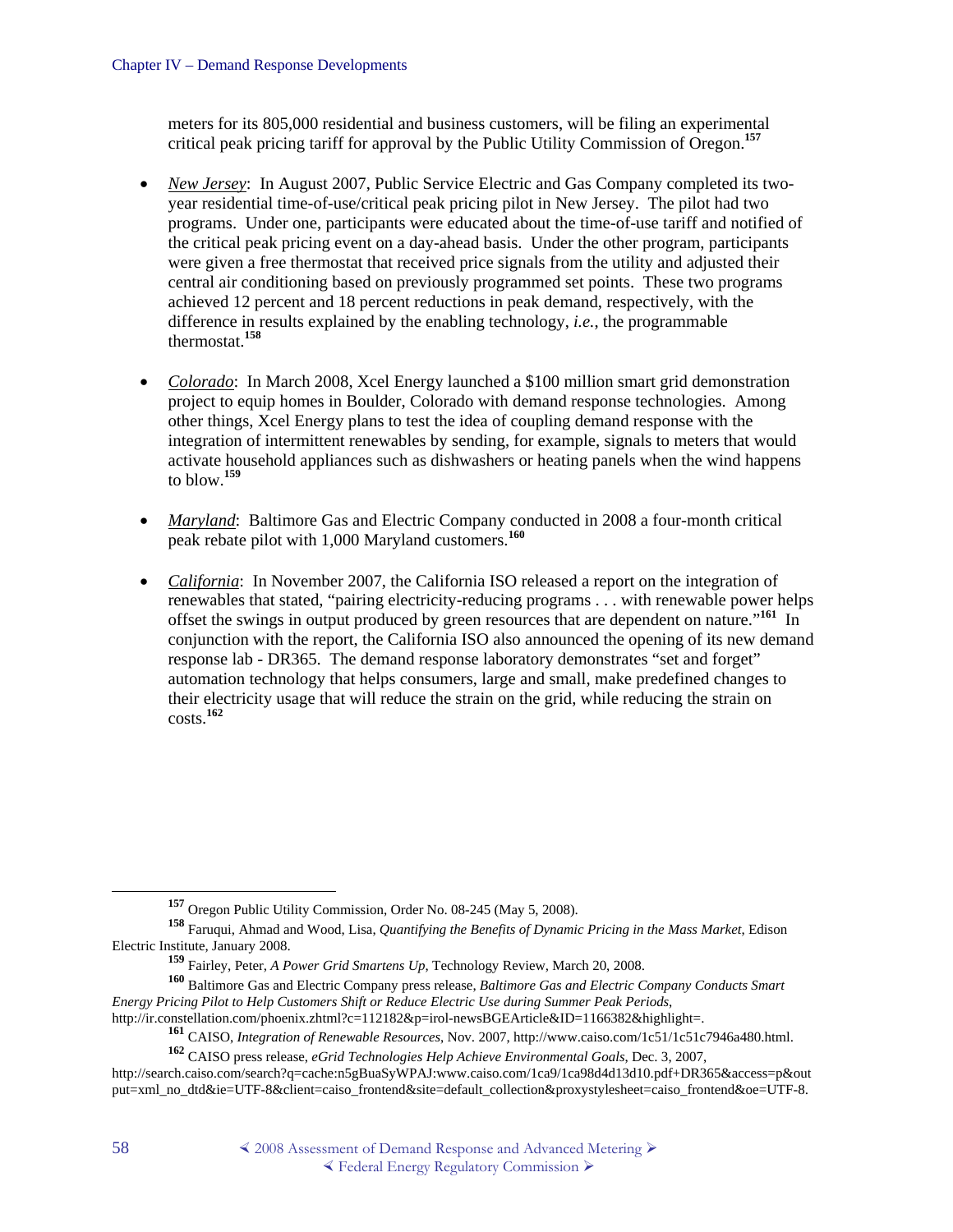# **Chapter V. Regulatory Barriers to Customer Demand Response**

This chapter addresses the sixth area Congress directed the Commission to consider in EPAct section 1252(e)(3):

(F) regulatory barriers to improved customer participation in demand response, peak reduction and critical period pricing programs*.* **163**

The regulatory barriers discussed in this chapter are based on input received from industry stakeholders,**<sup>164</sup>** a review of demand response program experience, and a literature review. The discussion in this chapter divides regulatory barriers into three categories:

- barriers previously identified that are currently being addressed,
- barriers previously identified that remain, and
- newly identified barriers.

## **Barriers Being Addressed**

Based on a review of state, regional and national demand response activity, action is being taken to address, among other things: (1) certain financial/pricing disincentives that discourage utilities from implementing demand response programs; (2) the need for accurate measurement and verification of demand response; (3) collaboration among federal and state entities; (4) existing wholesale and retail rules that discourage demand response participation; and (5) barriers to third-parties offering demand response services.

#### **Financial/Pricing Impacts Associated with Offering Demand Response**

Utilities generally earn revenue based on the amount of electricity they sell. If consumption decreases during peak periods due to demand response initiatives and is not increased during offpeak hours, utilities could lose revenue. This potential loss of revenue may discourage utilities from supporting demand response initiatives despite the benefits they create.

States, such as Nebraska, Minnesota, New York, and Colorado, are exploring policy changes, while others, such as Idaho and Utah, are implementing new policies to reduce the disincentives that prevent utilities from implementing demand response programs.**<sup>165</sup>** These include policies that allow utility profits to be decoupled from sales volumes, which remove a powerful disincentive that would otherwise discourage a utility from adopting a demand response program. Four states are currently investigating decoupling, while ten states have approved decoupling for at least one utility.**<sup>166</sup>** Some states have recently adopted decoupling, such as Idaho, while others

**<sup>163</sup>** EPAct 2005 section 1252(e)(3)(F).

**<sup>164</sup>** FERC Technical Conference on Demand Response in Organized Markets, May 21, 2008.

**<sup>165</sup>** A good summary of these policies is included in Hope Robertson, *Focusing on the Demand Side of the Power Equation: Implications and Opportunities*, Cambridge Energy Research Associates, May 2006, 15-16.

**<sup>166</sup>** See The National Association of Regulatory Utility Commissioners, *Decoupling for Electric & Gas Utilities: Frequently Asked Questions.* September 2007.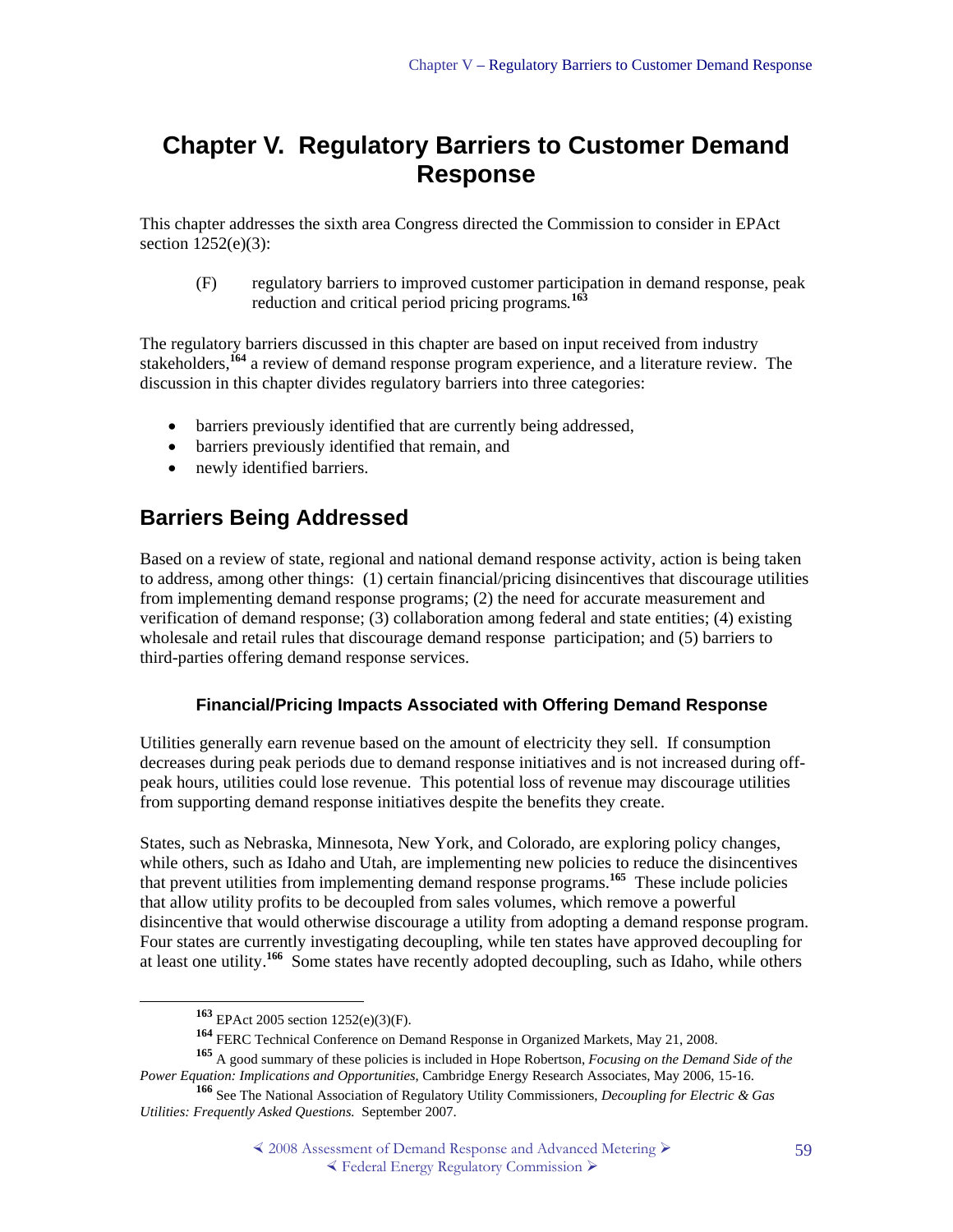have been using it for years, such as Maryland. Other policies provide utilities a reasonable opportunity to recover the costs of implementing demand response programs. Additionally, some states have recently enacted policies that provide incentives to utilities for implementing high performance demand response programs. For example, the Idaho Commission approved a load management pilot program proposed by Avista Utilities. At least four times a year, Avista will remotely control appliances in order to reduce the participants' energy consumption during peak events. The utility will provide appliance-specific incentives that will apply to participants variably.

The Commission, in its Wholesale Competition Final Rule required the elimination of charges to a utility (or any buyer) in the wholesale market for taking less energy in real-time than what was purchased day-ahead during a period in which the RTO or ISO declares an operating reserve shortage or makes a generic request to reduce load to avoid an operating reserve shortage.**<sup>167</sup>** Prior to this regulatory reform a buyer may have been deterred from reducing load during an emergency, due to a penalty for deviating from its day-ahead schedule. This reform promotes the stability of the electrical system and encourages comparability between demand and supply resources.

### **Measurement and Cost-Effectiveness of Reductions**

Deficiencies in both the measurement of demand response and the assessment of its costeffectiveness continue to be a barrier to the development of demand response as a resource. Accurate methods of measuring reductions resulting from demand response programs are important to ensure that demand response resource providers receive appropriate compensation for their participation and to ensure that those participants actually reduce consumption. Regulators and program managers need accurate cost-effectiveness methods to reliably assess the net benefits of demand response programs at the planning, approval and implementation stages.

Central to the issue of measurement is the "customer baseline". In RTO and ISO markets, participants in demand response programs measure their reductions by comparing actual metered load against an estimate of what metered load would have been without the reduction in demand. This estimate is the customer baseline which can be calculated in a variety of ways. Some market participants may be taking advantage of business rules articulating how to calculate the customer baseline in an attempt to produce a favorable estimate. As discussed in Chapter IV, complaints and concerns arose last year in PJM and ISO-NE about alleged activities by market participants to take advantage of business rules in an attempt to produce a favorable baseline estimate or payment.

In order to address the need for consistent customer baseline development and accurate measurement of reductions achieved, the North American Energy Standards Board (NAESB) is currently developing business practice standards relating to the measurement and verification of demand reductions associated with demand response resources at both the wholesale and retail levels.**<sup>168</sup>** As discussed in Chapter IV, NAESB released for comment draft standards for wholesale demand response measurement on October 3, 2008.

California regulators are addressing the need for better estimates of the impact of demand response on customer demand in resource planning. As discussed in Chapter IV, the California

**<sup>167</sup>** Order No. 719

**<sup>168</sup>** North American Energy Standards Board, http://www.naesb.org/dsm-ee.asp.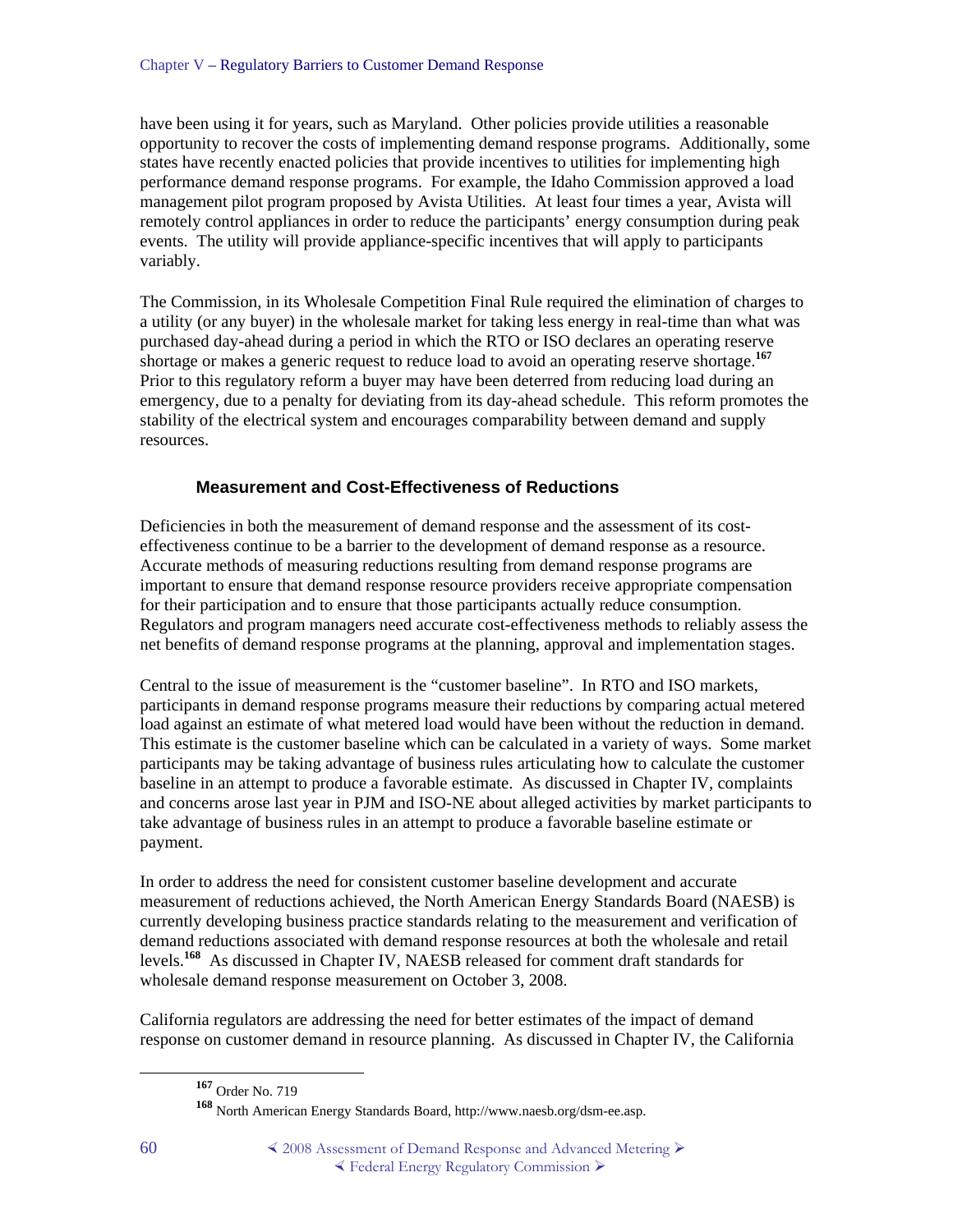Public Utilities Commission has made significant progress in addressing this issue through Rulemaking R07-01-041, which outlines the process for the development of demand response impacts.**<sup>169</sup>** As part of this proceeding, the California Public Utilities Commission issued Decision 08-04-050, which established ex-ante and ex-post demand response impact protocols.

Work is also underway to update and standardize methods for determining the costs and benefits of demand response programs, *i.e*., cost-effectiveness. The Pacific Northwest Demand Response Project<sup>170</sup> is discussing best practices. One of the project's goals is to develop a common method for determining the cost-effectiveness of demand response programs and it has a working group devoted to this particular issue.**<sup>171</sup>** While the California Public Utilities Commission did not address cost-effectiveness methodologies in its demand impact decision, it is currently in the process of developing them.**<sup>172</sup>**

#### **Better Coordination of Federal-State Policies**

There are two ongoing collaborative efforts addressing demand-side issues. The NARUC-FERC Demand Response Collaborative is exploring how state and federal policy makers can better coordinate their respective demand response policies and practices and is in the process of developing a research report on industry barriers.**<sup>173</sup>** The second partnership is the NARUC-FERC Smart Grid Collaborative, which examines grid modernization and possible ways of enabling customers to make real-time decisions about energy use. These collaborative efforts are discussed in more detail in Chapter IV.

In addition, the Commission, as part of the Energy Independent and Security Act of 2007, is required to conduct a National Assessment of Demand Response and create a National Action Plan on Demand Response. The National Assessment will provide a comprehensive report of demand response potential in five and ten-year horizons and identify obstacles that inhibit higher levels of achievable potential. The National Action Plan will identify requirements for technical assistance to states; requirements for a customer education; and communications program and tools needed by customers, states, utilities and demand response service providers to achieve this potential.

## **Barriers to Third Parties Providing Demand Response Services**

The Commission in its Wholesale Competition Final Rule requires RTOs and ISOs to amend their market rules as necessary to permit an aggregator of retail customers to bid demand response on behalf of its retail customers directly into the organized markets, unless the laws or

**<sup>169</sup>** California Public Utilities Commission, Rulemaking 07-01-041 (Order Instituting Rulemaking Regarding Policies and Protocols for Demand Response Load Impact Estimates, Cost-Effectiveness Methodologies, Megawatt Goals and Alignment with California Independent System Operator Market Design Protocols) (January 25, 2007).

**<sup>170</sup>** The Pacific Northwest Demand Response Project is a collaborative process formed in 2007 to encourage the appropriate development of demand response in the Pacific Northwest. The project is supported by four states in the Pacific Northwest, Bonneville Power Administration, consumer-owned utilities and the Northwest Power and Conservation Council.

**<sup>171</sup>** Northwest Power and Conservation Council, available at

http://www.nwcouncil.org/energy/dr/meetings/2007\_05/Default.htm.

**<sup>172</sup>** California Public Utilities Commission, Ruling in Rulemaking 07-01-041 (Administrative Law Judge's Ruling Setting Comment Period on Staff Cost-Effectiveness Framework and Related Issues) (April 4, 2008).

**<sup>173</sup>** National Association of Regulatory Utility Commissioners, an association comprised of commissioners from utility regulatory bodies in each state.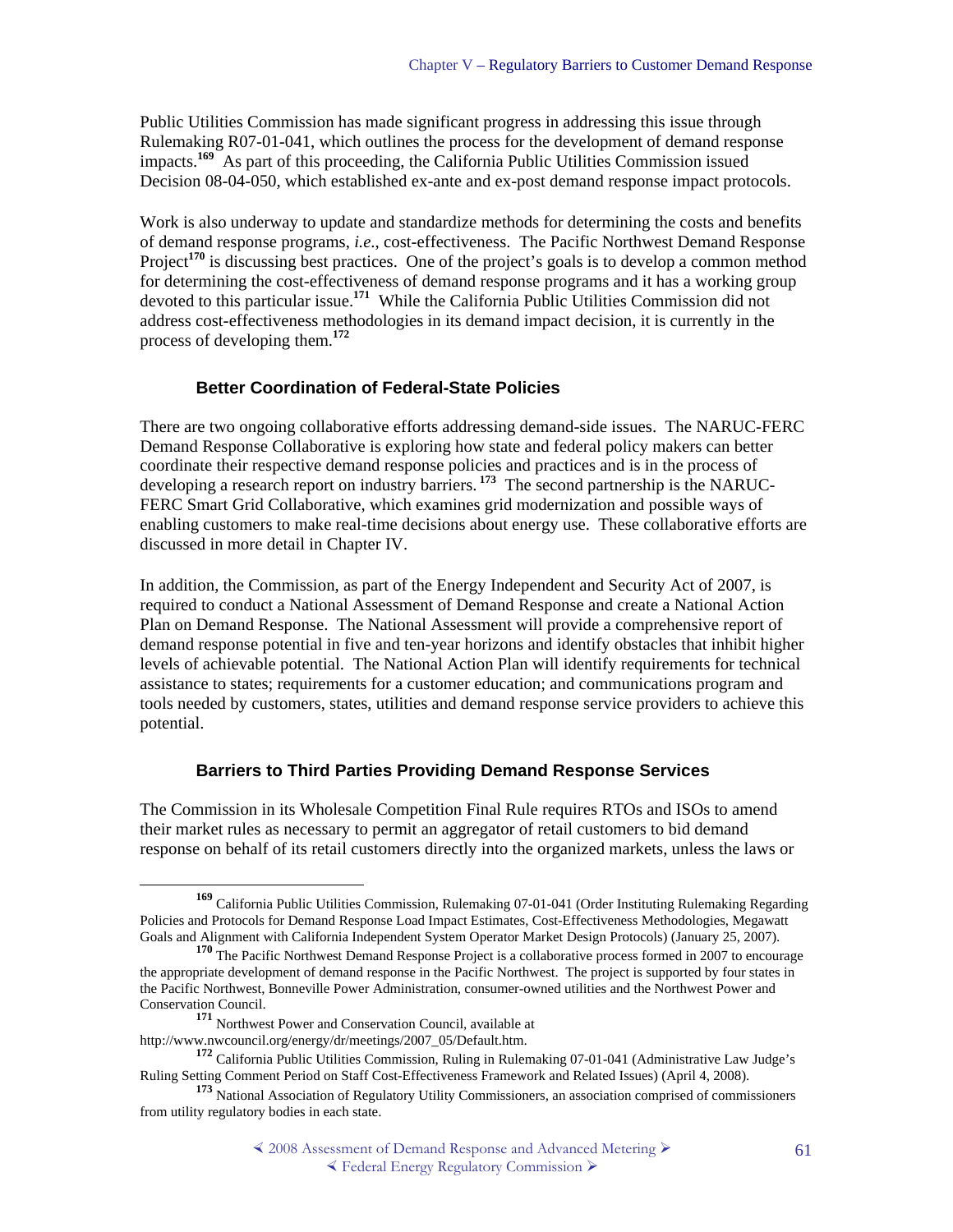regulations of the relevant electric retail regulatory authority do not permit a retail customer to participate.**<sup>174</sup>** This policy should reduce the barrier to third parties providing demand response services by permitting an aggregator to act as an intermediary for smaller loads that cannot individually participate in an organized market.

# **Barriers Remaining**

## **Limited Number of Retail Customers on Time-Based Rates**

There is a significant opportunity for increased demand response if retail customers were on timebased rates. The costs of operating electric systems vary based on a number of factors, including time-of-day and season; in organized markets, wholesale prices may change significantly from hour to hour, or even in shorter increments of time. However, most customers are on fixed retail rates that do not reflect variations in electricity costs. Instead, rates are based on average costs over a year.**<sup>175</sup>** Customers that do not see time-based rates do not lower their demand when these prices are high. Such price-responsive demand is considered to be one of the most effective forms of demand response.

Activity to implement time-based rates has been limited. Although large industrial and commercial customers in a few states have direct exposure to hourly pricing and several states have recently implemented default time-based rates for their largest customers, residential customers remain insulated from these time-based rates. Contributing factors are the current low penetration of advanced meters and delays in the utilization of these meters to support time-based rates.

## **Lack of Sufficient Access to Timely Data and Lack of Coordination and Information Sharing Continues to Impede Market Transparency**

The provision of information on electricity usage in real time (instantaneously) or near real time can significantly increase customer demand responsiveness. While advanced metering infrastructure systems capable of measuring and providing detailed electricity usage data exist, the cost of deploying this technology remains an obstacle. Regulatory policies that govern cost recovery of utility investment may contribute to a lack of investment in advanced metering infrastructure in many states, although, as noted in chapter II, some states have developed policies to encourage investment.

Also, even where good data is available to the utility, policies and regulations regarding access to meter data have not evolved at the same pace as meter technology and data retrieval methods, preventing customers from having timely access to their data. Retail tariffs and regulations typically restrict access to customer meter data, making information retrieval for independent aggregators of retail customers time consuming and expensive. Insufficient market transparency also limits the participation of demand response resources in organized markets. Greater market transparency should also enhance grid operation and planning through timely measurement and tracking of customer electricity demand levels and patterns. Last, a lack of sufficient real-time coordination and information sharing is a barrier to the effective use of demand response

**<sup>174</sup>** Order No. 719

**<sup>175</sup>** As discussed in Chapter III, a variety of time-based rate options that fully or partially expose retail customers to wholesale prices are available, but they are not widely offered.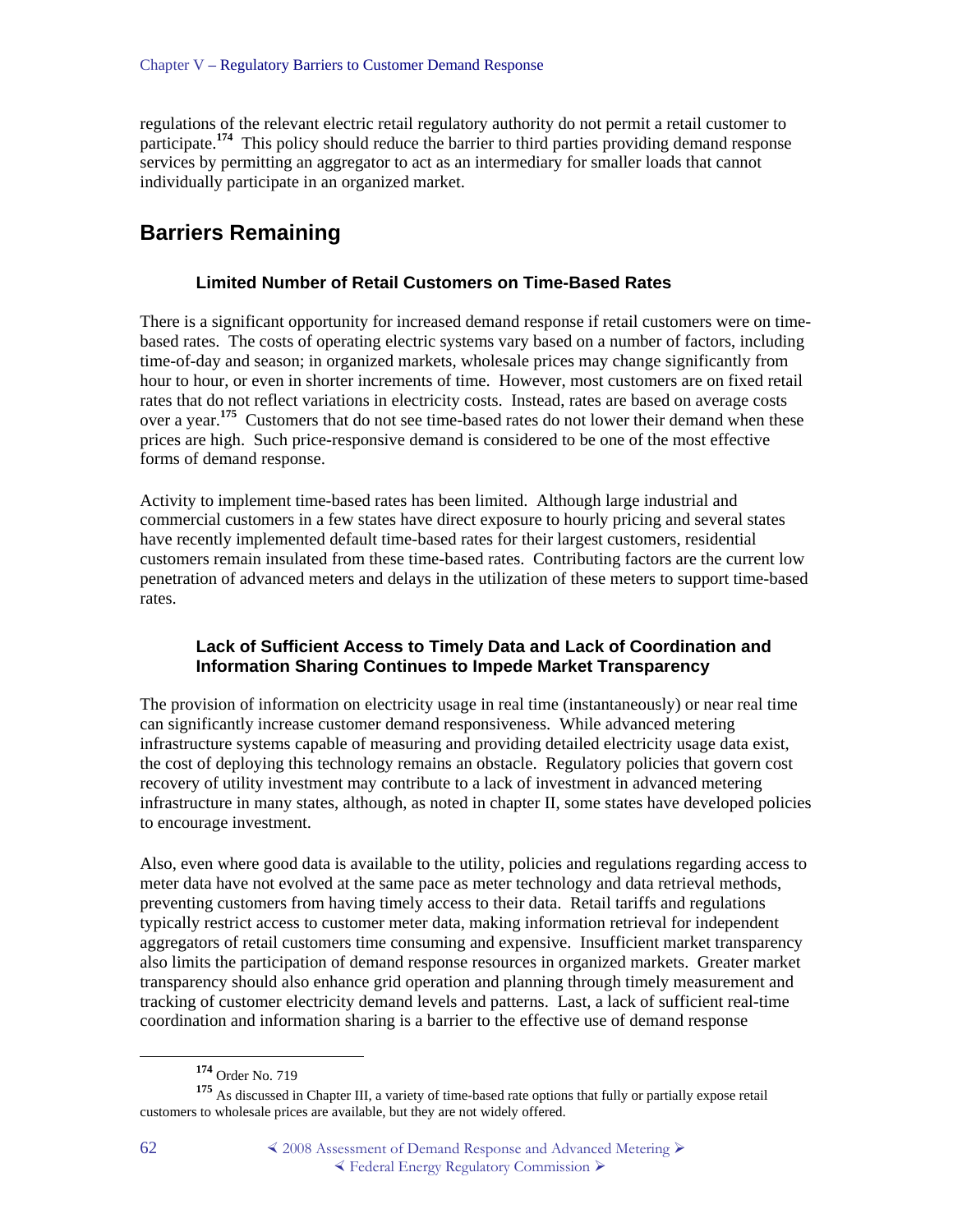resources. The need for access to meter data and customer information has been recognized in at least one region. PJM has identified the need for standards for access to advanced metering and data management as a key element of their "Demand Response Roadmap."**<sup>176</sup>** Similar approaches to making such information more readily available for independent aggregators, RTOs and ISOs could encourage participation in demand response programs.

#### **State-Level Barriers**

State-level barriers to the introduction of time-based rates remain; however, as noted in chapter IV some states have taken significant steps to address this barrier. Currently in some states, state statutes may limit opportunities for utilities to implement time-based rates for residential customers. To address this barrier, states are examining the affect of time-based rates on electricity consumption patterns through pilot programs.**<sup>177</sup>** Additional emphasis on removing barriers for residential customers' participation in time-based rate programs could encourage wider adoption of time-based rates.

#### **Cost Recovery and Incentives for Enabling Technologies**

Enabling technology, such as advanced metering infrastructure, home area networks and smart thermostats, is necessary in order to fully develop demand response at the residential level. Without enabling technology, utilities are less able to facilitate customer response, measure reductions in consumption resulting from demand response programs, and compensate customers for these reductions. However, the deployment of advanced meters and other enabling technologies requires significant investments and outlays of capital on the part of utilities. Additionally, rate recovery for advanced metering remains a controversial issue. Despite the operational cost savings that can be achieved through use of enabling technologies, existing regulatory uncertainty coupled with the financial burden of investment make deployment a difficult choice for utilities. Chapter II of this report highlights state actions taken over the past year.

### **Newly Identified Potential Barriers to Demand Response**

The last set of potential barriers were raised by participants in the Commission's May 21, 2008 Demand Response Technical Conference. Without confirming that all the issues raised in the technical conference and elsewhere are in fact significant barriers to demand response, we present them here as areas for possible future consideration.

#### **Market Rules and Governance**

Market participants raised several concerns about current RTO and ISO market rules and governance at the Commission's May 21, 2008 Demand Response Technical Conference. Several speakers at the technical conference argued that RTO and ISO committee voting rules result in market rules that prevent comparable and fair treatment of demand response resources,

**<sup>176</sup>** PJM, *Building the DSR Roadmap: Proceedings of the PJM Symposium on Demand Response II*, October 2008.

**<sup>177</sup>** See, for example, the results from Public Service Electric & Gas's MyPower pilot. During testing in 2006 and 2007, customers using thermostats that automatically respond to price signals successfully reduced their on-peak period demand by 47 percent on summer peak days. See http://www.demandresponsetownmeeting.com/presentations/ppt/Presentation\_Lynk\_Fred.ppt.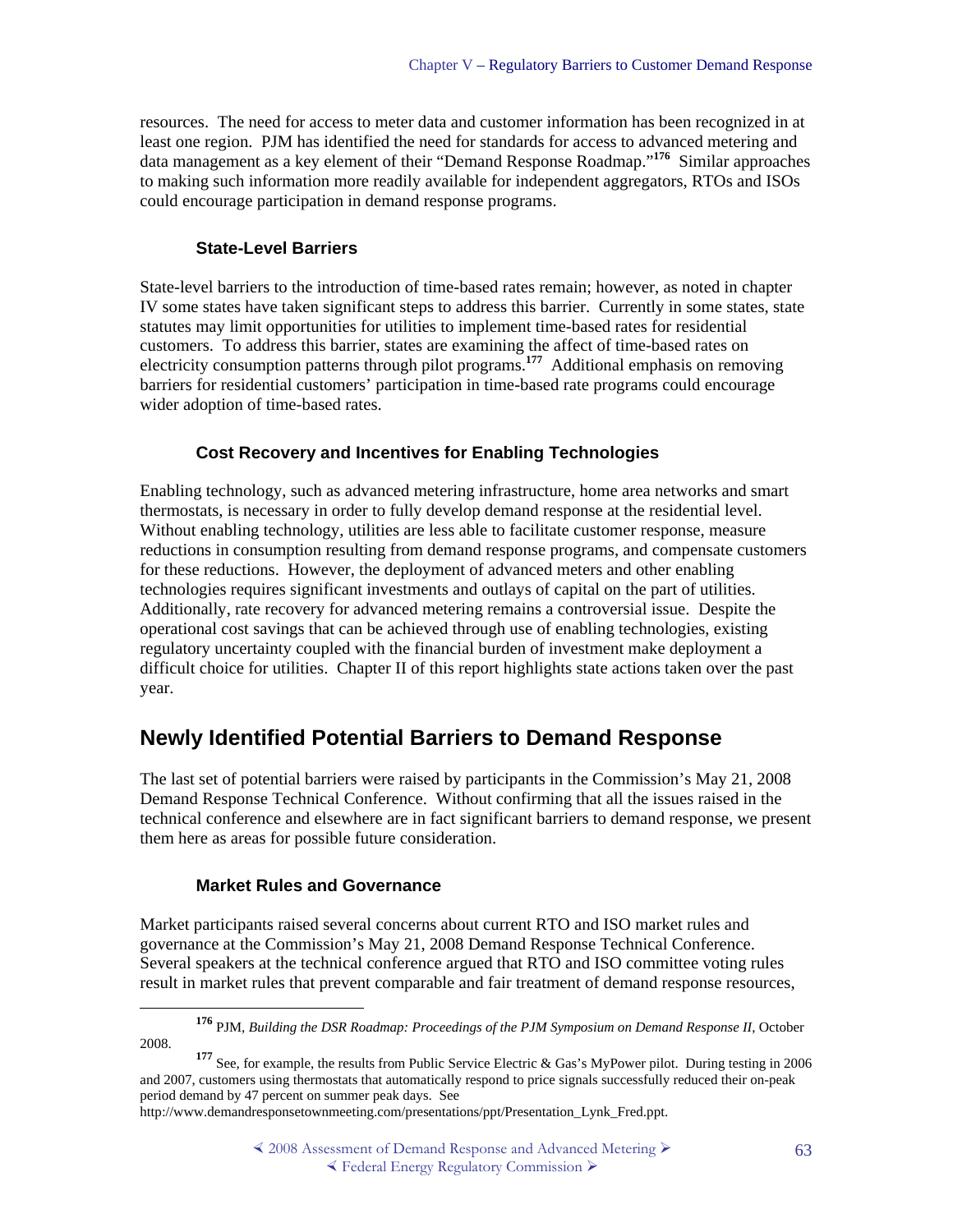to the advantage of supply-side resources, arguing that these market rules diminish the impact of demand response on market prices and reduce the role of demand response in market power mitigation. For example, Eric Woychik of Comverge, who spoke at the technical conference, stated that "[t]he primary overarching problem is RTO/ISO governance and committee voting which result in market rules that cut against comparable and fair treatment of [demand response]…."**<sup>178</sup>** Paul Peterson of Synapse Energy Economics, agreed that voting rules present a challenge, but noted that the degree of the problem varies across RTOs and ISOs. Other speakers at the conference pointed out that RTOs and ISOs have been among the most proactive in integrating demand response into power markets. Further, the Commission has addressed several broad issues regarding RTO and ISO demand response and RTO and ISO responsiveness to their stakeholders in the wholesale competition final rule as well as directing the RTO's and ISO's to identify any regulatory barriers to demand response participation.

One modification to RTO and ISO market rules suggested at the technical conference would be to require that customers receive the difference between the market price and the customer's retail rate.**<sup>179</sup>** It is argued that this would reduce the differences in treatment of demand and supply resources, and would impact customers directly by providing them with the benefits of their reductions. As stated by David Brewster of EnerNoc, "this is not a subsidy and it's not an incentive… this should be considered as sort of the default starting point for determining the appropriate compensation for demand response resources in wholesale markets."**<sup>180</sup>** However, the issue of setting such a default price starting point was a contentious one among technical conference participants. Another critical and contentious issue to some participants was a lack of incentive payments for demand response. Some participants believe that the bill reductions that accompany demand reductions need to be supplemented by additional payments for participating in a demand response program. The intent for these incentive payments would be to foster a fully developed market that will eventually no longer need such payments.**<sup>181</sup>** Others at the technical conference opposed such incentives, and argued that the better solution would be for retail prices to reflect wholesale prices.**<sup>182</sup>**

The development of consistent compensation rules could foster confidence in the market. Providers as well as customers understand that the price of these demand-side resources will vary, but having confidence in the market will encourage providers to rely on their own forecast and invest appropriately for optimal participation. An example illustrating the key role of confidence to widespread program deployment is the PJM capacity market where customer participation tripled following the implementation of the PJM reliability model in 2007.**<sup>183</sup>**

#### **The Need for More Variety in Demand Response Programs**

The variety of customers that could potentially provide demand response resources is wide. Potential participants include residential customers, commercial customers of varying sizes, and large industrial customers involved in a range of different production activities that use varying amounts of electricity as an input. Each of these potential demand response providers have different needs and require varying specifications in a demand response program. Furthermore,

**<sup>178</sup>** Tr. 15:14-16 (Eric Woychik).

**<sup>179</sup>** Tr. 31:23-25 (David Brewster).

**<sup>180</sup>** Tr. 32:1-5 (David Brewster).

**<sup>181</sup>** Tr. 33:8-12 (David Brewster).

**<sup>182</sup>** See, for example, Tr. 80:3-6 (David LaPlante) and Tr. 98:10-19 (Robert Borlick).

**<sup>183</sup>** Tr. 24:9-16 (James Eber).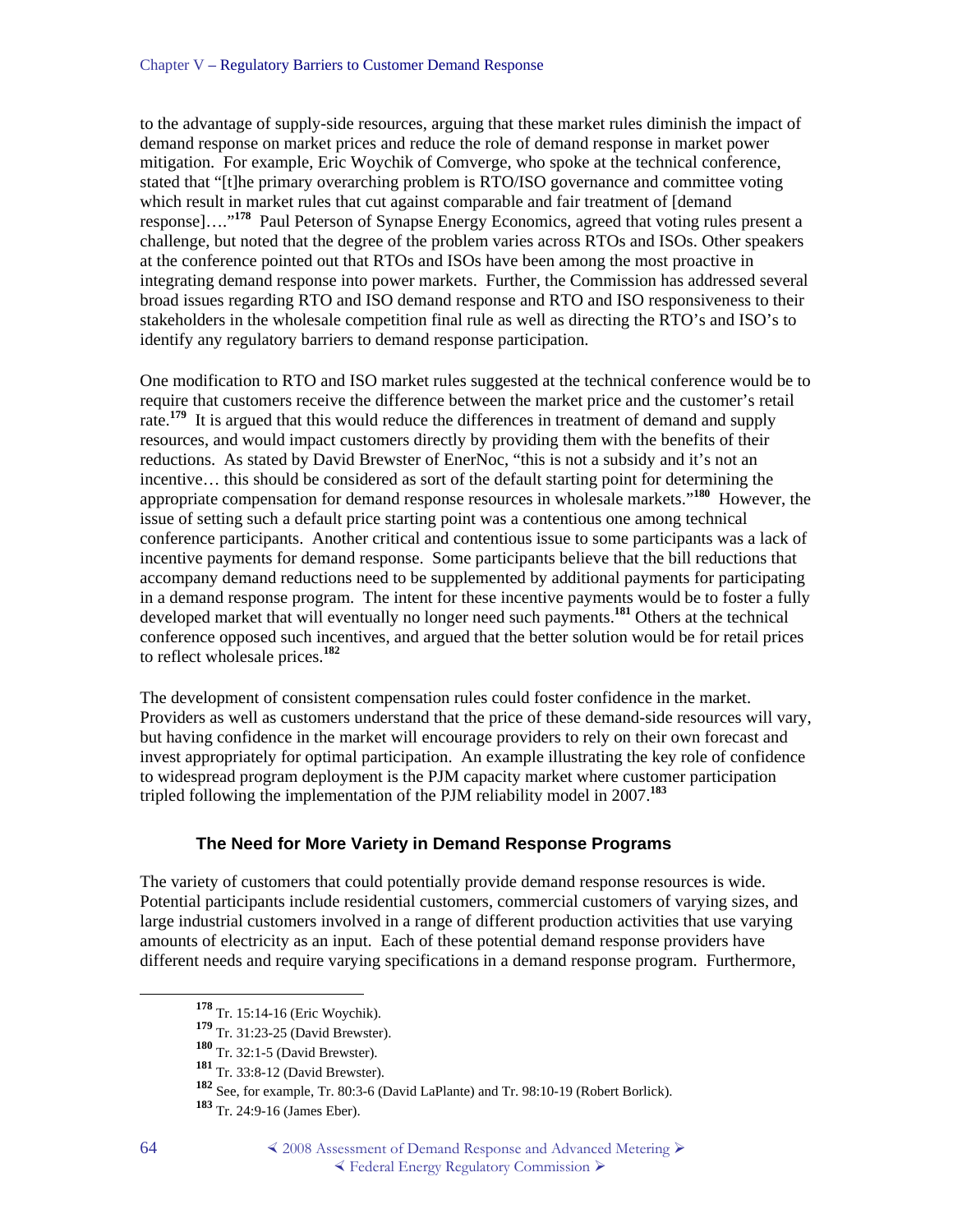these providers have different limitations to and costs resulting from their participation. The development of a greater variety of demand response programs that incorporate the flexibility necessary to promote such participation without compromising the reliability of demand response resources will greatly facilitate the participation of more customers in demand response initiatives.

## **Recommendations**

In the 2006 FERC Demand Response Report, Commission staff recommended to the Commission several items related to demand response. Staff recommended that the Commission coordinate wholesale and retail demand response programs with state electricity regulators, utilities, and other interested parties; explore how to better accommodate demand response in wholesale markets; and consider approaches to eliminating any regulatory barriers to improved participation in demand response, peak reduction and critical peak pricing programs. As discussed in Chapter IV above, the Commission took several actions along the lines of staff's recommendations. The Commission helped form the NARUC-FERC Demand Response Collaborative in November 2006 to coordinate wholesale and retail demand response programs. In its rule on Competition in Regions with Organized Electric Markets, Order No. 719, issued in October 2008, the Commission required several modifications to the design of organized wholesale electricity markets to address barriers to comparable treatment of demand response resources and to identify additional barriers to such treatment of demand response resources.

Staff recommends that the Commission continue to make demand response a priority. Specific recommendations include: (1) continue current coordination with NARUC on finding demand response solutions, with a focus on aligning retail demand response programs and time-based rates with wholesale market designs; (2) continue exploring how to remove barriers to the comparable treatment of demand response resources in wholesale markets; (3) coordinate the Commission's National Assessment of Demand Response and National Action Plan for Demand Response efforts required by Congress in the Energy Independence and Security Act of 2007 with the ongoing annual demand response reporting required by the Energy Policy Act of 2005 to ensure effective use of Commission resources; (4) support the efforts of organizations such as NERC, NAESB, and EIA to develop practical means to measure, verify, forecast, and track demand response; and (5) explore possible linkages among demand response, energy efficiency, and smart grid programs. As required by law, in 2009 the Commission's National Assessment of Demand Response will contain additional recommendations for achieving the nation's demand response potential.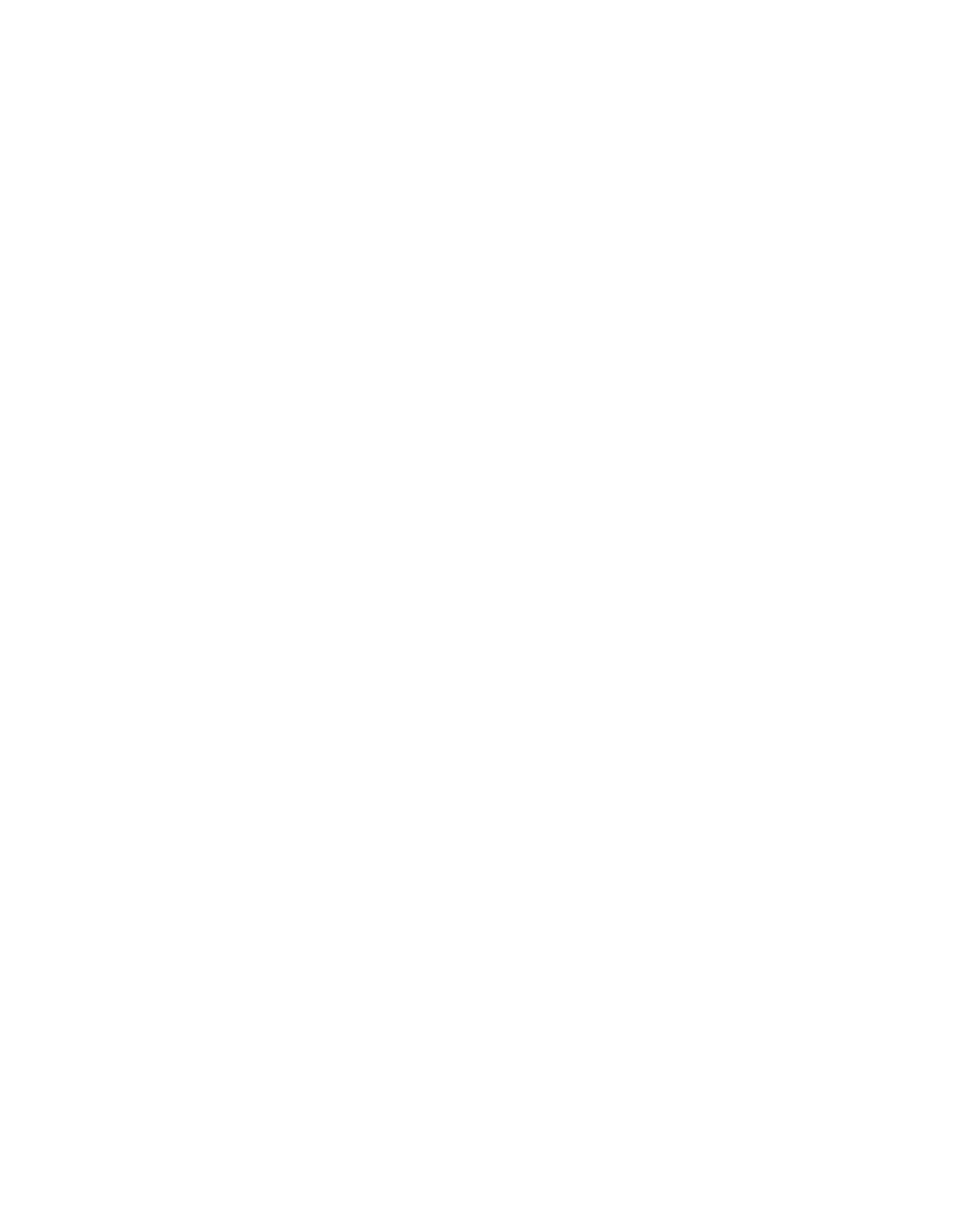## **Appendix A: EPAct 2005 Language on Demand Response and Smart Metering**

SEC. 1252. SMART METERING.

(a) IN GENERAL.—Section 111(d) of the Public Utility Regulatory Policies Act of 1978 (16 U.S.C.  $2621(d)$ ) is amended by adding at the end the following:

#### ''(14) TIME-BASED METERING AND COMMUNICATIONS.—

(A) Not later than 18 months after the date of enactment of this paragraph, each electric utility shall offer each of its customer H. R. 6—371 classes, and provide individual customers upon customer request, a time-based rate schedule under which the rate charged by the electric utility varies during different time periods and reflects the variance, if any, in the utility's costs of generating and purchasing electricity at the wholesale level. The time-based rate schedule shall enable the electric consumer to manage energy use and cost through advanced metering and communications technology. ''(B) The types of time-based rate schedules that may be offered under the schedule referred to in subparagraph (A) include, among others—

''(i) time-of-use pricing whereby electricity prices are set for a specific time period on an advance or forward basis, typically not changing more often than twice a year, based on the utility's cost of generating and/or purchasing such electricity at the wholesale level for the benefit of the consumer. Prices paid for energy consumed during these periods shall be preestablished and known to consumers in advance of such consumption, allowing them to vary their demand and usage in response to such prices and manage their energy costs by shifting usage to a lower cost period or reducing their consumption overall;

''(ii) critical peak pricing whereby time-of-use prices are in effect except for certain peak days, when prices may reflect the costs of generating and/or purchasing electricity at the wholesale level and when consumers may receive additional discounts for reducing peak period energy consumption;

''(iii) real-time pricing whereby electricity prices are set for a specific time period on an advanced or forward basis, reflecting the utility's cost of generating and/or purchasing electricity at the wholesale level, and may change as often as hourly; and

''(iv) credits for consumers with large loads who enter into pre-established peak load reduction agreements that reduce a utility's planned capacity obligations.

''(C) Each electric utility subject to subparagraph (A) shall provide each customer requesting a timebased rate with a time-based meter capable of enabling the utility and customer to offer and receive such rate, respectively.

''(D) For purposes of implementing this paragraph, any reference contained in this section to the date of enactment of the Public Utility Regulatory Policies Act of 1978 shall be deemed to be a reference to the date of enactment of this paragraph.

''(E) In a State that permits third-party marketers to sell electric energy to retail electric consumers, such consumers shall be entitled to receive the same time-based metering and

communications device and service as a retail electric consumer of the electric utility. ''(F) Notwithstanding subsections (b) and (c) of section 112, each State regulatory authority shall, not later than 18 months after the date of enactment of this paragraph conduct an investigation in accordance with section 115(i) and issue a decision whether it is appropriate to implement the standards set out in subparagraphs  $(A)$  and  $(C)$ .". H. R. 6—372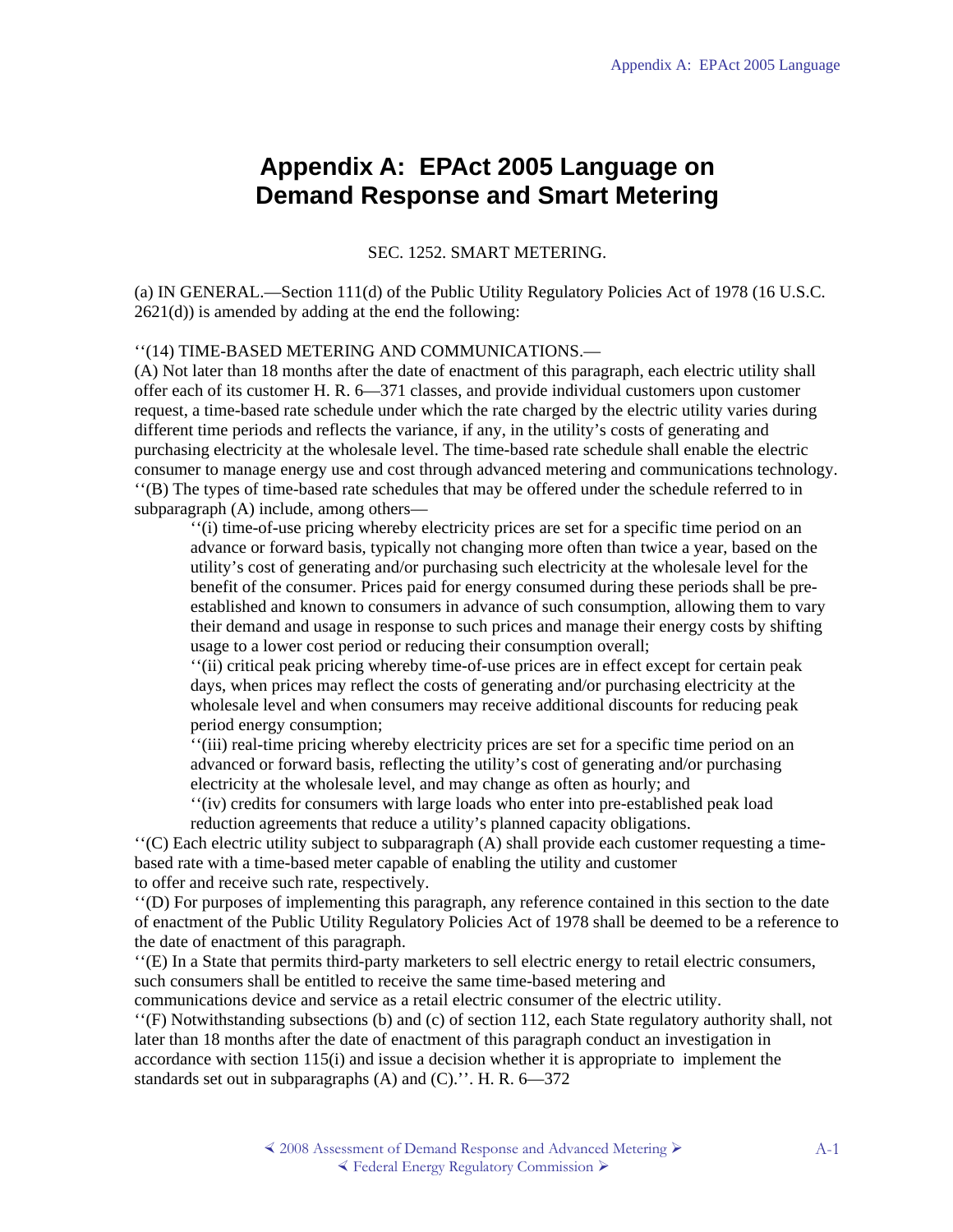(b) STATE INVESTIGATION OF DEMAND RESPONSE AND TIMEBASED METERING.—Section 115 of the Public Utility Regulatory Policies Act of 1978 (16 U.S.C. 2625) is amended as follows: (1) By inserting in subsection (b) after the phrase ''the standard for time-of-day rates established by section  $111(d)(3)$ " the following: "and the standard for time-based metering and communications established by section 111(d)(14)''.

(2) By inserting in subsection (b) after the phrase ''are likely to exceed the metering'' the following: ''and communications''.

(3) By adding at the end the following:

''(i) TIME-BASED METERING AND COMMUNICATIONS.—In making a determination with respect to the standard established by section 111(d)(14), the investigation requirement of section 111(d)(14)(F) shall be as follows: Each State regulatory authority shall conduct an investigation and issue a decision whether or not it is appropriate for electric utilities to provide and install time-based meters and communications devices for each of their customers which enable such customers to participate in time-based pricing rate schedules and other demand response programs.''.

(c) FEDERAL ASSISTANCE ON DEMAND RESPONSE.—Section 132(a) of the Public Utility Regulatory Policies Act of 1978 (16 U.S.C. 2642(a)) is amended by striking "and" at the end of paragraph (3), striking the period at the end of paragraph (4) and inserting "; and", and by adding the following at the end thereof: ''(5) technologies, techniques, and rate-making methods related to advanced metering and communications and the use of these technologies, techniques and methods in demand response programs.''.

(d) FEDERAL GUIDANCE.—Section 132 of the Public Utility Regulatory Policies Act of 1978 (16 U.S.C. 2642) is amended by adding the following at the end thereof:

''(d) DEMAND RESPONSE.—The Secretary shall be responsible for—

''(1) educating consumers on the availability, advantages, and benefits of advanced metering and communications technologies, including the funding of demonstration or pilot projects;

''(2) working with States, utilities, other energy providers and advanced metering and communications experts to identify and address barriers to the adoption of demand response programs; and

''(3) not later than 180 days after the date of enactment of the Energy Policy Act of 2005, providing Congress with a report that identifies and quantifies the national benefits of demand response and makes a recommendation on achieving specific levels of such benefits by January 1, 2007.''. (e) DEMAND RESPONSE AND REGIONAL COORDINATION.—

(1) IN GENERAL.—It is the policy of the United States to encourage States to coordinate, on a regional basis, State energy policies to provide reliable and affordable demand response services to the public.

(2) TECHNICAL ASSISTANCE.—The Secretary shall provide technical assistance to States and regional organizations formed by two or more States to assist them in—

(A) identifying the areas with the greatest demand response potential; H. R. 6—373

(B) identifying and resolving problems in transmission and distribution networks, including through the use of demand response;

(C) developing plans and programs to use demand response to respond to peak demand or emergency needs; and

(D) identifying specific measures consumers can take to participate in these demand response programs.

(3) REPORT.—Not later than 1 year after the date of enactment of the Energy Policy Act of 2005, the Commission shall prepare and publish an annual report, by appropriate region, that assesses demand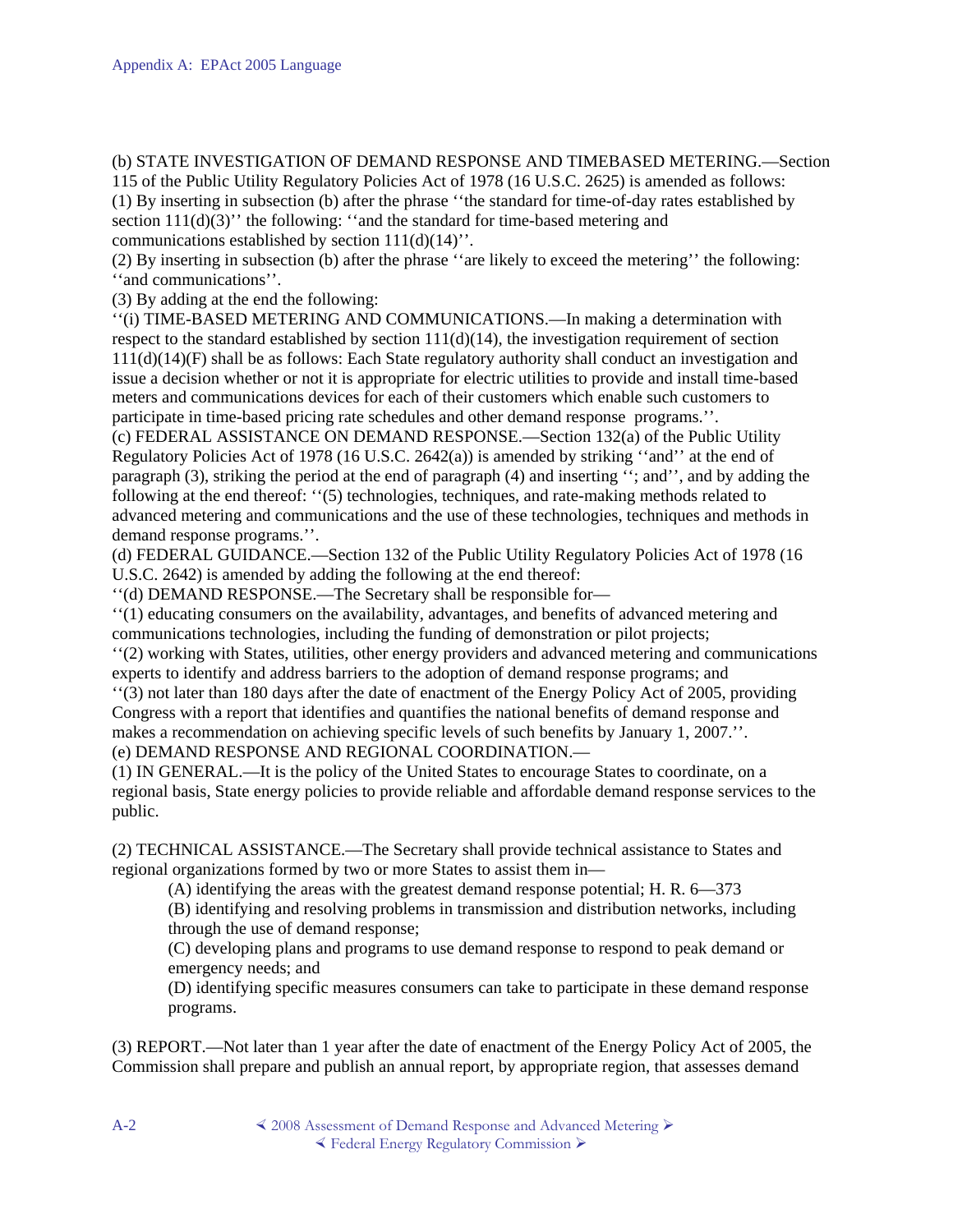response resources, including those available from all consumer classes, and which identifies and reviews—

(A) saturation and penetration rate of advanced meters and communications technologies, devices and systems;

(B) existing demand response programs and time-based rate programs;

(C) the annual resource contribution of demand resources;

(D) the potential for demand response as a quantifiable, reliable resource for regional planning purposes

(E) steps taken to ensure that, in regional transmission planning and operations, demand resources are provided equitable treatment as a quantifiable, reliable resource relative to the resource obligations of any load-serving entity, transmission provider, or transmitting party; and

(F) regulatory barriers to improve customer participation in demand response, peak reduction and critical period pricing programs.

(f) FEDERAL ENCOURAGEMENT OF DEMAND RESPONSE DEVICES.—It is the policy of the United States that time-based pricing and other forms of demand response, whereby electricity customers are provided with electricity price signals and the ability to benefit by responding to them, shall be encouraged, the deployment of such technology and devices that enable electricity customers to participate in such pricing and demand response systems shall be facilitated, and unnecessary barriers to demand response

participation in energy, capacity and ancillary service markets shall be eliminated. It is further the policy of the United States that the benefits of such demand response that accrue to those not deploying such technology and devices, but who are part of the same regional electricity entity, shall be recognized.

(g) TIME LIMITATIONS.—Section 112(b) of the Public Utility Regulatory Policies Act of 1978 (16 U.S.C. 2622(b)) is amended by adding at the end the following:

 $''(4)(A)$  Not later than 1 year after the enactment of this paragraph, each State regulatory authority (with respect to teach electric utility for which it has ratemaking authority) and each nonregulated electric utility shall commence the consideration referred to in section 111, or set a hearing date for such consideration, with respect to the standard established by paragraph (14) of section 111(d).

''(B) Not later than 2 years after the date of the enactment of this paragraph, each State regulatory authority (with respect to each electric utility for which it has ratemaking authority), and each nonregulated electric utility, shall complete the consideration, and shall make the determination, referred to in section 111 with respect to the standard established by paragraph (14) of section  $111(d)$ ...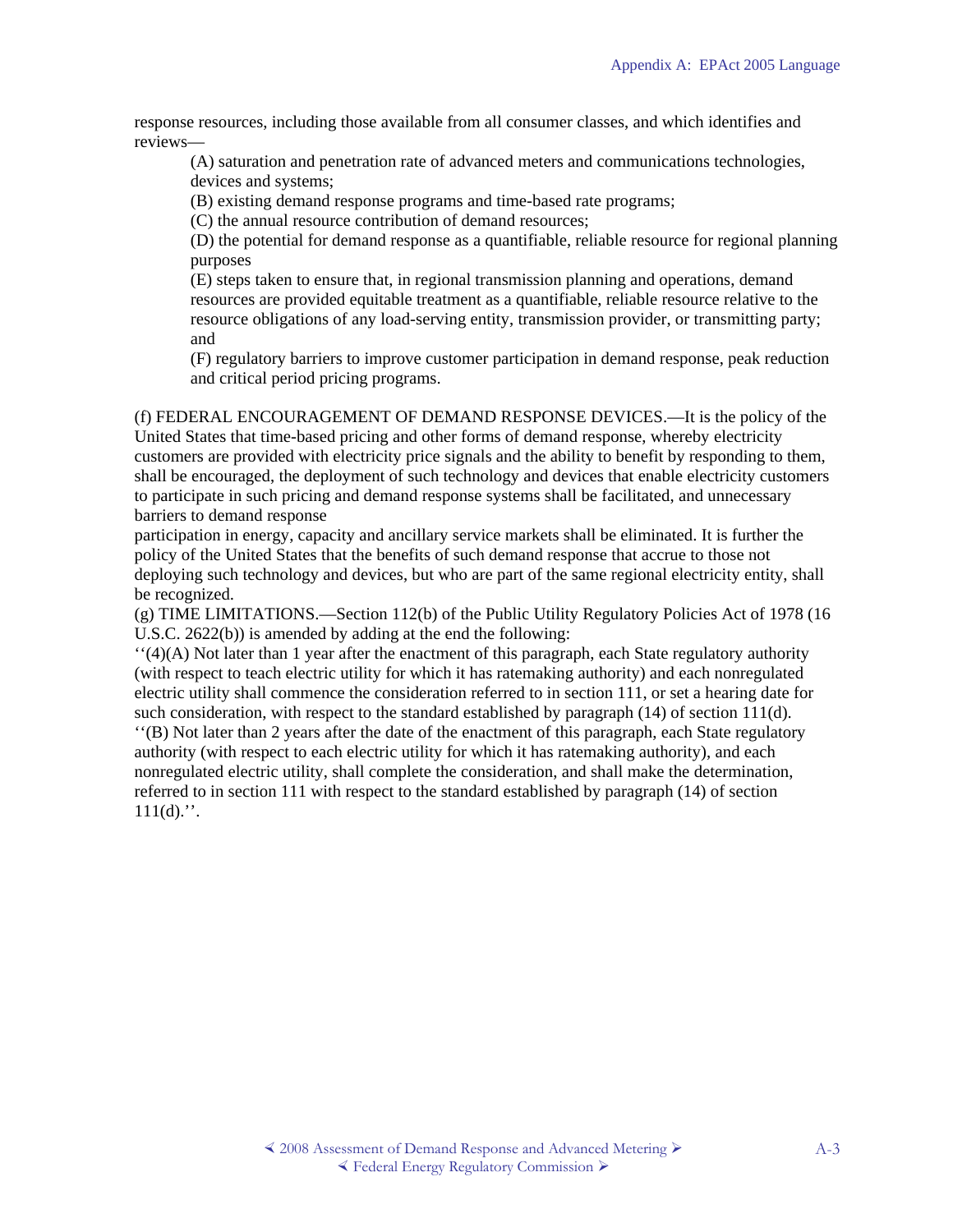Appendix A: EPAct 2005 Language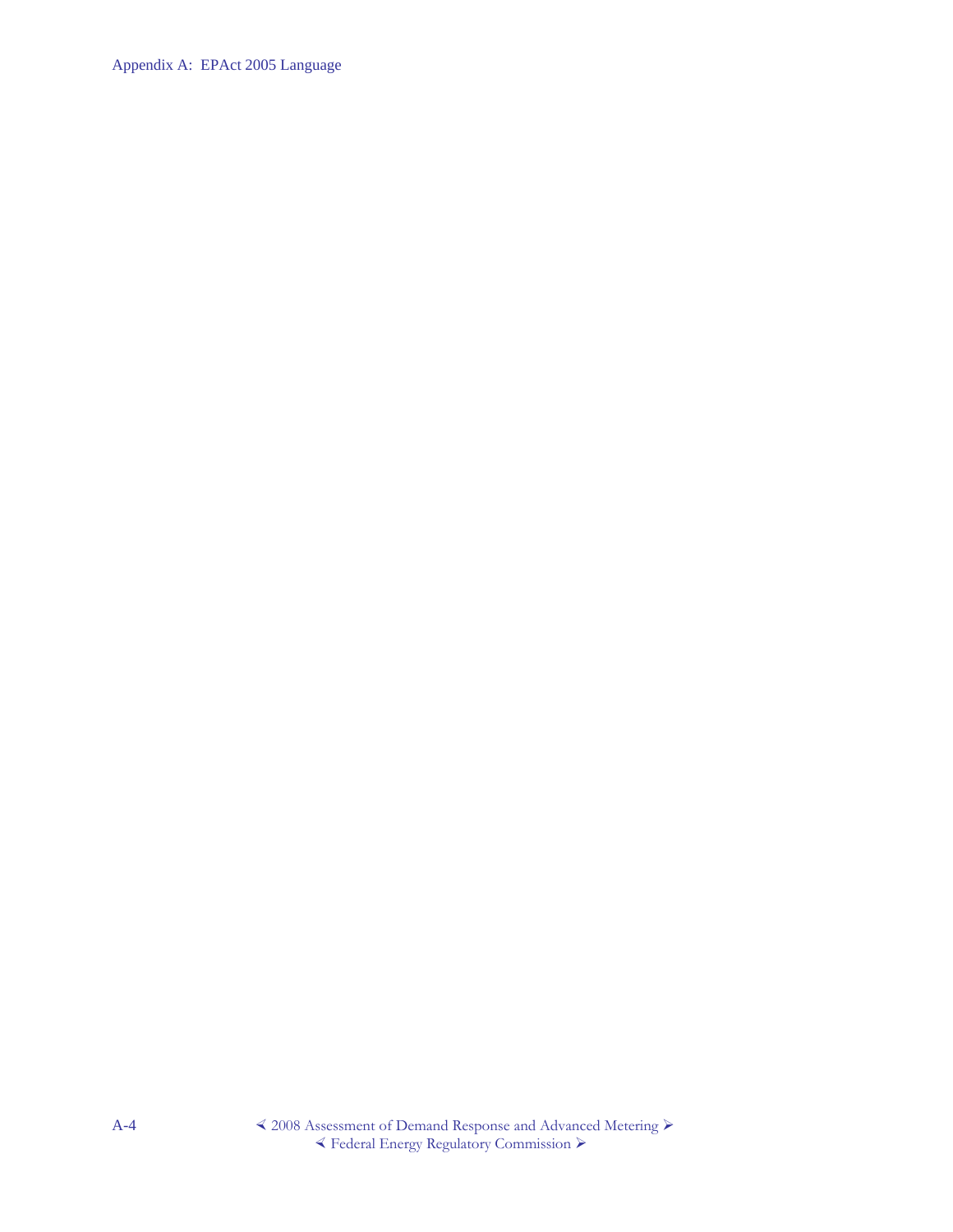# **Appendix B: Acronyms Used in the Report**

| AMI               | <b>Advanced Metering Infrastructure</b>                      |  |  |  |  |  |
|-------------------|--------------------------------------------------------------|--|--|--|--|--|
| <b>AMR</b>        | Automated Meter Reading OR Automatic Meter Reading           |  |  |  |  |  |
| <b>ANSI</b>       | <b>American National Standards Institute</b>                 |  |  |  |  |  |
| <b>ASCC</b>       | Alaska Systems Coordinating Council                          |  |  |  |  |  |
| <b>CAISO</b>      | California Independent System Operator                       |  |  |  |  |  |
| <b>EIA</b>        | <b>Energy Information Administration</b>                     |  |  |  |  |  |
| <b>EISA 2007</b>  | Energy Independence and Security Act of 2007                 |  |  |  |  |  |
| <b>EPAct 2005</b> | Energy Policy Act of 2005                                    |  |  |  |  |  |
| <b>ERCOT</b>      | Electric Reliability Council of Texas, Inc.                  |  |  |  |  |  |
| <b>FERC</b>       | Federal Energy Regulatory Commission (                       |  |  |  |  |  |
| <b>FRCC</b>       | Florida Reliability Coordinating Council                     |  |  |  |  |  |
| G&T               | Generation and Transmission                                  |  |  |  |  |  |
| <b>HEFPA</b>      | Home Energy Fair Practices Act                               |  |  |  |  |  |
| kW                | Kilowatt                                                     |  |  |  |  |  |
| kWh               | Kilowatt-hour                                                |  |  |  |  |  |
| <b>ISO</b>        | Independent system operator                                  |  |  |  |  |  |
| <b>ISO-NE</b>     | Independent System Operator of New England                   |  |  |  |  |  |
| LaaR              | Load acting as a resource (ERCOT category)                   |  |  |  |  |  |
| <b>MADRI</b>      | Mid-Atlantic Distributed Resources Initiative                |  |  |  |  |  |
| <b>MISO</b>       | Midwest Independent System Operator                          |  |  |  |  |  |
| <b>MRO</b>        | <b>Midwest Reliability Organization</b>                      |  |  |  |  |  |
| <b>MRTU</b>       | Market redesign and technology update                        |  |  |  |  |  |
| <b>MWDRI</b>      | Midwest Demand Response Initiative                           |  |  |  |  |  |
| <b>MW</b>         | Megawatt                                                     |  |  |  |  |  |
| <b>MWh</b>        | Megawatt-hour                                                |  |  |  |  |  |
| <b>NAESB</b>      | North American Energy Standards Board                        |  |  |  |  |  |
| <b>NERC</b>       | North American Electric Reliability Corporation              |  |  |  |  |  |
| <b>NPCC</b>       | Northeast Power Coordinating Council                         |  |  |  |  |  |
| <b>NYISO</b>      | New York Independent System Operator                         |  |  |  |  |  |
| <b>OATT</b>       | <b>Open Access Transmission Tariff</b>                       |  |  |  |  |  |
| <b>PJM</b>        | PJM Interconnection, L.L.C                                   |  |  |  |  |  |
| <b>RFC</b>        | Reliability First Corporation                                |  |  |  |  |  |
| <b>RPM</b>        | <b>Reliability Pricing Model</b>                             |  |  |  |  |  |
| <b>RTO</b>        | Regional transmission organization                           |  |  |  |  |  |
| <b>SERC</b>       | <b>SERC Reliability Corporation</b>                          |  |  |  |  |  |
| <b>SPP</b>        | Southwest Power Pool, Inc.                                   |  |  |  |  |  |
| <b>SPPR</b>       | Southwest Power Pool Regional Entity delete the spurious "e" |  |  |  |  |  |
| <b>TRE</b>        | <b>Texas Regional Entity</b>                                 |  |  |  |  |  |
| <b>WECC</b>       | <b>Western Electricity Coordinating Council</b>              |  |  |  |  |  |
|                   |                                                              |  |  |  |  |  |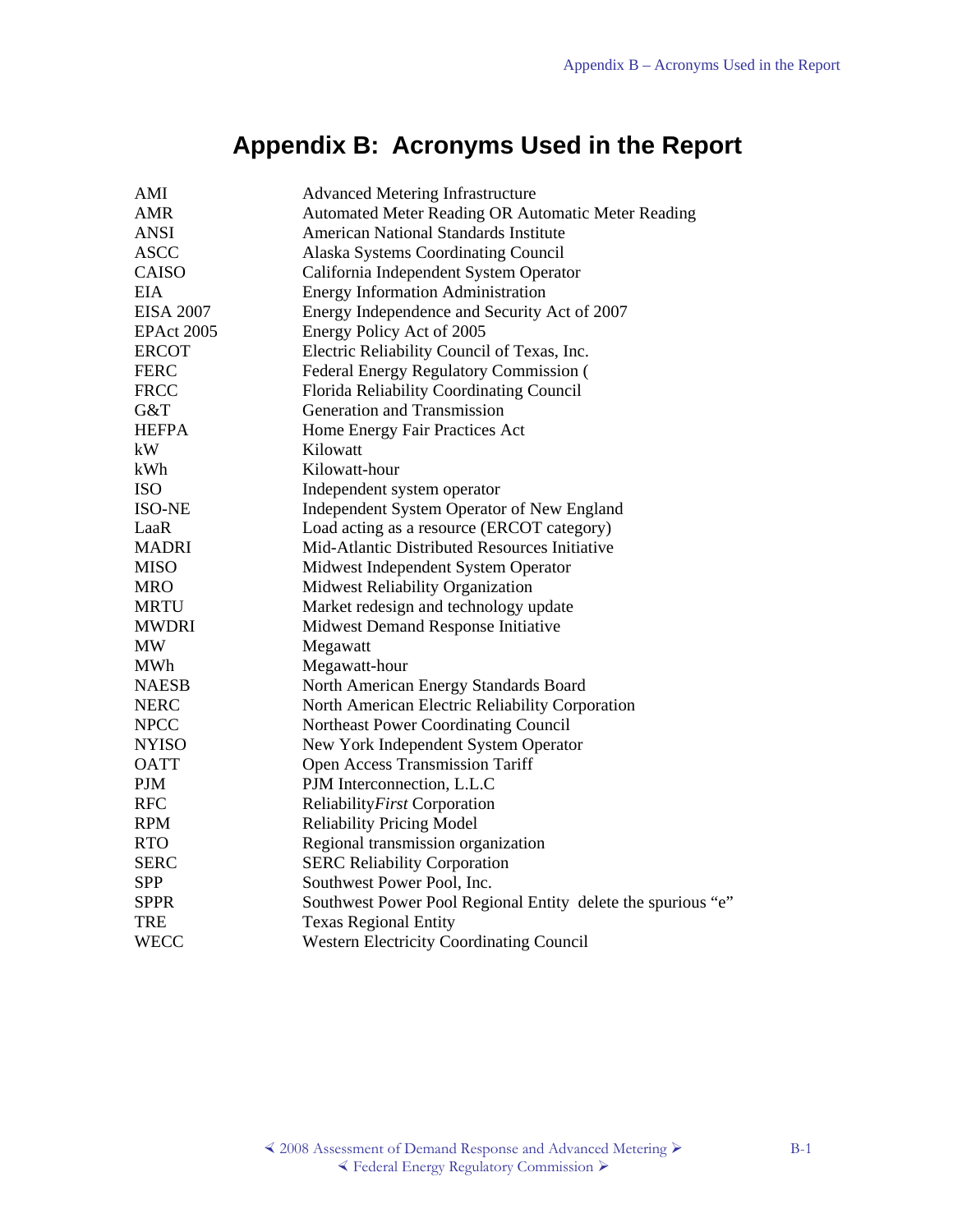Appendix B – Acronyms Used in the Report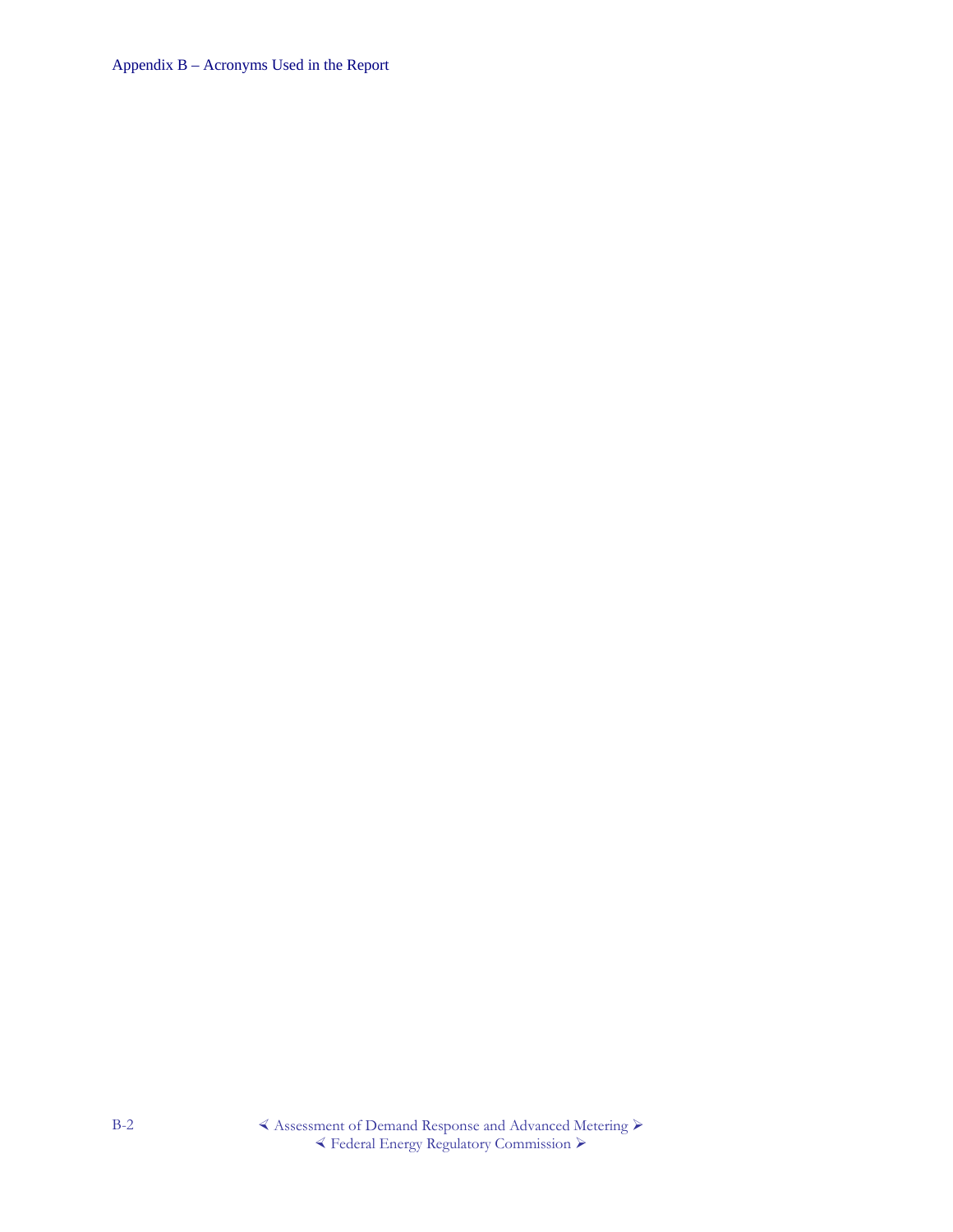## **Appendix C: Glossary for the Report**

**Actual MWh Change:** The total annual change in energy consumption (measured in MWh) that resulted from the deployment of demand response programs during the year.

**Actual Peak Reduction:** The coincident reductions to the annual peak load (measured in megawatts) achieved by customers that participate in a demand response program at the time of the annual system peak of the utility or RTO/ISO. It reflects the changes in the demand for electricity resulting from a sponsored demand response program that were in effect at the same time a utility or RTO/ISO experienced its annual system peak load. For curtailment service providers (CSPs), the actual peak reduction should include the demand response load provided at the time of the peak for the region or the utility service territory in which they aggregate customer load. For utilities, it should include the demand response load at the time of the utility annual system peak load. For RTOs and ISOs, it should include the demand response load at the time of the RTO/ISO annual system peak load.

**Advanced Metering or Advanced Metering Infrastructure (AMI):** A system including measurement devices and a communication network, public and/or private, that records customer consumption, and possibly other parameters, hourly or more frequently and that provides for daily or more frequent transmittal of measurements to a central collection point.

**Ancillary Services:** Services that ensure reliability and support the transmission of electricity to customer loads. Such services may include: energy imbalance, spinning reserves, supplemental reserves, reactive supply and voltage control, and regulation and frequency response.

**Ancillary Service Market Programs:** Demand response programs in which customers bid load reductions in RTO/ISO ancillary services markets. If their bids are accepted, they are paid the market price for committing to be on standby. If their load reductions are needed, they are called by the RTO/ISO, and may be paid the spot market energy price.

**Asset Management:** The ability to leverage the value of metering data and other available information to increase the value of utility investments and/or to improve customer service. One example is using hourly interval data to measure the load on transformers at the time of the system peak.

**Automated Meter Reading (AMR):** Automatic or automated meter reading -- allows meter reads to be collected without actually viewing or touching the meter with any other equipment. Since AMR meters generally lack the two-way communicating capabilities of AMI meters, AMR meters cannot meet Commission staff's definition of advanced metering. In contrast with AMI and its fixed communications networks, AMR meters are read by drive-by or walk-by remote readers.

**Automated Demand Response:** Programs in which end users' electrical systems or appliances respond directly to price or emergency signals without the need for human intervention.

**Bid Limits:** The maximum \$/MWh bid that can be submitted by a demand response program participant.

**Billing or Revenue Meter:** Meters installed at customer locations that meter electric usage and possibly other parameters associated with a customer account and provide information necessary for generating a bill to the customer for the customer account.

**Billing or Revenue Purposes:** The determination of charges and bills to be assessed for products and/or services used.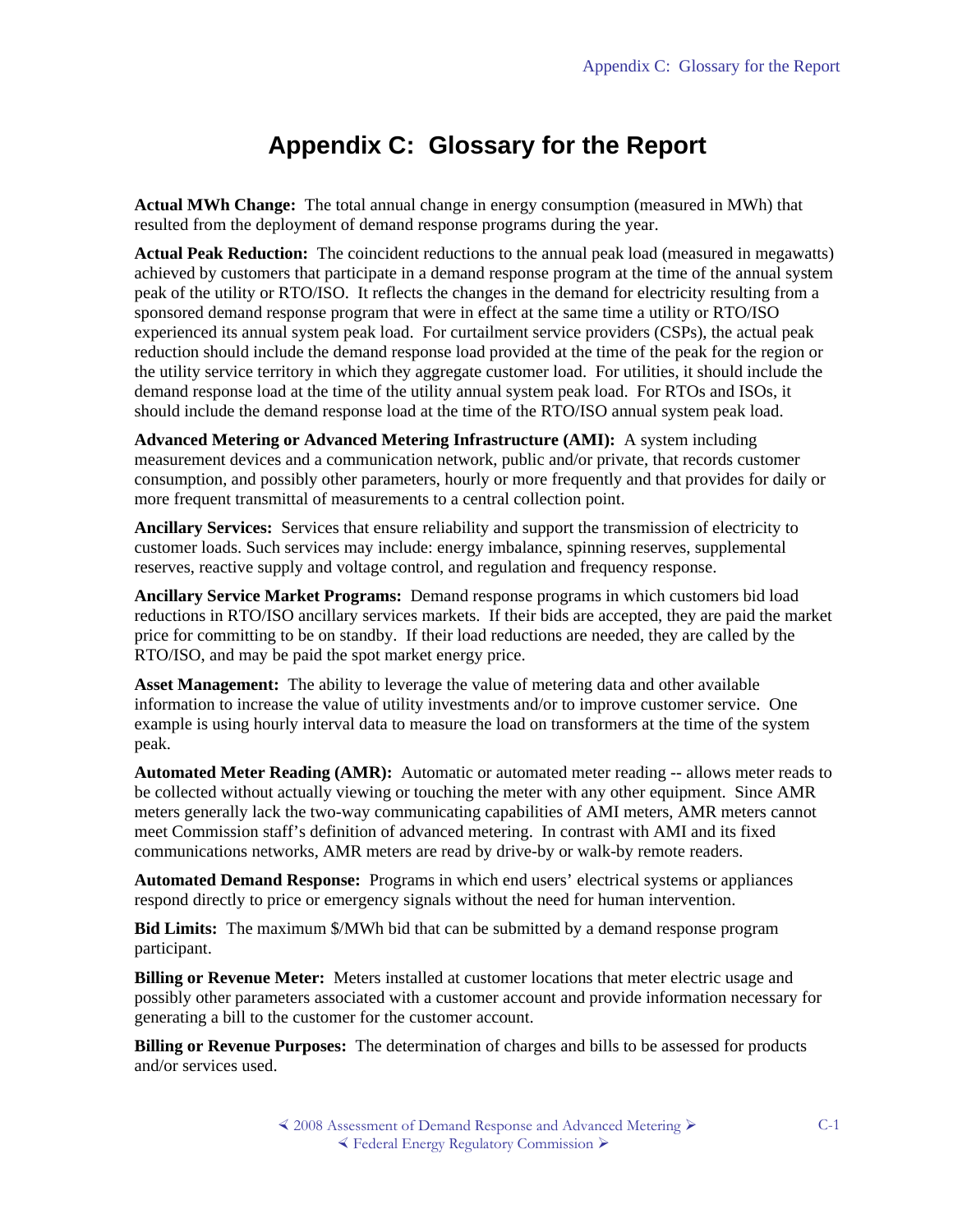#### Appendix C: Glossary for the Report

**Capacity Market Programs:** Demand response programs in which customers offer load reductions as system capacity to replace conventional generation or delivery resources. Customers typically receive notice of events and face penalties for failure to curtail when called upon to do so. Incentives usually consist of up-front reservation payments.

**Critical Peak Pricing:** CPP rates typically charge a much higher price during a few hours per day on critical peak days. The number of critical peak days is usually capped for a calendar year and are linked to conditions such as system reliability concerns or very high supply prices.

**Critical Peak Rebate:** CPR rates allow customers to earn a rebate by reducing energy use from a baseline during a few hours on critical peak days. Like CPP, the number of critical peak days is usually capped for a calendar year and are linked to conditions such as system reliability concerns or very high supply prices.

**Curtailment Service Provider:** Demand response providers that are not necessarily load serving entities. CSPs may sponsor demand response programs and sell the demand response load to utilities, RTOs and/or ISOs.

**Customer Baseline:** The level of electricity consumption that a customer would have consumed if the demand response program participant had not curtailed consumption. This level can be estimated through several methods, such as an average of customer electricity demand over several similar days.

**Decoupling:** Policies that separate changes in utility revenue with changes in sale volume to remove disincentives for utilities to promote policies or programs that reduce electric consumption.

**Demand:** Represents the requirements of a customer or area at a particular moment in time. Typically calculated as the average requirement over a period of several minutes to an hour, and thus usually expressed in kilowatts or megawatts rather than kilowatt-hours or megawatt-hours. Demand and load are used interchangeably when referring to energy requirements for a given customer or area.

**Demand Bidding/Buyback:** A demand response program where customers or curtailment service providers offer bids to curtail based on wholesale electricity market prices or an equivalent. Mainly offered to large customers (e.g., one MW and above), but small customer demand response load can be aggregated by curtailment service providers and bid into the demand bidding program.

**Demand Response:** Changes in electric usage by end-use customers from their normal consumption patterns in response to changes in the price of electricity over time, or to incentive payments designed to induce lower electricity use at times of high wholesale market prices or when system reliability is jeopardized.

**Demand Response Event:** A period of time identified by the demand response program sponsor when it is seeking reduced energy consumption and/or load from customers participating in the program. Depending on the type of program and event (economic or emergency), customers are expected to respond or decide whether to respond to the call for reduced load and energy usage. The program sponsor generally will notify the customer of the demand response event before the event begins, and when the event ends. Generally each event is a certain number of hours, and the program sponsors are limited to a maximum number of events per year.

**Demand Response Program:** A company's service/product/tariff related to changes in electric usage by end-use customers from their normal consumption patterns in response to changes in the price of electricity over time, or to incentive payments designed to induce lower electricity use at times of high wholesale market prices or when system reliability is jeopardized.

**Direct Load Control:** A demand response activity by which the program sponsor remotely shuts down or cycles a customer's electrical equipment (e.g. air conditioner, water heater) on short notice.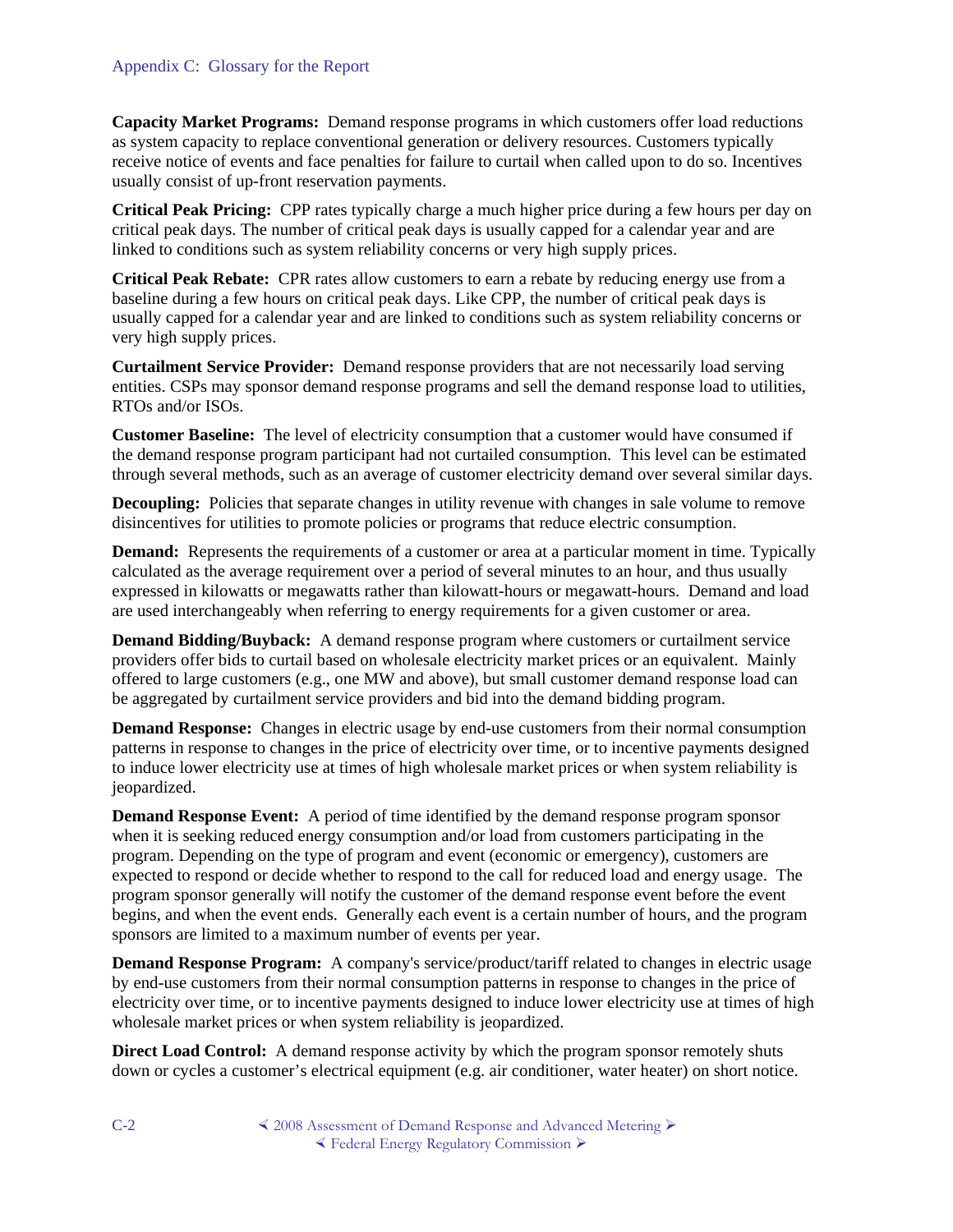Direct load control programs are primarily offered to residential or small commercial customers.

**Duration of Event:** The length of an Emergency or Economic Demand Response Event in hours.

**Economic Demand Response Event:** A demand response event during which a customer decreases the amount of power being used or a demand response program sponsor directs decrease in the amount of power being used because of an economic market opportunity or dispatch instructions.

**Emergency Demand Response Event:** A demand response event called by the program sponsor in response to an emergency declared by the demand response sponsor or by another entity such as a utility or RTO/ISO.

**Emergency Demand Response Program:** A demand response program that provides incentive payments to customers for load reductions achieved during an emergency demand response event.

**Energy Efficiency:** Refers to programs that are aimed at reducing the energy used by specific enduse devices and systems, typically without affecting the services provided. These programs reduce overall electricity consumption (reported in megawatt-hours), often, but not always, without explicit consideration for the timing of program-induced savings. Such savings are generally achieved by substituting technologically more advanced equipment to produce the same level of end-use services (e.g. lighting, heating, motor drive) with less electricity. Examples include energy saving appliances and lighting programs, high-efficiency heating, ventilating and air conditioning (HVAC) systems or control modifications, efficient building design, advanced electric motor drives, and heat recovery systems.

**Enhanced Customer Service:** The ability to offer customers: billing flexibility; additional rate options; better outage management; timely information on energy usage; fewer bill estimates; and flexibility in starting/ending service.

**Entity:** The organization that is (1) responding to the survey, (2) offering demand response programs, time-based rates/tariffs or (3) using advanced or smart meters.

**Home Area Network (HAN):** A HAN is a communication network of devices in and around a customer premise offering customers the ability to better manage their energy use and their electric bill.

**Hourly Pricing:** A pricing plan where prices for energy vary by the hour usually based in part on a wholesale price for electricity.

**ICAP Credit:** An RTO/ISO installed capacity (ICAP) credit that can be used to satisfy a resource requirement.

**Interoperability:** The ability of two or more systems or components to exchange information and to use the information that has been exchanged.

**Independent System Operator (ISO)**: An organization that has been granted the authority to operate, in a nondiscriminatory manner, the transmission assets of the participating transmission owners in a fixed geographic area. ISOs often run organized markets for spot electricity.

**Incentive-Based Demand Response Programs:** Provide motivation or direct payments to customers to induce load reductions when needed, usually for system reliability.

**Interface with Water or Gas Meters:** The ability of the AMI network to collect water or gas meter readings and to transmit those readings over the AMI network to a central collection point.

**Interruptible/Curtailable Service:** Curtailment options integrated into retail tariffs that provide a rate discount or bill credit for agreeing to reduce load during system contingencies. Penalties may be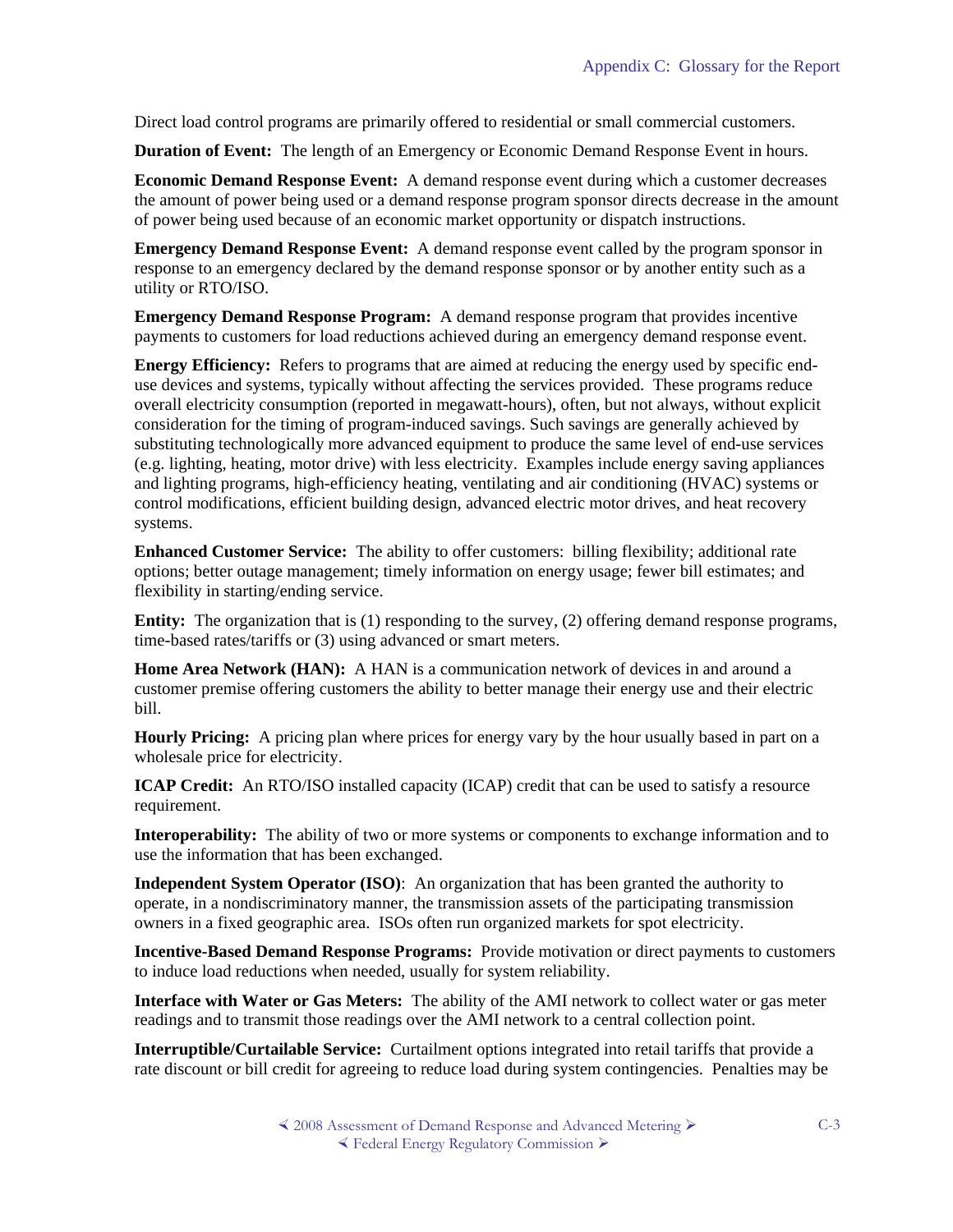assessed for failure to curtail. In some instances, the demand reduction may be affected by direct action of the System Operator (remote tripping) after notice to the customer in accordance with contractual provisions. For example, demands that can be interrupted to fulfill planning or operating reserve requirements normally should be reported as Interruptible Demand. Interruptible programs have traditionally been offered only to the largest industrial (or commercial) customers. Interruptible Demand as reported here does not include Direct Control Load or price responsive demand response.

**Interval:** The period of time for which advanced or smart meters measure energy usage and possibly other measurements, usually in increments of minutes, such as five minute intervals, 15 minute intervals, and/or hourly intervals.

**Interval Usage:** The amount of energy measured by advanced meters for the specified interval. Examples are the energy measured in kWh for five minutes, 30 minutes, or an hour.

Line Loss: Electric energy lost through the transmission of electricity. Much of the loss is thermal in nature.

**Load Acting as a Resource (LaaR):** An interruptible program operated by ERCOT in which customers may qualify to provide operating reserves.

**Load-serving entity:** Any entity, including a load aggregator or power marketer, that serves endusers within a control area and has been granted the authority or has an obligation pursuant to state or local law, regulation, or franchise to sell electric energy to end-users located within the control area.

**Mandatory:** Participation in the demand response program is required based on the customer's size or rate class. Customers are not offered the option to take service under a different pricing plan or tariff.

**Market Penetration:** The ratio of advanced meters to all installed meters.

**Maximum Demand of Enrolled Customers:** The highest level of total demand in MWs for customers enrolled and participating in a demand response program. This may be reported as tracked, such as hourly demand, 30 minute demand, 15 minute demand, or 5 minute demand.

**Maximum Demand:** The highest level of demand in MWs as tracked, such as an hourly demand, 30 minute demand, 15 minute demand or 5 minute demand.

**Maximum Duration of Event:** A specified maximum length of time a particular demand response event will continue, usually defined by 30 minute or hourly increments.

**Minimum Payment Rate:** The smallest amount of money a program sponsor will provide a demand response program participant for reduced energy consumption and/or load.

**Minimum Reduction:** A threshold established by the demand response program sponsor as the minimum demand reduction a participant must achieve during a demand response event to be considered as participating in that event or to qualify for the demand response program.

**Minimum Term:** The minimum length in years that customers are obligated to participate in the demand response program.

**Other Programs/Tariff:** A company or utility's service/product/compilation of all effective rate schedules, general terms and conditions and standard forms related to demand response/AMI services for customers which are not residential, commercial, commercial, industrial or transportation.

**Outage Detection:** The ability of an advanced or smart metering system to determine the absence of electric energy to a customer meter.

**Outage Management:** The response of an electric utility to an outage affecting the ultimate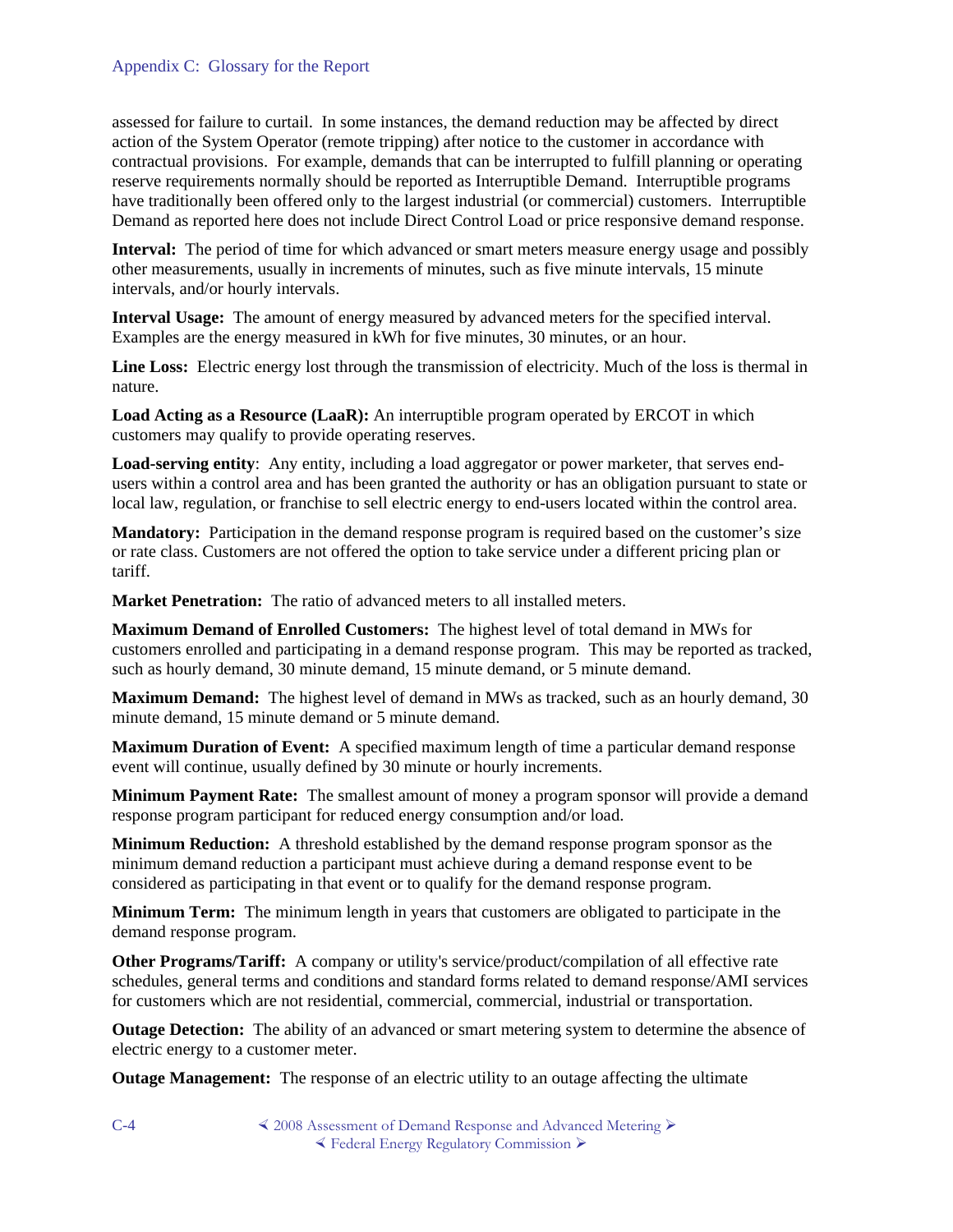customers of the electric service. The utility may use the AMI network to detect outages, verify outages, map the extent of an outage, or verify the service has been restored after repairs have been made.

**Outage Mapping:** The ability of an advanced or smart metering system to provide information as to the extent and location of an outage within a distribution grid.

**Outage Restoration:** The ability of an advanced or smart metering system to verify power is supplied to a meter.

**Peak MW demand for 2007:** The largest demand (MW) on the power system during 2007.

**Penalties:** Reduced payments or fines which result when a demand response program participant fails to meet target reductions in power demand or elects to not reduce consumption during a demand response event.

**Potential MWh Change:** The potential total annual change in energy consumption (measured in MWh) that would result from the deployment of demand response programs. It reflects the total change in consumption if the full demand reduction capability of the program was deployed, as opposed to the actual MWh change during the year without the program in place.

**Potential Peak Reduction:** The potential annual peak load reduction (measured in megawatts) that can be deployed from demand response programs. It represents the demand reduction that can be achieved either by the direct control of the utility system operator or by the consumer in response to a utility request to curtail load. It reflects the installed demand reduction capability, as opposed to the Actual Peak Reduction achieved by participants, during the time of annual system peak load. For utilities, it should be the potential sum of demand reduction capability to their annual peak load (measured in megawatts) achieved by the program participants. For an RTO or ISO, it should be the sum of coincident reduction capability to the RTO or ISO achieved by participants at the time of system peak of the RTO or ISO. Similarly, for CSPs, it should be the sum of coincident reduction capability sponsored by the CSP, achieved by demand response program participants at the time of the peak for the region in which they aggregate customer load.

**Power Marketers:** Business entities, including energy service providers, that are engaged in buying and selling electricity, but do not own generating or transmission facilities. Power marketers and energy service providers, as opposed to brokers, take ownership of the electricity and are involved in interstate trade. Power marketers file with the Federal Energy Regulatory Commission for authority to participate in energy markets as a power marketer. Energy service providers will not file with FERC but may with the states if they undertake only retail transactions.

**Power Quality Monitoring:** The ability of the AMI network to discern, record, and transmit to the utility, instances where the voltage and/or frequency were not in ranges acceptable for reliability.

**Premise Device/Load Control Interface or Capability:** The ability of the AMI network to communicate directly with a device located on the premises of the ultimate customer, which may or may not be owned by the utility. These might include a programmable communicating thermostat or a load control switch.

**Pre-Pay Metering:** A metering and/or software payment system that allows the ultimate customer to pay for electric service in advance.

**Price-Based Rate/Tariff:** The terms and conditions under which customers can choose their energy consumption pattern based on the price they would pay for power during a specific period of time. Examples include time-of-use, real-time pricing, hourly pricing, critical peak pricing and critical peak rebates.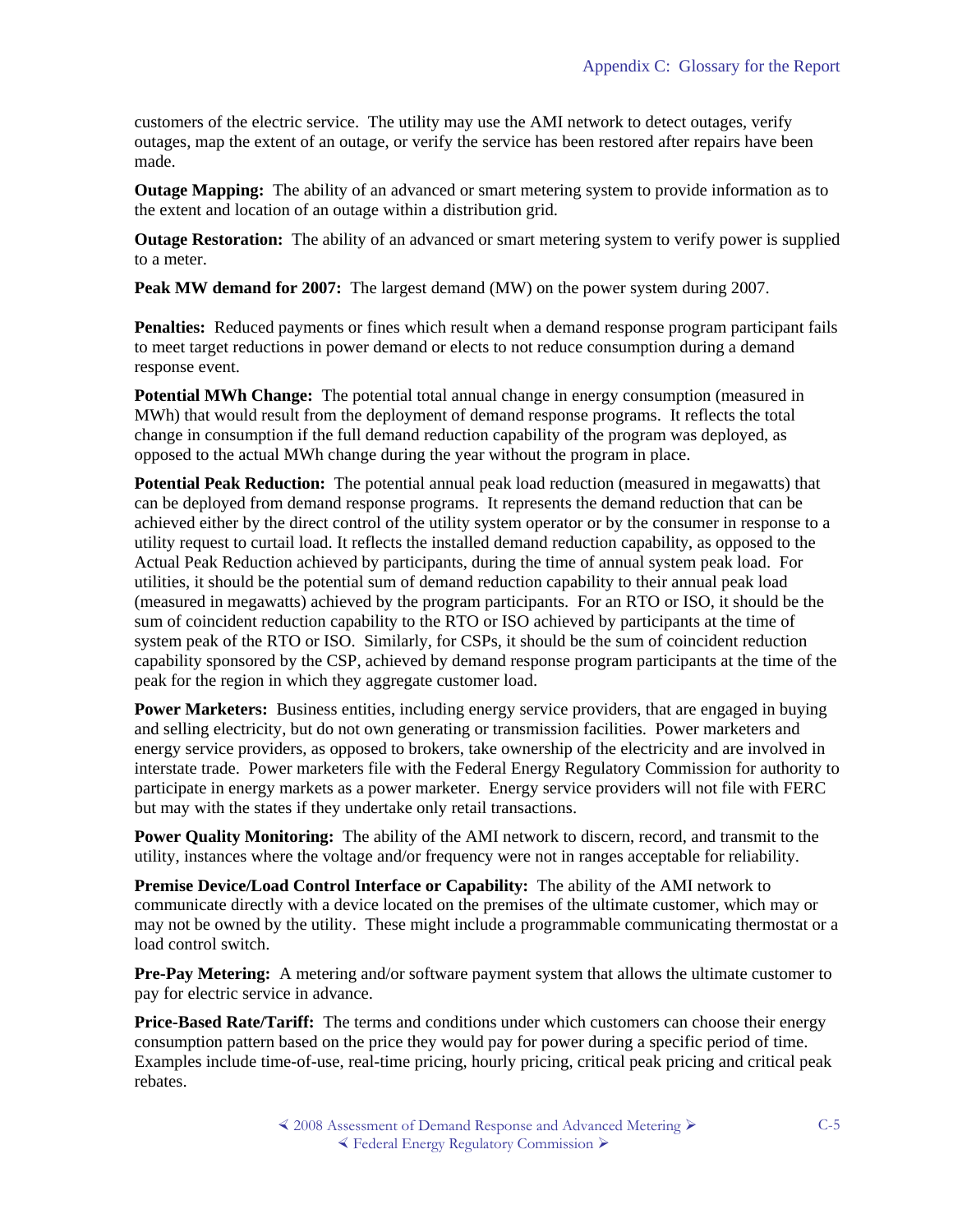#### Appendix C: Glossary for the Report

**Price-Responsive Demand Response**: All demand response programs that include the use of timebased rates to encourage retail customers to reduce demand when prices are relatively high. Demand response programs may also include the use of automated responses. Customers may or may not have the option of overriding the automatic response.

**Pricing Event Notification Capability:** The ability of the AMI network to convey to utility customers participating in a price responsive demand response program that a demand response event is planned, beginning, ongoing, and/or ending.

**Programmable Communicating or "Smart" Thermostats:** A programmable thermostat is a thermostat which is designed to adjust the temperature according to a series of programmed settings that take effect at different times of the day. Programmable communicating thermostats or "smart" thermostats can receive information wirelessly.

**Provide the Information to the Entity at Least Daily:** The information measured by the advanced or smart metering system will be communicated to the entity providing energy and/or delivery services via the communication network at least once per day and possibly more frequently (such as four times per day or hourly.)

**Provision of Usage Information to Customers:** The ability of the AMI network to timely convey usage information to ultimate customers. Timely in this context would be dependent on the customer class, with larger customers generally receiving the information with less lag time than residential customers.

**Public Utility District:** Municipal corporations organized to provide electric service to both incorporated cities and towns and unincorporated rural areas.

**Publicly Owned Electric Utility:** A class of ownership found in the electric power industry. This group includes those utilities operated by municipalities, political subdivisions, and state and federal power agencies (such as the Bonneville Power Administration and the Tennessee Valley Authority).

**Real Time Pricing:** A retail rate in which the price for electricity typically fluctuates hourly reflecting changes in the wholesale price of electricity. Real time pricing prices are typically known to customers on a day-ahead or hour-ahead basis.

**Reduce Line Loses:** The ability to use the AMI network to lower line losses on a transmission or distribution system.

**Regional transmission organization (RTO):** An organization with a role similar to that of an independent system operator but covering a larger geographical scale and involving both the operation and planning of a transmission system. RTOs often run organized markets for spot electricity.

**Remotely Change Metering Parameters:** The ability to change any parameter that affects the operation or communications of an advanced or smart meter via the communication network as opposed to visiting the location of the metering device.

**Remotely Upgrade Firmware in Endpoint:** The ability to remotely change the operating functionality of metering endpoints.

**Remote Connect/Disconnect:** The ability to physically turn on or turn off power to a particular billing or revenue meter without a site visit to the meter location.

**Retail Customers:** A purchaser of energy who consumes the energy product.

**Revenue Assurance:** A set of activities designed to accurately match revenue from providing electric service to customers with customers' use of energy.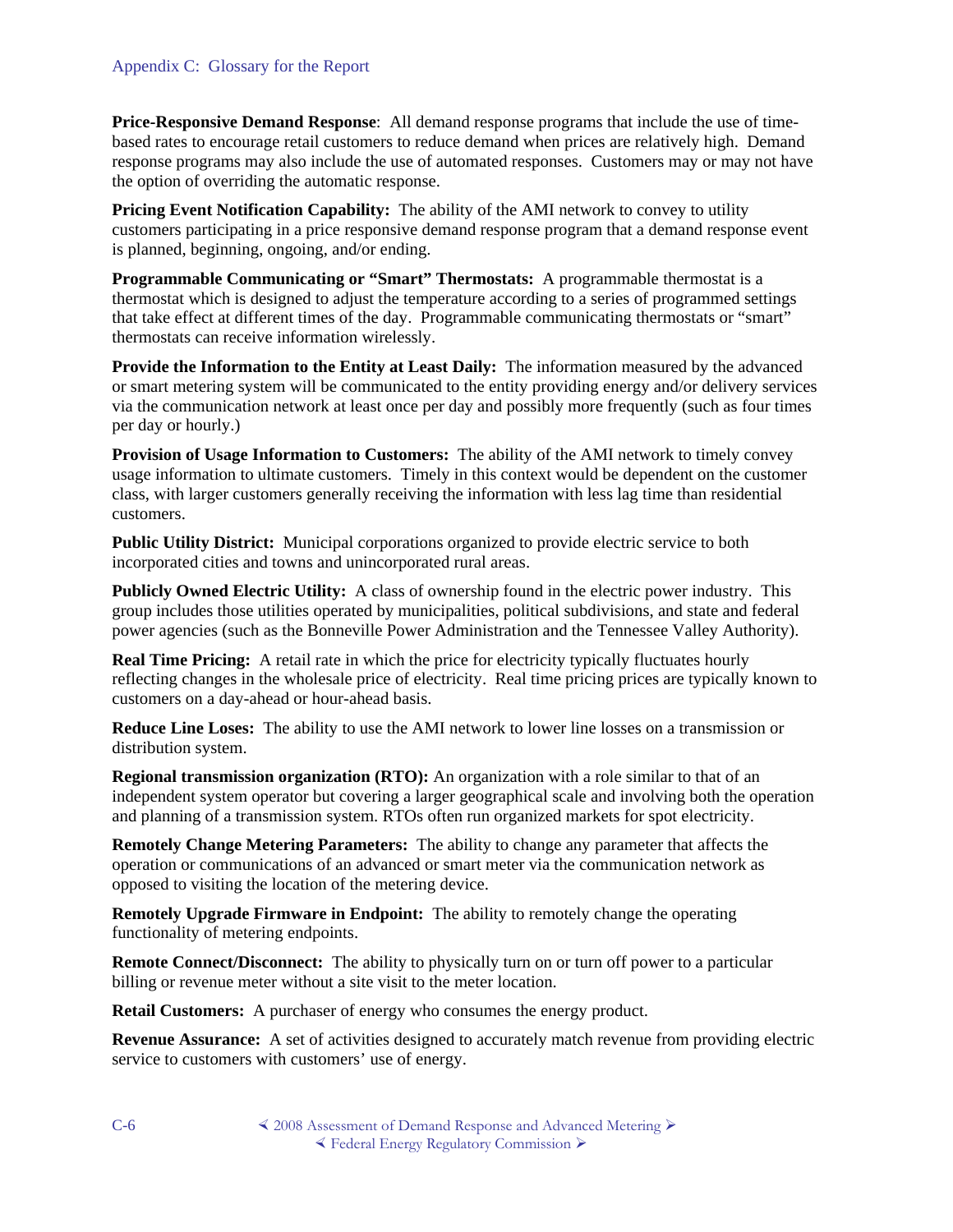**Revenue/Billing Meters:** A device that charges an entity for the energy products and/or services used.

**Smart Grid System:** A system which includes a variety of operational and energy measuresincluding smart meters, smart appliances, renewable energy resources, and energy efficiency resources.

**Specific Event Limits:** The maximum number of events that can be called during a year.

**System Peak MW Demand:** Largest possible size of load (MW) on a power system during 2007.

**Theft Detection:** The ability to detect potential tampering, bypassing or unauthorized removal of revenue or billing meters that should be investigated by the utility.

**Time-Based Rates:** A retail rate or tariff in which customers are charged different prices for different times during the day. Examples are time-of-use rates, real time pricing, hourly pricing, and critical peak pricing. These rates do not include seasonal rates and inverted block or declining block rates.

**Time-of-Use Rate:** A rate where usage unit prices vary by more than one time period within a 24 hour day. Time-of-use rates reflect the average cost of generating and delivering power during those time periods. Daily pricing blocks might include an on-peak, partial-peak, and off-peak price for nonholiday weekdays, with the on-peak price as the highest price, and the off-peak price as the lowest price.

**Transformer Sizing:** Analysis of the ideal rating for a transformer on a distribution/transmission grid to minimize line losses and provide sufficient capacity to handle peak loads now and in the future.

**Transportation:** An energy consuming sector that consists of electricity supplied and services rendered to railroads and interurban and street railways, for general railroad use including the propulsion of cars or locomotives, where such electricity is supplied under separate and distinct rate schedules.

**Transportation Programs/Tariffs:** A company or utility's service/product/compilation of all effective rate schedules, general terms and conditions and standard forms related to demand response/AMI services for transportation customers.

**Voluntary:** Where customers have the option to participate or not to participate. This would include opt-out programs where customers are automatically enrolled but are allowed to discontinue their participation.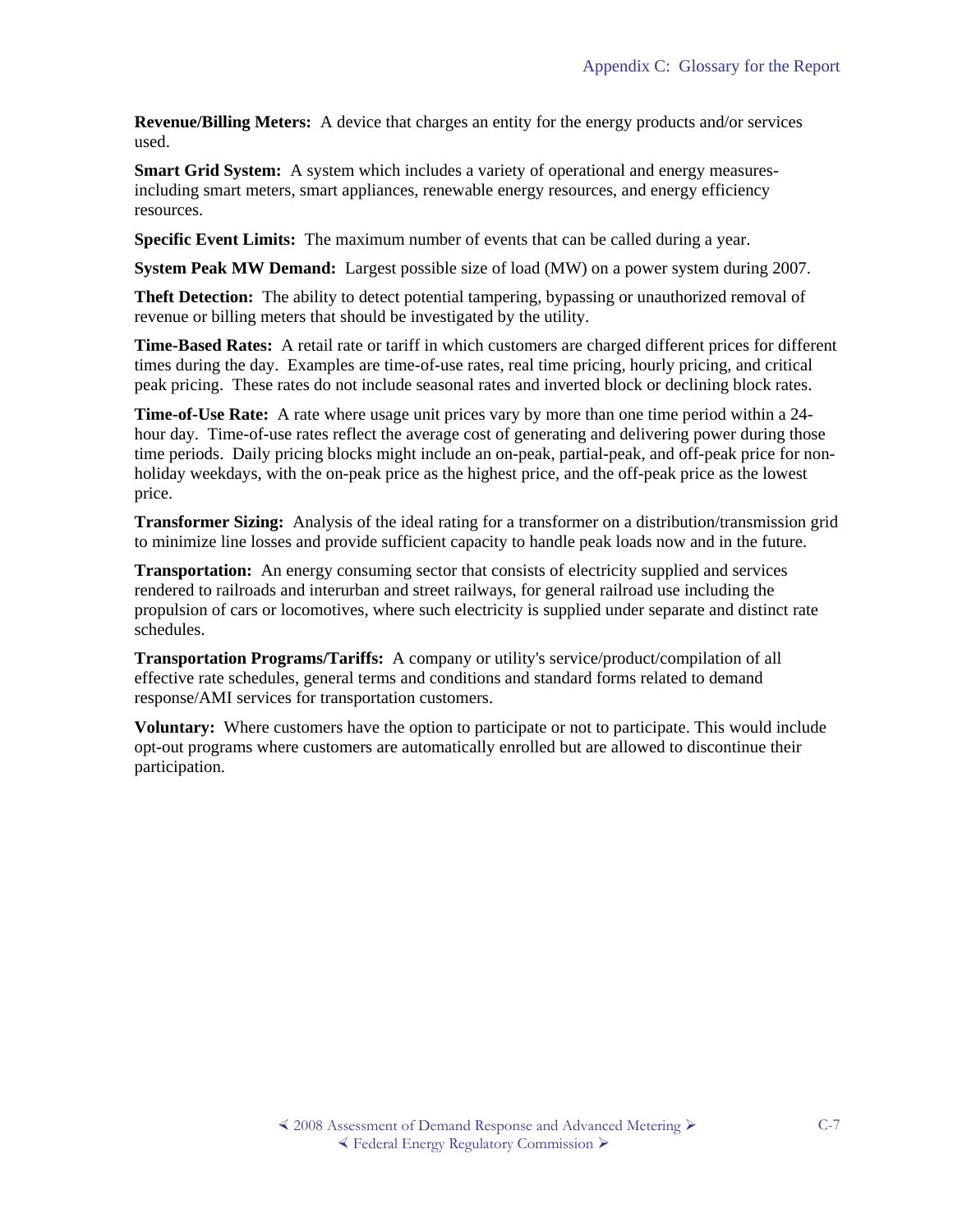### Appendix C: Glossary for the Report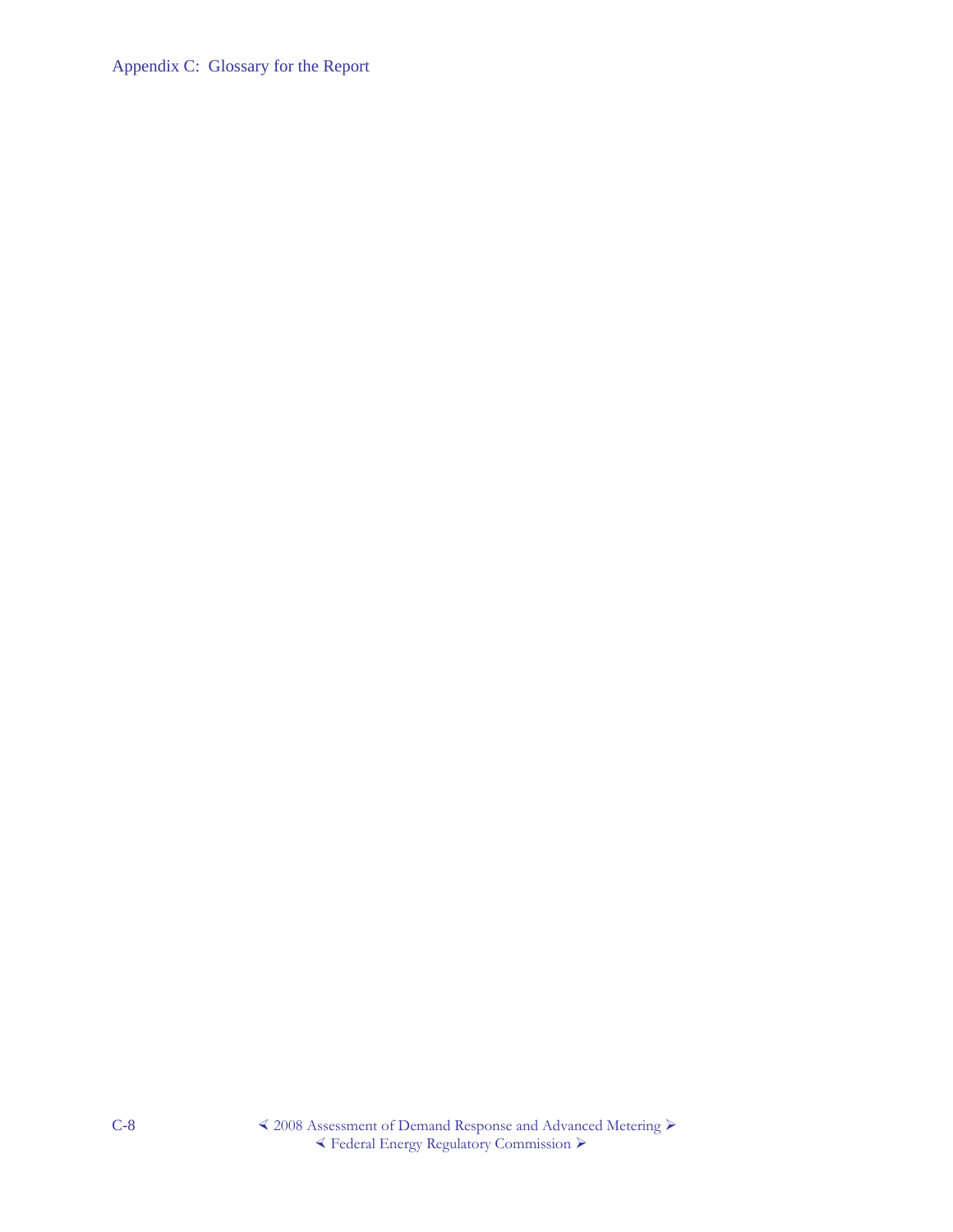# **Appendix D: The 2008 FERC Survey**

## **Summary**

The Energy Policy Act of 2005 (EPAct 2005) requires that the Federal Energy Regulatory Commission prepare and publish an annual report, by appropriate region, that assesses electricity demand response resources, including those available from all consumer classes. Commission staff determined that a survey of a full set of private and public entities that provide electric power and demand response to customers would help fulfill the requirement.

Between January 2008 and June 2008, Commission staff – with the technical support of UtiliPoint International, Inc. (UtiliPoint):

- Identified survey respondents ("the respondent universe");
- Developed a voluntary survey and sampling design based on the 2006 FERC Demand Response and Advanced Metering Survey (2006 FERC Survey);
- Implemented the survey design in an Internet-based survey software platform;
- Fielded the 2008 FERC Survey, collected the data, and followed-up with respondents where necessary; and
- Conducted data analysis of the survey responses.

Responses to the survey were requested from 3,407 entities from all 50 states representing all aspects of the electricity delivery industry: investor-owned utilities, municipal utilities, rural electric cooperatives, power marketers, state and federal agencies, and demand response providers. The respondent universe was based on the universe of respondents identified by the Energy Information Administration (EIA) for their EIA-861 Form. The respondent universe added two additional categories of respondents to the base set of EIA contacts – Regional Transmission Organizations (RTOs)/Independent System Operators (ISOs) and curtailment service providers.

More than 2,094 entities responded to at least one of the two major sections (demand response or the advanced metering) of the 2008 FERC Survey (a response rate of over 61 percent), an increase from the 2006 FERC Survey response rate of 55 percent. Since some respondents only responded to only one of the survey sections, response rates for the individual sections are lower. More respondents completed the advanced metering section of the survey (60 percent) than the demand response section (55 percent).

The following provides a detailed review of the steps Commission staff took to implement the 2008 FERC Survey.

## **Development of the FERC Survey and Sampling Design**

The 2008 FERC Survey was conducted subject to the same Office of Management and Budget (OMB) authorization that was provided to the Commission in 2006. The 2006 authorization was extended to April 30, 2008. As was done in 2006, Commission staff fielded the survey on a voluntary rather than a mandatory basis. Commission staff designed the draft survey to collect the needed information in three sections: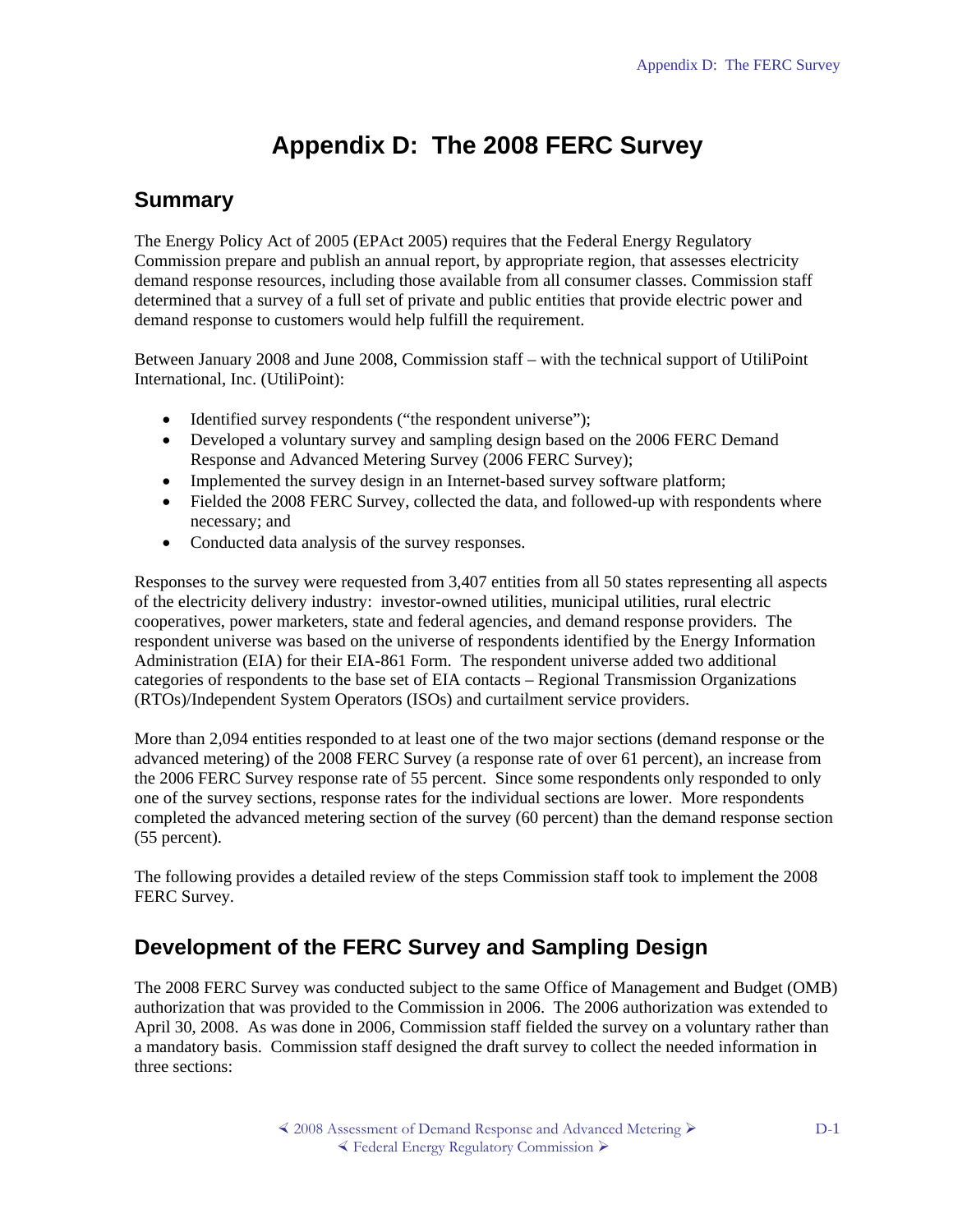- General and identifying information on the respondents (this section also allowed the respondent to identify whether it operated demand response programs and advanced metering);
- Information on incentive-based demand response and time-based rates (Form FERC-727); and
- Information on advanced metering infrastructure (Form FERC-728).

Dividing the 2008 FERC Survey into three sections allowed different people within an organization to collect data and complete the forms at the same time. The general information section of the 2008 FERC Survey helped link data from all parts of the 2008 FERC Survey together for each respondent. It also provided a fast way for organizations to respond to the 2008 FERC Survey if they had no information to report.

Commission staff conducted the FERC Survey using the Internet. All three sections of the 2008 FERC Survey were posted on the Commission's web page and the links allowed those who took the FERC Survey to submit their electronic responses directly to FERC and UtiliPoint.<sup>1</sup> In addition, links to the on-line survey were sent to survey respondents by email and in letters.

The content of the 2008 FERC Survey mirrored the content the 2006 FERC Survey collected. Minor revisions were made to the wording of the questions to improve clarity, ask questions more efficiently, and reduce the length of the survey. In addition, changes included a greater use of tables, the incorporation of pop-up help windows for key terms, and instructions aimed to improve the survey's user-friendliness.

## **The Respondent Universe**

To analyze the survey data and calculate statistics for this report, Commission staff reviewed the composition of the respondent universe, and found that there were 3,407 organizations as listed in Table D-1.

The region definition used in the FERC Survey was based on that used by the North American Electric Reliability Corporation (NERC). Using NERC regions allows collection of data based on how energy is traded and managed. It provides the most useful regional grouping for the consideration of demand response resources and advanced metering deployment that would potentially reduce barriers for participation in demand response and time-based rate programs and/or tariffs.

<sup>&</sup>lt;u>1</u> Links to the 2008 FERC Survey documents can be found at http://www.ferc.gov/industries/electric/indusact/demand-response/2008/survey.asp.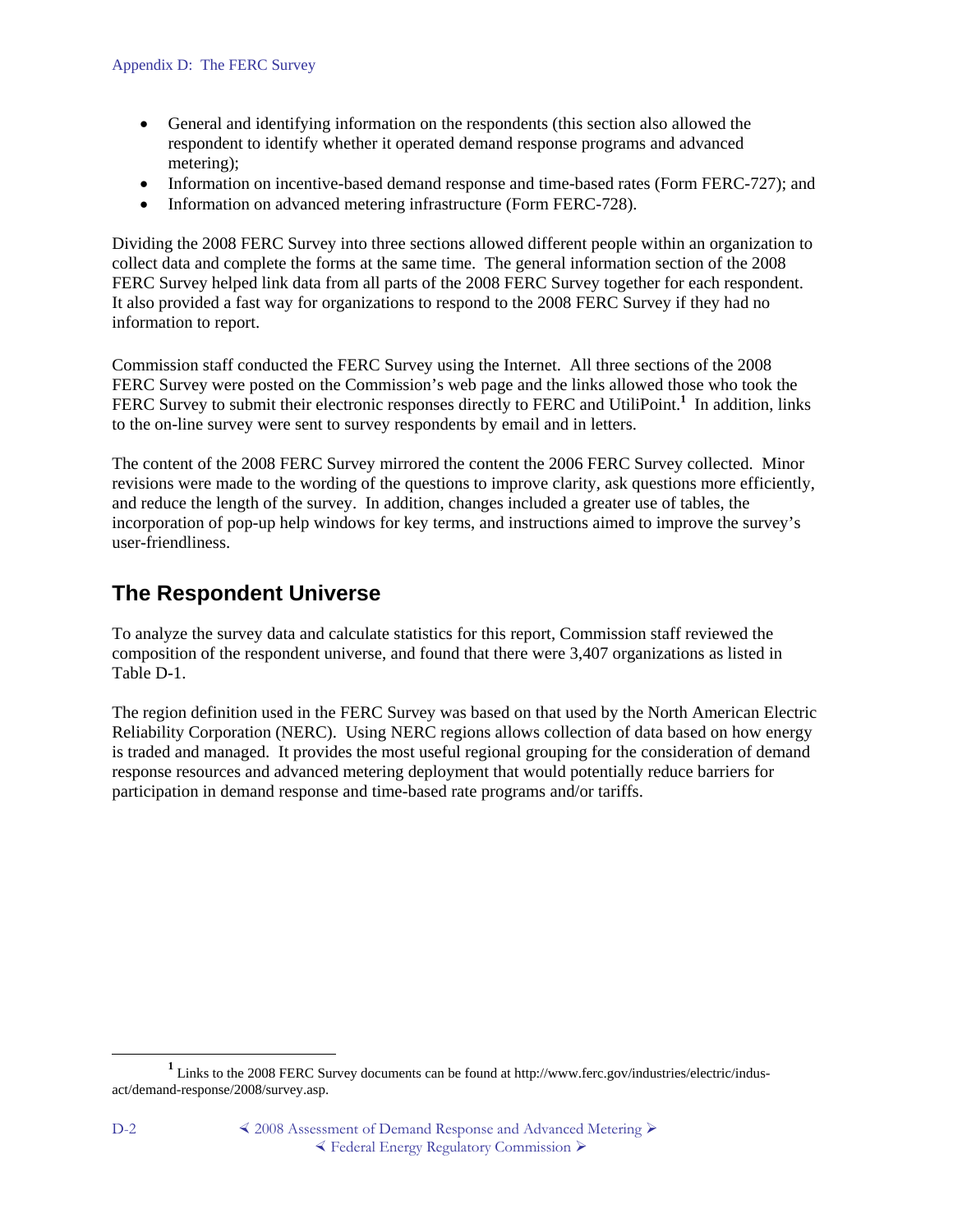| <b>Group Name</b>                  | <b>Number of Organizations in Group</b> |
|------------------------------------|-----------------------------------------|
| Municipal                          | 1,845                                   |
| Cooperative                        | 884                                     |
| <b>Investor Owned</b>              | 223                                     |
| Power Marketer                     | 162                                     |
| <b>Public Utility District</b>     | 126                                     |
| Municipal Authority                | 21                                      |
| Retail <sup>2</sup>                | 107                                     |
| <b>State</b>                       | 21                                      |
| Federal                            | 10                                      |
| <b>Independent System Operator</b> | 8                                       |
| <b>Grand Total</b>                 | 3,407                                   |

### **Table D-1. Respondent Universe of the 2008 FERC Survey**

Source: EIA, Internet

## **FERC Survey Methodology**

In 2006, Commission staff worked with OMB staff to develop a survey and sampling approach that would ensure that potential self-selection bias could be identified and analyzed. Commission staff and UtiliPoint followed the same sampling and stratification approach in the 2008 FERC Survey. Under this approach, Commission staff and Utilipoint :

- Developed the pool of utility respondents from the 2007 EIA respondent list and other industry-related publications. The number of organizations in each group was verified;
- Segmented the pool of 2008 FERC Survey respondents by NERC region, type of utility and the number of retail customers served;
- Sized respondents based on total number of customers each utility reported in its 2006 EIA-861 form, and through communication with the RTOs, ISOs and curtailment service providers as follows:
	- o Large (number of customers over 100,000),
	- $\circ$  Medium (number of customers  $> 25,000$  and less than 100,000),
	- o Other (0 retail customers or Generation and Transmission utility), and
	- o Small (less than or equal to 25,000 customers); and
- Drew a random sample of 732.

Based on the experience with the 2006 FERC Survey, Commission staff expected that the demand response program offerings as well as the penetration of AMI would be substantially different across the different size utilities and across the different types of utilities. In addition, Commission staff anticipated AMI responses from utilities that have ownership or responsibility for revenue and billing metering, such as cooperative, federal, investor-owned, municipal, political subdivision, and state utilities who serve retail customers. Utilities that do not serve retail customers – namely Municipal Marketing Authorities, Wholesalers or Generation and Transmission (G&T) utilities – were not expected to submit responses for the AMI section of the FERC Survey since these types of utilities typically do not own or have responsibility for billing and revenue meters for retail customers. In addition, Power Marketers (which include Competitive Retailers, Energy Service Providers, Retail Providers, and the other names generally used in regions with retail competition or retail choice) were

**<sup>2</sup>** <sup>2</sup> Retail entities sell electric energy to retail customers where the sale of electricity is open to retail competition.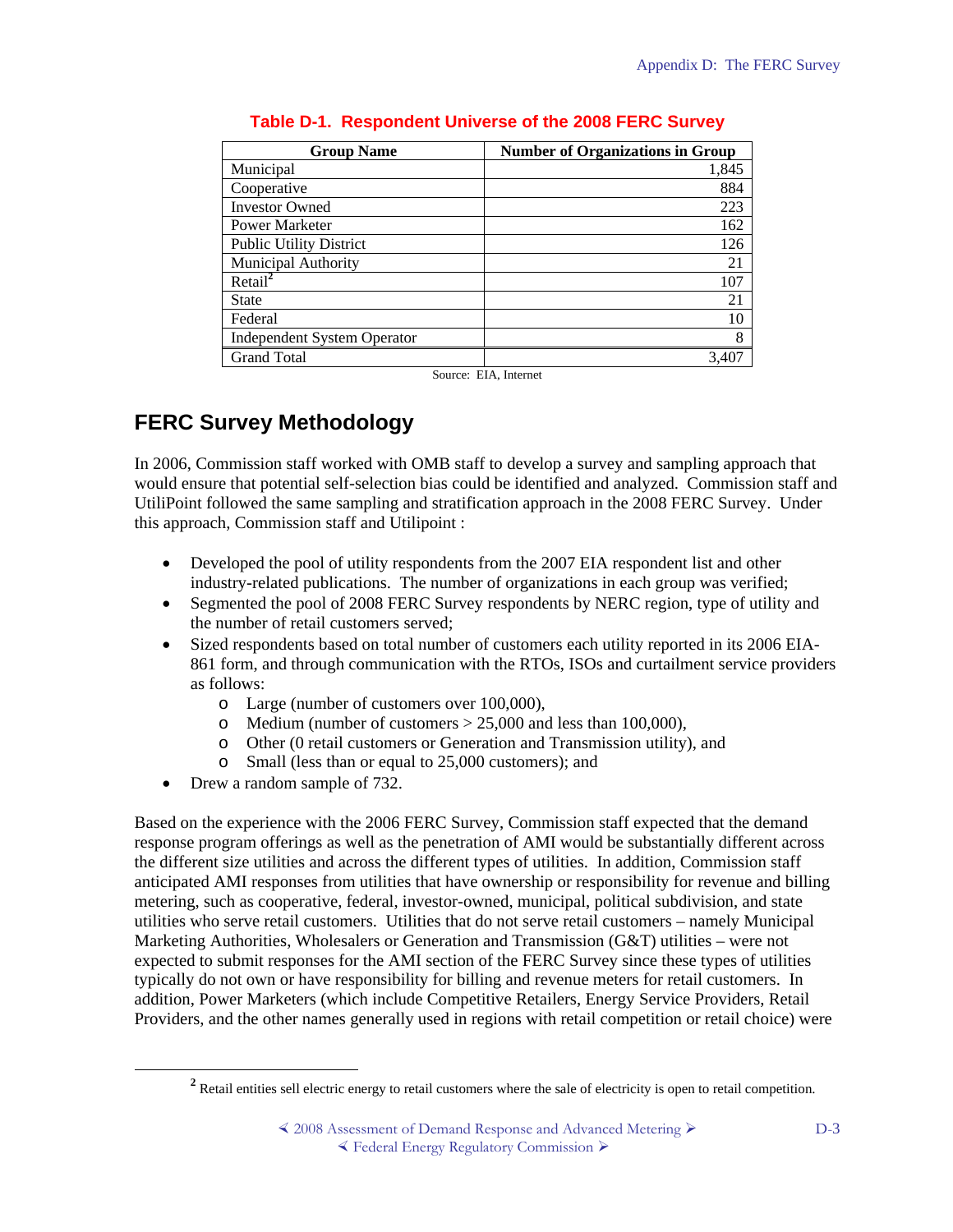not expected to submit responses to the AMI section of the FERC Survey because these utilities typically do not own or have responsibility for retail metering.

## **Fielding the FERC Survey and Analyzing the Data**

#### **Efforts to Maximize Response Rates**

Similar to efforts undertaken in 2006, Commission staff tried to maximize response rates by using an aggressive outreach approach of alerting large gatherings of organizations that were expected to respond to the FERC Survey of the survey's release and survey response due dates. For example, Commission staff announced preliminary survey plans and discussed these with several trade and state associations including members and/or representatives of the National Association of Regulatory Commissioners, American Public Power Association, Edison Electric Institute, and the National Rural Electric Cooperative Association. In a cooperative spirit and in consideration of the authority that state utility commissioners have in this matter, Commission staff sent letters to state regulators over FERC Chairman Kelliher's signature informing them of the organizations in their state that were asked to participate in the FERC Survey. The letter committed to giving them a status report of whether or not those utilities in their jurisdiction had responded to the FERC Survey in a follow-up letter. Commission staff sent these follow-up letters to the state regulators 30 days after the FERC Survey issued.

Another effort to maximize response and encourage participation in the FERC Survey was customizing the letter Commission staff sent to the respondent universe. The letters used personalized greetings, included references to the potential respondent company by name, provided information about the 2008 FERC Survey, and gave general guidance on how to complete the 2008 FERC Survey. Commission staff sent the 2008 FERC Survey letter via email as well as in hard copy. Delivery of a hard copy of the 2008 FERC Survey package at the place of business was prudent because Commission staff anticipated the email addresses of contacts listed in the 2007 EIA-861 database might have changed since the EIA-861 data was collected.

Commission staff also made several changes to the design of the on-line survey used for the 2006 FERC Survey in an effort to maximize response rates. These changes included the increased use of data entry tables to improve the readability and ease of data input by respondents; adding questions and routing of questions within the general information section to allow respondents who did not have AMI or demand response programs to quickly complete the survey; adding pop-up help windows that contained definitions of key terms; and adding the capability to save the survey by the respondent prior to submittal. The set of survey questions aimed to collect with regards to AMI and demand response programs remained the same as was approved by OMB in 2006. These minor clarifications improved user-friendliness with resulting clarity and shortening of the survey length.

To accommodate respondents who were not comfortable completing a web survey or who did not have access to the Internet, the instructions provided a person's name and contact information so they could find an alternative means for reporting their information. Respondents needing such accommodation received a package by U.S. mail which included a custom letter as well as paper copies of the instructions, frequently asked questions, glossary and survey instruments. The letter included instructions for completing and submitting the FERC Survey manually. As was the case in 2006, respondents were also able to have someone fill out the FERC Survey for them during a phone call, if they so chose. To encourage participation, there was a phone number at the bottom of each page of the electronic and paper versions of the FERC Survey for respondents to call if they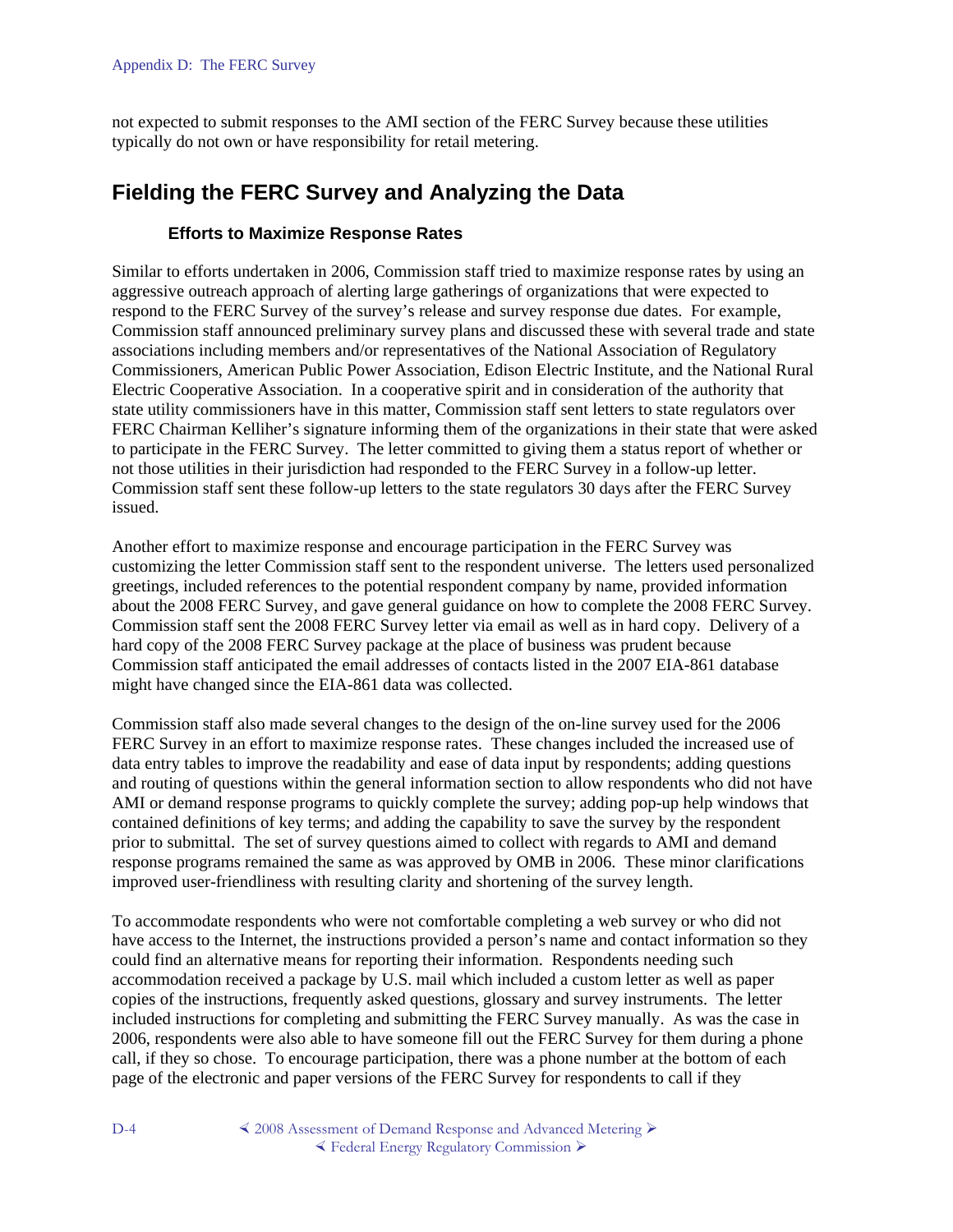encountered problems while filling out the survey. This boosted response rates by solving technical difficulties and providing a way for respondents to get clarifications on questions. For example, some respondents notified Commission staff and UtiliPoint that they were not able to access the information on the web site. Investigation of the matter found that these respondents had pop-up ad blockers on their computers. By disabling this feature on their computer, they were able to complete the survey. Commission staff and UtiliPoint collected and compiled this sort of information into an updated frequently asked question list which was then posted on the survey web page.

To increase the likelihood of getting survey responses from contacts listed in the EIA-861 database that were responsible for reporting on three or more organizations, Commission staff sent customized letters to these contacts. The letter included a spreadsheet they could use to report their data and eliminated the need to fill out the multi-page survey repeatedly.

Commission staff and UtiliPoint followed through by phone calls with those who had not completed the FERC Survey by the deadline. Staff who did the follow-up had experience in interviewing energy market participants had a deep knowledge of advanced metering, demand response, and time-based rates.

UtiliPoint tracked responses as they came in to assess which NERC regions might have been showing under-representation and targeted these for early follow-up.

#### **Survey Response Rates**

The overall response rate of 61 percent for the 2008 FERC Survey is high for a voluntary survey, and is higher than the already high response rate achieved in the 2006 FERC Survey. This section discusses survey response in detail and compares the actual response rate with expectations.

Examination of the actual response rates for the two sections of the 2008 FERC Survey in Table D-2 indicates a difference between overall response rates to the demand response and AMI sections of the survey. More respondents completed the advanced metering section of the survey (60 percent) than the demand response section (55 percent). This pattern is consistent for many of the entity type and size groups within the respondent universe. Nevertheless, response rates did not show major differences between the two sections from several key groups. For example, for large investor-owned utilities the response rate for the AMI section of the survey is 99 percent, while the response rate for the demand response section is 97 percent.

The percentage of actual responses by utility size is consistent with UtiliPoint survey experience that large utilities are typically very responsive and medium-sized utilities less so. Experience also shows that small utilities are very responsive when they are directly contacted by phone. However, due to the large number of small utilities that did not respond, a comprehensive respondent follow-up was not economically feasible.

As was achieved in 2006, small cooperative and municipally owned utilities had a very significant – and rare – response rate of greater than 50 percent. Small municipals usually have a voluntary survey response rate of five percent.

In spite of follow up phone calls and in-person conversations with staff and leaders at all levels of the group of retail entities (e.g., curtailment service providers), Commission staff was only able to achieve a response rate for retailers that was 20 percent for the demand response section and 22 percent for the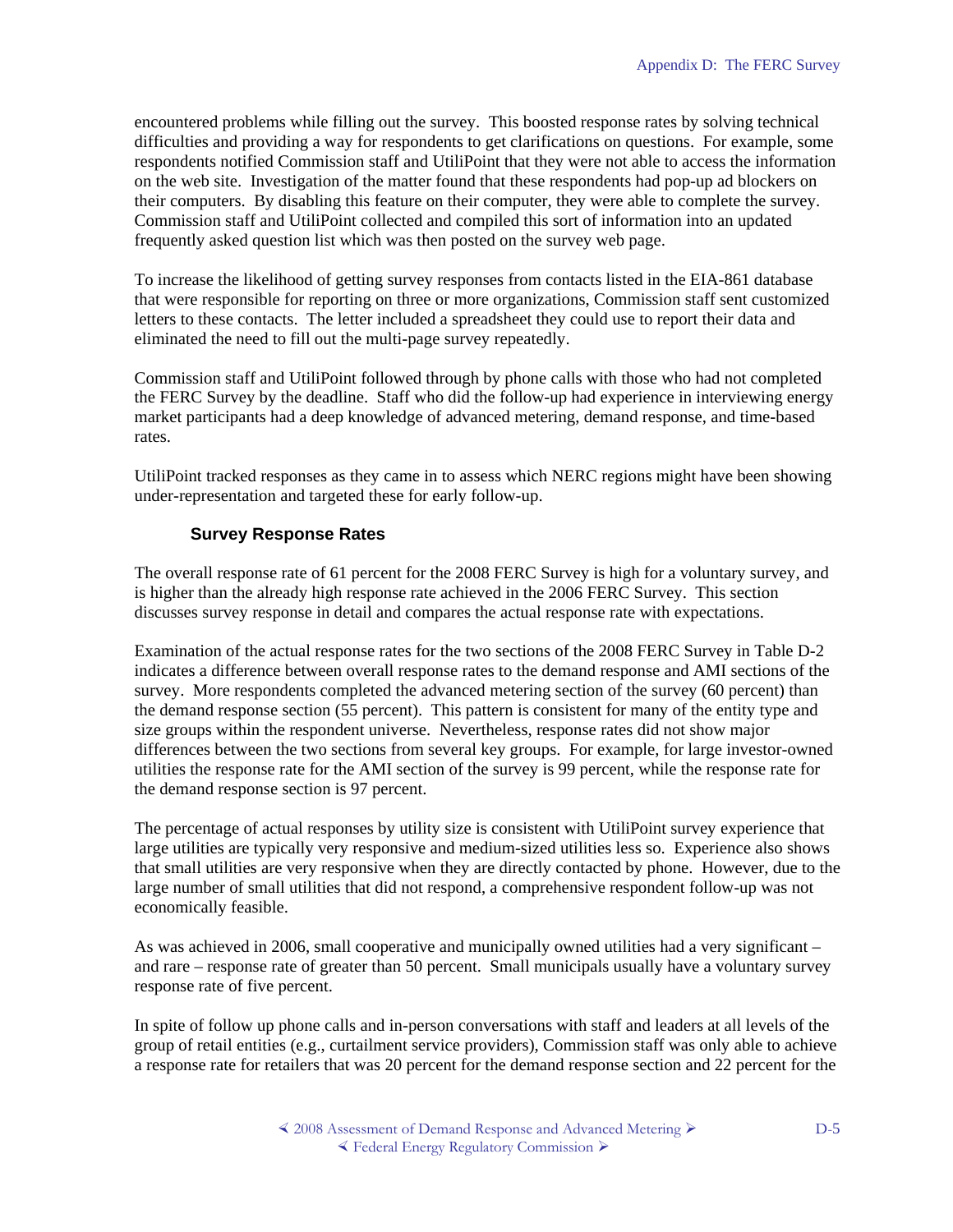AMI section. The low participation rate of this section of the respondent universe was consistent with the 2006 Survey experience.

| <b>Type of Entity</b>      | <b>Size</b> | <b>Total</b><br><b>Number</b> | <b>DR</b> Sample<br><b>Response</b><br>Rate | <b>DR</b> Actual<br><b>Response</b><br>Rate | <b>AMI</b><br><b>Sample</b><br><b>Response</b><br>Rate | <b>AMI</b><br><b>Actual</b><br><b>Response</b><br>Rate |
|----------------------------|-------------|-------------------------------|---------------------------------------------|---------------------------------------------|--------------------------------------------------------|--------------------------------------------------------|
| Cooperative                | Large       | 20                            | 70%                                         | 70%                                         | 75%                                                    | 75%                                                    |
|                            | Medium      | 187                           | 64%                                         | 62%                                         | 61%                                                    | 61%                                                    |
|                            | Small       | 618                           | 65%                                         | 64%                                         | 67%                                                    | 67%                                                    |
|                            | Other       | 59                            | 78%                                         | 59%                                         | 100%                                                   | 75%                                                    |
| Federal                    | Medium      | 1                             | 100%                                        | 100%                                        | 100%                                                   | 100%                                                   |
|                            | Small       | 6                             | 17%                                         | 17%                                         | 33%                                                    | 33%                                                    |
|                            | Other       | 3                             | 67%                                         | 67%                                         | 100%                                                   | 100%                                                   |
| Investor-Owned             | Large       | 110                           | 97%                                         | 97%                                         | 99%                                                    | 99%                                                    |
|                            | Medium      | 22                            | 100%                                        | 91%                                         | 100%                                                   | 95%                                                    |
|                            | Small       | 53                            | 50%                                         | 58%                                         | 63%                                                    | 60%                                                    |
|                            | Other       | 38                            | 60%                                         | 53%                                         | 80%                                                    | 68%                                                    |
| <b>ISO</b>                 | Other       | 8                             | 88%                                         | 88%                                         | 63%                                                    | 63%                                                    |
| Municipal                  | Large       | 19                            | 68%                                         | 68%                                         | 63%                                                    | 63%                                                    |
|                            | Medium      | 85                            | 56%                                         | 48%                                         | 58%                                                    | 53%                                                    |
|                            | Small       | 1738                          | 45%                                         | 51%                                         | 52%                                                    | 55%                                                    |
|                            | Other       | 3                             | 200%                                        | 67%                                         | 200%                                                   | 67%                                                    |
| <b>Municipal Authority</b> | Other       | 21                            | 250%                                        | 67%                                         | 200%                                                   | 67%                                                    |
| <b>PUD</b>                 | Large       | $\overline{7}$                | 71%                                         | 71%                                         | 71%                                                    | 71%                                                    |
|                            | Medium      | 11                            | 83%                                         | 64%                                         | 83%                                                    | 64%                                                    |
|                            | Small       | 83                            | 50%                                         | 61%                                         | 75%                                                    | 70%                                                    |
|                            | Other       | 25                            | 100%                                        | 60%                                         | 100%                                                   | 64%                                                    |
| <b>Power Marketer</b>      | Large       | 15                            | 27%                                         | 60%                                         | 60%                                                    | 60%                                                    |
|                            | Medium      | 12                            | 33%                                         | 50%                                         | 67%                                                    | 58%                                                    |
|                            | Small       | 75                            | 0%                                          | 47%                                         | 57%                                                    | 48%                                                    |
|                            | Other       | 60                            | 100%                                        | 42%                                         | 71%                                                    | 68%                                                    |
| Retail                     | Other       | 107                           | 25%                                         | 20%                                         | 29%                                                    | 22%                                                    |
| <b>State</b>               | Large       | $\overline{2}$                | 50%                                         | 50%                                         | 50%                                                    | 50%                                                    |
|                            | Medium      | $\mathbf{1}$                  | 0%                                          | 0%                                          | 100%                                                   | 100%                                                   |
|                            | Small       | 6                             | 100%                                        | 100%                                        | 100%                                                   | 100%                                                   |
|                            | Other       | 12                            | 50%                                         | 50%                                         | 83%                                                    | 83%                                                    |
| <b>Total</b>               |             | 3407                          | 63%                                         | 55%                                         | 67%                                                    | 60%                                                    |

#### **Table D-2. 2008 FERC Survey Responses**

Commission staff and UtiliPoint compared the response rates of the 732 organizations in the random AMI sample to the response rates of the 2,094 in the respondent universe who completed either the demand response program or the AMI sections of the FERC Survey to ascertain whether self-selection bias was present. As can be seen from Table D-2, response rates for the 2008 FERC Survey – overall and by strata – show no statistically significant evidence of self-selection bias. While not identical,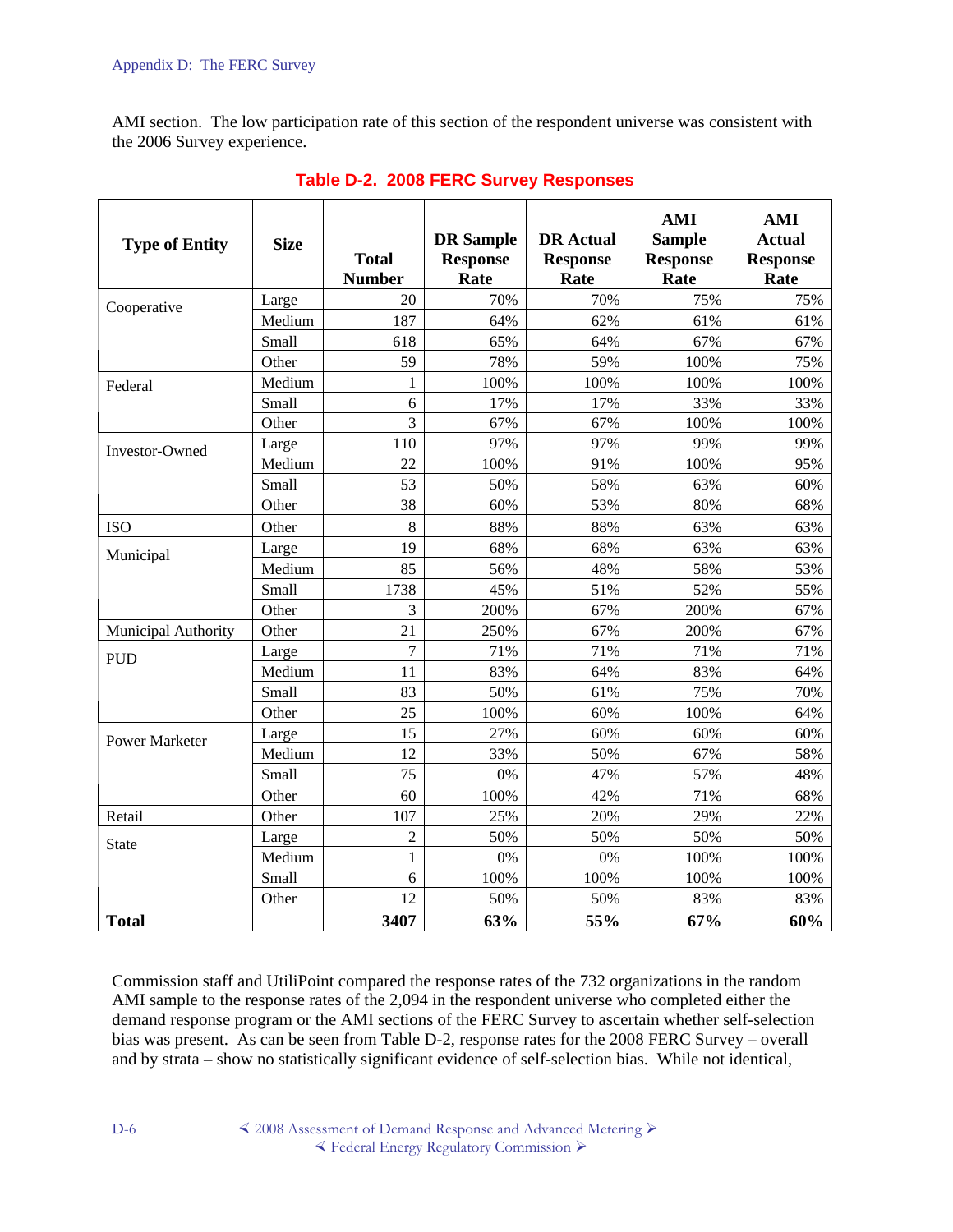response rates from the random sample versus the entire respondent universe do not display major differences.

## **Working with the Data**

As discussed in Chapters II and III, Commission staff used the 2008 FERC Survey to estimate AMI penetration rate and potential peak load reduction. The following discussion describes the analysis undertaken by Commission staff and UtiliPoint.

#### **Advanced Metering**

Commission staff developed estimates of the penetration rate of national and regional advanced metering required by Congress through extrapolation of the survey results to produce state, regional, and national estimates. Extrapolation should not produce significant biases because the total number of meters (of all types) reported by the entities that responded to the 2008 FERC Survey account for 91 percent of all currently installed electricity meters in the U.S. The extrapolation process was conducted through the development of regional and entity size weights and is described below.

The information provided by the respondents to the AMI portion of the FERC Survey was weighted to extend the results to all the meters in the U.S. Since almost all of the larger utilities responded to the survey, one can assume that medium and small utilities make up the majority of the nine percent not represented. To ensure that the estimates properly account for the nine percent not included in the responses, the data was weighted. Each entity that was given the opportunity to respond was assigned to a cell defined by the NERC region, type of entity, and size (in terms of the number of meters). The weight was determined by calculating the sum of all meters<sup>3</sup> associated with all of the entities assigned to a particular cell divided by the sum of the total number of meters reported by the respondents in the 2008 FERC Survey.

For example, if 45 percent of small cooperatives were to respond to the survey in the ERCOT region and 100 percent of the large investor-owned utilities responded, the weight for the small cooperatives would be the total meters for all of the small ERCOT cooperatives divided by the total number of meters reported by the 45 percent of coops in ERCOT that responded to the 2008 FERC Survey. This weight would be greater than one. In contrast, the weight for the large investor-owned utilities in ERCOT would be one because all of the large investor-owned utilities responded.

The weight was then used to extrapolate the number of advanced meters in each region, entity type, and size cell from the survey responses. Regional and state estimates were calculated based on these weights.

#### **Demand Response**

Since the response rate for the demand response section of the 2008 FERC Survey was not 100 percent, Commission staff developed estimates of total resource contribution in the United States by supplementing the 2008 FERC Survey responses with information on peak load reduction potential from other sources (*e.g.*, 2006 EIA Form 861, RTO or ISO demand response program evaluations, and

**<sup>3</sup>** <sup>3</sup> Meter counts for entities were taken from customer data reported in the 2007 EIA Form 861. Since Commission staff analysis of customer and meter totals in the 2006 FERC Survey indicates that the total number of meters in the United States is 98 percent of the total number of customers, customer counts can be used as proxy for meters, particularly with entities with fewer customers and meters.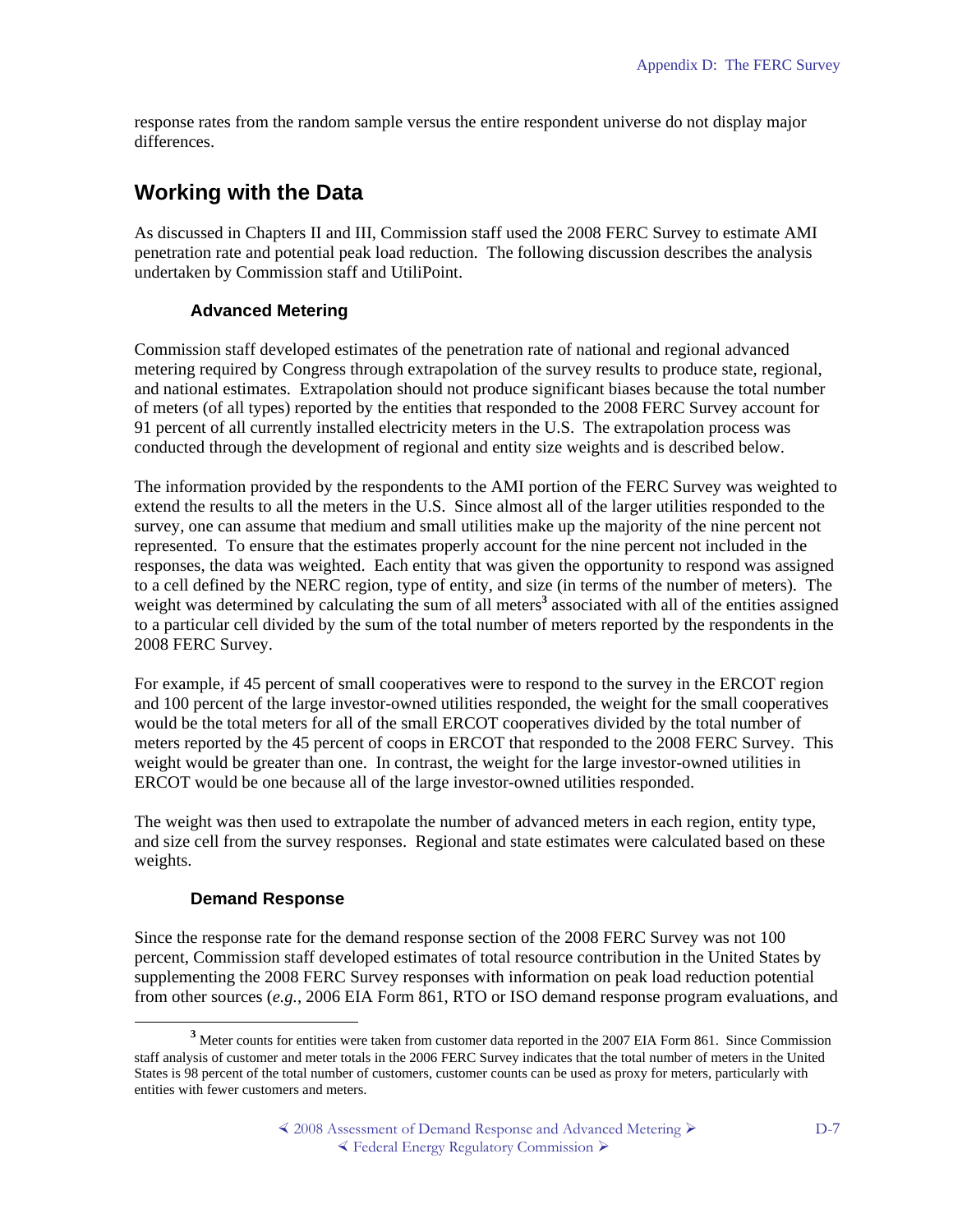direct contact with non-respondents). Commission staff developed peak load reduction estimates for entities who did not respond to the 2008 FERC Survey from these supplemental sources. Commission staff determined that an extrapolation method similar to the one discussed above for advanced metering was not appropriate for demand response. Investments and activity in demand response are driven by a large number of factors entities face in power markets, including prevailing and projected wholesale electricity prices, level of available installed capacity, and the ability and interest of customers to participate in demand response programs. As a result, the extrapolation of regional patterns to individual entities would be problematic.

The primary method of developing peak load reduction estimates from this missing data (both from a lack of any response to the 2008 FERC Survey from an entity and to missing information regarding potential peak reduction for a demand response program in submitted responses) was to directly contact the entities to supply the missing data. If this was not possible, or direct contact was unsuccessful, information on total potential peak reduction reported by the entity in their 2006 EIA Form 861 submittal was used.<sup>4</sup> This process was applied to the largest entities with missing data who reported 100 MW of potential peak reductions in the 2006 EIA Form 861. RTO and ISO demand response evaluations and reports were also drawn upon where necessary, particularly potential peak reduction from curtailment service providers and unregulated retailers. As is seen in Table D-2, the response rate to the 2008 FERC Survey from curtailment service providers is low.

Commission staff and UtiliPoint also addressed double-counting of potential peak reduction. The 2008 FERC Survey was sent to entities that have the potential to report on the same demand response programs and rates. In the 2008 FERC Survey, Commission staff and their consultants identified 171 out of 2,315 reported demand response programs and rates that were reported by two or more entities. The double-counting was addressed by identifying a *Parent* and *Child* relationship for each duplicate program. For example, if a local distribution cooperative reported on a program and its cooperative generation and transmission (G&T) supplier also did, the *Child* would be the local cooperative and the *Parent* the G&T. The potential peak reduction and actual peak reduction was subtracted from the *Parent* in all identified cases. In developing an estimate of annual demand response resource contribution, eliminating this "double-counting" results in more accurate demand response potential values.

A final notable issue that is always present in surveys is data quality. A number of data quality checks were developed to assess reasonableness of survey responses on demand response resource potential. For example, a number of respondents did not notice that data about peak reduction and maximum demand of enrolled customers was requested in terms of megawatts and provided data in kilowatts.

**<sup>4</sup>** This assumes that all the demand response programs/tariffs included in the EIA-861 survey in 2006 were continued without any changes in enrollment in 2005. Commission staff acknowledges that it is possible that a few entities may have discontinued the demand response programs/tariffs offered in 2006 by the time this report was complete.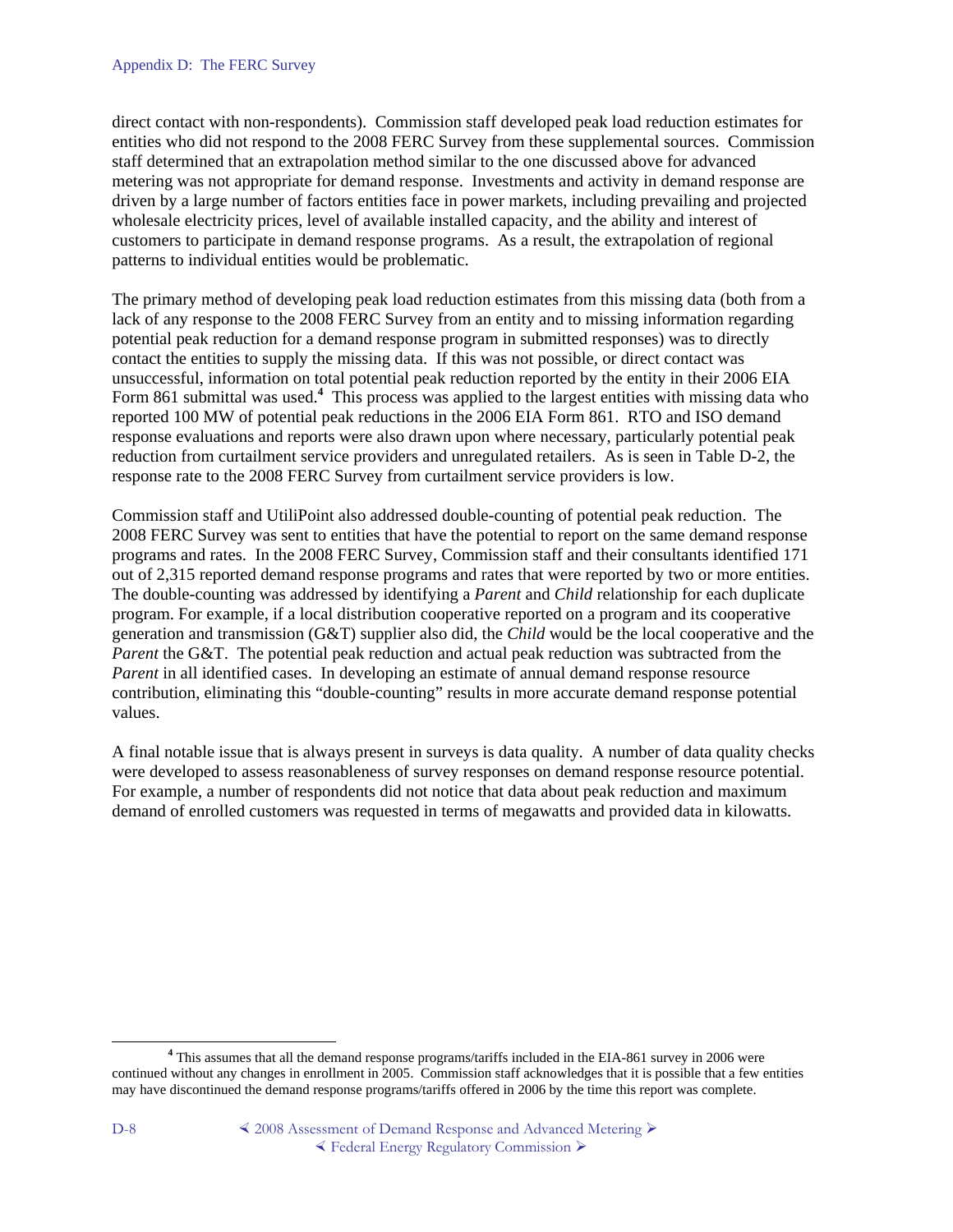## **Appendix E: FERC Survey Respondents**

## **Municipally Owned Utilities (1041 Entities)**

Adrian Public Utilities (MN) Advance Municipal Light & Power (IN) Aitkin Public Utilities Comm (MN) Albany Water, Gas & Light Commission (GA) Alexander City Light & Power (AL) Alexandria, City of (MN) Algoma Utilities (WI) Anadarko Public Works Authority (OK) Anderson Municipal Light and Power (IN) Anita Municipal Utility (IA) Anoka Municipal Utility (MN) Ashburnham Municipal Light Plant (MA) Ashland Electric (NH) Atlantic Municipal Utilities (IA) Aurelia Municipal Electric (IA) Austin Energy (TX) Austin Utilities (MN) Azusa Light and Water (CA) Bainbridge Municipal Electric Utility (IN) Baldwin City Municipal Power/Light (KS) Bamberg Board of Public Works (SC) Bancroft Municipal (IA) Barnesville Municipal Utility (MN) Barron Light & Water (WI) Barton Electric Dept. (VT) Bay City Electric Light & Power (MI) Beaches Energy Services (FL) Belmont Light & Water (WI) Benton Electric Utility (WI) Biwabik Public Utilities (MN) Black River Falls Municipal Utilities (WI) Blakely Borough (PA) Bloomer Electric & Water (WI) Blue Earth Light & Water (MN) Bluffton, City of (IN) Board of Public Works (SC) Board of Water Electric & Communications (IA) Boro of Mont Alto (PA) Borough of East Conemaugh (PA) Borough of Ellwood City (PA) Borough of Goldsboro (PA) Borough of Grove City (PA) Borough of Lavallette (NJ) Borough of Milltown (NJ) Borough of New Wilmington (PA) Borough of Olyphant (PA) Borough of Park Ridge (NJ) Borough of Perkasie (PA) Borough of Pitcairn (PA) Borough of Smethport (PA) Borough of Watsontown (PA) Borough of Weatherly (PA) Borough of Zelienople (PA) Boscobel Utilities (WI) Boylston Light (MA)

Bozrah Light & Power (CT) Brainerd Public Utilities (MN) Braintree Electric Light Department (MA) Bremen Electric Light & Power Co. (IN) Bridgeport, City of (TX) Brigham City Corporation (UT) Bristol Virginia Utilities (VA) Brodhead Water & Light (WI) Brooklyn Muni. Utilities (IA) Brooklyn Municipal Electric Utility (IN) Brownsville Public Utilities Board (TX) Buffalo Iowa Municipal Power and Lighting Co (IA) Burbank Water and Power (CA) Butler Electric (NJ) Cairo Public Utility Company (IL) Canton Municipal Utilities (MS) Carrollton Board of Public Works (MO) Carthage Water & Electric Plant (MO) Cascade Municipal Utilities (IA) Cashton (WI) Castroville Utility System (TX) Cedarburg Light & Water Utility (WI) Centerville Municipal Power & Light (IN) Chappell Municipal Utilities (NE) Charles P. Ketler Power Plant (NY) Chester Municipal Electric Light Department (MA) Chillicothe Municipal Utilities (MO) City of Salisbury (MO) City of Troy (MT) City of Cavalier (ND) City of Abbeville (LA) City of Abbeville (SC) City of Acworth (GA) City of Ada (MN) City of Adel (GA) City of Afton (IA) City of Akutan (AK) City of Alameda (CA) City of Albany (MO) City of Albion (ID) City of Alexandria (LA) City of Algona (IA) City of Alpha (MN) City of Alta (IA) City of Altamont (IL) City of Altamont Kansas (KS) City of Alton (IA) City of Altus (OK) City of Ames Electric Services (IA) City of Anaheim, Public Utilities Department (CA) City of Ansley (NE) City of Anthony (KS) City of Arapahoe (NE) City of Arcadia (WI) City of Arlington (MN)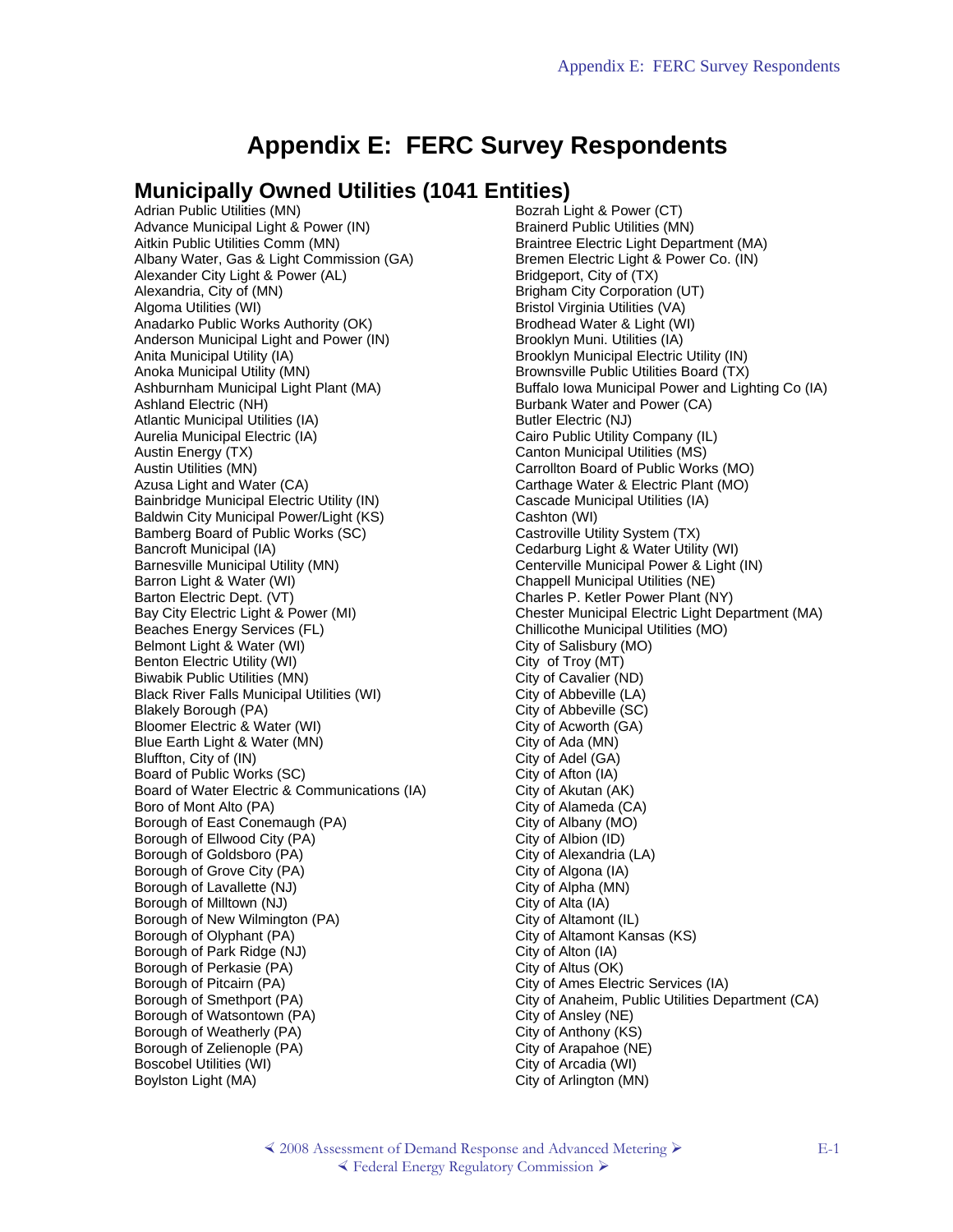City of Arlington (SD) City of Arma (KS) City of Ashland (KS) City of Ashland (OR) City of Aspen (CO) City of Attica (KS) City of Auburn (IA) City of Auburn (IN) City of Aurora (SD) City of Ava (MO) City of Axtell (KS) City of Aztec (NM) City of Bandon (OR) City of Banning (CA) City Of Bardstown (KY) City of Bartow (FL) City of Bastrop (TX) City of Batavia Elec Util (IL) City of Baudette (MN) City of Bedford (VA) City of Belit (KS) City of Bellville (TX) City of Benson (MN) City of Benton (AR) City of Berea Municipal Utilities (KY) City Of Beresford (SD) City of Bethany (MO) City of Biggs (CA) City of Blackwell (OK) City of Blaine Electric (WA) City of Blakely (GA) City of Bloomfield (IA) City of Blooming Prairie (MN) City of Boerne (TX) City of Bonners Ferry (ID) City of Boulder City (NV) City of Bountiful (UT) City of Bowie (TX) City of Breckenridge (MN) City of Breda (IA) City of Breese (IL) City of Brewster (MN) City of Broken Bow (NE) City of Bronson (KS) City of Brookings (SD) City of Brownfield (TX) City of Brundidge (AL) City of Bryan (OH) City of Bryant (SD) City of Buffalo (MN) City of Buford (GA) City of Buhl Minnesota (MN) City of Burke (SD) City of Burlington (CO) City of Burlington (KS) City of Burlington Electric Department (VT) City of Burnet (TX) City of Burwell (NE) City of Bushnell (IL)

City of Cabool (MO) City of Cascade Locks (OR) City of Cairo (GA) City of Calhoun (GA) City of California (MO) City of Callender (IA) City of Cambridge (NE) City of Camden, SC (SC) City of Cameron (MO) City of Camilla (GA) City of Campbell (MO) City of Carlyle (IL) City of Carmi (IL) City of Celina (OH) City of Centralia (MO) City of Centralia (WA) City of Chanute (KS) City of Charlevoix (MI) City of Chattahoochee (FL) City of Chefornak (AK) City of Cheney (WA) City of Chetopa (KS) City of Chewelah (WA) City of Chicopee (MA) City of Cimarron (KS) City of Clarkson (NE) City of Clewiston (FL) City of Cody (WY) City of Colby (KS) City of Coleman (TX) City of College Station (TX) City of Collinsville (OK) City of Colman (SD) City of Columbiana (OH) City of Columbus, Ohio, Dept. of Pub Utilities (OH) City of Commerce (GA) City of Corona Department of Water & Power (CA) City of Covington, GA (GA) City of Crystal Falls (MI) City of Cuero (TX) City of Cumberland Municipal Utility (WI) City of Cushing (OK) City of Cuyahoga Falls (OH) City of Danville (IA) City of Danville (VA) City of Darwin (MN) City of Dayton (IA) City of Doerun (GA) City of Douglas (GA) City of Dover (OH) City of Deaver (WY) City of Declo (ID) City Of Delta (CO) City of Deshler (NE) City of Dike (IA) City of Dowagiac (MI) City of Drain (OR) City of Duncan (OK) City of Dunnell (MN)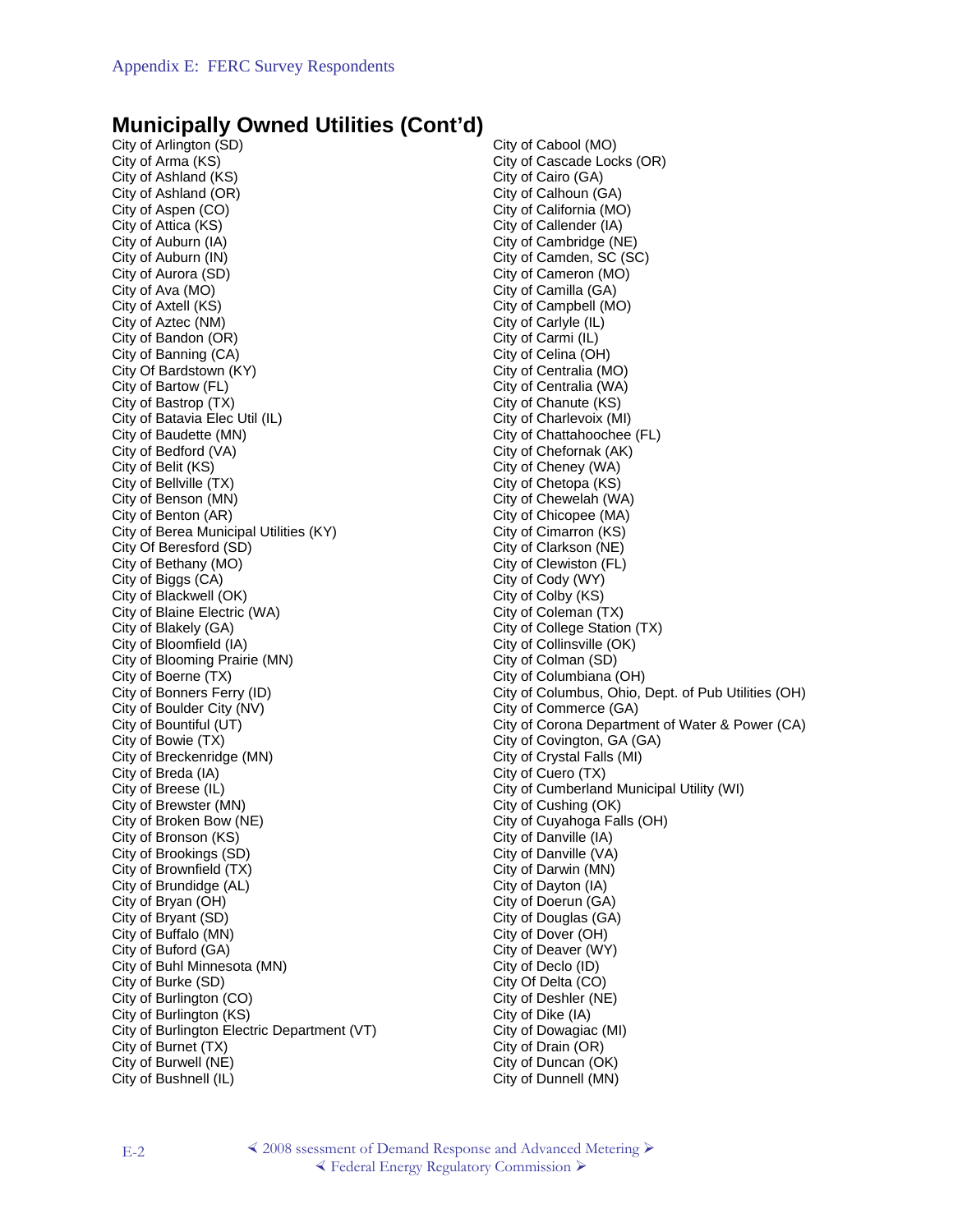City of Durant (MS) City of Dysart (IA) City of Eaton Rapids (MI) City of Eitzen (MN) City of El Dorado Spgs. (MO) City of Elba (AL) City of Elberton (GA) City of Elkhorn (WI) City of Ellensburg (WA) City of Ellsworth (IA) City of Elroy (WI) City of Enterprise (UT) City of Erath (LA) City of Escanaba (MI) City of Escondido (CA) City of Estherville (IA) City of Eudora (KS) City of Evergreen (AL) City of Fairbank (IA) City of Fairbury (NE) City of Fairfax (MN) City of Fairhope (AL) City of Farmersville (TX) City of Farmington (MO) City of Farnhamville (IA) City of Fayette (MO) City of Flatonia (TX) City of Floresville Electric Light & Power Sys (TX) City of Fort Collins CO (CO) City of Fosston (MN) City of Franklin (VA) City of Fredericksburg (IA) City of Fredonia (AZ) City of Friend (NE) City of Galion Electric (OH) City of Gallatin (MO) City of Galt (MO) City of Garden City (KS) City of Gas City (IN) City of Geneseo (Il City of Geneva Municipal Electric Utility (IL) City of Georgetown (TX) City of Giddings (TX) City of Gilbert (MN) City of Gillette (WY) City of Gilman City (MO) City of Girard (KS) City of Glasco (KS) City of Glen Elder (KS) City of Glenwood Springs (CO) City of Glidden (IA) City of Goldsmith (TX) City of Gonzales (TX) City of Goodland (KS) City of Gothenburg (NE) City of Grafton (ND) City of Grand Haven (MI) City of Grand Island (NE) City of Grantville (GA)

City of Greendale (IN) City of Greenfield (IA) City of Greenville (TX) City of Gridley (CA) City of Griffin (GA) City of Groton (SD) City of Groton Dept of Utilities (CT) City of Hampton (GA) City of Hartford (AL) City of Hartley (IA) City of Haven (KS) City of Healdsburg (CA) City of Hearne (TX) City of Hebron (NE) City of Hecla (SD) City of Helper (UT) City of Hemphill (TX) City of Hempstead (TX) City of Herington (KS) City of Hermann (MO) City of Herndon (KS) City of Heyburn (ID) City of Higginsville (MO) City of Hill City (KS) City of Hillsboro (KS) City of Hillsboro (ND) City of Hinton (IA) City of Hogansville (GA) City of Hoisington (KS) City of Holland Board of Public Works (MI) City of Holyrood (KS) City of Hominy (OK) City of Hope (ND) City of Houston (MO) City of Hudson (OH) City of Hugoton (KS) City of Hunnewell (MO) City of Huntingburg (IN) City of Idaho Falls (ID) City of Independence (MO) City of Indianola (NE) City of Iola (KS) City Of Isabel (KS) City of Jackson (GA) City of Jackson (MN) City of Jasper (TX) City of Jewett City (CT) City of Kahoka (MO) City of Kansas City (KS) City of Kaplan (LA) City of Kasson (MN) City of Key West (FL) City of Kimball (NE) City of Kings Mountain (NC) City of Kirkwood (MO) City of La Junta (CO) City of Lacrosse (KS) City of Lafayette (AL) City of LaGrange, Ga (GA)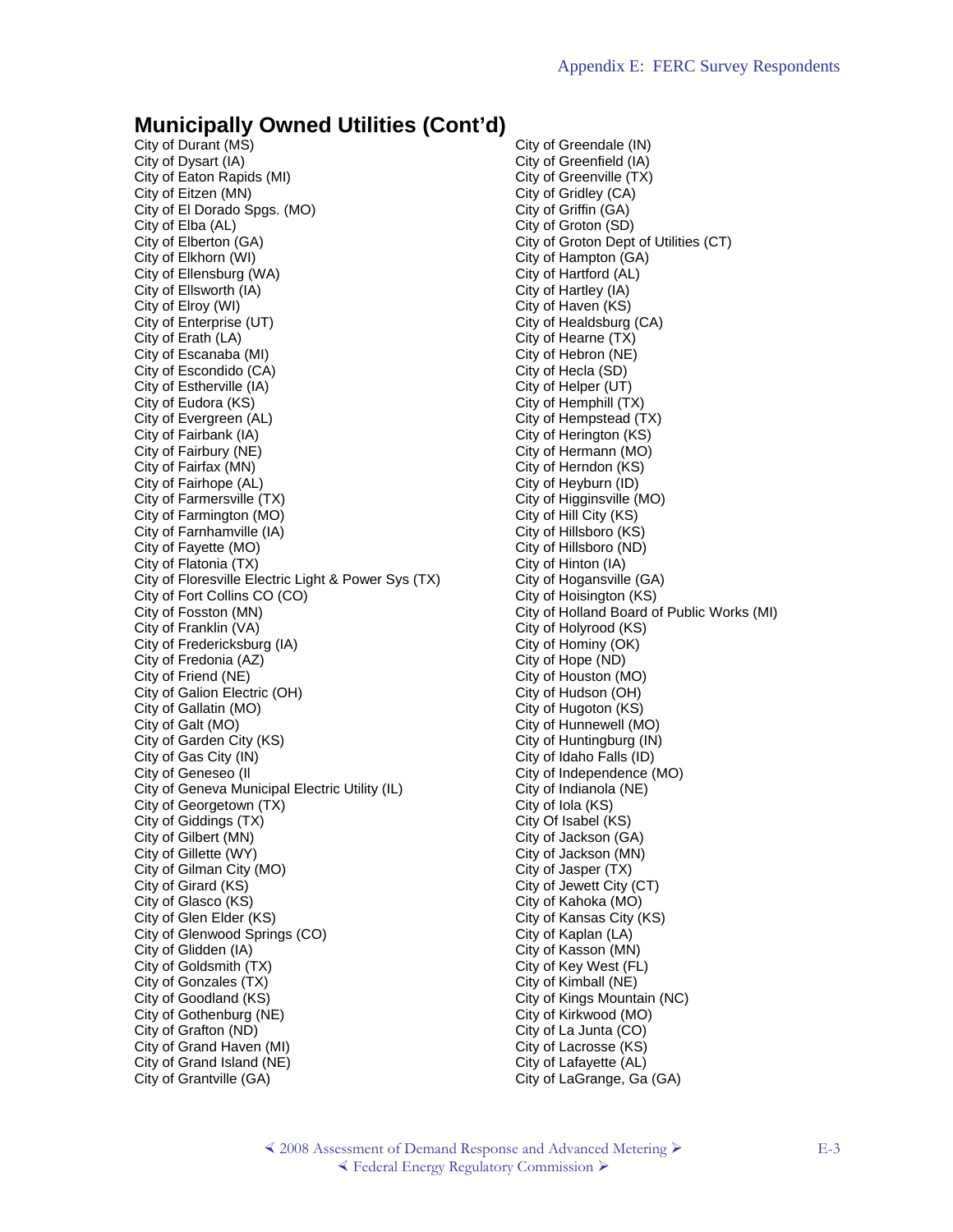City Of LaHarpe (KS) City of Lake Crystal (MN) City of Lake Mills (IA) City of Lake View (IA) City of Lakin (KS) City of Lakota (ND) City of Lamar (MO) City of Lamar Utilities Board (CO) City of Larned (KS) City of Laurens (IA) City of Laurens (SC) City of Laurinburg (NC) City of Lawler (IA) City of Lawrenceville (GA) City of Le Sueur (MN) City of Lebanon (MO) City of Lebanon (OH) City of Leesburg (FL) City of Lehigh (IA) city of Leland (MS) City of Lenox (IA) City of Liberal (MO) City of Lincoln Center (KS) City of Lindsborg (KS) City of Linneus (MO) City of Linton (IN) City of Livingston, TX (TX) City of Llano (TX) City of Lockhart (TX) City of Lompoc (CA) City of Longmont (CO) City of Los Angeles (CA) City of Loveland (CO) City of Lubbock (TX) City of Lucas (KS) City of Luverne MN (MN) City of Mabel (MN) City of Maddock (ND) City of Malden (MO) City of Mangum (OK) City of Mankato (KS) City of Mansfield (GA) City of Mansfield (MO) City of Marathon (IA) City Of Marceline (MO) City of Marion (KS) City of Marquette Board of Light and Power (MI) City of Marshall (MI) City of Marshall (MO) City of Marshfield (WI) City of Martinsville (VA) City of Mascoutah (IL) City of Mason (TX) City of McCleary (WA) City of McGregor (IA) City of McLaughlin (SD) City of McLeansboro (IL) City of Meade (KS) City of Medford (WI)

City of Melrose (MN) City of Memphis (MO) City of Mesa Utility Department (AZ) City of Miami (OK) City of Milford (DE) City of Milford (IA) City of Miller (SD) City of Milton (WA) City of Milton-Freewater (OR) City of Minden (LA) City of Minidoka (ID) City of Mitchell (NE) City of Monett (MO) City of Monroe City (MO) City of Monroe, NC (NC) City of Montezuma Kansas (KS) City of Monticello (GA) City of Moorhead (MN) City of Morgan City (LA) City of Morgan City (UT) City of Morrill (KS) City of Mount Dora (FL) City of Mount Vernon (MO) City of Mountain Iron (MN) City of Mountain View (MO) City of Mt Pleasant (IA) City of Mulvane (KS) City of Naperville (IL) City of Napoleon (OH) City of Needles, California (CA) City of Negaunee (MI) City of Nelson (NE) City of Neola (IA) City of New Richmond (WI) City of New Smyrna Beach (FL) City of Newark (DE) City of Newton Falls (OH) City of Niles, MI (MI) City of Nixa Utilities (MO) City of Norcross, Ga. (GA) City of North Saint Paul (MN) City of Northwood (ND) City of Norton (KS) City of Norwich Dept of Public Utilities (CT) City of Ocala Electric Utility (FL) City of Odessa (MO) City of Onawa (IA) City of Onida (SD) City of Opelika (AL) City of Orange City (IA) City of Orangeburg: Dpt of Public Utilities (SC) City of Orrville (OH) City Of Ortonville (MN) City of Osage City (KS) City of Osborne (KS) City of Osceola (MO) City of Oxford (KS) City of Painesville (OH) City of Palmetto (GA)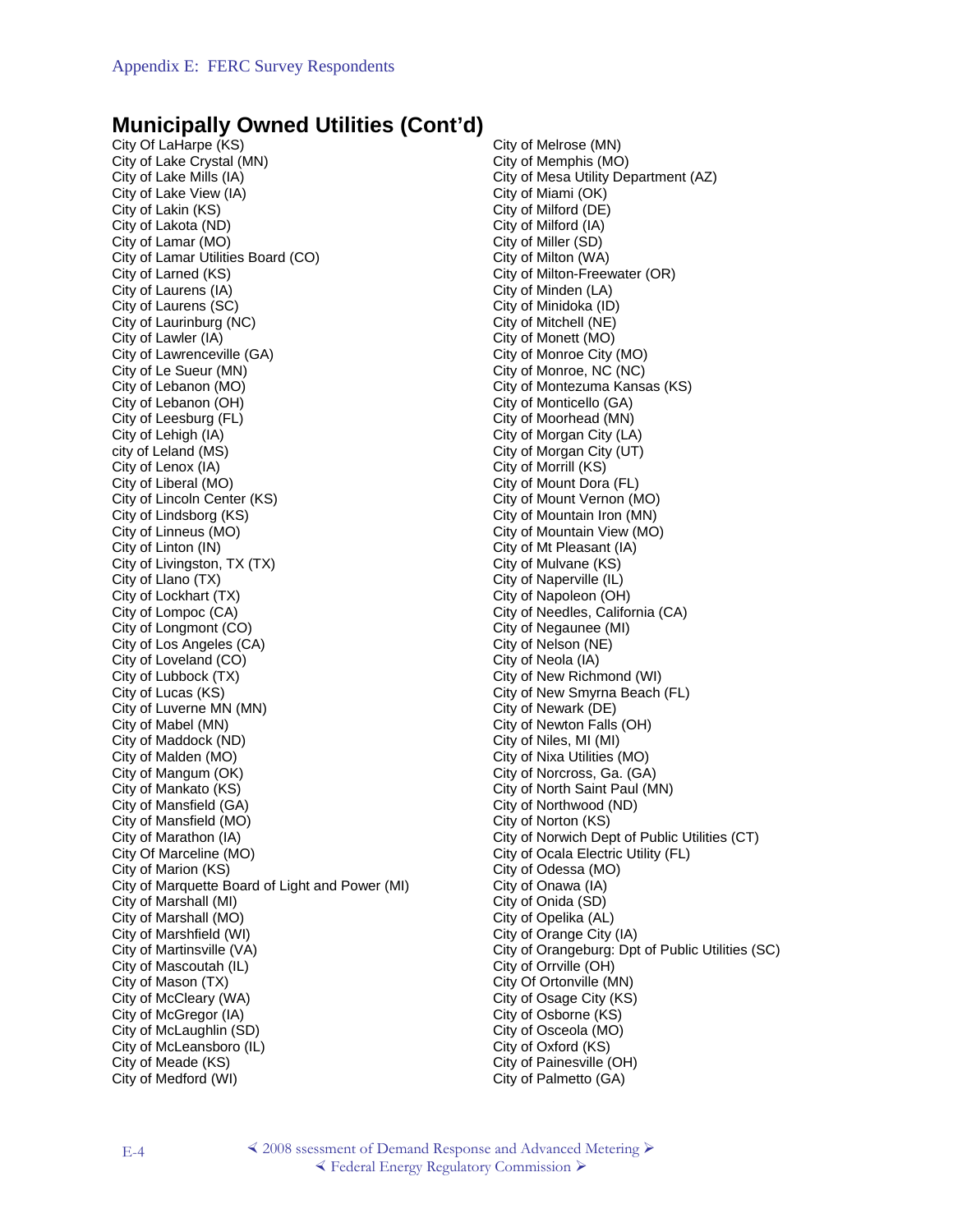City of Palmyra (MO) City Of Paris (AR) City of Paris (KY) City of Parker (SD) City of Pasadena (CA) City of Paton (IA) City of Pawhuska Oklahoma (OK) City of Perry (MO) City of Peterson (MN) City of Petoskey (MI) City of Pierce (NE) City of Piggott (AR) City of Pine Bluffs (WY) City of Plainview Municipal Power Plant (NE) City of Plankinton (SD) City of Plummer (ID) City of Pomona (KS) City of Powell (WY) City of Pratt (KS) City of Prescott (AR) City of Primghar (IA) City of Providence (KY) City of Pryor (OK) City of Radford (VA) City of Randall (MN) City of Rayne (LA) City of Readlyn (IA) City of Red Bud (IL) City of Redding (CA) City of Richland (MO) City of Richland (WA) City of Riverdale (ND) City of Rock Falls (IL) City of Rock Hill (SC) City of Round Lake (MN) City of Rupert (ID) City of Rushmore (MN) City of Russell (KS) City of Ruston (LA) City of Sabetha (KS) City of Saint Peter (MN) City of Salem (VA) City of San Marcos (TX) City of Sandersville (GA) City of Sanger (TX) City of Savonburg (KS) City of Schulenburg (TX) City of Scranton (KS) City of Scribner (NE) City of Seaford (DE) City of Seguin (TX) City of Seneca (KS) City of Seymour (TX) City of Shelbina (MO) City of Shelby (OH) City of Shelly (MN) City of Shiner (TX) City Of Sibley (IA) City of Sidney (NE)

City Of Siloam Springs (AR) City of Sioux Falls (SD) City of Smithville (TX) City of South Sioux City (NE) City of Southport (NC) City of Spooner (WI) City of Spring Grove (MN) City of Springfield (CO) City of Springfield, IL (IL) City of St Paul (NE) City of St. Charles Electric Department (MN) City of St. Francis (KS) City of St. George (UT) City of St. Mary's (KS) City of St. Mary's (OH) City of St. Robert (MO) City of Stafford (KS) City of Stanhope (IA) City of Starke (FL) City of Steelville (MO) City of Stephen (MN) City of Stephenson (MI) City of Stockton (KS) City of Stratford (IA) City of Strawberry Point (IA) City of Stromsburg (NE) City of Sullivan (MO) City of Sutton (NE) City of Sylvania (GA) City of Tallahassee (FL) City of Thayer (MO) City of Toronto (KS) City of Troy (AL) City of Troy (KS) City of Tulia (TX) City of Two Harbors (MN) City of Tyler (MN) City of Tyndall (SD) City of Udall (KS) City of Ukiah (CA) City of Union (SC) City of Unionville (MO) City of Valentine (NE) City of Vermillion (SD) City of Vero Beach (FL) City of Vineland (NJ) City of Virginia Dept of Public Utilities (MN) City of Volga (SD) City of Wadena (MN) City of Wahoo Utilities (NE) City Of Wakefield (MI) City of Warroad (MN) City of Waseca Electric Utility (MN) City of Washington (KS) City of Watertown (NY) City of Watonga (OK) City of Wauchula (FL) City of Waynetown (IN) City of Weimar (TX)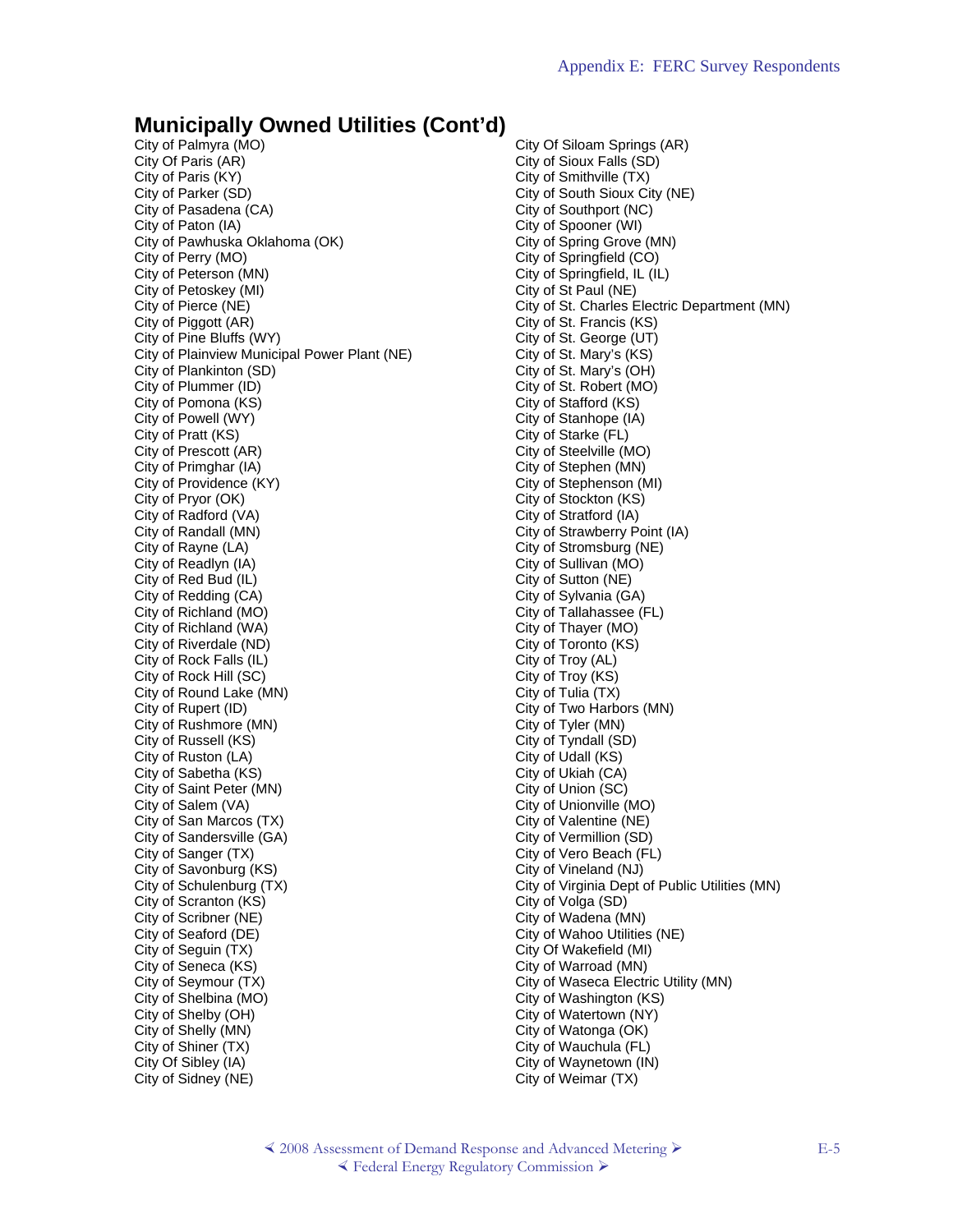City of Weiser (ID) City of Wellington (KS) City of Wells (MN) City of Wessington Springs (SD) City of West Bend (IA) City of West Liberty (IA) City of West Memphis (AR) City of Westerville (OH) City of Westfield (MA) City of Whalan (MN) City of Whigham (GA) City of White (SD) City of Whitesboro (TX) City of Windom (MN) City of Winfield (KS) City of Winner (SD) City of Winnfield (LA) City of Winona (MO) City of Winthrop (MN) City of Woodbine (IA) City of Woodsfield (OH) City of Woolstock (IA) City of Worthington Public Utilities (MN) City of Wrangell (AK) City Utilities of Richland Center (WI) City Utilities of Springfield, Missouri (MO) City Water and Light Plant (AR) Clarksville Light & Water Col (AR) Clay Center Public Utilities (KS) Clinton Combined Utility Sys (SC) Clintonville Utilities (WI) Coatesville Power and Light (IN) Coggon Municipal Light Plant (IA) Col City Mun Elec Util (IN) Colorado Springs City of (CO) Columbia Water & Light Dept (MO) Columbus Water & Light (WI) Comanche Public Works Authority (OK) Conway Corporation (AR) Corbin City Utilities Commission (KY) Corning Municipal Utilities (IA) Corwith Municipal Utilities (IA) CPS Energy (TX) Crane Public Works (MO) Cuba City Light & Water (WI) Darlington Light & Power (IN) David City Utilities (NE) Deshler Municipal Utilities (OH) Detroit Lakes Public Utility (MN) Dublin Municipal Electric Utility (IN) Durant Municipal Electric (IA) Eagle River Light & Water Utility (WI) Easton Utilities Commission (MD) Edmond Electric (OK) Elbow Lake Municipal Power (MN) Electric Plant Board of Vanceburg (KY) Elfin Cove Utility Comm. (AK) Elk River Municipal Utilities (MN) Ely Utilities (MN)

Emerson (NE) Est Grand Forks, City of (MN) Eugene Water & Electric Board (OR) Evansville Water & Light (WI) Fairburn Utilities (GA) Fairview City Corporation (UT) Falls City Utility Dept. (NE) Fillmore City Corp (UT) Fitzgerald Water, Light & Bond Commission (GA) Florence Utilities (WI) Floydada Power & Light (TX) Forest City Municipal (IA) Fort Morgan City of (CO) Fort Pierce Utilities Authority (FL) Fort Valley Utility Commission (GA) Frankfort Electric and Water Plant (KY) Fremont Department of Utilities (NE) Gainesville Regional Utilities (FL) Garland Power & Light (TX) Geary Utilities Authority (OK) Goltry P.W.A. (OK) Gowrie Municipal Utilities (IA) Grafton Electric (IA) Granbury Municipal U. (TX) Grand Rapids Public Utilities Commission (MN) Granite (OK) Green Cove Springs Electric Utility (FL) Greenwich (OH) Greenwood (NE) Greenwood Utilities (MS) Grove City (MN) Grundy Center Municipal Light & Power (IA) Hagerstown City of (IN) Hagerstown Light Department (MD) Halstad Municipal Utilities (MN) Hannibal Board of Public Works (MO) Harbor Springs Municipal Utility (MI) Hardwick Electric Department (VT) Harrisonburg Electric Commission (VA) Hart Hydro (MI) Hartford Electric (WI) Hastings Utilities (NE) Hawarden Municipal Utilities (IA) Hawley Public Utilities (MN) Heber Light & Power (UT) Henderson City Utility Comm. (KY) Hermiston Energy Services (OR) Hooversville Borough (PA) Hope Water and Light Commission (AR) Hopkinton Municipal Utilities (IA) Hull Municipal Light Plant (MA) Hurricane City (UT) Hustisford Utilities (WI) Hyrum City Corp. (UT) Inc. Village of Orleans (VT) Incorporated County of Los Alamos (NM) Independence Light, Power (IA) Indianola Municipal Utilities (IA) Ipnatchiaq Electric Co. (AK)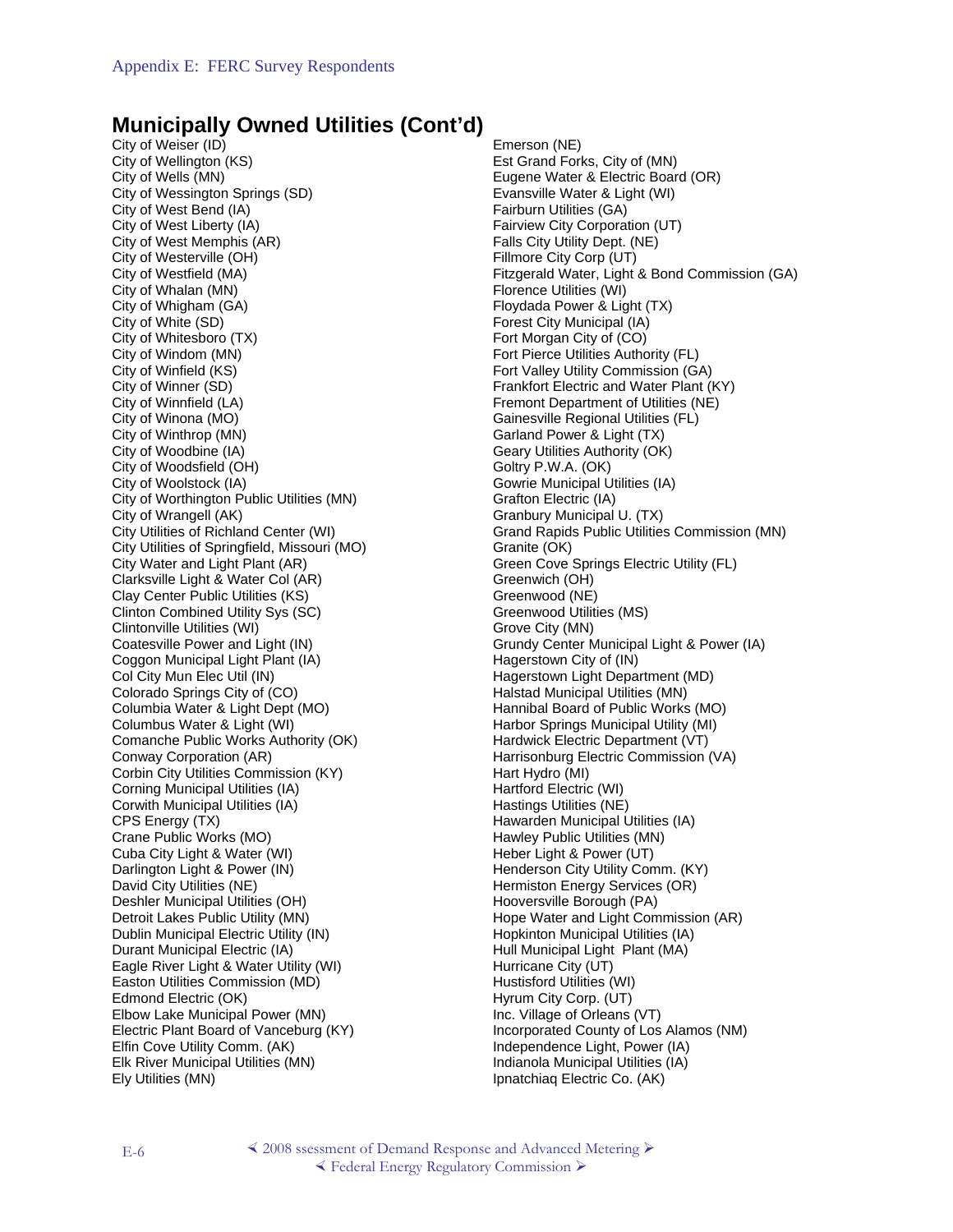Ipswich Municipal Light Department (MA) Jackson Center Municipal Electric (OH) Jamestown Board of Public Utilities (NY) Jasper Municipal Utilities (IN) JEA (FL) Jefferson Utilities (WI) Juneau Utilities (WI) Kaukauna Utilities (WI) Kaysville City Corporation (UT) Keewatin Public Utilities (MN) Kennebunk Light & Power District (ME) Kenyon Municipal Utilities (MN) Ketchikan Public Utilities (AK) Kimballton Utilities (IA) Kingman, City of (KS) Kissimmee Utility Authority (FL) Kosciusko Water & Light Plant (MS) Lafayette Utilities System (LA) Lake City Electric Utility (MN) Lake Mills Utilities (WI) Lake Placid Village, Inc. (NY) Lamoni Municipal Utilities (IA) Lansing Board of Water & Light (MI) Las Animas Municipal Light and Power (CO) Lehighton Borough (PA) Levan Town Corporation (UT) Lexington Public Works Authority (OK) Lexington Utilities System (NE) Light and Power Comm (MN) Lincoln Electric System (NE) Lindsay Public Work Authority (OK) Litchfield Public Utilities (MN) Littleton Electric Light (MA) Lockwood Water and Light Company (MO) Lodi Utilities (WI) Logan City Light and Power (UT) Logansport Municipal Utilities (IN) Lowell Light and Power (MI) Ludlow Electric (VT) Lyons, Town of (CO) Macon Municipal Utilities (MO) Madelia Municipal Light & Power (MN) Manilla Municipal Utilities (IA) Manitowoc Public Utilities (WI) Manning Municipal (IA) Manti City (UT) Mapleton Municipal electric (IA) Maquoketa (IA) Marblehead Municipal Light Department (MA) Marietta Board of Lights and Water (GA) Marshall Municipal Utilities (MN) Marshallville Municipal Utilities (OH) Matinicus Plantation Electrical Company (ME) Mazomanie Utilities (WI) McPherson City of (KS) Memphis Light, Gas and Water Division (TN) Menasha Utilities (WI) Merrillan Municipal Water & Electric Utility (WI) Merrimac Municipal Light Department (MA)

Middleborough Gas & Electric Department (MA) Middletown Borough (PA) Monroe City Corporation (UT) Monroe Water, Light & Gas Comm (GA) Montezuma Municipal Light & Power (IA) Montezuma Municipal Utilities (IN) Moose Lake Water & Light (MN) Mount Horeb Utilities (WI) Mt Pleasant City Power (UT) Municipal Electric & Water (WI) Municipal Utility (MN) Municipal Utility (GA) Murray City Power Department (UT) Muscoda Utilities (WI) Nephi City Corporation (UT) New Braunfels Utilities (TX) New Glarus Light & Water (WI) New Hampton Village Precinct (NH) New Holstein Utilities (WI) New Knoxville Village of (OH) New London Electric & Water Util (WI) New Martinsville Municipal Electric Utility (WV) New Prague Utilities Commission (MN) New Ulm Public Utilities (MN) Newkirk municipal Authority (OK) Newton, City of (TX) Nome Joint Utility System (AK) North Attleborough Electric Department (MA) North Branch Water & Light Municipal Utility (MN) North Little Rock Electric Department (AR) North Slope Borough Power & Light (AK) Norway Power & Light (MI) Oberlin (OH) Oconomowoc Utilities (WI) Oconto Falls Municipal Utilities (WI) Ogden Municipal Utilities (IA) Okeene Public Works Authority (OK) Osage Municipal Utilities (IA) Ottawa City of (KS) Owatonna Public Utilities (MN) Owensboro Municipal Utilities (KY) Page Electric Utility (AZ) Paragonah Town (UT) Paris City of (MO) Pascoag Utility District (RI) Payson City (UT) Peabody Municipal Light Plant (MA) Pella Municipal Electric Utility (IA) Pierre Municipal Utilities (SD) Pioche Public Utility (NV) Piqua Municipal Power System (OH) Plattsburgh Municipal Lighting Department (NY) PLWC (AR) Plymouth Utilities (WI) Portland Light and Power Board (MI) Prague Public Works Authority (OK) Prairie du Sac Utilities (WI) Price Municipal Corporation (UT) Princeton Municipal Light Department (MA)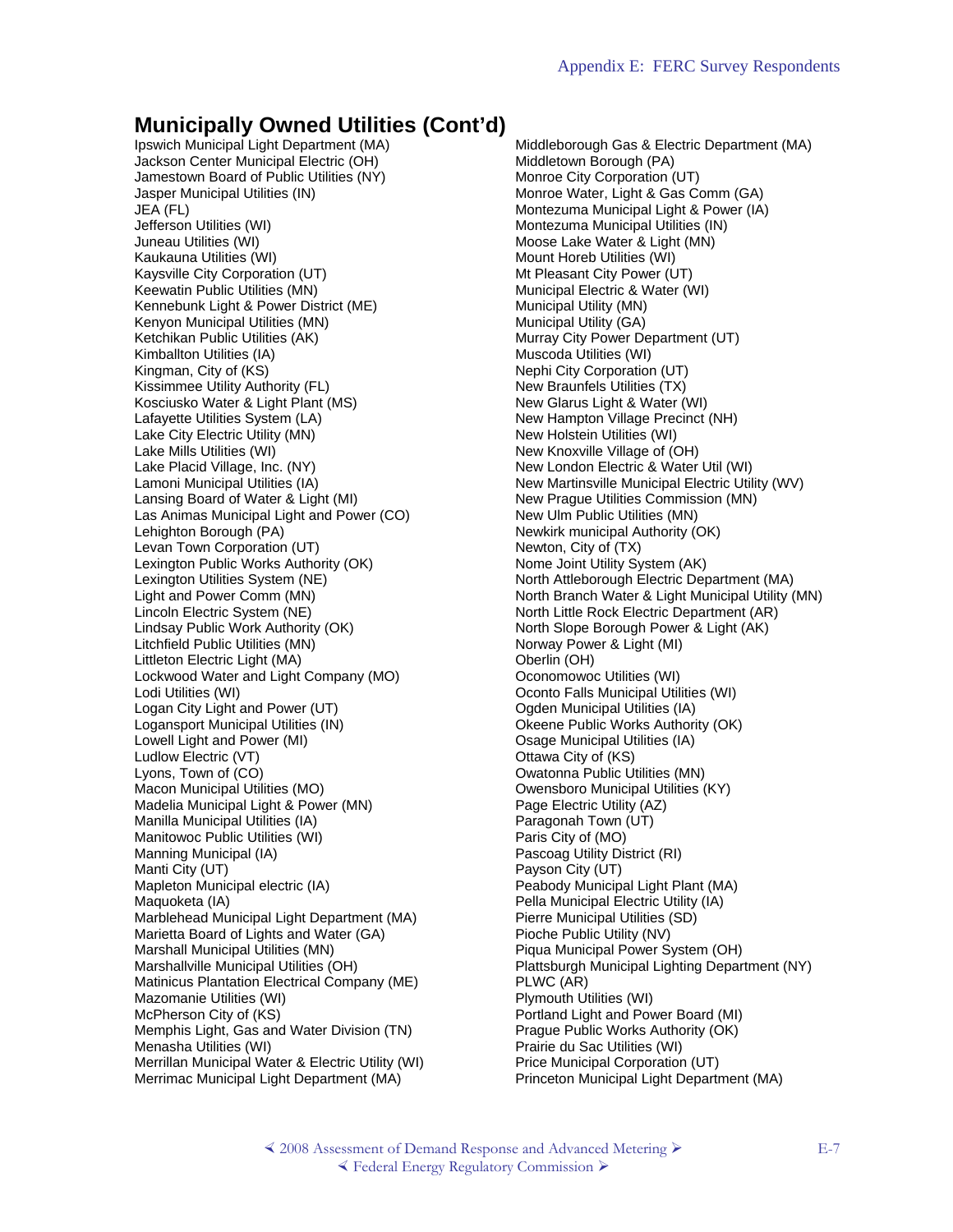Princeton Public Utilities Comm (MN) Proctor Public Utilities (MN) Provo City Corporation (UT) Public Works Comm-City of Fayetteville (NC) PUD #1 of Asotin County (WA) Reading Municipal Light Department (MA) Reedsburg Utility Commission (WI) Rensselaer Municipal Electric Utility (IN) Renwick Municipal (IA) Richmond Power and Light (IN) River Falls Municipal Utilities (WI) Riverside Public Utilities (CA) Rochelle Municipal Utilities (IL) Rochester Public Utilities (MN) Rock Port Municipal Utilities (MO) Rock Rapids Municipal Utilities (IA) Rockford Municipal Light Plant (IA) Rolla Municipal Utilities (MO) Rowley Municipal Lighting Plant (MA) Russell Municipal Electric Light (MA) Saint Clair Borough Electric Light Department (PA) Salamanca Board of Public Utilities (NY) Sanborn Municipal Electric (IA) Santa Clara City (UT) Sauk City Electric & Water Department (WI) Seattle City Light (WA) Sebewaing (City of) (MI) Shawano Municipal Utilities (WI) Shrewsbury Electric and Cable Operations (MA) Sikeston Board of Municipal Utilities (MO) Sitka City & Borough of (AK) Sleepy Eye Public Utilities (MN) Slinger Utilities (WI) South Hadley Electric Light Department (MA) South Vienna Corporation (OH) Spanish Fork City Corp (UT) Spencer Municipal Utilities (IA) Spring City Corporation (UT) Spring Valley Public Utilities (MN) Springfield Utility Board (OR) Springville City Corp. (UT) St James Municipal Utilities (MO) St. Clairsville Light and Power (OH) St. James Municipal (MN) State Center Municipal (IA) Stilwell Area Development Authority (OK) Stoughton Utilities (WI) Stowe Electric Department (VT) Straughn Municipal Electric Corporation (IN) Stuart Municipal Utilities (IA) Sturgeon Bay Utilities (WI) Sumner Municipal Light Plant (IA) Sun Prairie Water & Light (WI) Superior Utilities (NE) Sylacauga Utilities Board (AL) Tacoma, City of (WA) Templeton Municipal Light & Water Plant (MA) Texas Municipal Power Agency (TX) The City of Holyoke Gas and Electric Dpt (MA)

The City of Quitman (GA) Third Taxing District of the City of Norwalk (CT) Thomasville Utilities ( City of Thomasville GA ) (GA) Thorntown Utilities (IN) Tipton Municipal Electric Utility (IN) Tipton Municipal Utilities (IA) Town of Avilla (IN) Town of Black Creek (NC) Town of Brookston (IN) Town of Clayton (DE) Town of Concord (MA) Town of Crane (IN) Town of Culpeper (VA) Town of Due West (SC) Town of Eldorado (OK) Town of Enfield (NC) Town of Forest City (NC) Town of Fort Laramie (WY) Town of Front Royal (VA) Town of Granada (CO) Town of Groveland (MA) Town of Guernsey (WY) Town of Haxtun (CO) Town of Highlands (NC) Town of Holly (CO) Town of Jamestown (IN) Town of Knightstown (IN) Town of Ladoga (IN) Town of Langford (SD) Town of Laverne (OK) Town of Lingle (WY) Town of Lucama (NC) Town of Lusk (WY) Town of Mansfield Electric Department (MA) Town of Massena Electric Department (NY) Town of Northfield Electric Department (VT) Town of Norwood (MA) Town of Oak City (UT) Town of Olustee (OK) Town Of Paxton (MA) Town of Pendleton (IN) Town of Prosperity (SC) Town of Readsboro Electric Department (VT) Town of Sharpsburg (NC) Town of Smithfield (NC) Town of Smyrna (DE) Town of South Coffeyville (OK) Town of South Whitley (IN) Town of Spiceland (IN) Town of Springer (NM) Town of Stantonsburg (NC) Town of Steilacoom (WA) Town of Sterling (MA) Town of Summerfield (KS) Town of Thatcher (AZ) Town of Walstonburg (NC) Town of Waynesville (NC) Town of Wickenburg (AZ) Town of Williamsport (MD)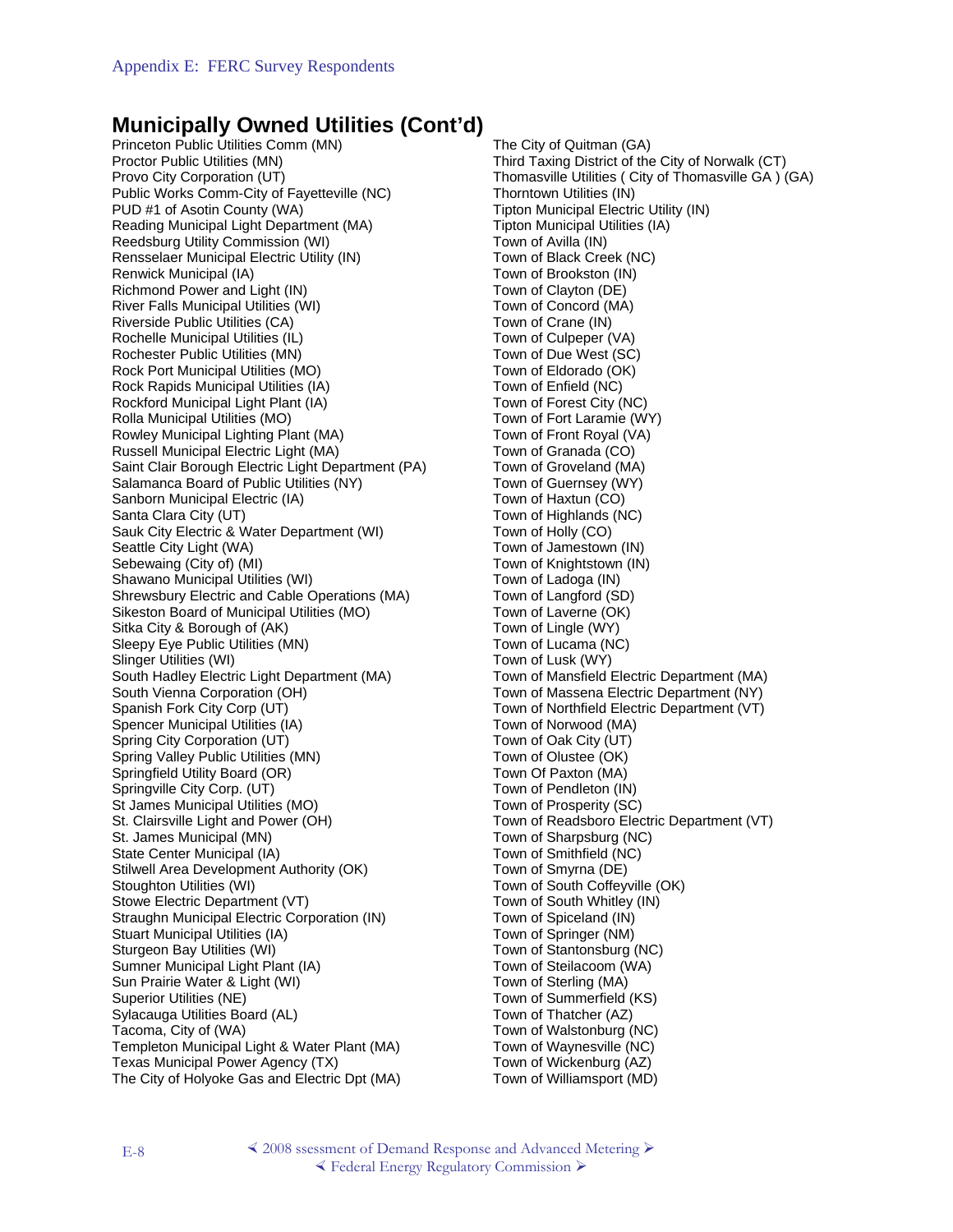Town of Windsor (NC) Town of Winnsboro (SC) Town of Wolfeboro (NH) Traer Municipal Utilities (IA) Traverse City Light & Power (MI) Trempealeau Municipal Electric Utility (WI) Trenton Municipal Utilities (MO) Truman Public Utilities (MN) Turlock Irrigation District (CA) Two Rivers Water & Light (WI) Vandalia Power Plant (MO) Village of Albany (IL) Village of Andover (NY) Village of Arcanum (OH) Village of Baraga (MI) Village of Bartley (NE) Village of Bergen (NY) Village of Bethel (OH) Village of Black Earth (WI) Village of Boonville (NY) Village of Callaway (NE) Village of Campbell (NE) Village of Castile (NY) Village of Centuria (WI) Village of Daggett (MI) Village of Davenport (NE) Village of Decatur (NE) Village of Dorchester (NE) Village of Endicott (NE) Village of Endicott (NY) Village of Enosburg Falls Electric Department (VT) Village of Fairport (NY) Village of Frankfort (NY) Village of Freeport (NY) Village of Genoa (OH) Village of Glouster (OH) Village of Grafton (OH) Village of Greene (NY) Village of Gresham (WI) Village of Groton (NY) Village of Hamilton (NY) Village of Hazel Green (WI) Village of Hemingford (NE) Village of Hilton (NY) Village of Holbrook Village of Holley (NY) Village of Hyde Park, Inc. (VT) Village of Jacksonville Electric Company (VT) Village of Johnson Electric Company (VT) Village of L'Anse (MI) Village of Little Valley (NY) Village of Lyndonville Electric Department (VT)

### **Cooperative Utilities (618 Entities)**

Access Energy Coop (IA) Adams Electric Coop (IL) Adams Rural Electric (OH) Adams-Columbia Electric Coop (WI) Village of Marathon Electric Department (NY) Village of Minster (OH) Village of Morrisville Water and Light Dpt (VT) Village of New Bremen (OH) Village of Oxford (NE) Village of Panama (NE) Village of Pardeeville (WI) Village of Pemberville (OH) Village of Prague (NE) Village of Rantoul (IL) Village of Reynolds (NE) Village of Richmondville (NY) Village of Rouses Point (NY) Village of Seville (OH) Village of Sherburne (NY) Village of Snyder (NE) Village of Spencerport (NY) Village of Springville (NY) Village of Stratford (WI) Village of Stuart (NE) Village of Talmage Village of Tontogany (OH) Village of Tupper Lake (NY) Village of Walthill (NE) Village of Waynesfield (OH) Village of Wellington (OH) Village of Wellsville Water & Light (NY) Village of Winnetka (IL) Village of Winside (NE) Village of Yellow Springs (OH) Vinton Municipal Electric Utility (IA) Wagoner Public Works Authority (OK) Walters Public Works Authority (OK) Wampum Borough Electric (PA) Washington City Corporation (UT) Waterloo Utilities (WI) Watertown Municipal Utilities (SD) Waunakee Utilities (WI) Waupun Utilities (WI) Waverly Municipal Electric Utility (IA) Weatherford Municipal Utility System (TX) Wellesley Municipal Light Plant (MA) West Boylston Municipal Light Plant (MA) West Point Utility System (IA) Westby Utilities (WI) Whitehall Electric Utility (WI) Williamstown Utility Commission (KY) Wilton Municipal (IA) Winamac Municipal Light & Power (IN) Wonewoc Electric & Water Utility (WI) Wynnewood City Utilities Authority (OK) Zeeland Bd of Public Works (MI)

Alaska Village Electric Coop (AK) Albemarle Electric Membership Corporation (NC) Alder Mutual Light Co., Inc. (WA) Alfalfa Electric Coop, Inc. (OK)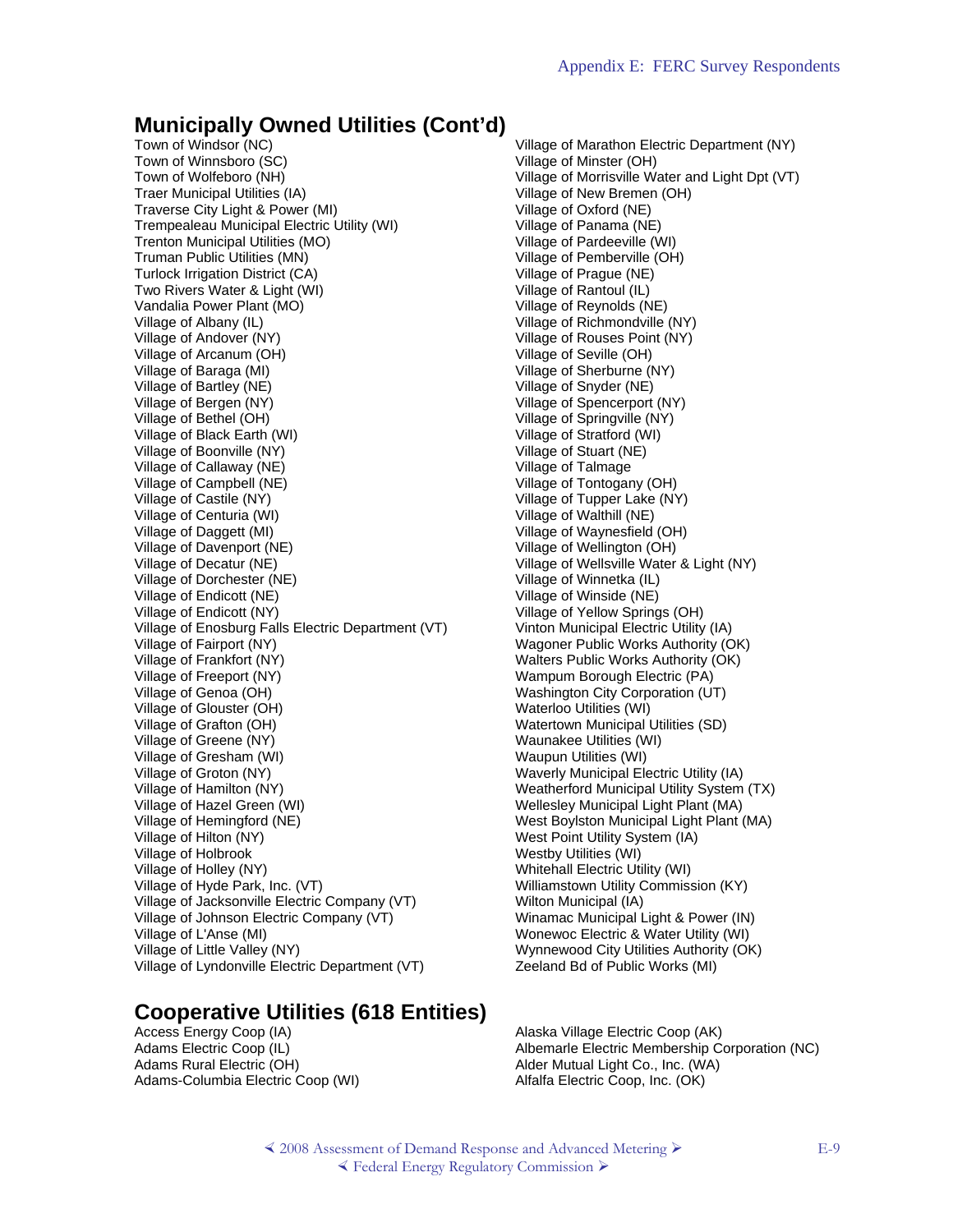### **Cooperative Utilities (Cont'd)**

Alger Delta Coop Electric Association (MI) Altamaha Electric Member Corp (GA) Amicalola Electric Membership Corp (GA) Anza Electric Coop, Inc. (CA) Arizona Electric Power Coop, Inc. (AZ) Ark Valley Electric Coop Assn., Inc. (KS) Arkansas Electric Coop Corporation (AR) Arkansas Valley Electric Coop Corporation (AR) Arrowhead Electric Coop, Inc. (MN) Ashley-Chicot Electric Coop, Inc. (AR) Associated Electric Coop, Inc (MO) Atchison-Holt Electric Coop (MO) Bailey County Elec Coop Assn (TX) Bandera Electric Coop, Inc. (TX) Barry Electric Coop (MO) Bartholomew County Rural E M C (IN) Barton County Electric Coop, Inc. (MO) Basin Electric Power Coop (ND) Bayfield Electric Coop (WI) Beartooth Electric Coop, Inc. (MT) Beauregard Electric Co-op Inc (LA) Belfalls Electric Coop Inc (TX) Beltrami Electric Coop, Inc (MN) Big Flat Electric Coop. (MT) Big Horn County Electric Coop, Inc (MT) Big Horn Rural Electric Co (WY) Big Rivers Electric Corporation (KY) Big Sandy Rural Elec Coop Corp (KY) Blachly Lane County Coop Electric Assn (OR) Black Hills Electric Coop, Inc. (SD) Black Warrior Electric Member Corp (AL) Blue Ridge Electric Membership Corporation (NC) Bluestem Electric Coop, Inc. (KS) Bon Homme Yankton Electric Assn., Inc. (SD) Boone County Rural Electric Member Corp (IN) Boone Electric Coop (MO) Boone Valley Electric Coop (IA) Bowie-Cass Electric Coop, Inc. (TX) Brazos Electric Power Coop, Inc. (TX) Bridger Valley Electric Association, Inc. (WY) Broad River Electric Coop, Inc. (SC) Brown Atchison Electric Coop Assn., Inc. (KS) Brown County REA (MN) Brunswick Electric Membership Corporation (NC) Buckeye Power, Inc. (OH) Buckeye Rural Electric Coop Inc (OH) Burke-Divide Electric Coop (ND) Butler County Rural Electric Coop (IA) Butler Rural Electric Coop Assn., Inc. (KS) Butler Rural Electric Coop, Inc. (OH) Butte Electric Coop, Inc. (SD) C & L Electric Coop Corporation (AR) Caddo Electric Coop (OK) Calhoun County Electric Coop Assn (IA) Callaway Electric Coop (MO) Cam Wal Electric Coop, Inc (SD) Caney Valley Electric Coop Assn., Inc. (KS) Canoochee Electric Member Corp (GA) Cape Hatteras Electric Membership Corp (NC)

Capital Electric Coop, Inc. (ND) Carbon Power & Light Inc (WY) Carroll County REMC (IN) Carroll Electric Coop Corporation (AR) Carroll Electric Coop, Inc. (OH) Carroll Electric Membership Corporation (GA) Carteret-Craven El Member Corp (NC) Cass County Electric Coop, Inc. (ND) Cass Electric Coop (IA) Cavalier Rural Electric Coop, Inc. (ND) Central Electric Coop, Inc (OR) Central Electric Membership Corporation (NC) Central Electric Power Coop (MO) Central Electric Power Coop, Inc. (SC) Central Florida Electric Coop, Inc (FL) Central Indiana Power (IN) Central Iowa Power Coop (IA) Central Montana Electric Power Coop (MT) Central Rural Electric Coop (OK) Central Texas Electric Coop, Inc. (TX) Central Valley Electric Coop Inc. (NM) Central Virginia Electric Coop (VA) Central Wisconsin Electric Coop (WI) Chariton Valley Electric Coop Inc. (IA) Charles Mix Electric Association, Inc. (SD) Chelco (FL) Cherry Todd Electric Coop Inc. (SD) Cherryland Electric Coop (MI) Chippewa Valley Electric Coop (WIS) Choptank Electric Coop, Inc. (MD) Chugach Electric (AK) Cimarron Electric Coop (OK) Claiborne Electric Coop, Inc. (LA) Clark County REMC (IN) Clark Electric Coop (WI) Clark Energy Coop, Inc. (KY) Clarke Electric Coop, Inc (IA) Clay Electric Co-operative, Inc. (IL) Clearwater Power Company (ID) Clearwater-Polk Electric Coop, Inc. (MN) CMS Electric Coop., Inc. (KS) Coahoma Electric Power Association (MS) Coast Electric Power Association (MS) Coastal Electric Coop (GA) Cobb E M C - Pataula District (GA) Cobb Electric Membership Corp (GA) Codington-Clark Electric Coop, Inc. (SD) Coleman County Electric Coop. Inc (TX) Coles-Moultrie Electric Coop (IL) Colquitt Electric Membership Corporation (GA) Columbia Basin Electric Coop, Inc. (OR) Columbus Electric Coop, Inc. (NM) Comanche County Elec Coop Assn (TX) Community Electric Coop (VA) Co-Mo Electric Coop, Inc. (MO) Concho Valley Elec Coop Inc (TX) Concordia Electric Coop Inc (LA) Connexus Energy (MN) Consolidated Electric Coop (MO)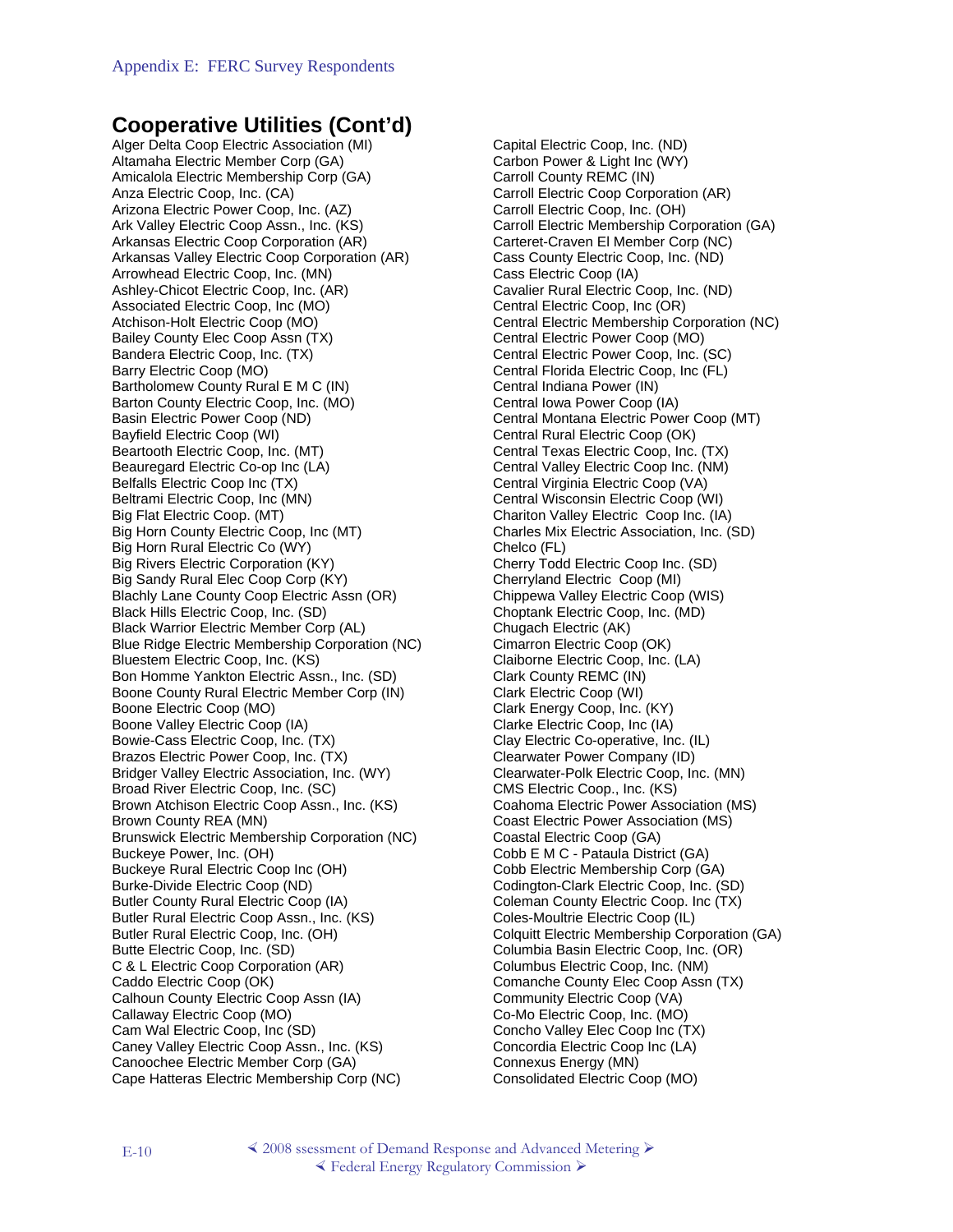Consumers Energy (IA) Consumers Power, Inc. (OR) Cookson Hills Electric Coop, Inc. (OK) Coop Light and Power (MN) Coosa Valley Electric Coop, Inc. (AL) Coos-Curry Electric Coop, Inc. (OR) Copper Valley Electric Association, Inc. (AK) Cordova Electric Coop, Inc. (AK) Corn Belt Energy Corporation (IL) Corn Belt Power Coop Covington Electric Coop, Inc. (AL) Coweta-Fayette Electric Member Corp (GA) Craig-Botetourt Electric Coop (VA) Crow Wing Coop Power & Light Company (MN) Cuivre River Electric Coop (MO) Cumberland Valley Electric (KY) Dairyland Power Coop (WI) Dakota Electric Association (MN) Dakota Energy Coop (SD) Darke Rural Electric Coop. (OH) Daviess-Martin County REMC (IN) Deaf Smith Electric Coop, Inc. (TX) Decatur County REMC (IN) Deep East Texas Electric Coop, Inc. (TX) Delaware Electric Coop, Inc. (DE) Denton County Elec Coop, d/b/a CoServ Elec (TX) Deseret Generation & Transmission Coop (UT) Diverse Power Incorporated (GA) Dixie Electric Coop (AL) Dixie Electric Power Assn (MS) Doniphan Electric Coop (KS) Douglas Electric Coop Inc. (OR) Douglas Electric Coop, Inc. (SD) DS&O Rural Electric Coop Assn. Inc. (KS) Dubois Rural Electric Coop, Inc. (IN) Duncan Valley Electric Coop (AZ) Dunn Energy Coop (WI) East Kentucky Power Coop, Inc. (KY) East River Electric Power Coop, Inc. (SD) East Texas Electric Coop, Inc. (TX) East-Central Iowa Rural Electric Coop (IA) Eastern Illini Electric Coop (IL) Eastern Iowa Light & Power Coop (IA) Eastern Maine Electric Coop Inc. (ME) Eau Claire Energy Coop Edgecombe-Martin County E M C Edisto Electric Coop, Inc. Egyptian Electric Cooperative Association **Elmhurst** Empire Electric Association, Inc. (CO) Energy Coop Association of Pennsylvania (PA) EnergyUnited Electric Membership Corp (NC) Excelsior Electric Member Corp (GA) Fairfield Electric (SC) Fall River Rural Electric Coop, Inc. (ID) Farmers' Electric (NM) Farmers Electric Co LTD (ID) Farmers Electric Coop (IA) Farmers Electric Coop Corp (AR)

Farmers Electric Coop, Inc (TX) Farmers' Electric Coop, Inc. (MO) Farmers Mutual Electric Co. (IL) Farmers RECC (KY) FEM Electric Assn., Inc (SD) Fergus Electric Coop, Inc. (MT) Firelands Electric Coop, Inc. (OH) First Electric Coop Corporation (AR) Flathead Electric Coop, Inc. (MT) Flint Electric Membership Corporation (GA) Flint Hills Rural Electric Coop Assn., Inc. (KS) Florida Keys Electric Coop Assn. Inc. (FL) Flowell Electric Association, Inc. (UT) Fort Belknap Electric Coop, Inc. (TX) Four County Elec Member Corp (NC) Fox Islands Electric Coop, Inc. (ME) Franklin Rural Electric Coop (IA) French Broad Electric Membership Corp (NC) Frontier Power Company (OH) Fulton County REMC (IN) Garakne Energy Coop, Inc. (UT) Garland Light & Power Company (WY) Gascosage Electric Coop (MO) Georgia Transmission Corporation (GA) Glacier Electric Coop, Inc (MT) Glades Electric Coop, Inc. (FL) Glidden Rural Electric Coop (IA) Golden Spread Electric Coop, Inc. (TX) Golden Valley Electric Association, Inc (AK) Goldenwest Electric Coop, Inc. (MT) Grady Electric Member Corp (GA) Graham County Electric Coop, Inc. (AZ) Grand Valley Power (CO) Grayson Rural Electric (KY) Grayson-Collin Electric Coop, Inc. (TX) Great Lakes Energy Coop (MI) Great River Energy (MN) Greenbelt Electric Coop, Inc. (TX) Grundy County Rural Elec Coop (IA) Grundy Electric Coop, Inc. (MO) Guernsey Muskingum EC (OH) Gulf Coast Electric Coop, Inc. (FL) Gunnison County Electric Association, Inc. (CO) Guthrie Co REC (IA) Habersham Electric Membership Corporation (GA) Halifax Electric Member Corp (NC) Hamilton County Electric Coop Association (TX) Harney Electric Coop (OR) Harrison County REMC (IN) Harrison County Rural Electric Coop (IA) Hart Electric Membership Corporation (GA) Hawkeye REC (IA) Haywood Electric Membership Corporation (NC) H-D Electric Coop Inc. (SD) Heart of Texas Electric Coop Inc (TX) Heartland Power Coop (IA) Heartland Rural Electric Coop, Inc. (KS) Hendricks County Rural Elec Membership Coop (IN) Henry County Rural Electric Membership Corp (IN)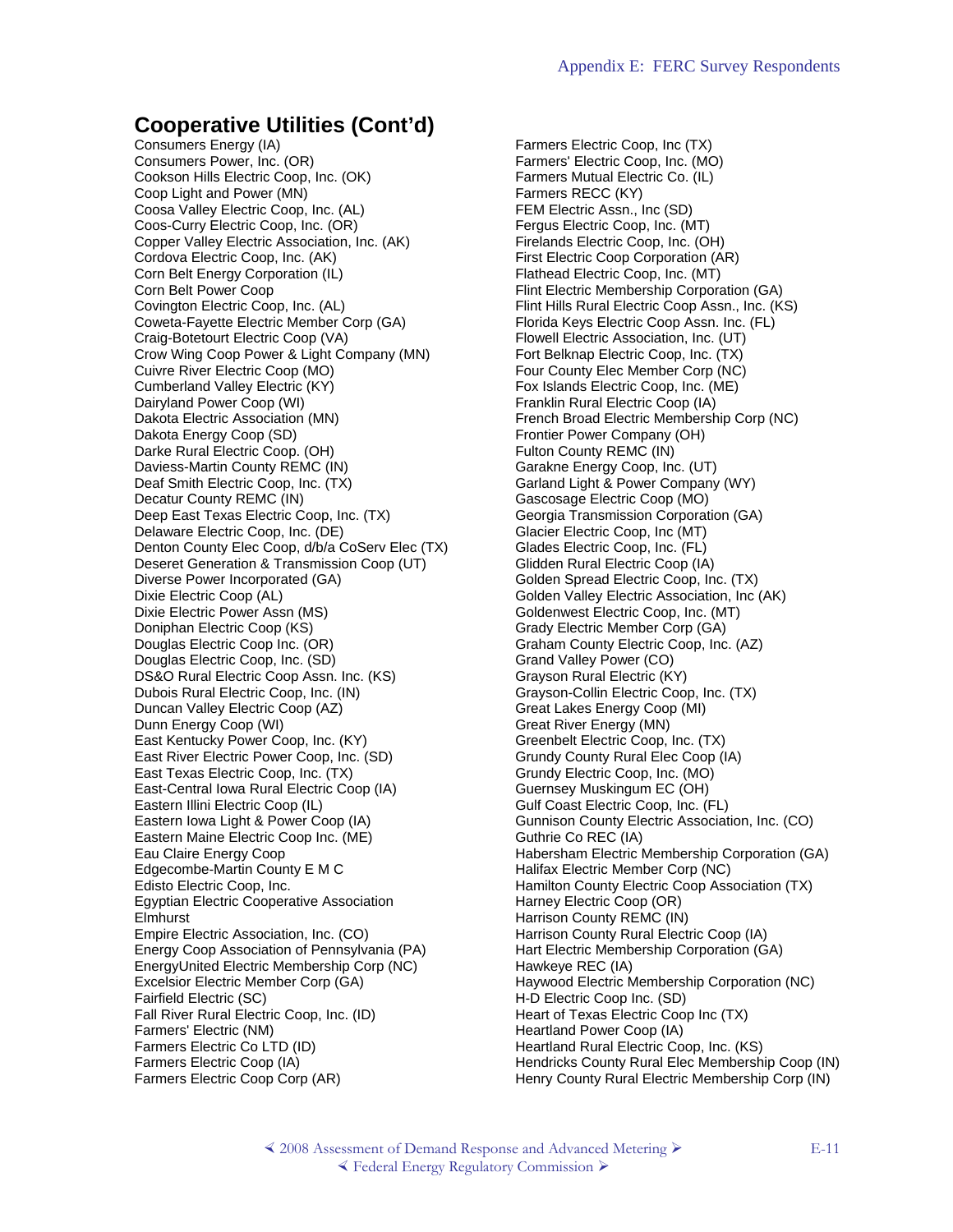High Plains Power, Inc. (WY) High West Energy (WY) Highline Electric Association (CO) HILCO Electric Coop, Inc. (TX) Hill County Electric Coop, Inc. (MT) Holmes-Wayne (OH) Homer Electric Association (AK) Hood River Electric Coop (OR) Horry Electric Coop, Inc. (SC) Houston County Electric Coop Inc. (TX) Howard Electric Coop (MO) Howell-Oregon Electric Coop, Inc. (MO) Humboldt County Rural Electric Coop (IA) Illinois Rural Electric Coop (IL) Inland Power & Light Company (WA) Intercounty Electric Coop Association (MO) Iowa Lakes Electric Coop (IA) Irwin Electric Membership Corporation (GA) J-A-C Electric Co-op (TX) Jackson County Rural Elec Membership Corp (IN) Jackson Electric Coop (WI) Jackson Electric Coop, Inc (TX) Jackson Electric Member Corp (GA) Jackson Energy Coop (KY) Jasper-Newton Electric Coop, Inc. (TX) Jefferson Davis Electric Coop, Inc. (LA) Jefferson Energy Coop (GA) Jemez Mountains Electric Coop, Inc. (NM) Jo-Carroll Energy (IL) Johnson County REMC (IN) Jones-Onslow Electric Membership Corp (NC) Jump River Electric Coop (WI) K C Electric Association (CO) KAMO Electric Coop, Inc. (OK) Kandiyohi Power Coop (MN) Kansas Electric Power Coop, Inc. (KS) Kandiyohi Power Coop (MN) Kansas Electric Power Coop, Inc. (KS) Karnes Electric Coop Inc (TX) Kauai Island Utility Coop (HI) Kay Electric Coop (OK) KEM Electric Coop, Inc. (ND) Kenergy Corp. (KY) Kiamichi Electric Coop, Inc. (OK) Kingsbury Electric Coop, Inc. (SD) Kiwash Electric Coop, Inc. (OK) Kodiak Electric Association, INC. (AK) Kosciusko REMC (IN) La Plata Electric Association (CO) Laclede Electric Coop (MO) Lacreek Electric Association, Inc. (SD) Lake Country Power (MN) Lake Region Electric (SD) Lake Region Electric Coop (MN) Lake Region Electric Coop ~ Hulbert, OKLA (OK) Lakeview Light & Power (WA) Lamb County Electric Coop (TX) Lane Electric Coop, Inc. (OR) Lea County Electric Coop Inc. (NM)

Leavenworth-Jefferson Electric Coop, Inc. (KS) Lee County Electric Coop, Incorporated (FL) Licking Rural Electric Inc (OH) Licking Valley Rural E C C (KY) Lighthouse Electric Coop, Inc. (TX) Linn County R E C A (IA) Little Ocmulgee El Member Corp (GA) Logan County Coop Power & Light Assn, Inc. (OH) Lorain-Medina Rural Electric Coop, Inc. (OH) Lost River Electric (ID) Lower Yellowstone Rural Electric Assn Inc (MT) Lumbee River Electric Membership Corp (NC) Lynches River Electric Coop., Inc. (SC) Lyntegar Electric Coop, Inc. (TX) Lyon Rural Electric Coop (IA) Lyon-Coffey Electric Coop, Inc. (KS) Lyon-Lincoln Electric Coop, Inc. (MN) M&A Electric Power Coop (MO) Magic Valley Electric Coop, Inc. (TX) Magnolia Electric Power Association (MS) Marias River Electric Coop Inc (MT) Marlboro Electric Coop (SC) Marshall County REMC (IN) McCone Electric Co-op. (MT) McDonough Power Coop (IL) McLean Electric Coop (ND) McLennan County Elec Coop, Inc (TX) Meade County RECC (KY) Mecklenburg Electric Coop (VA) Medina Electric Coop, Inc. (TX) Meeker Coop Light and Power Association (MN) Menard Electric Coop (IL) Mid Carolina Elec Coop (SC) Mid South Electric Coop Association (TX) Midland Power Coop (IA) Mid-Ohio Energy (OH) Midstate Electric (OR) Midwest Electric Coop Corporation (NE) Midwest Electric Inc (OH) Midwest Energy Coop (MI) Midwest Energy, Inc. (KS) Mid-Yellowstone Electric Coop, Inc. (MT) Minnesota Valley Coop Light and Power Assn (MN) Minnesota Valley Electric Coop (MN) Minnkota Power Coop, Inc. (ND) Mississippi County Electric Coop, Inc. (AR) Missouri Rural Electric Coop (MO) Monroe Co. Electric Coop (IL) Moon Lake Electric Association Inc (UT) Mora-San Miguel Electric Coop., Inc. (NM) Moreau-Grand Electric Coop Inc (SD) Morgan County Rural Electric Association (CO) Mor-Gran-Sou Electric Coop, Inc. (ND) Mountain Parks Electric, Inc. (CO) Mountain View Electric Association (MVEA) (CO) Mountrail-Williams EC (ND) Mt. Wheeler Power (NV) Mitchell Electric Membership Corp (GA) Navarro Co Electric (TX)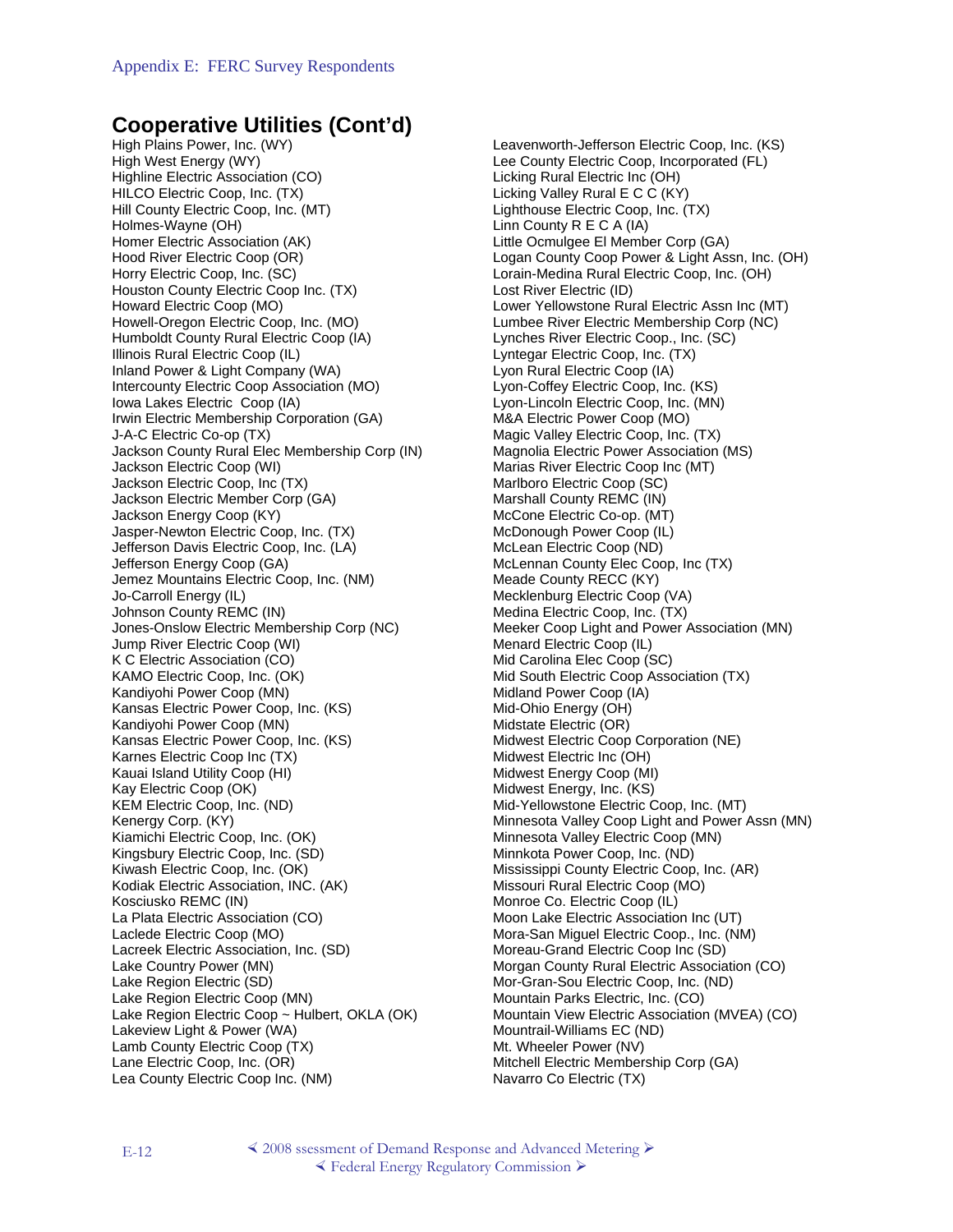Navasota Valley Electric Coop (TX) Navopache Electric Coop (AZ) Nelson Lagoon Elec Coop Inc (AK) Nemaha-Marshall Electric Coop Assn, Inc. (KS) Nespelem Valley Electric Coop, Inc. (WA) Nevada Irrigation District (CA) Nevada Power Authority (CA) New-Mac Electric Coop, Inc. (MO) Newton County Rural E M C (IN) NH Electric Coop (NH) Ninnescah Rural Electric Coop (KS) Niobrara Electric Association Inc (WY) Nishnabotna Valley Rural Electric Coop (IA) Noble County R.E.M.C. (IN) Nobles Coop Electric (MN) Nolin Rural Electric Coop Corporation (KY) Norris Electric Coop (IL) North Arkansas Electric Coop, Inc. (AR) North Carolina El Member Corp (NC) North Central Electric Coop, Inc. (ND) North Central Electric Coop, Inc. (OH) North Itasca Electric Coop (MN) North Star Electric Coop Inc. (MN) North West Rural Electric Coop (IA) North Western Electric Coop Inc (OH) Northeast Missouri Electric Power Coop (MO) Northeast Oklahoma Electric Coop., Inc. (OK) Northeast Texas Electric Coop, Inc. (TX) Northern Electric Coop, Inc. (MT) Northern Lights, Inc. (ID) Northern Neck Electric Coop (VA) Northern Rio Arriba (NM) Northern Virginia Electric Coop (VA) Northeastern REMC (IN) Northwest Iowa Power Coop (IA) Nushagak Coop Inc. (AK) NW Electric Power Coop., Inc. (MO) Oahe Electric Coop Inc (SD) Oakdale Electric Coop (WI) Ocmulgee Electric Membership Corporation (GA) Oglethorpe Power Corporation (GA) Ohop Mutual Light Company (WA) Okanogan County Electric Coop (WA) Oklahoma Electric Coop (OK) Oliver-Mercer Electric Coop, Inc. (ND) Oneida-Madison Electric Coop Inc. (NY) Ontonagon County Rural Electrification Assn (MI) Orcase Power & Light Coop (WA) Oregon Trail Electric Consumers Coop, Inc. (OR) Otero County Electric Coop, Inc. (NM) Ouachita Electric Coop Corporation (AR) Ozark Electric Coop, Inc. (MO) Ozarks Electric Coop Corp (AR) Pacific Northwest Generating Coop (OR) Panola-Harrison Electric Coop, Inc. (TX) Park Electric Coop Inc. (MT) Parke County REMC (IN) Paulding Putnam Electric Coop Inc. (OH) Pea River Electric Coop (AL)

Pearl River Valley El Pwr Assn (MS) Pedernales Electric Coop (TX) Pee Dee Electric Coop, Inc. (SC) Pee Dee Electric Membership Corp. (NC) Pemiscot Dunklin Electric Coop (MO) People's Coop Services (MN) People's Electric Coop (OK) Petit Jean Electric (AR) Piedmont Electric Membership Corporation (NC) Pierce Pepin Coop Services (WI) Pioneer Electric Coop, Inc. (KS) Pioneer Rural Electric Coop (OH) Pitt & Greene Electric Member Corp (NC) Planters Electric Membership Corporation (GA) Platte Clay Electric Coop (MO) Plumas-Sierra Rural Electric Coop (CA) Pointe Coupee Electric Membership Corp (LA) Poudre Valley Rural Electric Association (CO) Powder River Energy Corporation (WY) Power Resources Coop (OR) PowerSouth Energy Coop (AL) Prairie Land Electric Coop, Inc. (KS) Prairie Power, Inc. (IL) Price Electric Coop (WI) Radiant Electric Coop (KS) Raft River Rural Electric Coop, Inc. (ID) Ralls County Electric Coop (MO) Randolph Electric membership Corp. (NC) Rappahannock Electric Coop (VA) Ravalli Electric Coop, Inc. (MT) Rayburn Country Electric Coop (TX) Rayle Electric Membership Corporation (GA) REA Energy Coop (PA) Red Lake Electric Coop (MN) Red River Valley Co-op Power Assoc. (MN) Red River Valley Rural Electric Association (OK) Redwood Electric Coop (MN) Renville-Sibley Coop Power Assn. (MN) Rich Mountain Electric Coop, Inc. (AR) Richland Electric Coop (WI) Rita Blanca Electric Coop Inc. (TX) Riverland Energy Coop (WI) Roanoke Electric Coop (NC) Rolling Hills Electric Coop, Inc. (KS) Roosevelt County Electric Coop, Inc. (NM) Rosebud Electric Coop, Inc. (SD) Rural Electric Coop, Inc (OK) Rushmore Electric Power Coop (SD) Rusk County Electric Coop, Inc. (TX) Rutherford Electric Membership Corporation (NC) Sac County Rural Electric Coop (IA) Sac Osage Electric Coop, Inc. (MO) Salem Electric (OR) Salmon River Electric Coop, Inc. (ID) Salt River Electric Coop. Corp. (KY) Sam Rayburn G&T Electric Coop Inc. (TX) San Luis Valley R E C, Inc (CO) San Miguel Electric Coop (TX) San Miguel Power Assn., Inc. (CO)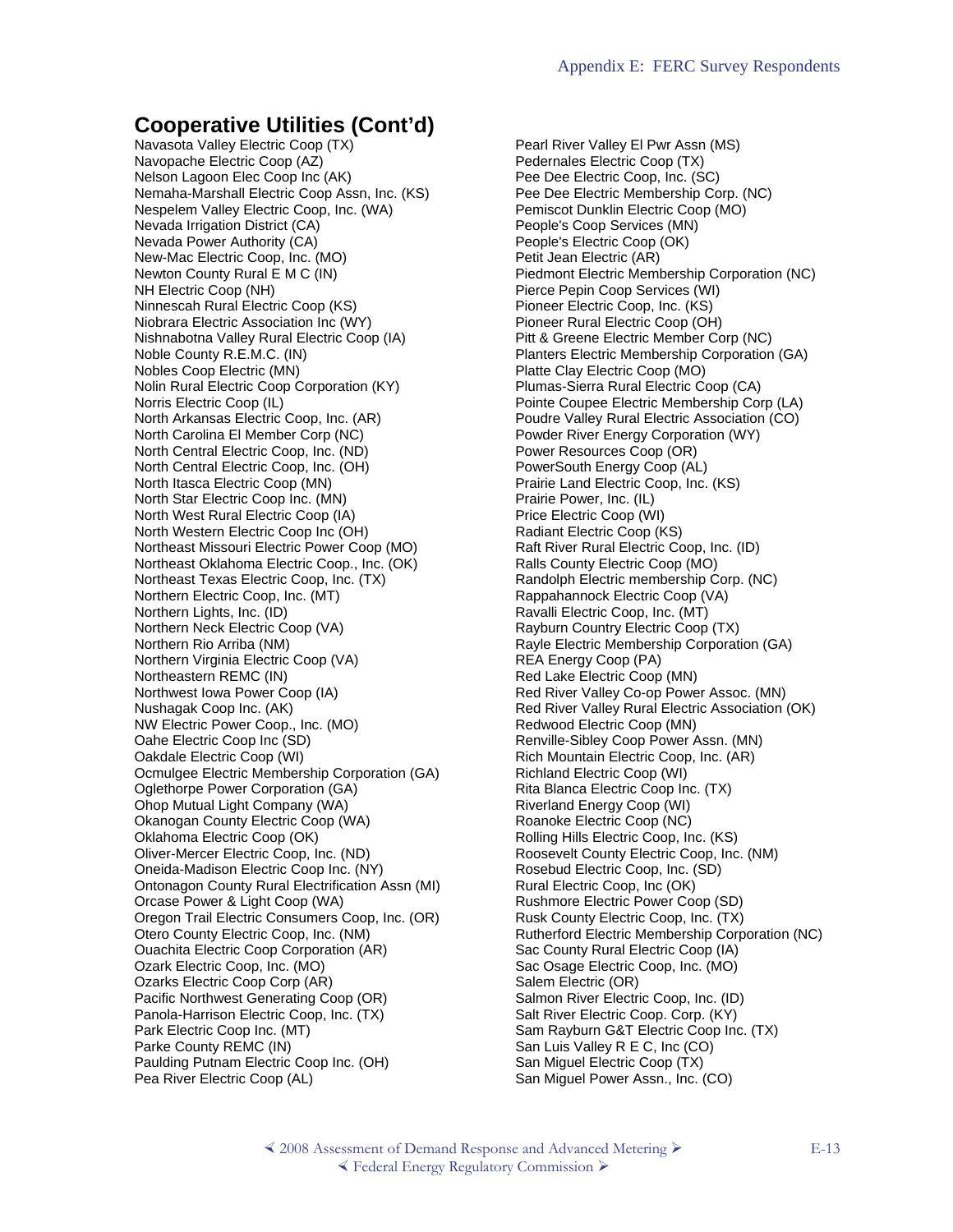San Patricio Electric Coop, Inc. (TX) Santee Electric Coop, Inc (SC) Sawnee Electric Member Corp (GA) Scenic Rivers Energy Coop (WI) Sedgwick County Electric Coop Assn., Inc. (KS) Se-Ma-No Electric Coop (MO) Seminole Electric Coop, Inc. (FL) SEMO Electric Coop (MO) Shelby Electric Coop (IL) Shelby Energy Coop Inc (KY) Shenandoah Valley Electric Coop (VA) Sho-Me Power Electric Coop (MO) Singing River Electric Power Association (MS) Sioux Valley Southwestern Electric (SD) Slash Pine Electric Membership Corporation (GA) Slope Electric Coop (ND) Smarr Electric Member Corp (GA) Snapping Shoals Electric Membership Coop (GA) South Alabama Electric Coop (AL) South Central Arkansas Electric Coop, Inc. (AR) South Central Electric Association (MN) South Central Indiana REMC (IN) South Central power Co. (OH) South Kentucky Rural Electric Coop Corp (KY) South Louisiana Electric Coop Association (LA) South Mississippi Electric Power Association (MS) South Plains Electric Coop Inc (TX) South River Electric Membership Corporation (NC) South Side Electric, Inc. (ID) Southeast Colorado Power Association (CO) Southeast Electric Coop (MT) Southeastern Electric (OK) Southeastern Electric Coop (SD) SouthEastern Illinois Electric Coop, Inc. (IL) Southern Illinois Power Coop (IL) Southern Indiana REC, Inc. (IN) Southern Iowa Electric Coop, Inc. (IA) Southern Maryland Elec Coop Inc (MD) Southern Pine Electric Power Association (MS) Southside Electric Coop (VA) Southside Electric Coop (VA) Southwest Arkansas E C C (TX) Southwest Electric Coop (MO) Southwest Louisiana Electric Membership Corp (LA) Southwest Mississippi Electric Power Assn (MS) Southwest Rural Electric Association (OK) Southwestern Electric Coop, Inc. (IL) Southwestern Electric Coop, Inc. (NM) Springer Electric Coop, Inc. (NM) Square Butte Electric Coop (ND) Stearns Electric Assn. (MN) Steuben Rural Electric Coop, Inc. (NY) Sulphur Springs Valley Electric Coop Inc (AZ) Sumner-Cowley (KS) Sumter Electric Coop, Inc. (FL) Sumter Electric Membership Corporation (GA) Sun River Electric Coop (MT) Surprise Valley Electrification Corp. (CA) Surry-Yadkin Elec Member Corp (NC)

Suwannee Valley Electric Coop, Inc. (FL) Swans Island Electric Co-op Inc (ME) Swisher Electric Coop. (TX) SWTEC (TX) T I P Rural Electric Coop (IA) Tallapoosa River Electric Coop, Inc. (AL) Talquin Electric Coop (FL) Taylor County RECC (KY) Tex-La Electric Coop-Texas Inc. (TX) The Lane-Scott Electric Coop, Inc. (KS) Three Notch Electric Member Corp (GA) Three Rivers Electric Coop (MO) Tideland Electric Member Corp (NC) Todd-Wadena Electric Coop (MN) Tombigbee Electric Coop (AL) Tombigbee Electric Coop (AL) Traverse Electric Coop, Inc. (MN) Trico Electric Coop, Inc. (AZ) Tri-County Electric Coop (MI) Tri-County Electric Coop (MN) Tri-County Electric Coop (OK) Tri-County Electric Coop Association (MO) Tri-County Electric Coop, Inc. (IL) Tri-County Electric Coop, Inc. (TX) Tri-County Electric Member Corp (GA) Tri-County Electric Member Corp (NC) Trinity Valley Electric Coop, Inc. (TX) Tri-State G & T Assn, Inc (CO) Twin County Electric Power Association (MS) Twin Valley Electric Coop, Inc. (KS) Umatilla Electric Coop (OR) Unalakleet Valley Electric Coop, Inc. (AK) Union County Electric Coop, Inc. (SD) Union Electric Membership (NC) Union Rural Electric Coop Inc (OH) United Electric Co-op Inc. (ID) United Electric Coop Services, Inc. (TX) Upper Missouri G & T Electric Coop, Inc. (MT) Upshur Rural Elec Coop Corp (TX) Upson Electric Membership Corporation (GA) Valley Electric Association, Inc. (NV) Valley Electric Membership Corporation (LA) Verdigris Valley Electric Coop (OK) Vermont Electric Coop, Inc. (VT) Victoria Electric Coop, Inc. (TX) Victory Electric Coop Assn Inc (KS) Vigilante Electric Coop, Inc (MT) Wabash County REMC (IN) Wake Electric Membership Corporation (NC) Walton Electric Member Corp (GA) Washington Electric Coop Inc NPCC (VT) Washington Electric Membership Corporation (GA) Washington-St.Tammany Electric Coop, Inc. (LA) Webster Electric Coop (MO) Wells Rural Electric Co. (NV) West Central Electric Coop, Inc. (MO) West Central Electric Coop, Inc. (MO) West Florida Electric Coop Assn. Inc. (FL) West Plains Electric Coop, Inc. (ND)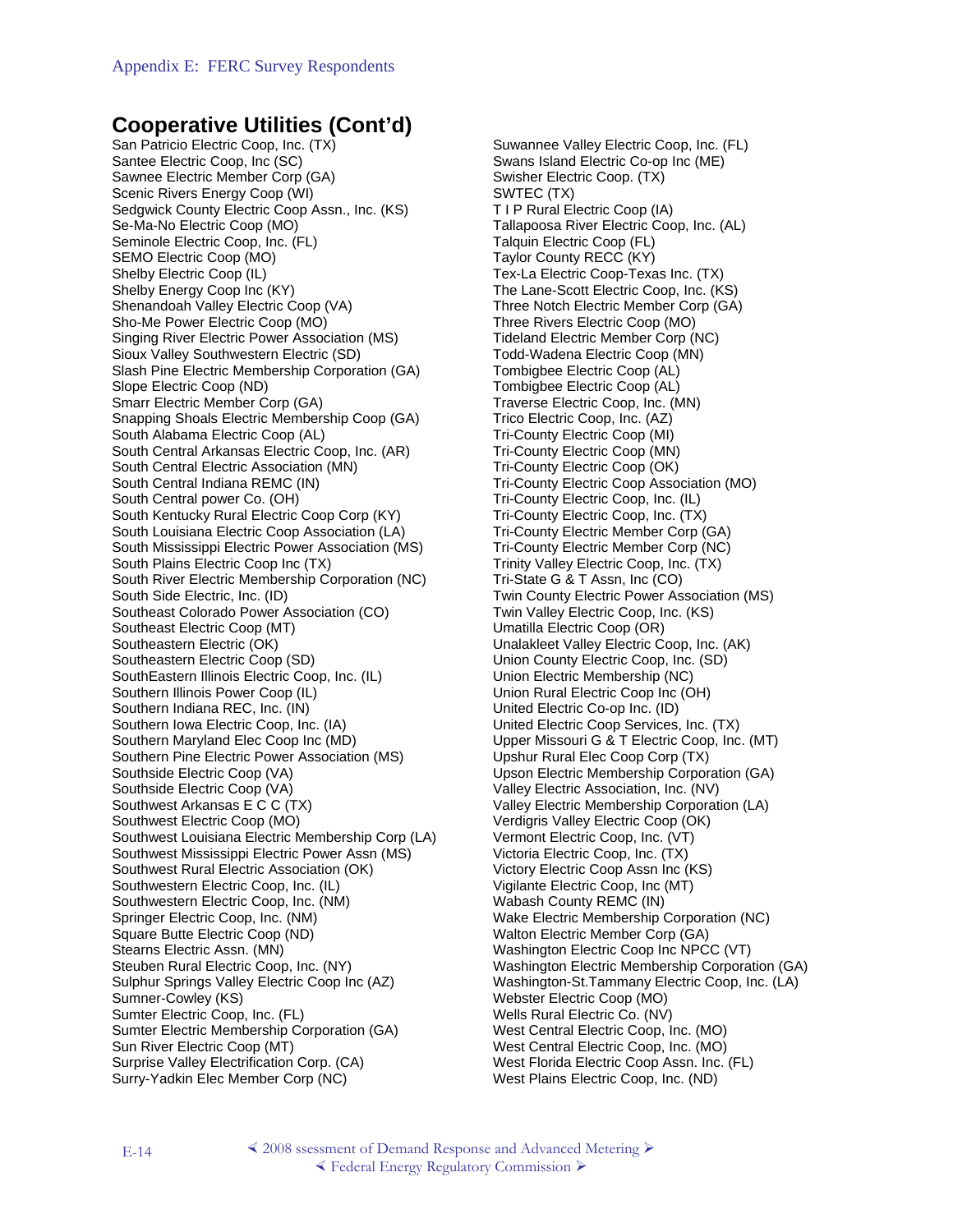West River Electric Association, Inc. (SD) Western Coop Electric Association, Inc. (KS) Western Farmers Electric Coop (OK) Western Illinois Electrical Coop. (IL) Western Indiana Energy REMC (IN) Western Iowa Power Coop (IA) Wharton County Electric Coop, Inc (TX) Wheatland Electric Coop (KS) White County REMC (IN) White River Valley Electric Coop, Inc (MO) Whitewater Valley REMC (IN)

Wild Rice Electric Coop (MN) Wiregrass Electric Coop, Inc. (AL) Withlacoochee River Electric Coop (FL) Wolverine Power Marketing Coop (MI) Wolverine Power Supply Coop, Inc. (MI) Wood County Electric Coop, Inc (TX) Woodbury County Rural ECA (IA) Woodruff Electric Coop Corporation (AR) Yazoo Valley EPA (MS) Yellowstone Valley Electric Coop (MT) York Electric Coop, Inc. (SC)

## **Investor Owned Utilities (189 Entities)**

AEP Texas Central Company (TCC) (OH) AEP Texas NorthCompany (OH) Ajo Improvement Co. (AZ) Alabama Power Company (AL) Alaska Electric Light and Power Company (AK) Alaska Power Company (AK) Warrick Pwr Plant, AGC Div of Alcoa Pwr Gen (IN) Alpena Power Company (MI) Amana Society Service Company (IA) Appalachian Power Co (WV) Aquila Networks - Missouri (MO) Aquila St. Joseph's Power (MO) Aquila, Inc. (dba Aquila Networks-L&P) (CO) Arizona Public Service co (AZ) Atlantic City Electric Company (NJ) Avista Corporation (ID) Baltimore Gas and Electric Company (MD) Bangor Hydro-Electric Company (ME) Black Hills Power Inc (SD) Cap Rock Energy Corp (TX) CenterPoint (TX) Central Electric Inc (AK) Central Hudson Gas & Electric (NY) Central Illinois Light Co (IL) Central Illinois Public Service Co (IL) Central Maine Power Company (ME) Central Vermont Public Service Corporation (VT) Cheyenne Light, Fuel & Power (WY) Chitina Electric, Inc. (AK) Citizens' Electric Company of Lewisburg, PA (PA) Cleco Power, LLC (LA) Cleveland Electric Illuminating Company (OH) Columbus Southern Power Company (CSP) (OH) Commonwealth Edison Company (IL) Conectiv Atlantic Generation, LLC (NJ) Conectiv Bethlehem, LLC (PA) Conectiv Delmarva Generation, LLC (DE) Connecticut Light and Power Company, The (CT) Consolidated Edison Co of New York Inc. (NY) Consolidated Water Power Company (WI) Consumers Energy (MI) Dahlberg Light and Power Company (WI) Delmarva Power & Light Company (DE) DTE Energy (MI) Duke Energy Carolinas, LLC (NC)

Duke Energy Indiana (IN) Duke Energy Kentucky (KY) Duke Energy OH (OH) Duquesne Light Company (PA) Edison Sault Electric Company (MI) Egegik Light & Power Company (AK) Electric Energy, Inc. (IL) Empire District Electric Company (MO) Entergy Arkansas, Inc. (AR) Entergy Gulf States Inc (TX) Entergy Louisiana, LLC (LA) Entergy Mississippi, Inc. (MS) Entergy New Orleans, Inc. (LA) Entergy Power, Inc. (AR) EPE - TEXAS (TX) Exelon Generation Company, LLC (PA) Fale-Safe, Inc (OR) Fishers Island Electric Co. (NY) Fitchburg Gas and Electric Light Company (NH) Florida Power & Light Company (FL) Florida Public Utilities (FL) G&K, Inc (AK) Georgia Power Company (GA) Golden State Water Company (CA) Granite State Electric (NH) Green Mountain Power Corp. (VT) Gulf Power Company (FL) Gustavus Electric Inc. (AK) Hawaii Electric Light Company, Inc. (HI) Hawaiian Electric (HI) Holyoke Power and Electric Company (MA) Holyoke Water Power Company (MA) Idaho Power Company (ID) Illinois Power Co (MO) Indiana-Michigan Power Company (IN) Indianapolis Power & Light Company (IN) Interstate Power & Light Co. (IA) Jersey Central Power & Light (NJ) Kansas City Power & Light Company (MO) Kentucky Power Company (KPCo) (KY) Kentucky Utilities Company (KY) KeySpan Generation, LLC (NY) KG&E (KS) Kingsport Power Company (OH) Lockhart Power (SC)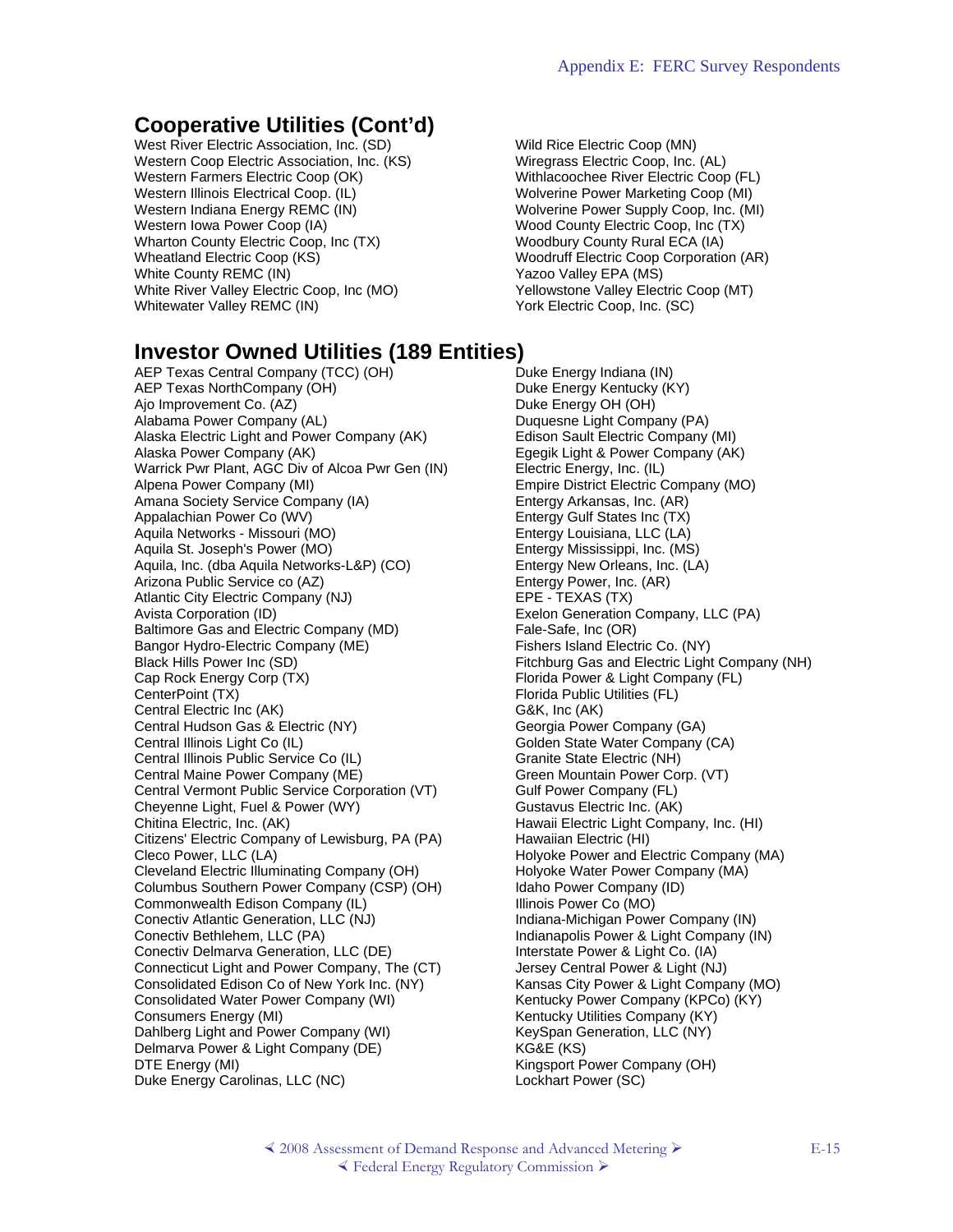## **Investor Owned Utilities (Cont'd)**

Louisville Gas & Electric Company (KY) Madison Gas and Electric Company (WI) Maine Public Service Company (ME) Manley Utility Co. Inc. (AK) Mass Electric Co (MA) Maui Electric Company, Ltd. (HI) McGrath Light & Power (AK) Metropolitan Edison Company (OH) Miami Power Co (OH) Minnesota Power Co (MN) Mississippi Power (MS) Monongahela Power Co (PA) Montana-Dakota Utilities Co. (ND) Mt. Carmel Public Utility Co. (IL) Nantucket Electric Company (MA) Napakiak Ircinraq Power Company (AK) Nevada Power Company (NV) New England Elec Transm'n Corp (NH) New England Hydro-Tran Elec Co (MA) New England Hydro-Trans Corp (NH) New England Power Company (MA) New York State Electric & Gas Corporation (NY) Niagara Mohawk (NY) North Central Power Co., Inc. (WI) Northern Indiana Public Service Company (IN) Northern States Power Company (MN) Northern States Power Company (WI) NorthWestern Energy (MT) Northwestern Wisconsin Electric Company (WI) NSTAR Electric (MA) Ohio Edison Co (OH) Ohio Power Company (OH) Ohio Valley Electric Corporation (OH) Omya Inc (VT) Oncor Electric Delivery Company LLC (TX) Orange & Rockland Utility Company (NY) Otter Tail Power Company (MN) Pacific Gas and Electric Company (CA) PacifiCorp (OR) PECO Energy Company (PA) Pelican Utility District, Div of Kake Tribal Corp (AK) Pennsylvania Electric Co (PA) Pennsylvania Power Co (PA) Pike County Light & Power Company (PA) Portland General (OR) Potomac Electric Power Company (DC) PPL Electric Utilities (PA) Progress Energy Carolinas, Inc. (NC) Progress Energy Florida (FL) Public Service Co of NM (NM)

## **Power Marketers (96 Entities)**

3 Phases Energy Services (CA) Advantage Energy, Inc (NY) Ameren Energy Marketing Company (MO) APNA Energy (TX) APS Energy Services Company, Inc. (AZ) Avista Energy, Inc. (WA)

Public Service Company of Colorado (CO) Public Service Company of New Hampshire (NH) Public Service Electric & Gas Company (NJ) Public Service Oklahoma (PSO) (OK) Puget Sound Energy, Inc (WA) Redlands Water & Power Company (CO) Rochester Gas and Electric Corporation (NY) Rockland Electric Company (NY) Safe Harbor Water Power Corporation (PA) San Diego Gas & Electric (CA) Sharyland Utilities, L.P. (TX) Sierra Pacific Power Company (NV) South Carolina Electric & Gas Co (SC) South Carolina Generating Company, Inc (SC) Southern California Edison Company (CA) Southern Electric Gen Co (AL) Oklahoma Gas and Electric Company (OK) Southern Indiana Gas and Electric Co. (IN) Southwestern Electric Power Company (LA) Southwestern Public Service Company (TX) Strawberry Water Users Association (UT) Superior Water Light and Power (WI) System Energy Resources, Inc. (MS) Tampa Electric Company (FL) TDX North Slope Generating (AK) Texas New Mexico Power (TX) The Dayton Power and Light Company (OH) The Morenci Water and Electric Co. (AZ) The Narragansett Electric Co (RI) The Potomac Edison Co (MD), The United Illuminating Company (CT) Toledo Edison Co (OH) TransCanada Power Div-Engy Ltd (CN) Tucson Electric Power (AZ) UGI Utilities, Inc. (PA) Union Electric Company (MO) Unitil Energy Systems, Inc. (NH) UNS Electric (AZ) Upper Peninsula Power Company (MI) Vermont Yankee Nuclear Power Corp. (VT) Virginia Electric & Power Co (VA) Wellsboro Electric Company (PA) West Penn Power Co (PA) Westar Energy Inc (KS) Western Massachusetts Electric Company (MA) Wheeling Power Company(WPCo) (OH) Wisconsin Electric Power Company (WI) Wisconsin Power & Light Co. (WI) Wisconsin Public Service Corporation (WI)

Avista Turbine Power, Inc. (WA) BlueRock Energy inc (NY) BP Energy Company (TX) Calpine Power America, L.P. (TX) Cargill Power Markets LLC (MN) CECG Maine, LLC (MD)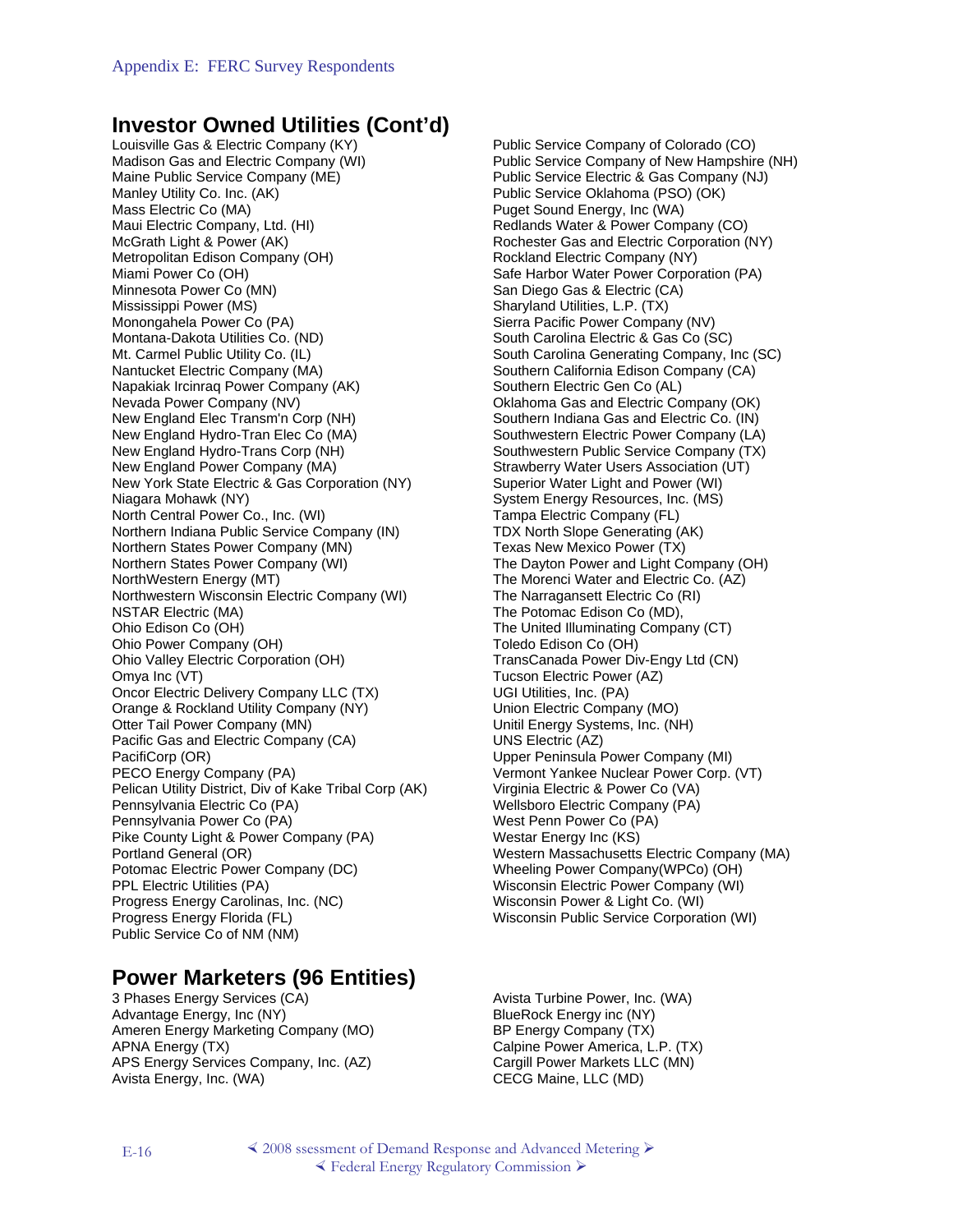#### **Power Marketers (Cont'd)**

Champion Energy Services, LLC (TX) CinCap IV, LLC (OH) CinCap V, LLC. (OH) Cinergy Capital & Trading, Inc. (OH) Cirro Group, Inc. (TX) Citadel Energy Products LLC (DE) City of Fulton (MO) CL Power Sales Eight, L.L.C. (CA) CL Power Sales Seven, L.L.C. (MA) CL Power Sales Ten, L.L.C. (CA) CL Power Sales Two, L.L.C. (CA) Columbia Utilities Power, LLC (NY) Conectiv Energy Supply, Inc. (DE) ConocoPhillips (TX) Constellation Energy Commodities Group, Inc. (MD) Constellation NewEnergy, Inc. (MD) Coral Power, L.L.C. (TX) CP Power Sales Seventeen, L.L.C. (MA) CPL Retail Energy (TX) Direct Energy LP (TX) Direct Energy Services (TX) Dominion Retail, Inc. (CT) Dow Hydrocarbons and Resources (TX) DTE Energy Trading, Inc (MI) Dynegy Power Marketing Inc. (TX) Edison Mission Marketing & Trading, Inc. (MA) El Dorado energy LLC (NV) Empire Natural Gas Corporation (NY) Energetix, Inc (NY) Energy Coop of New York, Inc. (NY) Energy West Resources, Inc. (MT) Exelon Energy Company (PA) FirstEnergy Solutions Corp. (OH) FPL Energy Power Marketing, Inc. (FL) Freedom Group (TX) GEXA Corp. (TX) Great Bay Power Marketing, Inc. (NH) H.Q. Energy Services (U.S.) Inc. (PA) Hwy 3 MHP, LLC (TX) Integrys Energy Services of Texas, LP (TX) KeySpan Energy Services Inc. (NY) LG&E Energy Marketing (KY)

## **Political Subdivisions (91 Entities)**

Aguila Irrigation District (AZ) Alamo Power Dist #3 (NV) Arkansas River Power Authority (CO) Buckeye Water Consv and Drainage District (AZ) Burt County Public Power District (NE) Butler County Rural Public Power District (NE) Central Lincoln People's Utility District (OR) Central Minnesota Municipal Power Agency (MN) City of New Roads (LA) Clatckanie PUD (OR) Columbia River PUD (OR) Cornhusker Public Power District (NE) Crisp County Power Commission (GA) Cuming County Public Pwr Dist (NE)

Mirant Energy Trading, LLC (GA) MxEnergy Electric, Inc. (CT) New York Industrial Energy Buyers, LLC (NY) NM Energy of Texas, L.L.C. (TX) NYSEG Solutions, Inc (NY) OGE Energy Resources, Inc. (OK) People's Electric Corporation (OK) Peoples Energy Services (IL) Pepco Energy Services (VA) Pilot Power Group, Inc. (CA), (TX) Pinnacle West Marketing & Trading Co., LLC (AZ) Powerex Corp. (CN) PPL EnergyPlus, LLC (PA) PPM Energy (OR) PreBuy Electric, LLC. (TX) Pro Energy Marketing LLC (NY) PSEG Energy Resources and Trade (NJ) Quest Energy, LLC (MI) Rainbow Energy Marketing Corporation (ND) Reliant Energy Electric Solutions, LLC (TX) Reliant Energy Power Supply, LLC (TX) Reliant Energy Retail Services, LLC (TX) Reliant Energy Services, Inc. (TX) Reliant Energy Solutions East, LLC (TX) Select Energy, Inc. (NJ), (NY) Sempra Energy Solutions LLC (CA) Sempra Energy Trading LLC (CT) South Eastern Electric Development Corp (AL) Star Electricity LLC dba StarTex Power (TX) Strategic Energy LLC (PA) Strategic Power Management, Inc. (NY) Tara Energy, Inc. (TX) Texas Retail Energy, LLC (TX) TransAlta Energy Marketing (U.S.) Inc. (WA) TransCanada Power Mktg Ltd (MA) TXU Energy Retail Company LLC (TX) TXU SESCO Energy Services Company (TX) Vega Resources, LLC (TX) Warrick Pwr Plant, AGC Div of Alcoa Pwr Gen (IN) Williams Energy Mktg & Trdg Co (OK) WPS Energy Services (WI) WTU Retail Energy, LP (TX)

DBA Tri-Dam Project (CA) ED4 (AZ) ED5 (AZ) Electrical Dist No2 Pinal Cnty (AZ) Electrical Dist No6 Pinal Cnty (AZ) Electrical Dist No7 Maricopa (AZ) Electrical Dist No8 Maricopa (AZ) Electrical District No. 3 Pinal Cnty (AZ) Electrical District No. 5 of Maricopa County Elkhorn Rural Public Power District (NE) Harquahala Valley Power District (AZ) Heartland Consumers Power District (SD) Hohokam Irr. & Dr. Dist. (AZ) Howard Greeley Rural Public Power District (NE)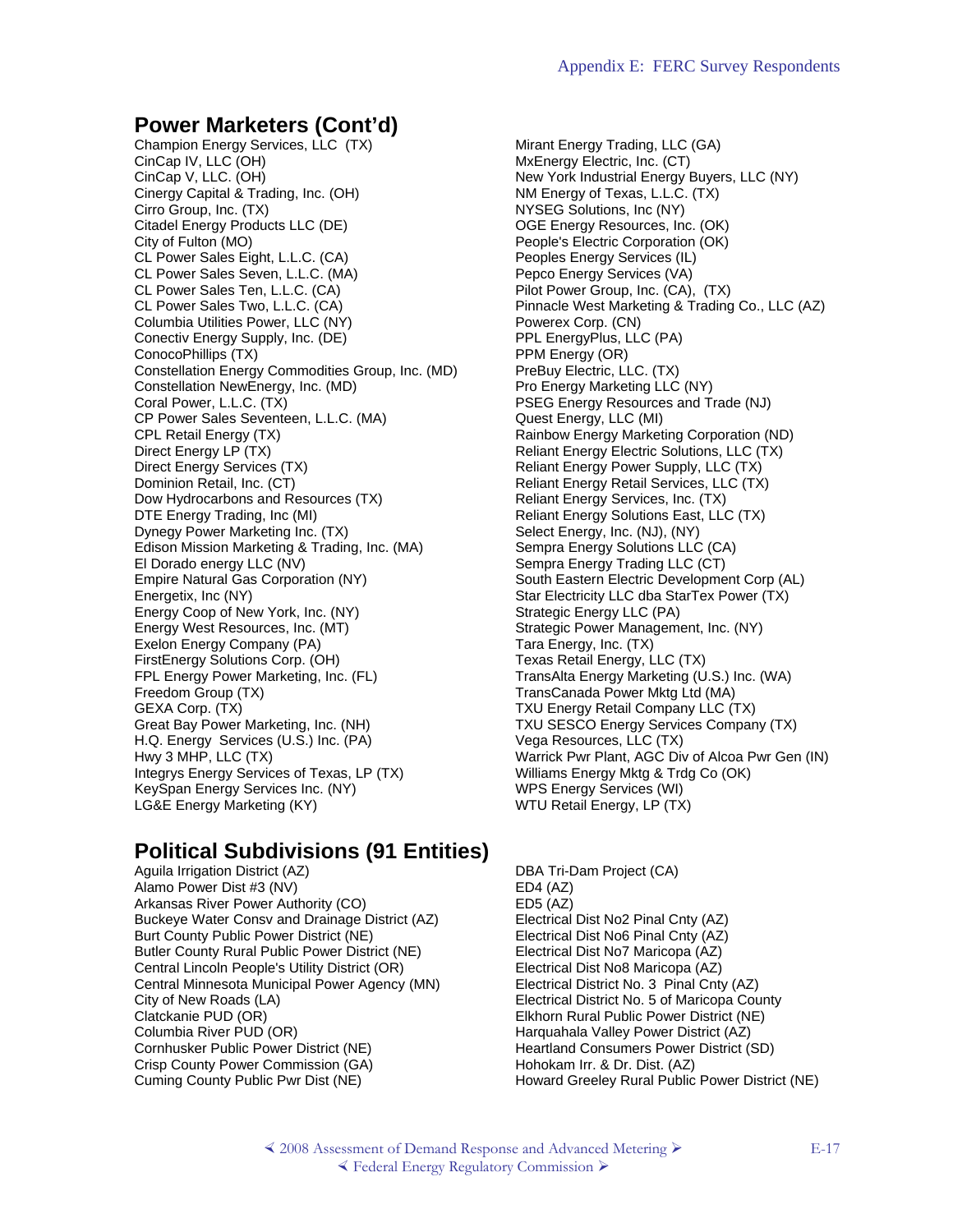## **Political Subdivisions (Cont'd)**

Igiugig Electric Company (AK) KBR Rural Public Power District (NE) Kings River Conservation Dist (CA) Kokhanok Village Council (AK) Lafayette Public Power Authority (LA) Lincoln County Power District No. 1 (NV) Loup River Public Power District (NE) Loup Valleys Rural Public Power District (NE) Maricopa Cnty Muni Wtr Consv District No. 1 (AZ) Mason County PUD #3 (WA) McCook Public Power District (NE) McMullen Val Wtr Consv and Drainage District (AZ) Merced Irrigation District (CA) Modesto Irrigation District (CA) Mohgan Tribal Utility Authority (CT) MSR Public Power Agency (CA) Municipal Energy Agency of Nebraska (NE) Nebraska Public Power District (NE) North Central Public Power District (NE) Northeast Nebraska Public Power District (NE) Northern California Power Agency (CA) Northern Wasco County People's Utility Dist. (OR) Northwest Rural Public Power District (NE) Ocotillo Water Conservation District (AZ) Omaha Public Power District (NE) Overton Power District No. 5 (NV) Perennial Public Power District (NE) Piedmont Municipal Power Agency (SC) Placer County Water Agency (CA) Platte River Power Authority (CO) Polk County RPPD (NE) Public Utility District No. 1 of Chelan County (WA)

Public Utility District No. 1 of Wahkiakum Cnty (WA) Public Utility District No. 2 of Grant County (WA) Public Utility District No. 2 of Pacific County (WA) Public Utility District #1 of Pend Oreille County (WA) PUD No 1 of Clallam County (WA) PUD No 1 of Douglas County (WA) PUD No 1 of Ferry County (WA) PUD NO 1 of Lewis County (WA) PUD No 1 of Okanogan County (WA) PUD No 1 of Whatcom County (WA) PUD No. 1 of Grays Harbor County (WA) Roosevelt Irrigation District (AZ) Roosevelt Public Power District (NE) Sacramento Municipal Utility District (CA) Salt River Project (SRP) (AZ) Seward County PPD (NE) Skamania Public Utility District #1 (WA) Snohomish County PUD #1 (WA) South Central Public Power District (NE) South Feather Water & Power Agency (CA) Southern CA PPA (CA) Southwest Public Power District (NE) Stanton County Public Power District (NE) The Central Nebraska Pub Pwr and Irr District (NE) Tillamook People's Utility District (OR) Tohono O'odham Utility Authority (AZ) Truckee Donner Public Utility District (CA) Tuolumne Public Power Agency (CA) Utah Associated Municipal Power Systems (UT) Wellton-Mohawk Irrigation & Drainage District (AZ) Yakutat Power (AK)

## **Curtailment Service Providers (27 Entities)**

Absolute Energy (NY) Conservation Resource Solutions Inc. (GA) Credit Suisse (USA), Inc. (NY) Customized Energy Solutions, Ltd. (NJ), (PA) Downes Associates, Inc. (MD) Eastside Power Authority (ESPA) (CA) Energy Curtailment Specialists, Inc. (NY) Energy Enterprises Inc. (NY) Energy Investment Systems (NY) EnerNOC Inc. (MA) EnerNOC, Inc. (CA) GDS Associates, Inc. (NH) Hess Corporation (NJ) HSBC Bank USA (NY)

## **State Utilities (18 Entities)**

Ak-Chin Energy Services (AZ) Alaska Energy Authority (AK) Brazos River Authority (TX) California Energy Resource Scheduling (CA) California Department of Water Resources (CA) Colorado River Commission (NV) Energy Northwest (WA)

Integrated Energy Services Corporation (IES) (NJ) Integrys Energy Services of New York, Inc (WI) Lynx Technologies (NY) Metropolitan Energy, LLC (IL) Millard Fillmore Gates Hospital (NY) Monroe County Water Authority (NY) National Grid (MA) Norbord (NY) Reliant Energy Solutions Northeast, LLC (NY) Suez Energy Resources NA (TX) The Legacy Energy Group, LLC (VA) UGI Energy Services, Inc. (PA) Virtual Energy LLC (NY)

Grand River Dam Authority (OK) Guadalupe-Blanco River Authority (TX) Lower Colorado River Authority (TX) Michigan Public Power Agency (MI) Navajo Tribal Utility Authority (AZ) New River Light & Power Company (NC) New York Power Authority (NY)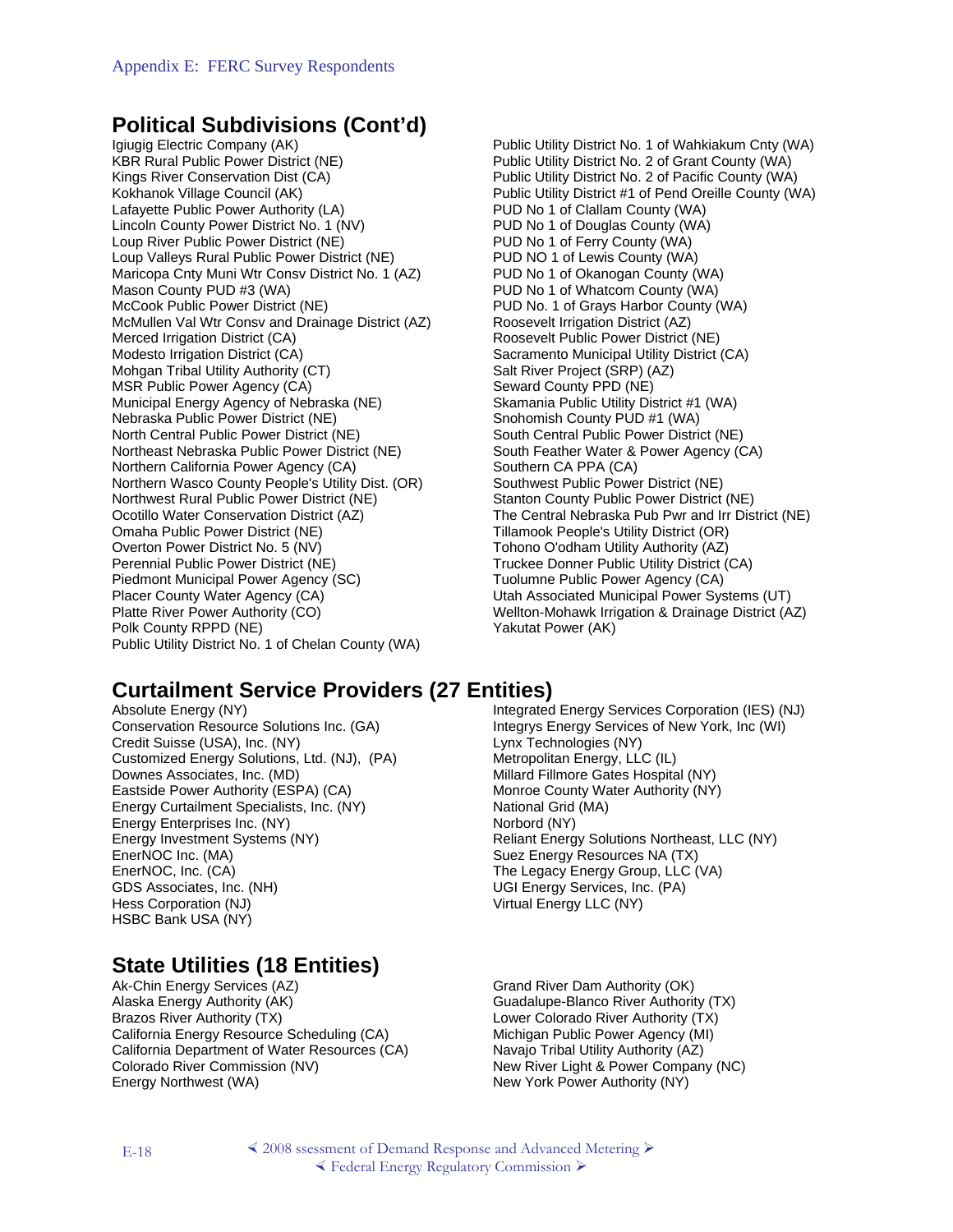## **State Utilities (Cont'd)**

OMPA (OK) South Carolina Public Service Authority (SC)

## **Municipal Marketing Authorities (15 Entities)**

Alabama Municipal Electric Authority (AL) American Municipal Power - Ohio, Inc. (OH) Badger Power Marketing Auth (WI) Hampshire Council of Governments (NH) Indiana Municipal Power Agency (IN) Kansas Municipal Energy Agency (KS) Massachusetts Municipal Wholesale Elec Co (MA) Minnesota Municipal Power Agency (MN)

# **RTO/ISO (7 Entities)**

California ISO (CA) ERCOT (TX) ISO New England (MA) Midwest ISO (IN)

## **Federal (6 Entities)**

Bonneville Power Administration (OR) Mission Valley Power (MT) Southeastern Power Administration (GA) Toledo Bend Project Joint Operation (TX) Virginia Tech Electric Service (VA)

Municipal Electric Authority of Georgia (GA) New York Municipal Power Agency (NY) Northern Municipal Power Agency (MN) Utah Municipal Power Agency (UT) Virginia Municipal Electric Association No 1 (VA) Wisconsin Public Power, Inc. (WI) Wyoming Municipal Power Agency (WY)

New York Independent System Operator (NY) PJM Interconnection LLC (PA) Southwest Power Pool, Inc. (AR)

Southwestern Power Administration (OK) U. S. Army Corps of Engineers (MI) VI Water & Power Authority (VI)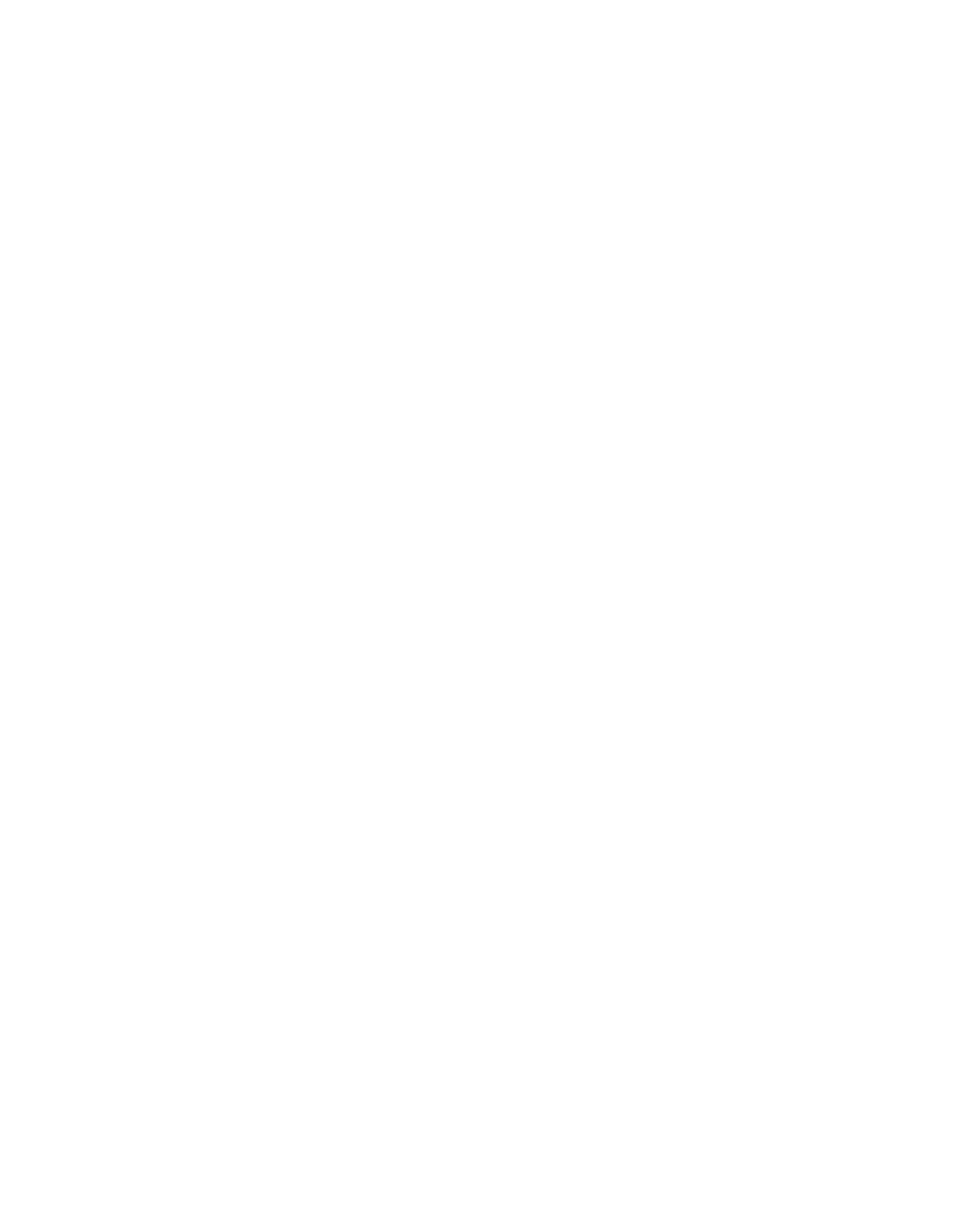# **Appendix F: Demand Response (DR) Programs and Services at Responding Utilities**

Appendix F is intended to convey a categorization of the types of demand response programs and services that are available in the entities that responded to the FERC survey.

## **Ancillary Services**

HSBC Bank USA Alabama Municipal Electric Authority AGC Division of APG Inc Arkansas Electric Cooperative Corporation Austin Energy Big Rivers Electric Corporation Buckeye Power, Inc. California ISO Central Iowa Power Cooperative City of Breckenridge City of Chicopee City of College Station City of Corona Department of Water & Power City of Elkhorn Light and Power City of Milford City of Redding Connexus Energy Constellation NewEnergy, Inc. Cooperative Light and Power Dakota Electric Association Denton County Elec Coop, Inc Detroit Lakes Public Utility DS&O Rural Electric Cooperative Assn. Inc. East Kentucky Power Cooperative, Inc. Electrical District No. 3 EnerNOC, Inc. Entergy Arkansas, Inc. ERCOT FirstEnergy Solutions Corp. Florida Power Corp d/b/a Progress Energy Florida Fulton County REMC Golden Spread Electric Cooperative, Inc. Great River Energy Hawaiian Electric Company, Inc. ISO New England Jackson Electric Cooperative, Inc. (TX) Kansas Electric Power Cooperative, Inc. KG&E Kiwash Electric Cooperative, Inc. LADWP

## **Capacity Market Programs**

Alcoa Generating Corp. - Warrick Arkansas Electric Cooperative Corporation Baltimore Gas and Electric Company Bangor Hydro-Electric Company Big Rivers Electric Corporation Brown County Rural Electrical Assn.

Licking Rural Electrification Lyon-Lincoln Electric Cooperative, Inc. Mecklenburg Electric Cooperative Millard Fillmore Gates Hospital Minnkota Power Cooperative, Inc. Monongahela Power Co Mountain View Electric Association (MVEA) MxEnergy Electric, Inc. Nebraska Public Power District New York Independent System Operator Northern Indiana Public Service Company Northern States Power Company - MN NSTAR Electric Pacific Gas and Electric Company PacifiCorp Pee Dee Electric Cooperative, Inc. Piedmont Electric Membership Corporation PJM Interconnection LLC PowerSouth Energy Cooperative Prairie Power, Inc. Public Service Co. of New Mexico Reliant Energy Solutions East, LLC Rolling Hills Electric Cooperative, Inc. Sacramento Municipal Utility District SCE&G Snohomish county PUD South Carolina Public Service Authority Southwest Public Power District Southwestern Public Service Company Suez Energy Resources NA Tampa Electric Company Tri-County Electric Cooperative, Inc. Tri-State Generation and Transmission Assn, Inc. TXU Energy Retail Company LLC Vermont Electric Cooperative, Inc Western Farmers Electric Cooperative White County Rural E M C Wisconsin Power & Light Co. Wisconsin Public Service Corporation Wolverine Power Supply Cooperative, Inc.

Buckeye Power, Inc. California ISO City of Breckenridge City of Chicopee City of College Station City of Redding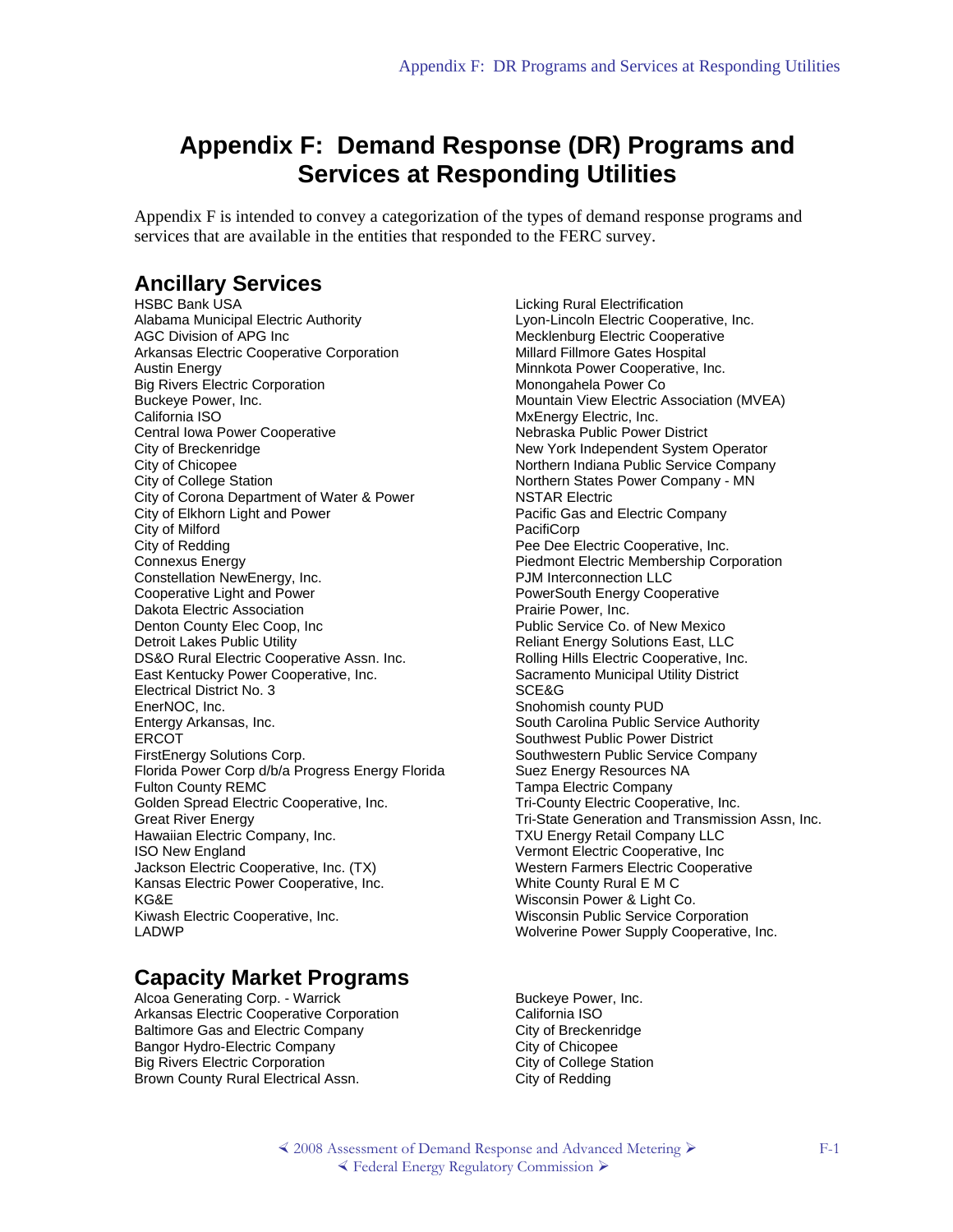# **Capacity Market Programs (Cont'd)**

City of Waseca Electric Utility Commonwealth Edison Company Connecticut Light and Power Company Consolidated Edison Co of NY, Inc Constellation NewEnergy, Inc. Dakota Electric Association Duke Energy Indiana Eastside Power Authority Energy Curtailment Specialists, Inc. EnerNOC, Inc. ERCOT Golden Spread Electric Cooperative, Inc. Granite State Electric Great River Energy Green Mountain Power Corp Hawaiian Electric Company, Inc Hess Corporation Horry Electric Cooperative, Inc. HSBC Bank USA Iowa Lakes Electric Cooperative Jackson Electric Cooperative, Inc. (TX) Kansas City Power & Light Company Kansas Electric Power Cooperative, Inc. Kiwash Electric Cooperative, Inc. Mass Electric Co Metropolitan Edison Co Millard Fillmore Gates Hospital Minnesota Valley Electric Cooperative Minnkota Power Cooperative, Inc. Modesto Irrigation District Monongahela Power Co

# **Critical Peak Pricing**

HSBC Bank USA Access Energy Cooperative Alabama Municipal Electric Authority Alabama Power Co Alcoa Generating Corp. - Warrick Arkansas Electric Cooperative Corporation Beauregard Electric Co-op Inc. Beltrami Electric Cooperative, Inc Buckeye Power, Inc. Butler Rural Electric Cooperative Assn., Inc. (KS) Butler Rural Electric Cooperative, Inc. (OH) Cherryland Electric Cooperative Choptank Electric Cooperative, Inc. City of Adel, Georgia City of Fort Collins Co City of Gothenburg City of Grafton City of Laurinburg North Carolina City of Orangeburg ; Department of Public Utilities City of Sylvania, GA Colorado River Commission of Nevada Colorado Springs Utilities Colquitt Electric Membership Corporation Commonwealth Edison Company Consumers Energy Company (MI)

New York Power Authority New York State Electric & Gas Corporation Niagara Mohawk **Norbord** North Itasca Electric Cooperative Inc. North Itasca Electric Cooperative Inc. NSTAR Electric Pacific Gas and Electric Company PacifiCorp PECO Energy Company PJM Interconnection LLC PPL Electric Utilities Public Service Co. of New Mexico Rayle Electric Membership Corporation Rochester Gas and Electric Corporation Sacramento Municipal Utility District South Kentucky Rural Electric Coop Corporation Southern California Edison Company Suez Energy Resources NA The Narragansett Electric Co Tri-County Electric Cooperative, Inc. Tri-County Electric Cooperative, Inc. Union County Electric Cooperative, Inc. United Illuminating Vermont Electric Cooperative, Inc Vermont Marble Power Division of Omya Inc. Virtual Energy LLC Western Massachusetts Electric Company Wisconsin Public Power, Inc. Wisconsin Public Service Corporation

Downes Associates, Inc. Duke Energy Carolinas Duke Energy Indiana Eau Claire Energy Cooperative EnerNOC, Inc. Flint Hills Rural Electric Cooperative Assn., Inc. Fulton County REMC Glidden Rural Electric Coop Green Mountain Power Corp Gulf Power Company Gunnison County Electric Association, Inc. Hendricks County Rural Electric Membership Coop Horry Electric Cooperative, Inc. Idaho Power Company ISO New England Jackson Electric Membership Corp. (GA) Jefferson Energy Cooperative Jemez Mountains Electric Cooperative, Inc. Jump River Electric Cooperative Kiamichi Electric Cooperative, Inc Kiwash Electric Cooperative, Inc. Kosciusko REMC Leavenworth-Jefferson Electric Cooperative, Inc. Licking Rural Electrification Lyon-Lincoln Electric Cooperative, Inc.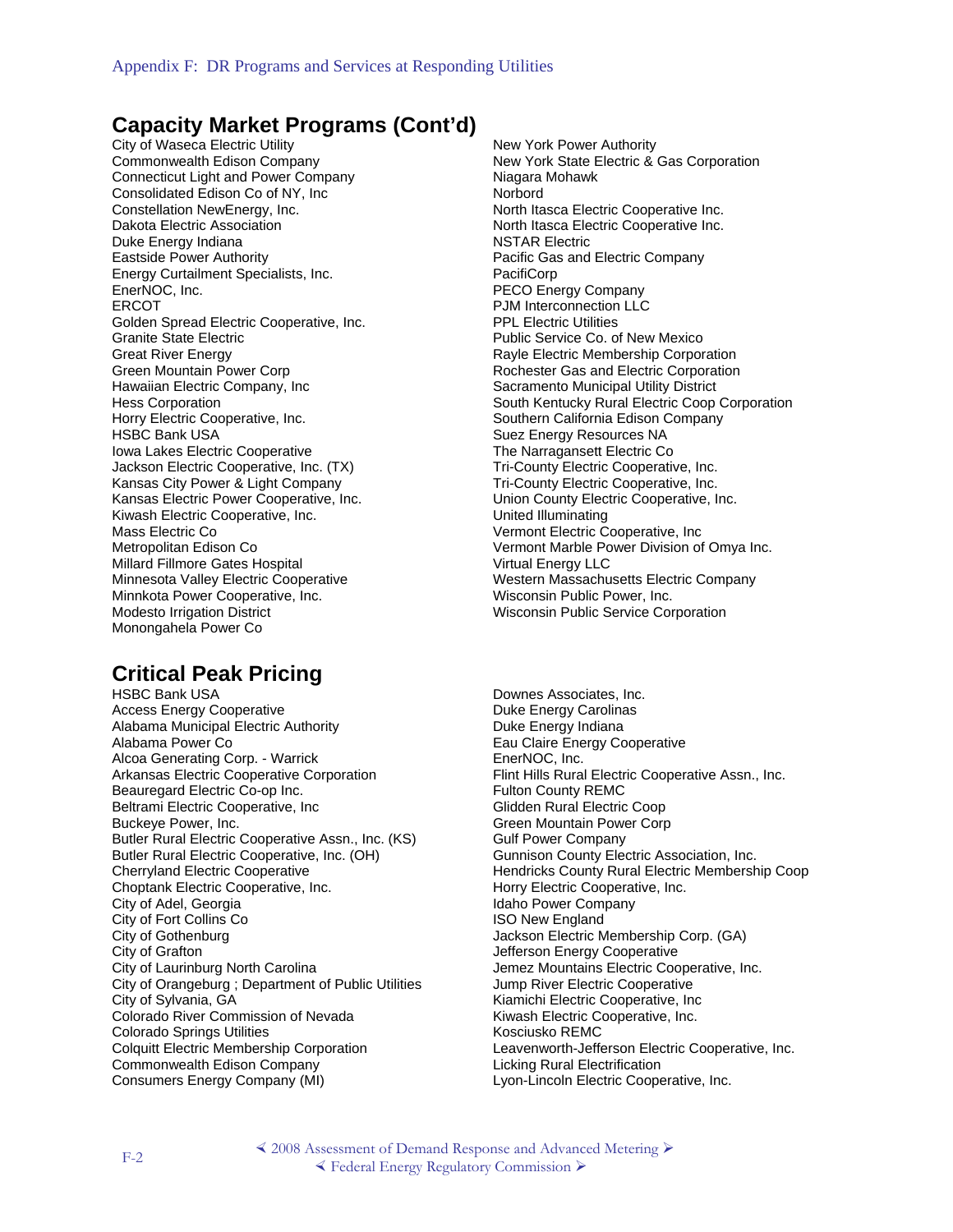# **Critical Peak Pricing (Cont'd)**

Meeker Cooperative Light and Power Association Midland Power Cooperative Midwest Energy, Inc. Millard Fillmore Gates Hospital. Monongahela Power Co Mountain Parks Electric, Inc. Mountain View Electric Association (MVEA) New York Independent System Operator NH Electric Cooperative, Inc. North Itasca Electric Cooperative Inc. North Star Electric Cooperative Inc. Oliver-Mercer Electric Cooperative, Inc. Orange & Rockland Utilities Otter Tail Power Company Pacific Gas and Electric Company Paulding Putnam Electric Cooperative, Inc. PECO Energy Company Pee Dee Electric Cooperative, Inc. Pepco Energy Services

## **Critical Peak Rebate**

Butler Rural Electric Cooperative Assn., Inc. (KS) Butler Rural Electric Cooperative, Inc. (OH) City of Alpha City of Breckenridge City of Chicopee City of Fort Collins Co City of Friend City of Grafton City of Laurinburg North Carolina City of Orangeburg ; Department of Public Utilities Community Electric Cooperative Connecticut Light and Power Company, The Consolidated Edison Co of NY, Inc Consumers Energy Duke Energy Carolinas First Electric Cooperative Corporation Fulton County REMC Horry Electric Cooperative, Inc. Jersey Central Power & Light Co KBR Rural Public Power District Kiwash Electric Cooperative, Inc.

# **Demand Bidding**

HSBC Bank USA Access Energy Cooperative Alcoa Generating Corp. - Warrick Buckeye Power, Inc. Butler Rural Electric Cooperative, Inc. (OH) C & L Electric Cooperative Corporation California ISO Choptank Electric Cooperative, Inc. City of Chicopee City of Friend City of Grafton Colorado Springs Utilities Connecticut Light and Power Company, The Pierce Pepin Cooperative Services Potomac Electric Power Company PPL Electric Utilities Public Service Co. of New Mexico Rayle Electric Membership Corporation Red River Valley Co-op Power Assoc. Red River Valley Rural Electric Association Salt River Project (SRP) San Diego Gas & Electric Company Sawnee EMC South Plains Electric Cooperative, Inc. Southern California Edison Company Southwest Louisiana Electric Membership Corp Tampa Electric Company Umatilla Electric Cooperative Upper Peninsula Power Company Village of Minster Virginia Electric & Power Co Wisconsin Public Service Corporation

- Lamb County Electric Cooperative Mass Electric Co Meeker Cooperative Light and Power Association Midwest Electric Inc Minnesota Power - Allete Mississippi County Electric Cooperative, Inc. Mountain View Electric Association (MVEA) New York Power Authority North Itasca Electric Cooperative Inc. Omaha Public Power District Potomac Electric Power Company Public Service Co. of New Mexico Red River Valley Co-op Power Assoc. Reliant Energy Solutions East, LLC Snohomish county PUD South Plains Electric Cooperative, Inc. Suez Energy Resources NA The Narragansett Electric Co Three Notch EMC Western Massachusetts Electric Company
- Constellation NewEnergy, Inc. Consumers Energy Eastern Iowa light & Power Coop EnerNOC, Inc. Glidden Rural Electric Coop Hess Corporation Iowa Lakes Electric Cooperative ISO New England Kiwash Electric Cooperative, Inc. Leavenworth-Jefferson Electric Cooperative, Inc. Menard Electric Cooperative Midwest Electric Inc Millard Fillmore Gates Hospital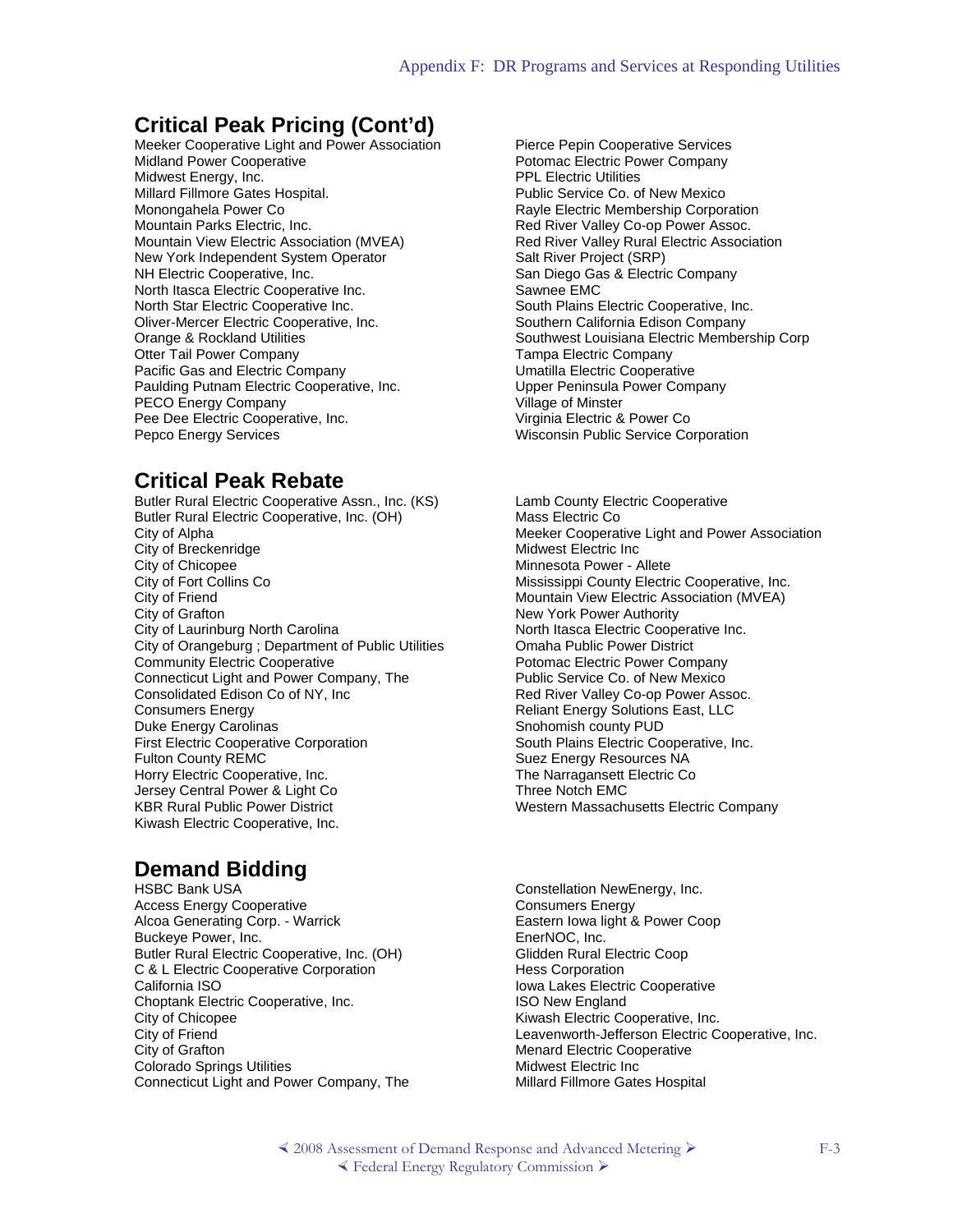# **Demand Bidding (Cont'd)**

Monongahela Power Co Mor-Gran-Sou Electric Cooperative, Inc. Nebraska Public Power District New York Independent System Operator New York Power Authority Niagara Mohawk **Norbord** North Itasca Electric Cooperative Inc. Northern States Power Company - MN Omaha Public Power District Pacific Gas and Electric Company PJM Interconnection LLC Portland General Electric Company

#### **Direct Load Control**

Adams Electric Cooperative Adams-Columbia Electric Cooperative Alabama Power Co Alfalfa Electric Cooperative, Inc. Ashley-Chicot Electric Cooperative, Inc. Austin Energy Baltimore Gas and Electric Company Barnesville Municipal Utility Beltrami Electric Cooperative, Inc Blue Ridge Electric Membership Corporation Bon Homme Yankton Electric Assn., Inc. Boone Electric Cooperative Brown County Rural Electrical Assn. Brunswick Electric Membership Corporation Butler County Rural Electric Cooperative (IA) Butler Rural Electric Cooperative Assn., Inc. (KS) Butler Rural Electric Cooperative, Inc. (OH) C & L Electric Cooperative Corporation Capital Electric Cooperative, Inc. Carroll Electric Cooperative Corporation (AR) Carroll Electric Membership Corporation (GA) Central Electric Membership Corporation Central Maine Power Company Central Minnesota Municipal Power Agency Central Vermont Public Service Corporation Central Wisconsin Electric Cooperative Cherryland Electric Cooperative Choptank Electric Cooperative, Inc. City of Ames Electric Services City of Anaheim City of Benson Municipal Utilities City of Breckenridge City of Breda City of Fort Collins Co City of Friend City of Grafton City of Groton, SD City of Hecla, SD City of Laurinburg North Carolina City of Loveland City of Milford City of Miller City of Northwood

Public Service Co. of New Mexico Red River Valley Co-op Power Assoc. Sacramento Municipal Utility District San Diego Gas & Electric Company Snohomish county PUD Southern California Edison Company Suez Energy Resources NA The Caney Valley Electric Coop Association, Inc. Upper Peninsula Power Company Western Massachusetts Electric Company White River Valley Electric Cooperative, Inc Wisconsin Electric Power Company Wisconsin Public Service Corporation

City of Parker, SD City of Rock Hill City of Saint Peter City of Sylvania, GA City of Waseca Electric Utility City of Wells City of Westerville City of White, SD Cleveland Electric Illuminating Co Coles-Moultrie Electric Cooperative Colorado Springs Utilities Colquitt Electric Membership Corporation Columbia Water & Light Dept Commonwealth Edison Company Community Electric Cooperative Connexus Energy Consolidated Edison Co of NY, Inc Constellation NewEnergy, Inc. Cooperative Light and Power Corn Belt Energy Corporation Coweta-Fayette EMC Crow Wing Cooperative Power & Light Company Cuivre River Electric Cooperative Dahlberg Light and Power Company Dairyland Power Cooperative Dakota Electric Association Dakota Energy Cooperative, Inc Decatur County Rural Electric Membership Corp Delaware Electric Cooperative, Inc. Detroit Edison Co Detroit Lakes Public Utility DS&O Rural Electric Cooperative Assn. Inc. Duke Energy Carolinas Duke Energy Indiana Duquesne Light Company Eau Claire Energy Cooperative Eau Claire Energy Cooperative Elk River Municipal Utilities - City of Elk River Empire Electric Association, Inc. EnergyUnited Electric Membership Corporation Excelsior Electric Membership Corporation (EMC) Farmers Electric Cooperative Corporation (AR) Farmers' Electric Cooperative, Inc. (MO)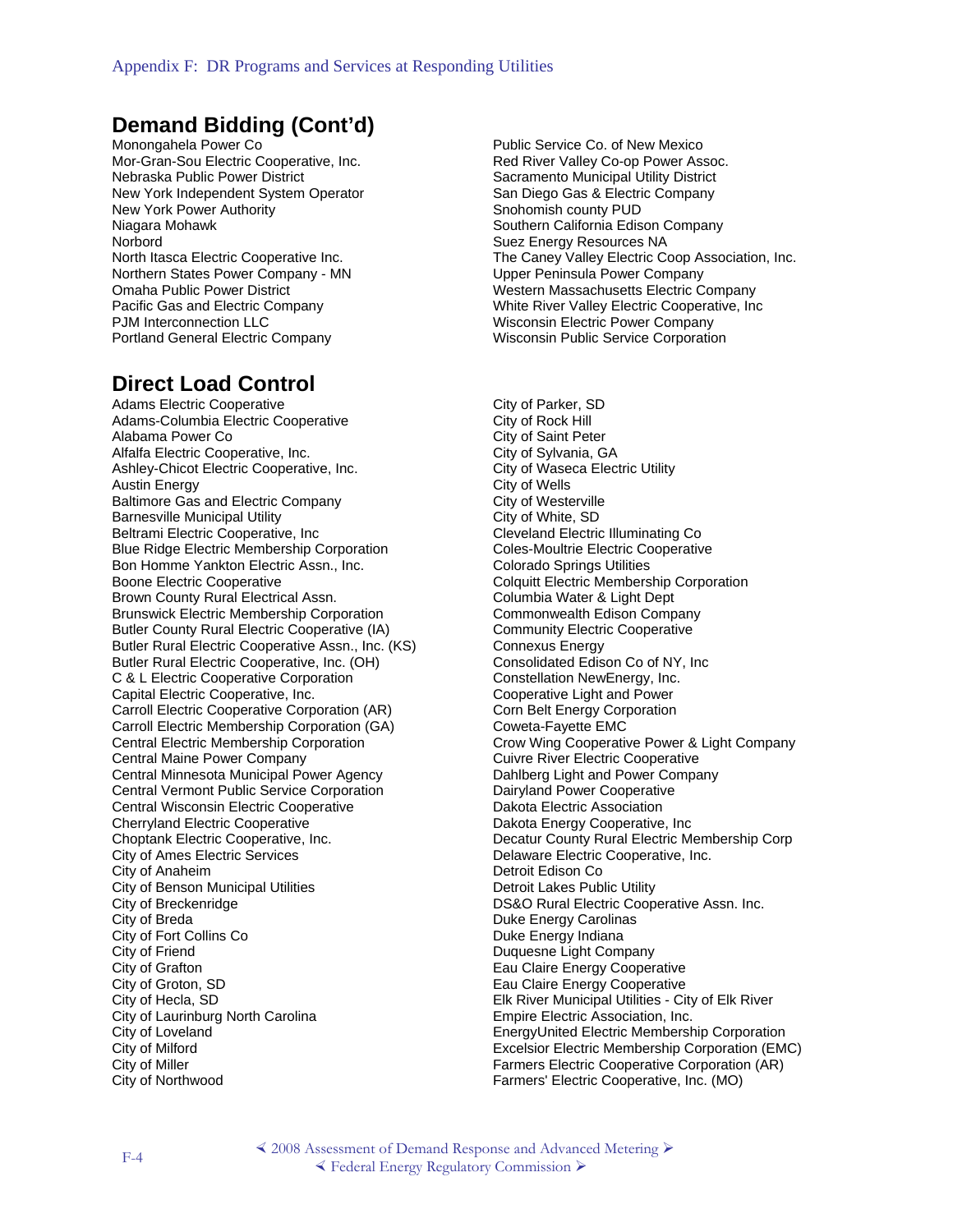## **Direct Load Control (Cont'd)**

FEM Electric Assn., Inc First Electric Cooperative Corporation Florida Power & Light Company Florida Power Corp d/b/a Progress Energy Florida Fulton County REMC Georgia Power Company Grand Rapids Public Utilities Commission Great Lakes Energy Cooperative Hawaiian Electric Company, Inc H-D Electric Cooperative, Inc. Highline Electric Association HomeWorks Tri-County Electric Cooperative Horry Electric Cooperative, Inc. Idaho Power Company Illinois Rural Electric Cooperative Indianapolis Power & Light Company Jackson Electric Cooperative, Inc. (TX) Jackson Electric Membership Corp. (GA) JEA Jefferson Energy Cooperative Jersey Central Power & Light Co Jump River Electric Cooperative Kansas City Power & Light Company KBR Rural Public Power District Kentucky Utilities Company Kiwash Electric Cooperative, Inc. Kosciusko REMC Lake Country Power Lake Region Electric Cooperative Lamb County Electric Cooperative Leavenworth-Jefferson Electric Cooperative, Inc. Lee County Electric Cooperative, Incorporated Licking Rural Electrification Logan City Light and Power Louisville Gas & Electric Company Lyon-Lincoln Electric Cooperative, Inc. Madison Gas and Electric Company Marshall Municipal Utilities Mecklenburg Electric Cooperative Medina Electric Cooperative, Inc. Meeker Cooperative Light and Power Association Menard Electric Cooperative Midwest Electric Cooperative Corporation Midwest Electric Inc Midwest Energy Cooperative Mid-Yellowstone Electric Cooperative, Inc. Milton-Freewater City Light & Power Minnesota Power – Allete Minnesota Valley Electric Cooperative Mississippi County Electric Cooperative, Inc. Modesto Irrigation District Montana-Dakota Utilities, Div of MDU Res Grp, Inc. Mountain View Electric Association (MVEA) Navopache Electric Cooperative, Inc. Nevada Power NH Electric Cooperative, Inc. Nishnabotna Valley Rural Electric Cooperative Nobles Cooperative Electric **Norbord** 

North Arkansas Electric Cooperative, Inc. North Carolina Electric Cooperative North Central Electric Cooperative, Inc. North Itasca Electric Cooperative Inc. North Star Electric Cooperative Inc. North West Rural Electric Cooperative Northeastern REMC Northern Indiana Public Service Company Northern States Power Company - MN Northwest Rural Public Power District Ocmulgee Electric Membership Corporation Ohio Edison Co Oliver-Mercer Electric Cooperative, Inc. Otter Tail Power Company **PacifiCorp** PECO Energy Company Petit Jean Electric Cooperative Piedmont Electric Membership Corporation Pierce Pepin Cooperative Services Potomac Electric Power Company Public Service Co. of New Mexico Public Service Company of Colorado Public Service Electric & Gas Company Rappahannock Electric Cooperative REA Energy Cooperative Red River Valley Co-op Power Assoc. Redwood Electric Coop Renville-Sibley Coop Power Rochester Public Utilities Sacramento Municipal Utility District Salamanca Board of Public Utilities San Diego Gas & Electric Company Sawnee EMC Sedgwick County Electric Cooperative Assn., Inc. Shelby Electric Cooperative South Plains Electric Cooperative, Inc. South River Electric Membership Corporation Southern California Edison Company Southern Indiana Gas and Electric Co. Southern Maryland Electric Cooperative, Inc. Southwest Public Power District Spring Valley Public Utilities Stearns Electric Association Steuben Rural Electric Cooperative, Inc Tampa Electric Company The Toledo Edison Co Three Notch EMC Todd-Wadena Electric Cooperative Town of Jamestown Town of Massena Electric Department Town of Smithfield Trico Electric Cooperative, Inc. Union County Electric Cooperative, Inc. United Illuminating Victory Electric Cooperative Assn, Inc. Virginia Electric & Power Co Wharton County Electric Cooperative White County Rural E M C Whitewater Valley REMC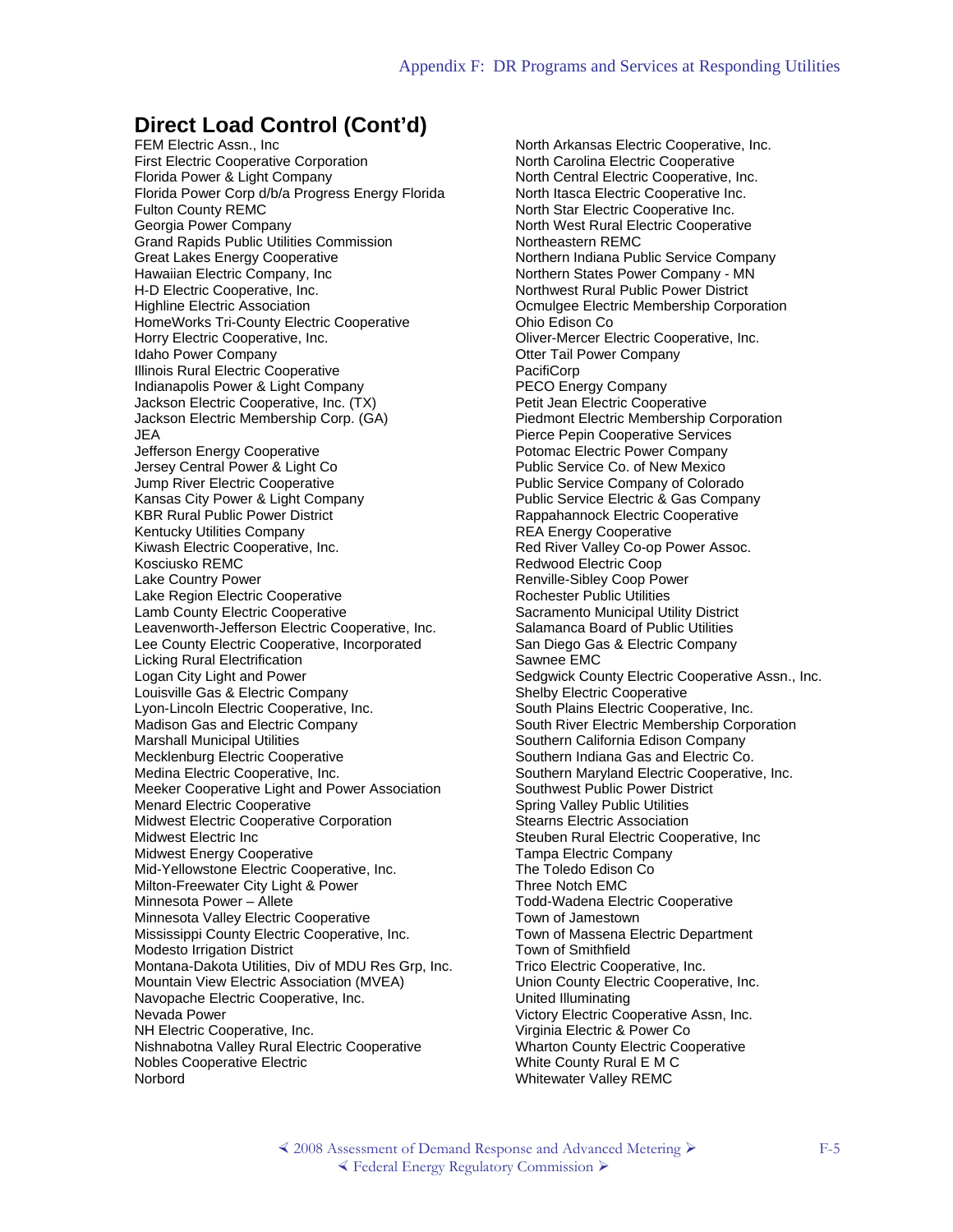## **Direct Load Control (Cont'd)**

Wisconsin Electric Power Company Wisconsin Power & Light Co. Wisconsin Public Service Corporation

Woodbury County Rural ECA Woodruff Electric Cooperative Corporation

#### **Emergency Demand Response Program**

Adams-Columbia Electric Cooperative Alabama Municipal Electric Authority Alabama Power Co Alaska Electric Light and Power Company Alcoa Generating Corp. - Warrick Appalachian Power Company (APCo) Arkansas Electric Cooperative Corporation Baltimore Gas and Electric Company Bozrah Light & Power Buckeye Power, Inc. Carroll Electric Membership Corporation (GA) Central Electric Membership Corporation Central Hudson Gas & Electric Corporation Central Maine Power Company Central Vermont Public Service Corporation City of Alameda City of Breckenridge City of Brookings City of Chicopee City of Groton Dept of Utilities City of Holland Board of Public Works City of Laurinburg North Carolina City of Sylvania, GA City of Westerville Cleveland Electric Illuminating Co Colorado Springs Utilities Columbus Southern Power Company (CSP) Commonwealth Edison Company Connecticut Light and Power Company, The Connexus Energy Consolidated Edison Co of NY, Inc Constellation NewEnergy, Inc. Cooperative Light and Power Cuivre River Electric Cooperative Dakota Electric Association Denton County Elec Coop, Inc. Detroit Edison Co Downes Associates, Inc. Duke Energy Indiana Eastside Power Authority Energy Curtailment Specialists, Inc. EnerNOC, Inc. ERCOT Farmers' Electric Cooperative, Inc. (MO) Florida Power Corp d/b/a Progress Energy Florida Fulton County REMC Georgia Power Company Golden Spread Electric Cooperative, Inc. Granite State Electric Grayson RECC Great Lakes Energy Cooperative Hawaiian Electric Company, Inc

HSBC Bank USA Idaho Power Company Illinois Rural Electric Cooperative Indiana-Michigan Power Company (I&M) ISO New England Kansas City Power & Light Company KBR Rural Public Power District Kentucky Power Company (KPCo) Kentucky Utilities Company Kingsport Power Company (KgPCo) Kiwash Electric Cooperative, Inc. Louisville Gas & Electric Company Madison Gas and Electric Company Mass Electric Co Mecklenburg Electric Cooperative Meeker Cooperative Light and Power Association Millard Fillmore Gates Hospital Milton-Freewater City Light & Power Minnesota Valley Electric Cooperative Mississippi County Electric Cooperative, Inc. Monongahela Power Co Montana-Dakota Utilities, Div of MDU Res Grp, Inc. New York Independent System Operator New York Industrial Energy Buyers, LLC New York Power Authority New York State Electric & Gas Corporation Niagara Mohawk **Norbord** North Arkansas Electric Cooperative, Inc. North Itasca Electric Cooperative Inc. North Star Electric Cooperative Inc. Northern States Power Company - MN Northwestern Wisconsin Electric Company NSTAR Electric Ohio Edison Co Ohio Power Company (OP) Omaha Public Power District Orange & Rockland Utilities Otter Tail Power Company Pacific Gas and Electric Company PECO Energy Company Pierce Pepin Cooperative Services PJM Interconnection LLC Potomac Electric Power Company Prairie Power, Inc. Public Service Co. of New Mexico Public Service Company of Colorado Public Service Oklahoma (PSO) Rochester Gas and Electric Corporation Rochester Public Utilities Sacramento Municipal Utility District San Diego Gas & Electric Company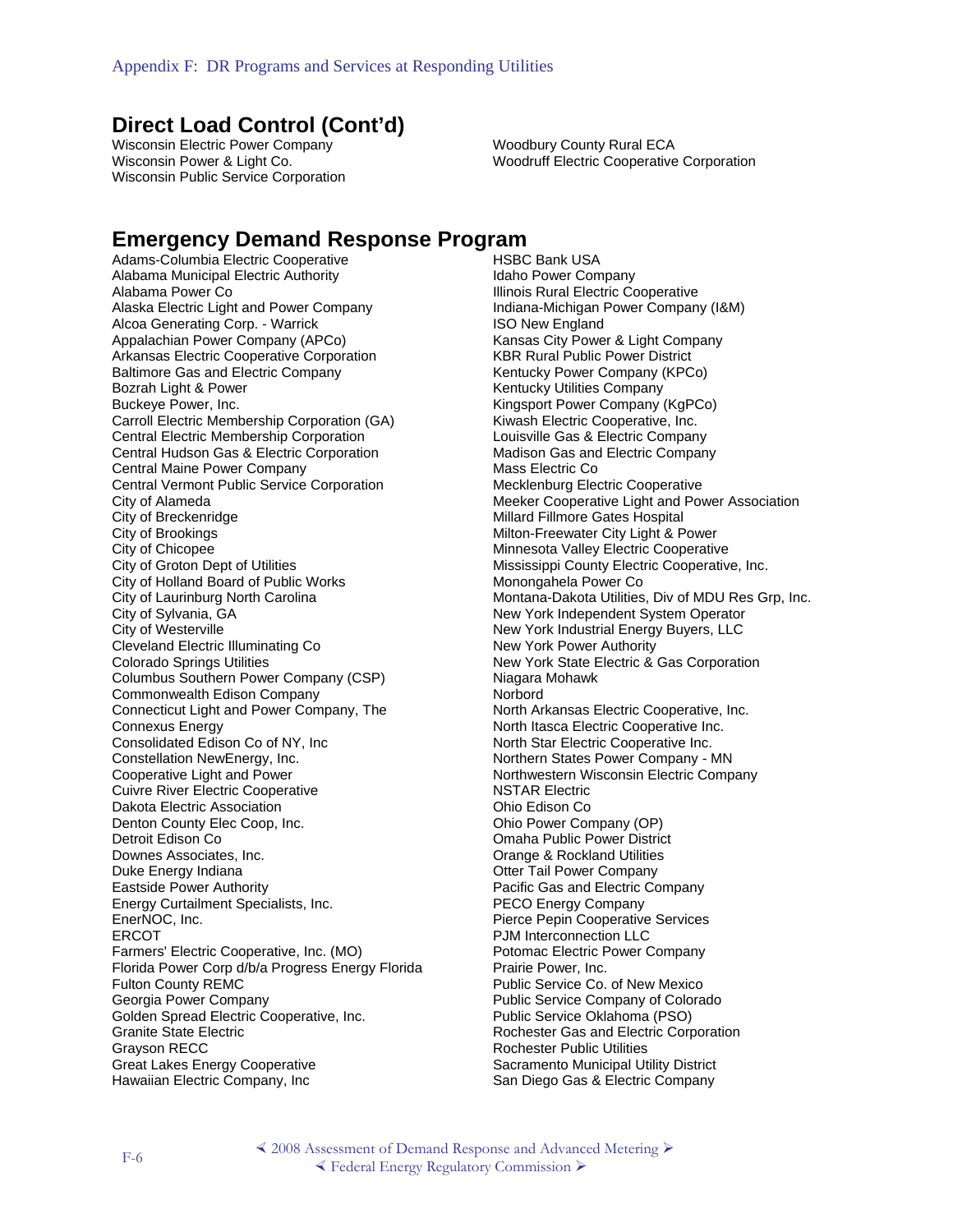## **Emergency Demand Response Program (Cont'd)**

Shelby Electric Cooperative South Plains Electric Cooperative, Inc. Southern California Edison Company Southern Maryland Electric Cooperative, Inc. Southwestern Public Service Company Stearns Electric Association Steuben Rural Electric Cooperative, Inc Suez Energy Resources NA The Narragansett Electric Co The Toledo Edison Co Three Notch EMC Town of Massena Electric Department TXU Energy Retail Company LLC

#### **Interruptible and Curtailable**

Access Energy Cooperative Adams Electric Cooperative Alabama Power Co Alfalfa Electric Cooperative, Inc. Alpena Power Company Appalachian Power Company (APCo) Aquila Inc. (dba Aquila Networks-L&P) Baltimore Gas and Electric Company Black Hills Power Boone Electric Cooperative Bozrah Light & Power Brazos Electric Power Coop Inc Brown County Rural Electrical Assn. Brunswick Electric Membership Corporation Carroll Electric Cooperative Corporation (AR) Central Electric Membership Corporation Central Illinois Light Company d/b/a AmerenCILCO Central Illinois Public Service Co d/b/a AmerenCIPS Central Maine Power Company Central Valley Electric Cooperative Inc. Central Vermont Public Service Corporation Central Wisconsin Electric Cooperative Cherryland Electric Cooperative Choptank Electric Cooperative, Inc. City of Breckenridge City of Brookings City of Chicopee City of Friend City of Grand Haven - Board of Light & Power City of Groton Dept of Utilities City of Holland Board of Public Works City of McPherson Board of Public Utilities City of Northwood City of Rock Hill City of Sylvania, GA Cleveland Electric Illuminating Co Coles-Moultrie Electric Cooperative Colorado Springs Utilities Colquitt Electric Membership Corporation Columbia Water & Light Dept Columbus Southern Power Company (CSP) Commonwealth Edison Company Community Electric Cooperative

Union County Electric Cooperative, Inc. United Illuminating Unitil Energy Systems, Inc. Village of Minster Virtual Energy LLC Webster Electric Cooperative Western Farmers Electric Cooperative Western Massachusetts Electric Company Wheeling Power Company (WPCo) White County Rural E M C White River Valley Electric Cooperative, Inc Wisconsin Power & Light Co.

Connecticut Light and Power Company, The Connexus Energy Consolidated Edison Co of NY, Inc Constellation NewEnergy, Inc. Conway Corporation Cooperative Light and Power Corn Belt Energy Corporation Crow Wing Cooperative Power & Light Company Cuivre River Electric Cooperative Dakota Electric Association Dakota Energy Cooperative, Inc Decatur County Rural Electric Membership Corp Delaware Electric Cooperative, Inc. Denton County Elec Coop, Inc. Detroit Edison Co Duke Energy Carolinas Duke Energy Indiana Duquesne Light Company Eastern Iowa light & Power Coop Eau Claire Energy Cooperative El Paso Electric Company/Texas Elk River Municipal Utilities - City of Elk River Empire District Electric Company Energy Curtailment Specialists, Inc. EnergyUnited Electric Membership Corporation Entergy Arkansas, Inc. FEM Electric Assn., Inc First Electric Cooperative Corporation Florida Power & Light Company Florida Power Corp d/b/a Progress Energy Florida Fulton County REMC Glades Electric Cooperative, Inc. Glidden Rural Electric Coop Golden State Water Company Granite State Electric Grayson RECC Great Lakes Energy Cooperative Green Mountain Power Corp Harrisonburg Electric Commission Hawaii Electric Light Company, Inc. Hawaiian Electric Company, Inc H-D Electric Cooperative, Inc. HomeWorks Tri-County Electric Cooperative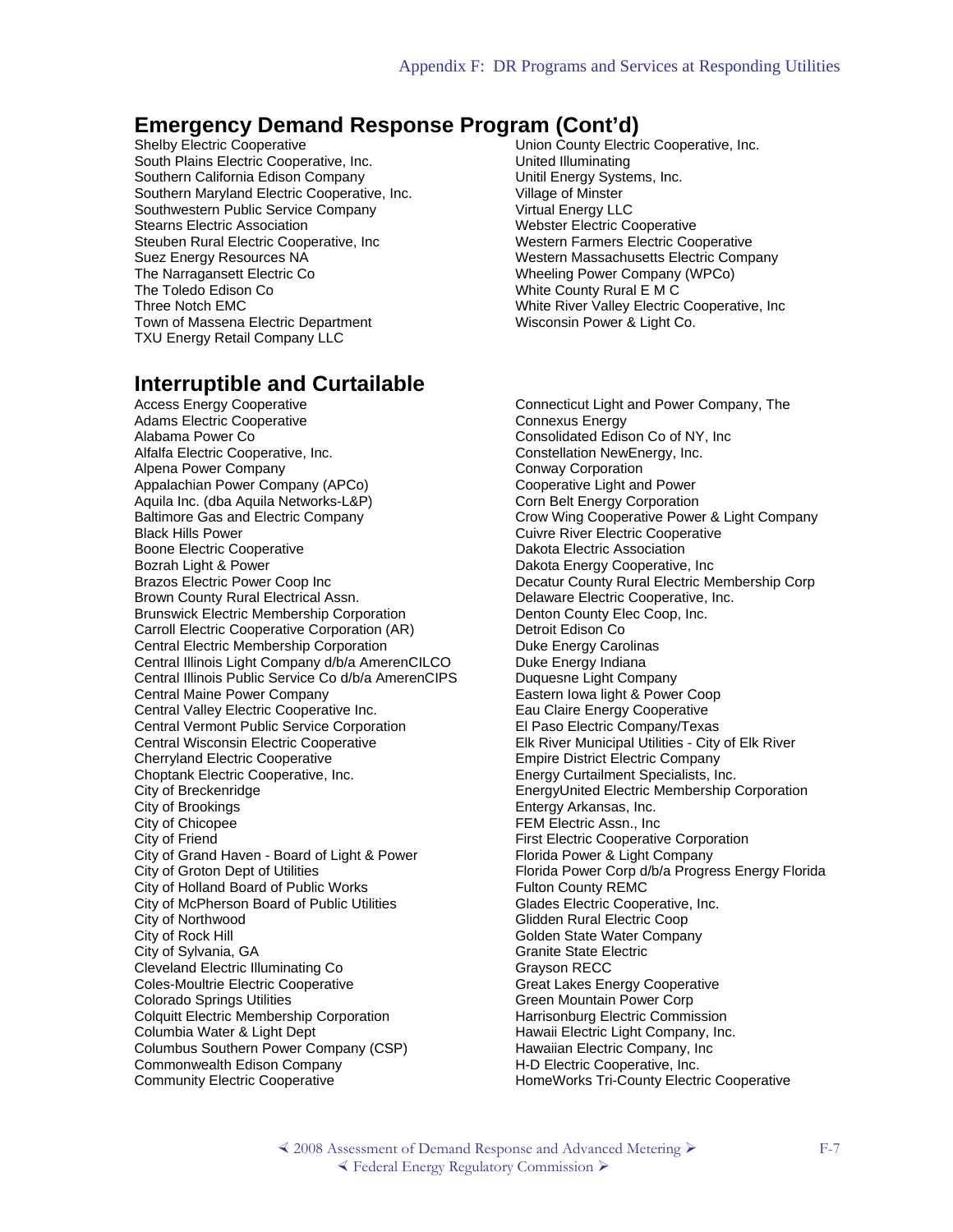## **Interruptible and Curtailable (Cont'd)**

Horry Electric Cooperative, Inc. Illinois Power Company d/b/a AmerenIP Illinois Rural Electric Cooperative Indiana-Michigan Power Company (I&M) Indianapolis Power & Light Company Iowa Lakes Electric Cooperative Jackson Electric Membership Corp. (GA) JEA Jefferson Energy Cooperative Jersey Central Power & Light Co Jump River Electric Cooperative KBR Rural Public Power District Kentucky Power Company (KPCo) Kentucky Utilities Company KG&E Kiamichi Electric Cooperative, Inc Kingsport Power Company (KgPCo) Kissimmee Utility Authority Kiwash Electric Cooperative, Inc. Kosciusko REMC LADWP Lake Country Power Lake Region Electric Cooperative Leavenworth-Jefferson Electric Cooperative, Inc. Lee County Electric Cooperative, Incorporated Licking Rural Electrification Linn County Rural Electric Cooperative Association Louisville Gas & Electric Company Lyon-Lincoln Electric Cooperative, Inc. Madison Gas and Electric Company Marshall Municipal Utilities Mass Electric Co Maui Electric Company, Ltd. McLean Electric Cooperative, Inc. Mecklenburg Electric Cooperative Meeker Cooperative Light and Power Association Menard Electric Cooperative Metropolitan Edison Co Midwest Electric Cooperative Corporation Minnesota Power - Allete Minnesota Valley Electric Cooperative Mississippi Power Modesto Irrigation District Monongahela Power Co Montana-Dakota Utilities, Div of MDU Res Grp, Inc. Mountain Parks Electric, Inc. Mountain View Electric Association (MVEA) Navopache Electric Cooperative, Inc. New York Power Authority NH Electric Cooperative, Inc. Nobles Cooperative Electric Norbord North Carolina Electric Cooperative North Itasca Electric Cooperative Inc. North Star Electric Cooperative Inc. Northeastern REMC Northern Indiana Public Service Company Northern States Power Company - MN Northwestern Wisconsin Electric Company

NSTAR Electric Ocmulgee Electric Membership Corporation Ohio Edison Co Ohio Power Company (OP) Oliver-Mercer Electric Cooperative, Inc. Omaha Public Power District Orange & Rockland Utilities Otter Tail Power Company Pacific Gas and Electric Company **PacifiCorp** Pee Dee Electric Cooperative, Inc. Pennsylvania Electric Co Piedmont Electric Membership Corporation Pierce Pepin Cooperative Services PPL Electric Utilities Progress Energy Carolinas, Inc. Public Service Co. of New Mexico Public Service Company of Colorado Public Service Company of New Hampshire Public Service Electric & Gas Company Public Service Oklahoma (PSO) Rappahannock Electric Cooperative REA Energy Cooperative Red River Valley Rural Electric Association Redwood Electric Coop Reliant Energy Solutions, LLC Richmond Power and Light Rochester Public Utilities Sacramento Municipal Utility District Salamanca Board of Public Utilities Salt River Project (SRP) SCE&G Sedgwick County Electric Cooperative Assn., Inc. Shelby Electric Cooperative South Carolina Public Service Authority South Kentucky Rural Electric Coop Corporation South Plains Electric Cooperative, Inc. South River Electric Membership Corporation SouthEastern Illinois Electric Cooperative, Inc. Southern California Edison Company Southern Indiana Gas and Electric Co. Southwest Rural Electric Association Southwestern Electric Cooperative, Inc. Southwestern Public Service Company Spencer Municipal Utilities Stearns Electric Association Suez Energy Resources NA Sumter Electric Cooperative, Inc. (FL) Tampa Electric Company The Narragansett Electric Co The Toledo Edison Co Three Notch EMC Todd-Wadena Electric Cooperative Town of Massena Electric Department Trico Electric Cooperative, Inc. Tri-County EMC TXU Energy Retail Company LLC Union County Electric Cooperative, Inc. Union Electric Company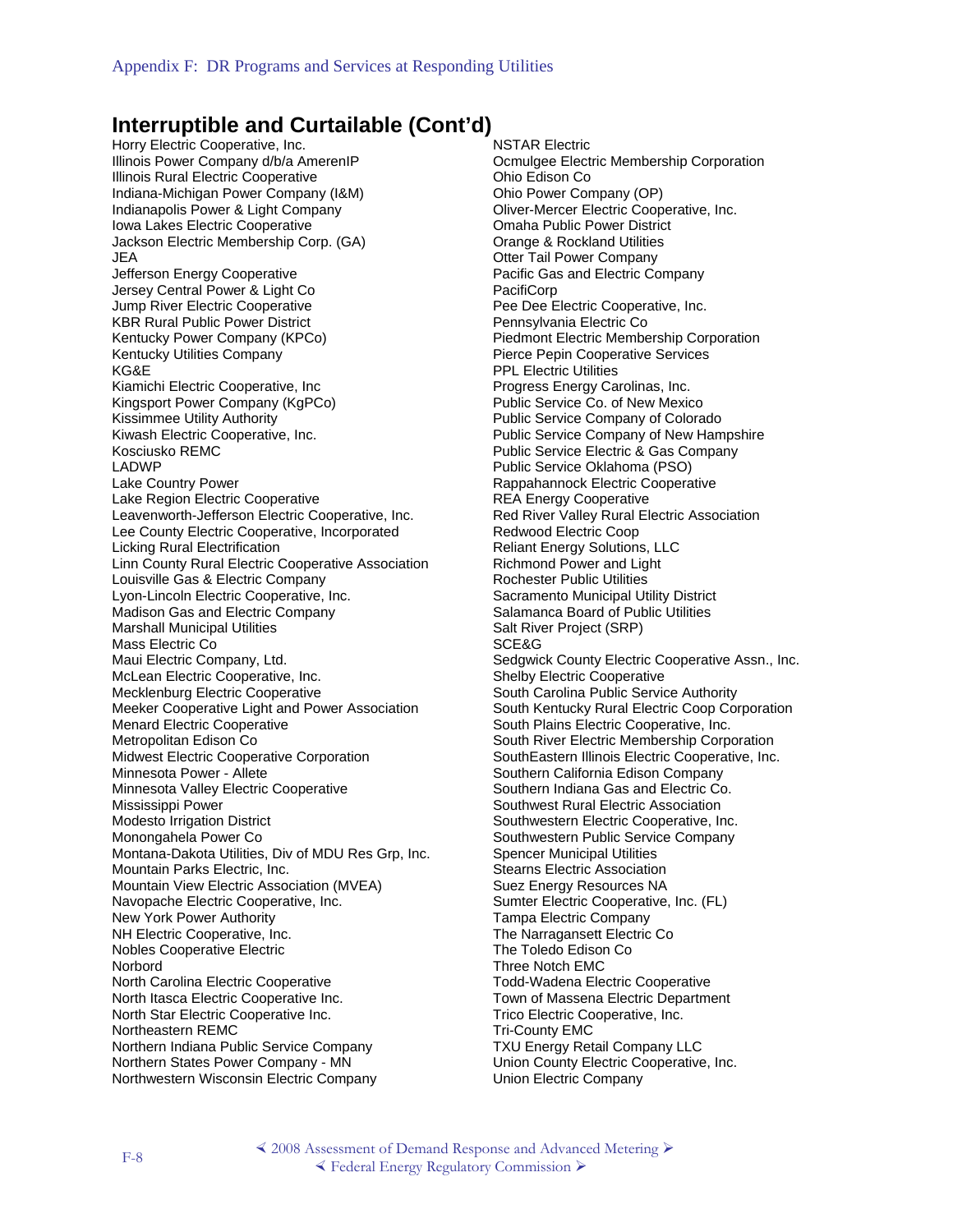## **Interruptible and Curtailable (Cont'd)**

United Illuminating Upper Peninsula Power Company Utilities Commission, City of New Smyrna Beach, Fl Victory Electric Cooperative Assn, Inc. Village of Minster Virginia Electric & Power Co (VA) Virginia Electric & Power Co (NC) Virtual Energy LLC Waverly Municipal Electric Utility

## **Real-Time Pricing**

Alabama Power Co Alpena Power Company Aquila Inc. (dba Aquila Networks-L&P) Baltimore Gas and Electric Company Bon Homme Yankton Electric Assn., Inc. Central Hudson Gas & Electric Corporation Central Illinois Light Company d/b/a AmerenCILCO Central Illinois Public Service Co d/b/a AmerenCIPS Central Vermont Public Service Corporation City of Adel, Georgia City of Chicopee City of Covington, GA City of Gothenburg City of Groton Dept of Utilities City of Laurinburg North Carolina City of Sylvania, GA Cleveland Electric Illuminating Co Colorado River Commission of Nevada Colorado Springs Utilities Commonwealth Edison Company Consolidated Edison Co of NY, Inc Constellation NewEnergy, Inc. Consumers Energy Company (MI) Crisp County Power Commission Decatur County Rural Electric Membership Corp DS&O Rural Electric Cooperative Assn. Inc. Duke Energy Carolinas Duke Energy Indiana Duquesne Light Company Eastside Power Authority Energetix, Inc Entergy Arkansas, Inc. FirstEnergy Solutions Corp. Georgia Power Company Gulf Power Company Hampshire Council of Governments Hess Corporation HomeWorks Tri-County Electric Cooperative Illinois Power Company d/b/a AmerenIP Indianapolis Power & Light Company Jackson Electric Cooperative, Inc (TX) Jefferson Energy Cooperative Jersey Central Power & Light Co Kansas City Power & Light Company Kentucky Power Company (KPCo) KG&E Leavenworth-Jefferson Electric Cooperative, Inc. Licking Rural Electrification

Webster Electric Cooperative Wheatland Electric Cooperative Wheeling Power Company (WPCo) Wisconsin Electric Power Company Wisconsin Power & Light Co. Wisconsin Public Power, Inc. Wisconsin Public Service Corporation Woodbury County Rural ECA

Logan City Light and Power Lyon-Lincoln Electric Cooperative, Inc. Minnesota Power - Allete Minnesota Valley Electric Cooperative Monongahela Power Co Mount Horeb Utilities Mountain Parks Electric, Inc. Mountain View Electric Association (MVEA) MxEnergy Electric, Inc. New York Power Authority New York State Electric & Gas Corporation Niagara Mohawk Norbord Northern States Power Company - MN NYSEG Solutions, Inc Ohio Edison Co Orange & Rockland Utilities Otter Tail Power Company Paulding Putnam Electric Cooperative, Inc. PECO Energy Company Pepco Energy Services Portland General Electric Company Potomac Electric Power Company PPL Electric Utilities Progress Energy Carolinas, Inc. Public Service Company of New Hampshire Public Service Electric & Gas Company Public Service Oklahoma (PSO) Red River Valley Rural Electric Association Reliant Energy Retail Services, LLC Reliant Energy Solutions East, LLC Reliant Energy Solutions, LLC Rochester Gas and Electric Corporation Rolling Hills Electric Cooperative, Inc. SCE&G Snohomish county PUD South Carolina Public Service Authority Southern California Edison Company Suez Energy Resources NA Tampa Electric Company Templeton Municipal Light & Water Plant The Toledo Edison Co TXU Energy Retail Company LLC Union County Electric Cooperative, Inc. Upper Peninsula Power Company Vermont Electric Cooperative, Inc Vermont Marble Power Division of Omya Inc. Victory Electric Cooperative Assn, Inc.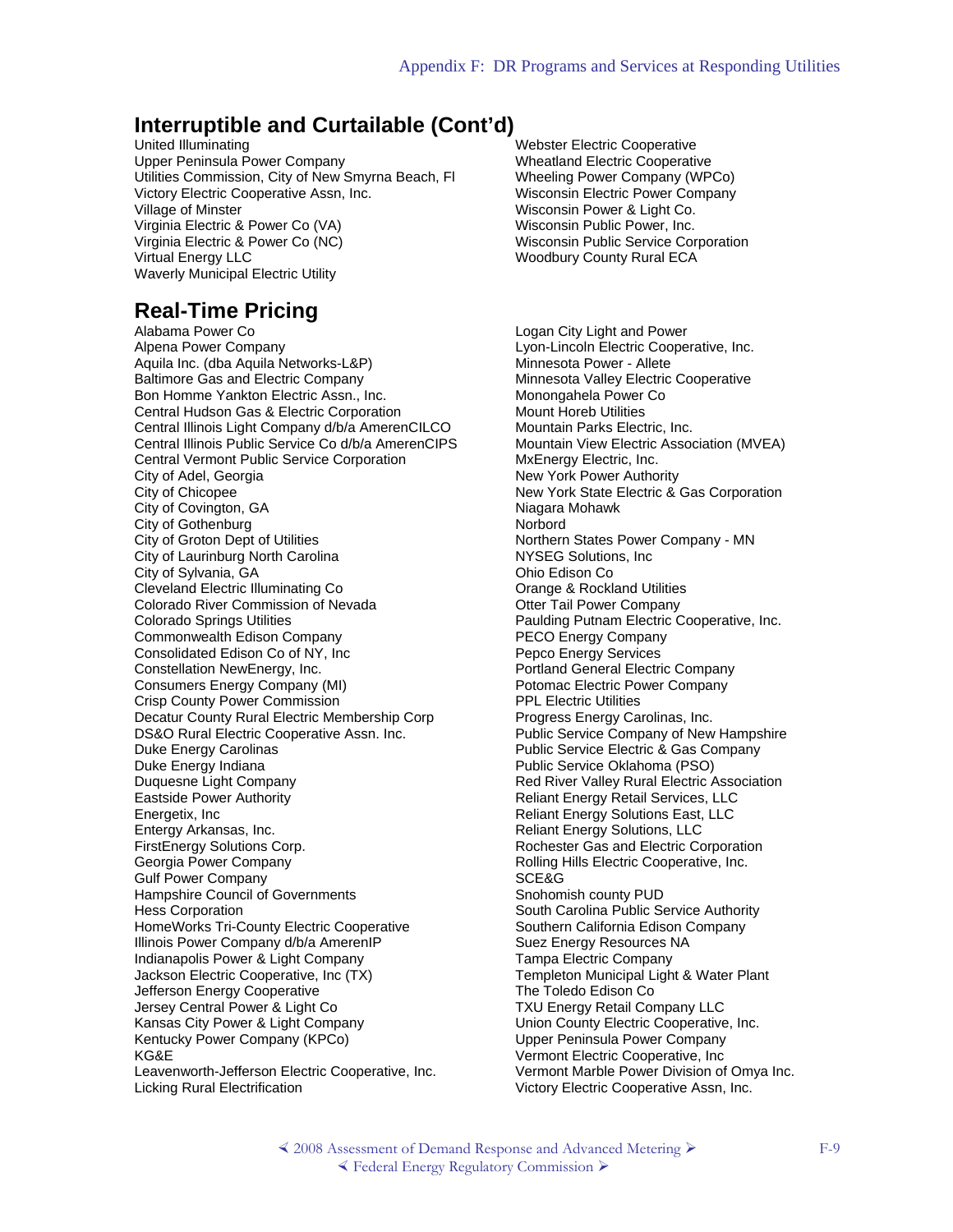# **Real-Time Pricing (Cont'd)**

Virginia Electric & Power Co Wheatland Electric Cooperative

#### **Time-of-Use**

Adams Electric Cooperative Adams-Columbia Electric Cooperative Alabama Power Co Alaska Electric Light and Power Company Algoma Utilities Alpena Power Company Appalachian Power Company (APCo) Aquila Inc. (dba Aquila Networks-L&P) Arizona Public Service (APS) Austin Energy Azusa Light and Water Bangor Hydro-Electric Company Bartholomew County Rural EMC Bay City Electric Light & Power Beauregard Electric Co-op Inc. Belfalls Electric Cooperative Inc Big Horn Rural Electric Company Black Hills Power Black River Falls Municipal Utilities Blue Ridge Electric Membership Corporation Bon Homme Yankton Electric Assn., Inc. Bremen Electric Light & Power Co. Bristol Virginia Utilities Brodhead Water & Light Brunswick Electric Membership Corporation Burbank Water and Power Butler County Rural Electric Cooperative (IA) Butler Rural Electric Cooperative, Inc. (OH) Carbon Power & Light Inc Cedarburg Light & Water Utility Central Florida Electric Cooperative, Inc. Central Hudson Gas & Electric Corporation Central Maine Power Company Central Rural Electric Cooperative Central Vermont Public Service Corporation Central Wisconsin Electric Cooperative CHELCO Cherryland Electric Cooperative Choptank Electric Cooperative, Inc. City of Adel, Georgia City of Anaheim City of Banning City of Brookings City of Burlington Electric Department City of Bushnell City of College Station City of Corona Department of Water & Power City of Covington, GA City of Douglas City of Elkhorn Light and Power City of Gothenburg City of Grand Haven - Board of Light & Power City of Laurinburg North Carolina City of Marshfield

Wisconsin Public Power, Inc.

City of McPherson Board of Public Utilities City of Medford City of Mountain Iron City of Ocala Electric Utility City of Orangeburg ; Department of Public Utilities City of Paris City of Redding City of Rock Hill City of Salem, VA City of St Mary's City of Westfield City Utilities of Richland Center Clark County REMC Clark Energy Cooperative, Inc. Clarke Electric Cooperative, Inc Cleveland Electric Illuminating Co CMS Electric Cooperative, inc. Colorado River Commission of Nevada Colorado Springs Utilities Columbia Water & Light Dept Columbus Southern Power Company (CSP) Columbus Water & Light Commonwealth Edison Company Connecticut Light and Power Company, The Connexus Energy Consumers Energy Company (MI) Consumers Energy (IA) Coweta-Fayette EMC Crisp County Power Commission Crow Wing Cooperative Power & Light Company Cuba City Light & Water Cumberland Valley Electric Dahlberg Light and Power Company Dakota Electric Association Decatur County Rural Electric Membership Corp Delaware Electric Cooperative, Inc. Denton County Elec Coop, Inc. Detroit Lakes Public Utility DS&O Rural Electric Cooperative Assn. Inc. Duke Energy Carolinas Duke Energy Indiana Eagle River Light & Water Utility Eastern Iowa light & Power Coop Eau Claire Energy Cooperative Edison Sault Electric Company El Paso Electric Company/Texas Electrical District No. 3 Empire Electric Association, Inc. Energetix, Inc Entergy Arkansas, Inc. Evansville Water & Light Fall River Rural Electric Coop, Inc. Farmers RECC FEM Electric Assn., Inc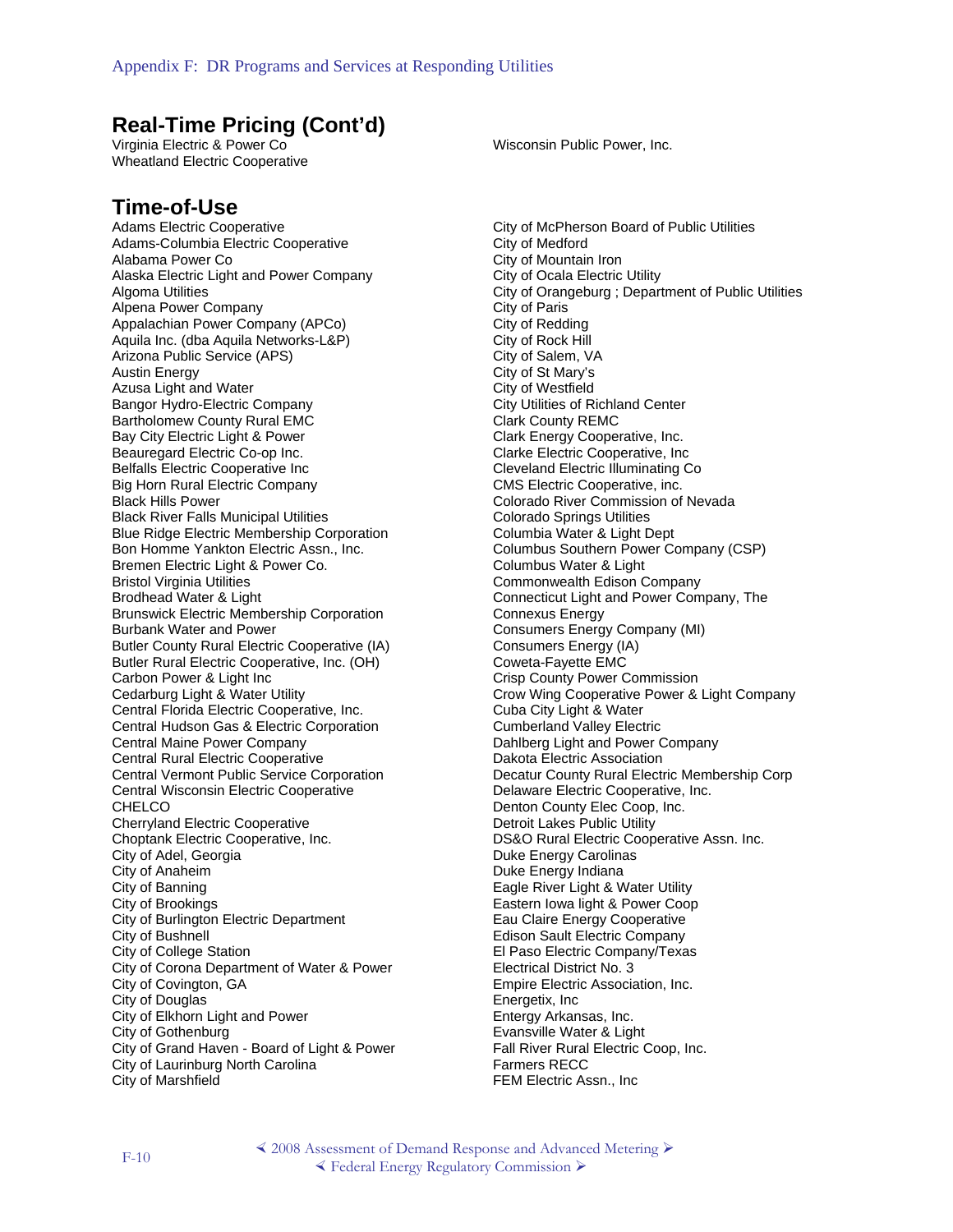#### **Time-of-Use (Cont'd)**

Flint Hills Rural Electric Cooperative Assn., Inc. Florence Utilities Florida Power & Light Company Florida Power Corp d/b/a Progress Energy Florida Franklin Rural Electric Cooperative Gainesville Regional Utilities Georgia Power Company Glades Electric Cooperative, Inc. Golden State Water Company Grand River Dam Authority Grand Valley Power Granite State Electric Grayson RECC Green Mountain Power Corp Gulf Power Company Gunnison County Electric Association, Inc. Harrison County REMC Inc. Hartford Electric Hawaii Electric Light Company, Inc. Hawaiian Electric Company, Inc High Plains Power, Inc. High West Energy, Inc Highline Electric Association HomeWorks Tri-County Electric Cooperative Hustisford Utilities Idaho Power Company Indiana-Michigan Power Company (I&M) Indianola Municipal Utilities Iowa Lakes Electric Cooperative Jackson Electric Cooperative, Inc (TX) Jackson Electric Membership Corp. (GA) JEA Jefferson Energy Cooperative Jefferson Utilities Jemez Mountains Electric Cooperative, Inc. Jersey Central Power & Light Co Johnson County REMC Juneau Utilities Kansas City Power & Light Company Kaukauna Utilities Kentucky Power Company (KPCo) Kentucky Utilities Company KG&E Kingsport Power Company (KgPCo) Kissimmee Utility Authority Kosciusko REMC LADWP Lake Country Power Lake Mills Utilities Leavenworth-Jefferson Electric Cooperative, Inc. Lexington Utilities System Linn County Rural Electric Cooperative Association Lodi Utilities Logan City Light and Power Louisville Gas & Electric Company Lyon-Lincoln Electric Cooperative, Inc. Madison Gas and Electric Company Magic Valley Electric Cooperative Manitowoc Public Utilities

Mass Electric Co Maui Electric Company, Ltd. Meade County RECC Medina Electric Cooperative, Inc. Metropolitan Edison Co Midland Power Cooperative Midwest Electric Cooperative Corporation Midwest Energy Cooperative Midwest Energy, Inc. Mid-Yellowstone Electric Cooperative, Inc. Mississippi Power Montana-Dakota Utilities, Div of MDU Res Grp, Inc. Morgan County Rural Electric Association Mount Horeb Utilities Mountain Parks Electric, Inc. Mountain View Electric Association (MVEA) Muscoda Utilities Navopache Electric Cooperative, Inc. Nebraska Public Power District Nevada Power New Braunfels Utilities New Glarus Light & Water New Holstein Utilities New London Utilities New Richmond Utilities New York Power Authority New York State Electric & Gas Corporation Niagara Mohawk North Carolina Electric Cooperative North Central Power Co., Inc. North Little Rock Electric Department Northeastern REMC Northern Indiana Public Service Company Northern Rio Arriba Electric Northern States Power Company - MN Northwest Rural Public Power District Northwestern Wisconsin Electric Company NSTAR Electric NYSEG Solutions, Inc Oconomowoc Utilities Oconto Falls Municipal Utilities Ohio Edison Co Ohio Power Company (OP) Oklahoma Electric Cooperative Omaha Public Power District Orange & Rockland Utilities Orcas Power & Light Cooperative Otero County Electric Cooperative, Inc. Otter Tail Power Company Pacific Gas and Electric Company PacifiCorp Parke County REMC Peabody Municipal Light Plant, City of Peabody PECO Energy Company Pee Dee Electric Cooperative, Inc. Pennsylvania Electric Co Peoples Energy Services Piedmont Electric Membership Corporation Pioneer Rural Electric Cooperative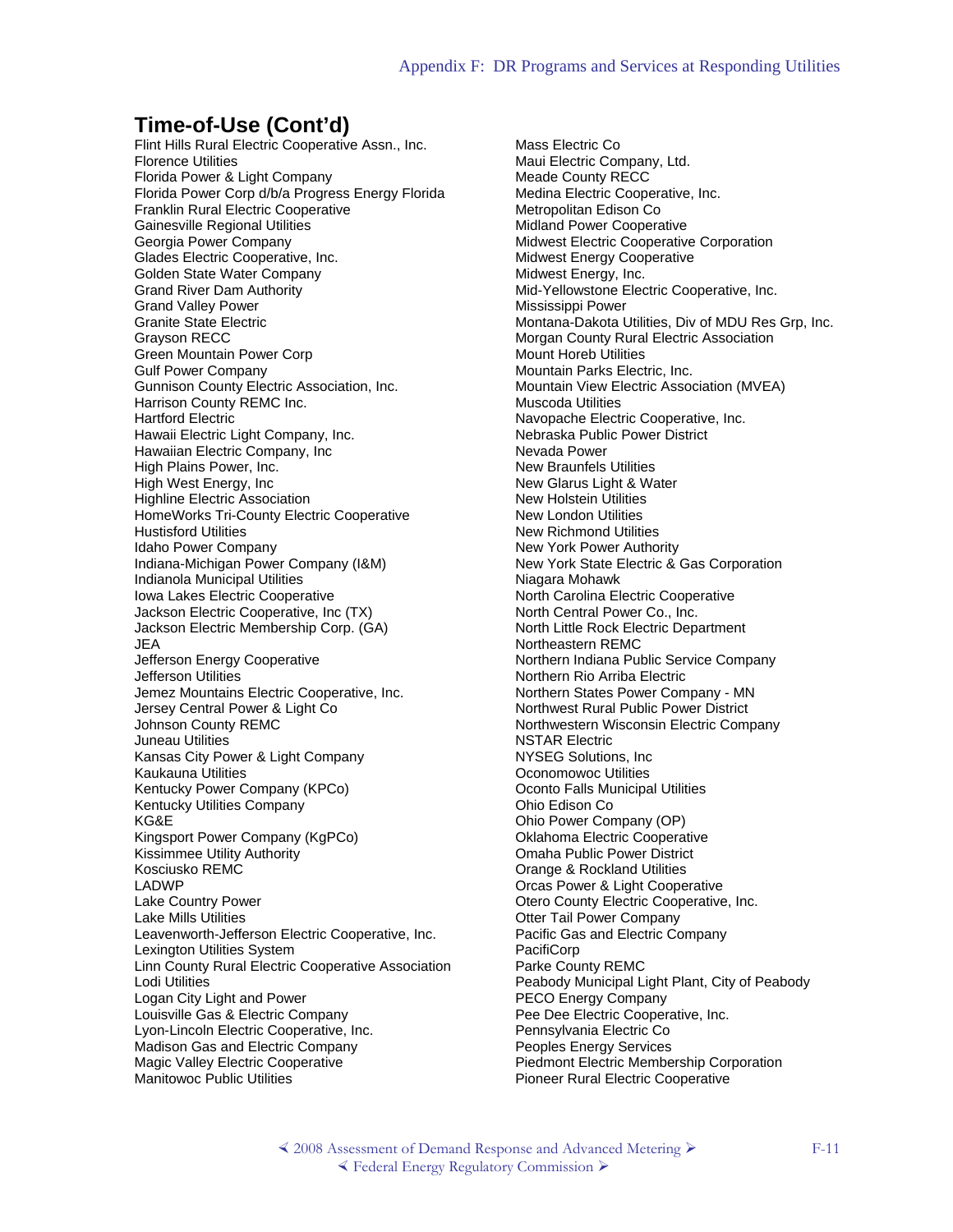# **Time-of-Use (Cont'd)**

Plymouth Utilities Portland General Electric Company Potomac Electric Power Company Powder River Energy Corporation PPL Electric Utilities Prairie du Sac Utilities Progress Energy Carolinas, Inc. Provo City Corporation Public Service Co. of New Mexico Public Service Company of New Hampshire Public Service Electric & Gas Company Public Service Oklahoma (PSO) Public Utility District No. 1 of Chelan County Rappahannock Electric Cooperative Red River Valley Rural Electric Association Reedsburg Utility Commission River Falls Municipal Utilities Riverside Public Utilities Rochelle Municipal Utilities Rochester Gas and Electric Corporation Rochester Public Utilities Rutherford Electric Membership Corporation Sacramento Municipal Utility District Salt River Project (SRP) San Diego Gas & Electric Company San Luis Valley REC San Patricio Electric Cooperative, Inc. Sawnee EMC SCE&G Seattle City Light Shawano Municipal Utilities Singing River Electric Power Association Slinger Utilities Snohomish county PUD South Carolina Public Service Authority South Central Indiana REMC South River Electric Membership Corporation SouthEastern Illinois Electric Cooperative, Inc. Southern California Edison Company Southwest Louisiana Electric Membership Corp Southwestern Electric Cooperative, Inc. Southwestern Electric Power Company (SWEPCO) Spanish Fork City Corporation Spooner City of Springer Electric Cooperative, Inc.

Steuben Rural Electric Cooperative, Inc Stoughton Utilities Sturgeon Bay Utilities Sulphur Springs Valley Electric Cooperative Inc Sumter Electric Cooperative, Inc. (FL) Sun Prairie Water & Light Tampa Electric Company Tucson Electric Power (TEP) The Caney Valley Electric Coop Association, Inc. The Toledo Edison Co Tillamook People's Utility District Town of Smithfield Traverse City Light & Power Trico Electric Cooperative, Inc. Tri-County Electric Cooperative, Inc. Two Rivers Water & Light UGI Utilities, Inc. Umatilla Electric Cooperative Union County Electric Cooperative, Inc. Union Electric Company United Cooperative Services, Inc. United Illuminating Unitil Energy Systems, Inc. Upper Peninsula Power Company Utilities Commission, City of New Smyrna Beach, Fl Vermont Marble Power Division of Omya Inc. Village of Morrisville Water and Light Department Village of Winnetka Virginia Electric & Power Co Walton EMC Waterloo Utilities Waunakee Utilities Waupun Utilities Westby Utilities Western Cooperative Electric Association, Inc. Western Massachusetts Electric Company Wheatland Electric Cooperative Wheeling Power Company (WPCo) Whitehall Electric Utility Whitewater Valley REMC Wisconsin Electric Power Company Wisconsin Power & Light Co. Wisconsin Public Service Corporation Woodbury County Rural ECA Yazoo Valley EPA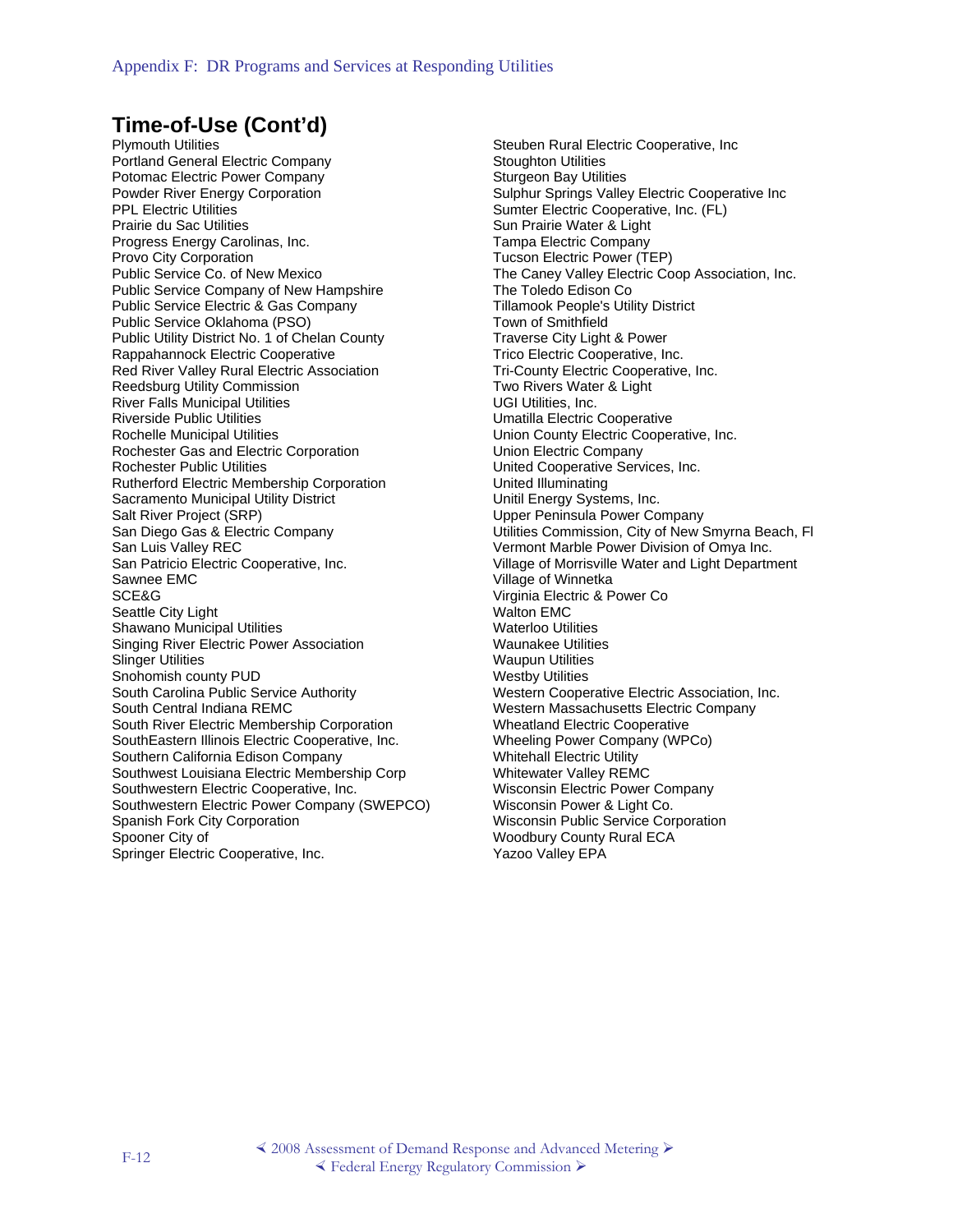# **Appendix G: Data and Sources for Figures**

Appendix G references graphs and figures from the chapters of the 2008 FERC Demand Response Report. This appendix provides the actual numerical data as well as the sources for such data, affording readers a better statistical view of the 2008 FERC Survey results.

## **Chapter II**

#### **Figure II-1. United States 2008 penetration of advanced metering**

| Year | <b>Advanced Metering</b> | <b>Non-Advanced Metering</b> |
|------|--------------------------|------------------------------|
| 2008 | 4.7%                     | 95.3%                        |

Source: 2006 FERC Survey and 2008 FERC Survey

#### **Figure II-2. Penetration of advanced metering by type of entity**

| Ownership            | 2006 Survey | 2008 Survey |
|----------------------|-------------|-------------|
| Cooperatives         | 3.8%        | 16.4%       |
| Municipal            |             |             |
| Entities             | 0.3%        | 4.9%        |
| Investor-            |             |             |
| <b>Owned Utility</b> | 0.2%        | 2.7%        |
| Public Utility       |             |             |
| <b>District</b>      | 0.1%        | 2.2%        |
| Federal and          |             |             |
| <b>State</b>         | 0.2%        | 1.1%        |
| <b>Overall</b>       |             |             |
| Average              | 0.7%        | 4.7%        |

Source: 2006 FERC Survey and 2008 FERC Survey

#### **Figure II-3. AMI penetration by region**

| <b>Region</b>  | 2006 Survey | 2008 Survey |
|----------------|-------------|-------------|
| <b>FRCC</b>    | 0.1%        | 10.4%       |
| <b>ERCOT</b>   | 0.7%        | 9.0%        |
| <b>SPP</b>     | 3.0%        | 5.8%        |
| <b>SERC</b>    | 1.2%        | 5.8%        |
| <b>RFC</b>     | 0.4%        | 5.1%        |
| <b>MRO</b>     | 0.6%        | 3.7%        |
| <b>WECC</b>    | 0.5%        | 2.1%        |
| Hawaii         | 0.0%        | 1.6%        |
| <b>NPCC</b>    | 0.1%        | 0.3%        |
| <b>ASCC</b>    | 0.0%        | 0.0%        |
| <b>Overall</b> |             |             |
| Average        | 0.7%        | 4.7%        |

Source: 2006 FERC Survey and 2008 FERC Survey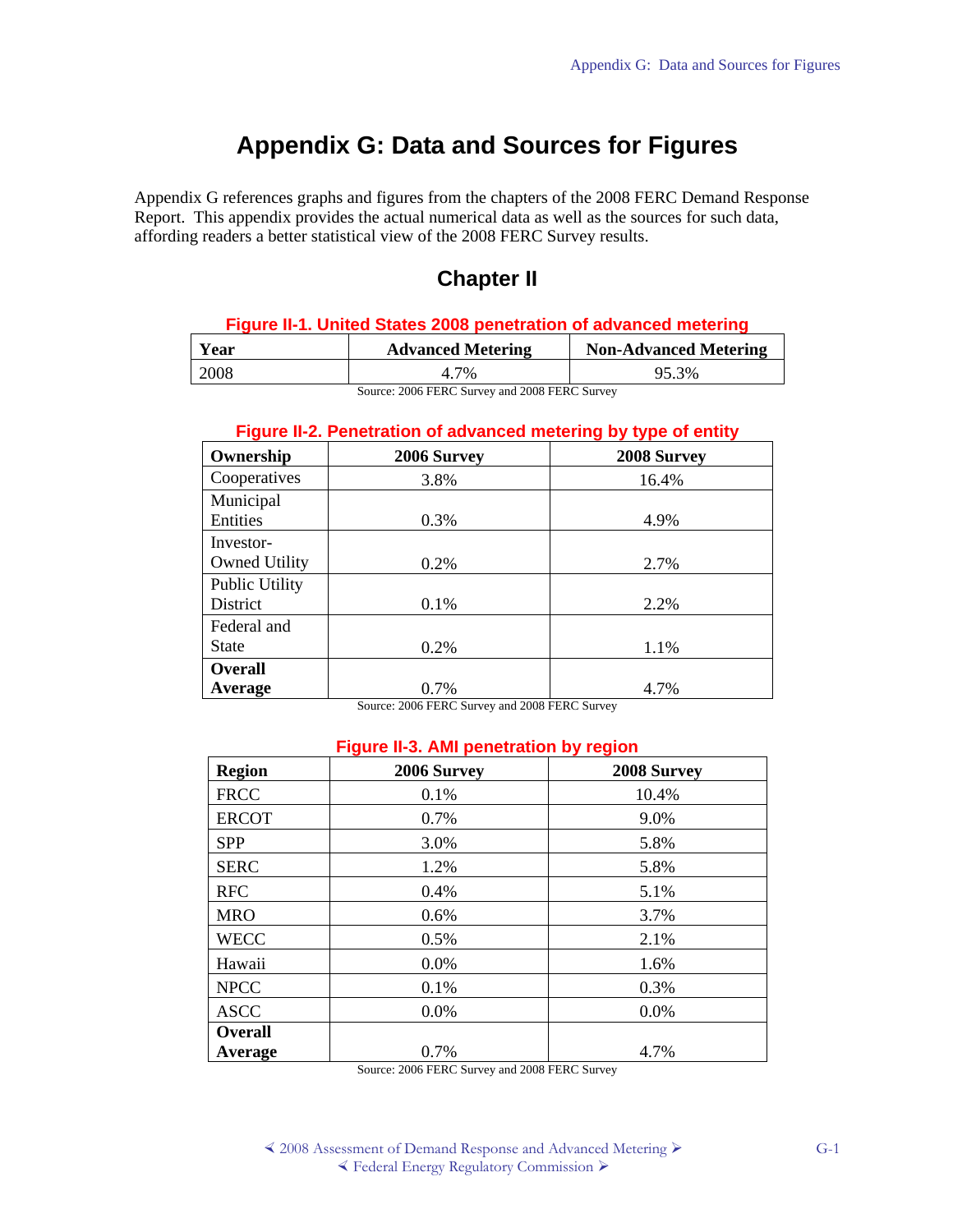| <b>Use of AMI</b>              | $\sim$ 1901 0 $\sim$ 11 Temporatum about 01 Martin 1900 investment<br>2006 Survey | 2008 Survey |
|--------------------------------|-----------------------------------------------------------------------------------|-------------|
| Home area network              |                                                                                   | 0.9%        |
| Pricing/event notification     | 14.0%                                                                             | 4.1%        |
| Pre-pay                        | 0.4%                                                                              | 4.6%        |
| Interface with gas or water    |                                                                                   |             |
| meters                         | 5.5%                                                                              | 6.9%        |
| Price responsive demand        |                                                                                   |             |
| response                       | 25.4%                                                                             | 11.1%       |
| Remotely upgrade firmware      |                                                                                   | 13.8%       |
| Remotely change metering       |                                                                                   |             |
| parameters                     | 24.2%                                                                             | 20.3%       |
| Load forecasting               | 41.9%                                                                             | 29.0%       |
| Outage mapping                 |                                                                                   | 32.3%       |
| Asset management               | 22.0%                                                                             | 34.6%       |
| Power Quality                  | 33.9%                                                                             | 47.0%       |
| Remote connect/disconnect      | 15.3%                                                                             | 47.9%       |
| Outage restoration             |                                                                                   | 48.8%       |
| Theft detection and other line |                                                                                   |             |
| losses                         | 41.1%                                                                             | 58.5%       |
| Outage detection               | 32.2%                                                                             | 61.8%       |
| Enhanced customer service      | 67.8%                                                                             | 66.8%       |

#### **Figure II-4. Reported uses of advanced metering in 2006 and 2008**

Source: 2006 FERC Survey and 2008 FERC Survey

# **Chapter III**

#### **Figure III-1. Number of customers enrolled in direct load control programs by region and type of entity**

|               |                 |                          | <b>Investor-</b> |                  |              |
|---------------|-----------------|--------------------------|------------------|------------------|--------------|
|               | Cooperative     | Federal                  | Owned            | <b>Municipal</b> |              |
| <b>Region</b> | <b>Entities</b> | and State                | <b>Utilities</b> | <b>Entities</b>  | <b>Total</b> |
| <b>ERCOT</b>  | 1,582           |                          |                  | 68,581           | 70,163       |
| <b>FRCC</b>   | 19,328          |                          | 1,190,798        | 0                | 1,210,126    |
| <b>MRO</b>    | 328,879         |                          | 493,084          | 36,901           | 858,864      |
| <b>NPCC</b>   | 13,095          | $\theta$                 | 55,022           | 6,076            | 74,193       |
| <b>RFC</b>    | 118,171         |                          | 1,207,821        | 32               | 1,326,024    |
| <b>SERC</b>   | 354,472         | $\Omega$                 | 482,564          | 20,956           | 857,992      |
| <b>SPP</b>    | 31,330          | 0                        | 14,405           | 400              | 46,135       |
| <b>WECC</b>   | 6,326           | $\Omega$                 | 515,228          | 133,308          | 654,862      |
| Other         |                 |                          | 28,525           |                  | 28,525       |
| <b>Total</b>  | 873,183         | 0                        | 3,987,447        | 266,254          | 5,126,884    |
|               |                 | Source: 2008 FERC Survey |                  |                  |              |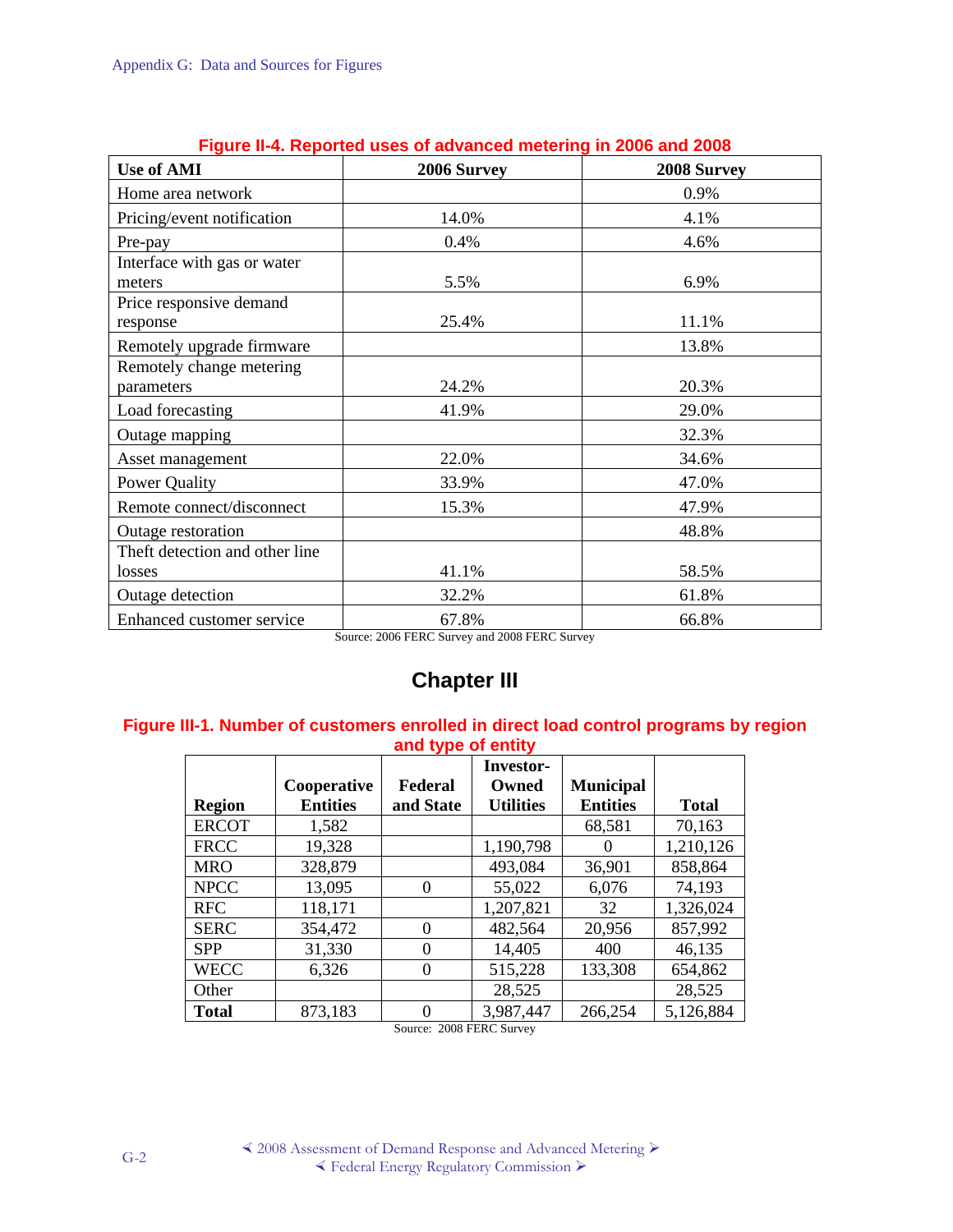| <b>Region</b> | Cooperative<br><b>Entities</b> | Federal<br>and State | <b>Investor-</b><br>Owned<br><b>Utilities</b> | <b>Municipal</b><br><b>Entities</b> | <b>Total</b> |
|---------------|--------------------------------|----------------------|-----------------------------------------------|-------------------------------------|--------------|
| <b>ERCOT</b>  |                                |                      |                                               |                                     | 2            |
| <b>FRCC</b>   | 3                              |                      | $\overline{2}$                                | 3                                   | 8            |
| <b>MRO</b>    | 34                             |                      | 14                                            | 15                                  | 63           |
| <b>NPCC</b>   |                                |                      | 10                                            | 18                                  | 30           |
| <b>RFC</b>    | 16                             |                      | 26                                            | 5                                   | 47           |
| <b>SERC</b>   | 37                             | $\overline{2}$       | ┑                                             |                                     | 50           |
| <b>SPP</b>    | 20                             |                      | 5                                             |                                     | 29           |
| <b>WECC</b>   | 3                              |                      | ⇁                                             | 3                                   | 13           |
| Other         |                                |                      | 5                                             | 0                                   | 6            |
| <b>Total</b>  | 116                            | 3                    | 76                                            | 53                                  | 248          |

#### **Figure III-2. Number of entities reporting interruptible/curtailable rates by region and type of entity**

Source: 2008 FERC Survey

#### **Figure III-3. Number of entities reporting capacity, demand bidding, & emergency programs by region in 2006 and 2008**

| 2008          |                 |                |                  |              |
|---------------|-----------------|----------------|------------------|--------------|
|               | Capacity        | <b>Demand</b>  |                  |              |
| <b>Region</b> | <b>Programs</b> | <b>Bidding</b> | <b>Emergency</b> | <b>Total</b> |
| <b>ERCOT</b>  |                 |                | 5                | 13           |
| <b>FRCC</b>   |                 |                |                  |              |
| <b>MRO</b>    | 12              | 14             | 24               | 50           |
| <b>NPCC</b>   | 26              | 13             | 32               | 71           |
| <b>RFC</b>    | 14              | 11             | 31               | 56           |
| <b>SERC</b>   | 6               | 6              | 19               | 31           |
| <b>SPP</b>    | 5               | 3              | 9                | 17           |
| WECC          | 10              | 9              | 13               | 32           |
| Other         |                 | ⋂              | 2                | 3            |
| <b>Total</b>  | 81              | 57             | 136              | 274          |

| 2006          |                             |                                 |                  |                       |
|---------------|-----------------------------|---------------------------------|------------------|-----------------------|
| <b>Region</b> | Capacity<br><b>Programs</b> | <b>Demand</b><br><b>Bidding</b> | <b>Emergency</b> | <b>Total</b>          |
| <b>ERCOT</b>  |                             |                                 |                  | $\mathcal{D}_{\cdot}$ |
| <b>FRCC</b>   |                             |                                 |                  |                       |
| <b>MRO</b>    | 5                           | 6                               | 10               | 21                    |
| <b>NPCC</b>   | 15                          | 6                               | 25               | 46                    |
| <b>RFC</b>    |                             |                                 | 10               | 24                    |
| <b>SERC</b>   |                             | 3                               | 3                | 6                     |
| <b>SPP</b>    | $\mathfrak{D}$              |                                 |                  | 3                     |
| <b>WECC</b>   |                             |                                 | 8                | 22                    |
| Other         |                             |                                 |                  |                       |
| <b>Total</b>  | 37                          | 30                              | 59               | 126                   |

Source: 2006 FERC Survey and 2008 FERC Survey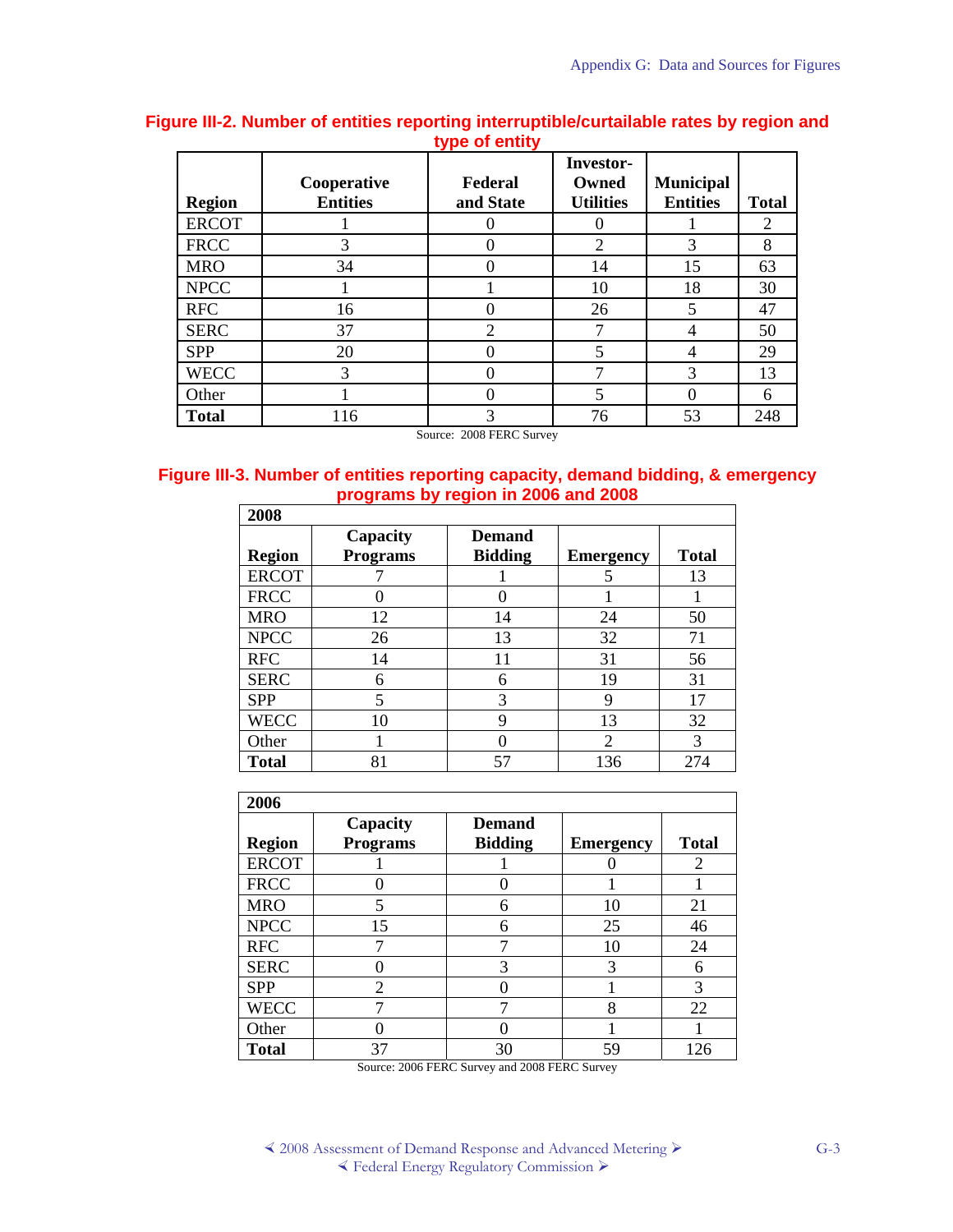| <b>Region</b> | Cooperative<br><b>Entities</b> | Federal<br>and State | <b>Investor-</b><br>Owned<br><b>Utilities</b> | <b>Municipal</b><br><b>Entities</b> | <b>Total</b> |
|---------------|--------------------------------|----------------------|-----------------------------------------------|-------------------------------------|--------------|
| <b>ERCOT</b>  | 2                              |                      |                                               |                                     | 3            |
| <b>FRCC</b>   |                                |                      | 5                                             | 3                                   | 8            |
| <b>MRO</b>    | 19                             |                      | 16                                            | 30                                  | 65           |
| <b>NPCC</b>   |                                | 0                    | 20                                            | 2                                   | 23           |
| <b>RFC</b>    | 12                             |                      | 42                                            |                                     | 55           |
| <b>SERC</b>   | 15                             | 3                    | 16                                            |                                     | 35           |
| <b>SPP</b>    | 2                              | 0                    | 2                                             |                                     | 4            |
| WECC          | 22                             | $\Omega$             | 16                                            | Q                                   | 47           |
| <b>Total</b>  | 73                             | 3                    | 118                                           | 47                                  | 241          |

#### **Figure III-4. Number of entities reporting residential time-of-use rates by region and type of entity**

Source: 2008 FERC Survey

#### **Figure III-5. Number of customers reported as enrolled in time-of-use rate programs by region and type of entity**

| <b>Region</b> | Cooperative<br><b>Entities</b> | Federal<br>and State | Investor-<br>Owned<br><b>Utilities</b> | <b>Municipal</b><br><b>Entities</b> | <b>Total</b> |
|---------------|--------------------------------|----------------------|----------------------------------------|-------------------------------------|--------------|
| <b>ERCOT</b>  |                                |                      |                                        | 13,217                              | 13,218       |
| <b>FRCC</b>   | 0                              |                      | 9,288                                  | 2                                   | 9,290        |
| <b>MRO</b>    | 20,273                         |                      | 42,605                                 | 273                                 | 63,151       |
| <b>NPCC</b>   | 6                              | 0                    | 212,935                                | 45                                  | 212,986      |
| <b>RFC</b>    | 797                            |                      | 252,777                                | 6                                   | 253,580      |
| <b>SERC</b>   | 7,362                          | 9,894                | 41,450                                 | 149                                 | 58,855       |
| <b>SPP</b>    | 3,136                          | 0                    | 1,399                                  | 0                                   | 4,535        |
| <b>WECC</b>   | 9,326                          | 0                    | 454,370                                | 203,238                             | 666,934      |
| <b>Total</b>  | 40,901                         | 9,894                | 1,014,824                              | 216,930                             | 1,282,549    |

Source: 2008 FERC Survey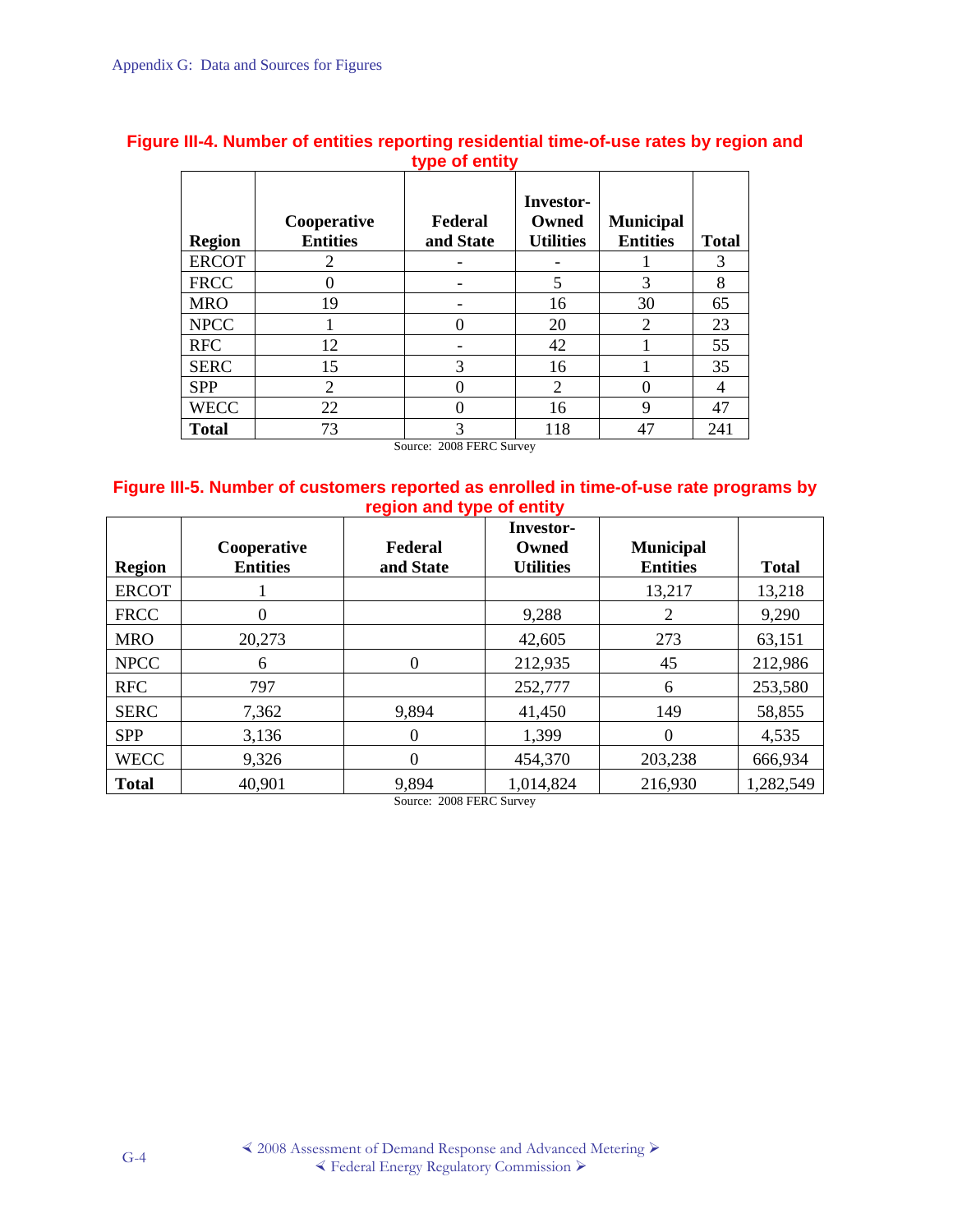| <b>Region</b> | Cooperative<br><b>Entities</b> | Federal<br>and State | <b>Investor-</b><br>Owned<br><b>Utilities</b> | <b>Municipal</b><br><b>Entities</b> | <b>Total</b> |
|---------------|--------------------------------|----------------------|-----------------------------------------------|-------------------------------------|--------------|
| <b>ERCOT</b>  |                                |                      |                                               |                                     | 2            |
| <b>FRCC</b>   |                                |                      | $\overline{2}$                                |                                     | 2            |
| <b>MRO</b>    | 5                              |                      | 4                                             | 3                                   | 12           |
| <b>NPCC</b>   |                                |                      | 9                                             |                                     | 15           |
| <b>RFC</b>    | 3                              |                      | 18                                            |                                     | 21           |
| <b>SERC</b>   | 2                              |                      | 10                                            | 5                                   | 18           |
| <b>SPP</b>    | 5                              |                      | $\overline{2}$                                |                                     | 7            |
| <b>WECC</b>   | $\overline{2}$                 |                      | $\overline{2}$                                | 3                                   | 8            |
| Other         |                                |                      |                                               |                                     |              |
| <b>Total</b>  | 20                             | 3                    | 47                                            | 15                                  | 85           |

#### **Figure III-6. Number of entities reporting retail real-time pricing by region & type of entity**

Source: 2008 FERC Survey

#### **Figure III-7. Potential peak load reduction by customer class in 2006 and 2008 (MW)**

|        | <b>Residential</b> | <b>Commercial</b> | <b>Industrial</b> | <b>Other</b> | Wholesale | <b>Total</b> |
|--------|--------------------|-------------------|-------------------|--------------|-----------|--------------|
| 2006   |                    |                   |                   |              |           |              |
| Survey | 5,803              | 4,802             | 9,560             | 589          | 8,899     | 29,653       |
| 2008   |                    |                   |                   |              |           |              |
| Survey | 6,056              | 4.119             | 13,315            | 1189.551     | 12,656    | 37,335       |

Source: 2006 FERC Survey and 2008 FERC Survey

#### **Figure III-8. Reported potential peak load reduction by region and customer class (MW)**

| <b>Region</b> | <b>Residential</b> | <b>Commercial</b> | <b>Industrial</b> | <b>Transport</b> | <b>Other</b> | Wholesale | <b>Total</b> |
|---------------|--------------------|-------------------|-------------------|------------------|--------------|-----------|--------------|
| <b>ERCOT</b>  | 80                 | 102               | 729               | 0                | 51           | 41        | 1,002        |
| <b>FRCC</b>   | 1,644              | 732               | 613               |                  | 9            |           | 2,998        |
| <b>MRO</b>    | 908                | 303               | 2,388             |                  | 74           | 4,176     | 7,848        |
| <b>NPCC</b>   | 111                | 752               | 379               | 24               | 229          | 3,870     | 5,365        |
| <b>RFC</b>    | 1,337              | 457               | 3,005             | 24               | 498          | 3,662     | 8,983        |
| <b>SERC</b>   | 944                | 657               | 3,916             |                  | 114          | 346       | 5,978        |
| <b>SPP</b>    | 67                 | 198               | 150               | $\overline{4}$   | 112          | 496       | 1,026        |
| <b>WECC</b>   | 942                | 869               | 2,130             |                  | 51           | 65        | 4,057        |
| Other         | 25                 | 49                | 5                 |                  |              |           | 78           |
| <b>Total</b>  | 6,056              | 4,119             | 13,315            | 51               | 1,138        | 12,656    | 37,335       |

Source: 2008 FERC Survey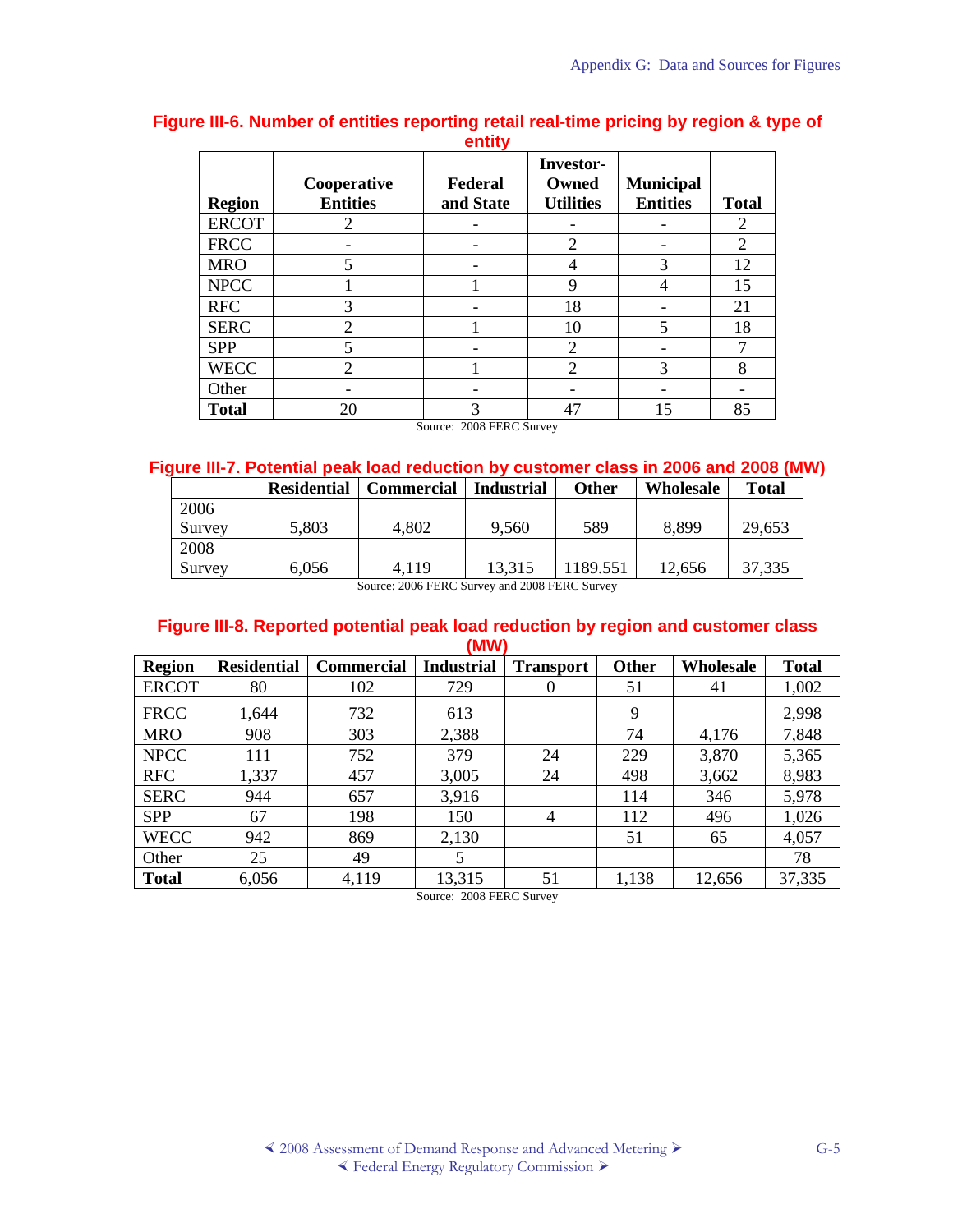| <b>Type of Program</b> | <b>Residential</b> | <b>Commercial</b> | <b>Industrial</b>                                        | <b>Other</b>     | <b>Transportation</b> | Wholesale | <b>Total</b> |
|------------------------|--------------------|-------------------|----------------------------------------------------------|------------------|-----------------------|-----------|--------------|
| Interruptible          | 13                 | 529               | 7,491                                                    | $\boldsymbol{0}$ |                       |           | 8,033        |
| Direct Load            |                    |                   |                                                          |                  |                       |           |              |
| Control                | 5,448              | 1,198             | 789                                                      | 399              | $\overline{4}$        | 3,209     | 11,047       |
| Emergency              |                    |                   |                                                          |                  |                       |           |              |
| Demand                 |                    |                   |                                                          |                  |                       |           |              |
| Response               | 303                | 427               | 650                                                      |                  |                       | 3,438     | 4,818        |
| Capacity               |                    | 42                | 347                                                      |                  |                       | 2,319     | 2,708        |
| Ancillary              |                    |                   |                                                          |                  |                       |           |              |
| Services               |                    | 13                | 223                                                      |                  |                       | 417       | 653          |
| Demand Bidding         |                    | 121               | 115                                                      |                  |                       | 2,412     | 2,648        |
| Multiple               | 140                | 910               | 1,680                                                    | 498              | 48                    | 847       | 4,123        |
| Other                  | 30                 | 290               | 167                                                      | 12               | $\overline{0}$        | 1         | 500          |
| Real - Time            |                    |                   |                                                          |                  |                       |           |              |
| Pricing                | 1                  | 294               | 1,116                                                    | 226              |                       |           | 1,637        |
| <b>Critical Peak</b>   |                    |                   |                                                          |                  |                       |           |              |
| Pricing                | 21                 | 115               | 32                                                       |                  |                       | 12        | 180          |
| <b>Critical Peak</b>   |                    |                   |                                                          |                  |                       |           |              |
| Rebate                 |                    | 1                 | 55                                                       |                  |                       |           | 56           |
| Time of Use            | 99                 | 182               | 652                                                      | $\overline{4}$   |                       |           | 937          |
| <b>Total</b>           | 6,055              | 4,122             | 13,317<br>$0 \leq \ldots \leq 2000$ EEDO $0 \leq \ldots$ | 1139             | 52                    | 12,655    | 37,340       |

#### **Figure III-9. Potential peak load reduction by type of program and by customer class (MW)**

Source: 2008 FERC Survey

#### **Figure III-10. Potential and actual 2007 peak load reduction by demand response resources, by region (MW)**

|               | <b>Potential Peak</b> | <b>Actual Peak</b>        |              |
|---------------|-----------------------|---------------------------|--------------|
| <b>Region</b> | <b>Reduction</b>      | <b>Reduction</b>          | <b>Total</b> |
| <b>ERCOT</b>  | 1,002                 | 353                       | 3,127        |
| <b>FRCC</b>   | 2,998                 | 1,269                     | 4,267        |
| <b>MRO</b>    | 7,848                 | 3,130                     | 11,434       |
| <b>NPCC</b>   | 5,365                 | 986                       | 6,452        |
| <b>RFC</b>    | 8,983                 | 3,678                     | 13,365       |
| <b>SERC</b>   | 5,978                 | 2,243                     | 8,442        |
| <b>SPP</b>    | 1,026                 | 489                       | 1,868        |
| <b>WECC</b>   | 4,057                 | 1,222                     | 5,278        |
| Other         | 78                    | 29                        | 107          |
| <b>Total</b>  | 37,335                | 13,398<br>$0.000$ mmm $A$ | 54,341       |

Source: 2008 FERC Survey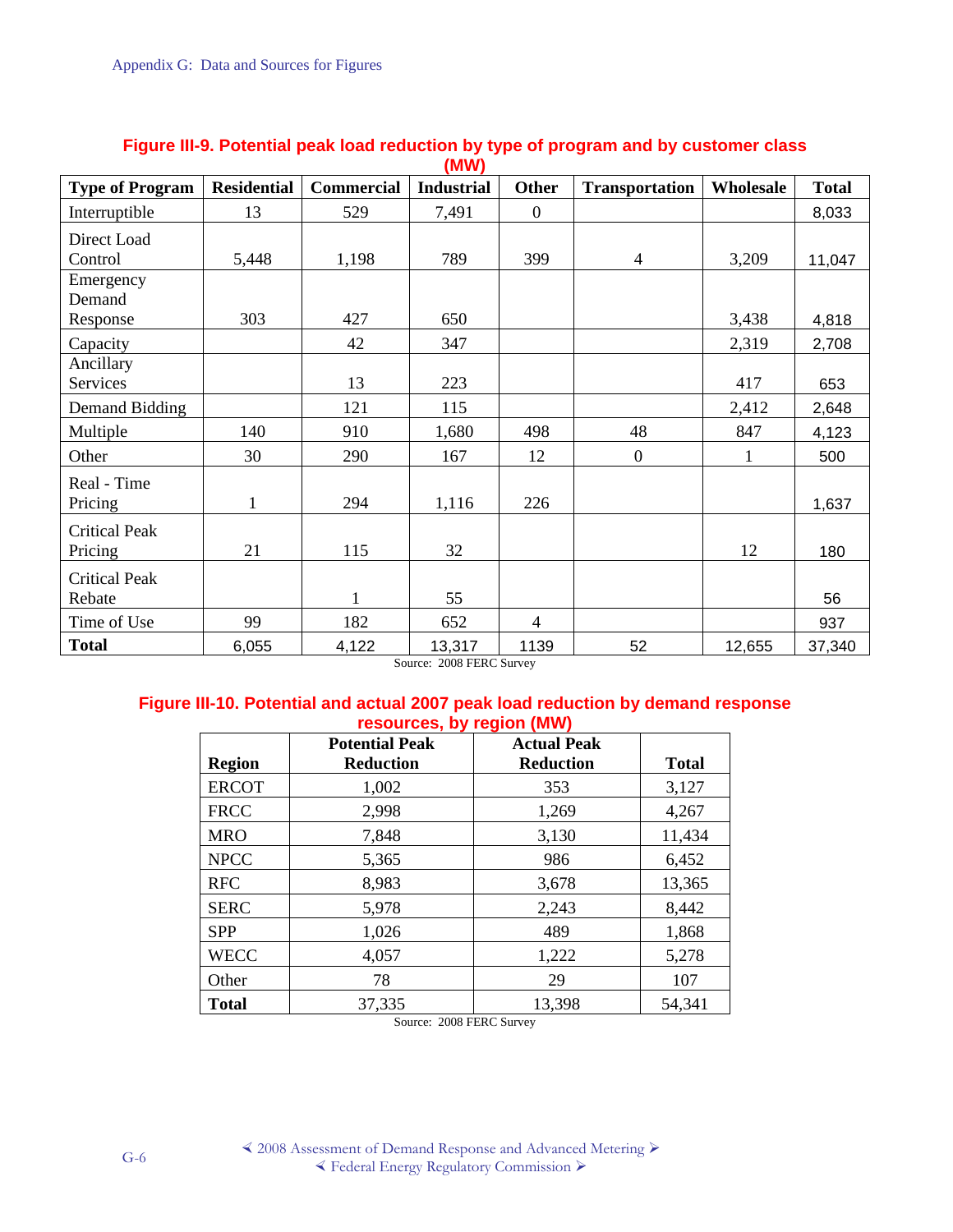| $1991011$ and bactonich class (intr |                    |                   |                   |              |           |              |  |
|-------------------------------------|--------------------|-------------------|-------------------|--------------|-----------|--------------|--|
| <b>Region</b>                       | <b>Residential</b> | <b>Commercial</b> | <b>Industrial</b> | <b>Other</b> | Wholesale | <b>Total</b> |  |
| <b>ERCOT</b>                        | 80                 | 102               | 729               | 51           | 1813      | 2774         |  |
| <b>FRCC</b>                         | 1644               | 732               | 613               | 9            |           | 2998         |  |
| <b>MRO</b>                          | 908                | 303               | 2815              | 74           | 4205      | 8305         |  |
| <b>NPCC</b>                         | 111                | 852               | 379               | 253          | 3871      | 5466         |  |
| Other                               | 25                 | 49                | 5                 |              |           | 78           |  |
| <b>RFC</b>                          | 1337               | 608               | 3709              | 522          | 3512      | 9688         |  |
| <b>SERC</b>                         | 944                | 657               | 4116              | 114          | 367       | 6199         |  |
| <b>SPP</b>                          | 67                 | 198               | 306               | 195          | 613       | 1379         |  |
| <b>WECC</b>                         | 942                | 869               | 2130              | 51           | 65        | 4057         |  |
| <b>Total</b>                        | 6056               | 4370              | 14802             | 1270         | 14446     | 40943        |  |

#### **Figure III-11. Estimated potential peak load reduction by demand response resources by region and customer class (MW)**

Source: 2008 FERC Survey

#### **Figure III-12. Potential peak load reduction by type of entity and customer class (MW)**

| Ownership    | <b>Residential</b> | <b>Commercial</b> | <b>Industrial</b> | Other    | Wholesale      | <b>Total</b> |
|--------------|--------------------|-------------------|-------------------|----------|----------------|--------------|
| Investor-    |                    |                   |                   |          |                |              |
| Owned        |                    |                   |                   |          |                |              |
| Utility      | 4,412              | 3,297             | 12,005            | 437      | 115            | 20,266       |
| Cooperative  |                    |                   |                   |          |                |              |
| Entities     | 1,342              | 558               | 688               | 356      | 4,421          | 7,365        |
| Municipal    |                    |                   |                   |          |                |              |
| Entities     | 299                | 215               | 915               | 32       | 850            | 2,311        |
| Retail/Power |                    |                   |                   |          |                |              |
| Mark.        | $\overline{0}$     | 135               | 541               | 420      | $\overline{0}$ | 1,096        |
| Federal and  |                    |                   |                   |          |                |              |
| <b>State</b> | 3                  | 165               | 653               | 24       | $\Omega$       | 845          |
| ISO/RTO      | $\overline{0}$     | $\Omega$          | $\Omega$          | $\Omega$ | 9,060          | 9,060        |
| <b>Total</b> | 6,056              | 4,370             | 14,802            | 1,269    | 14,446         | 40,943       |

Source: 2006 FERC Survey and 2008 FERC Survey